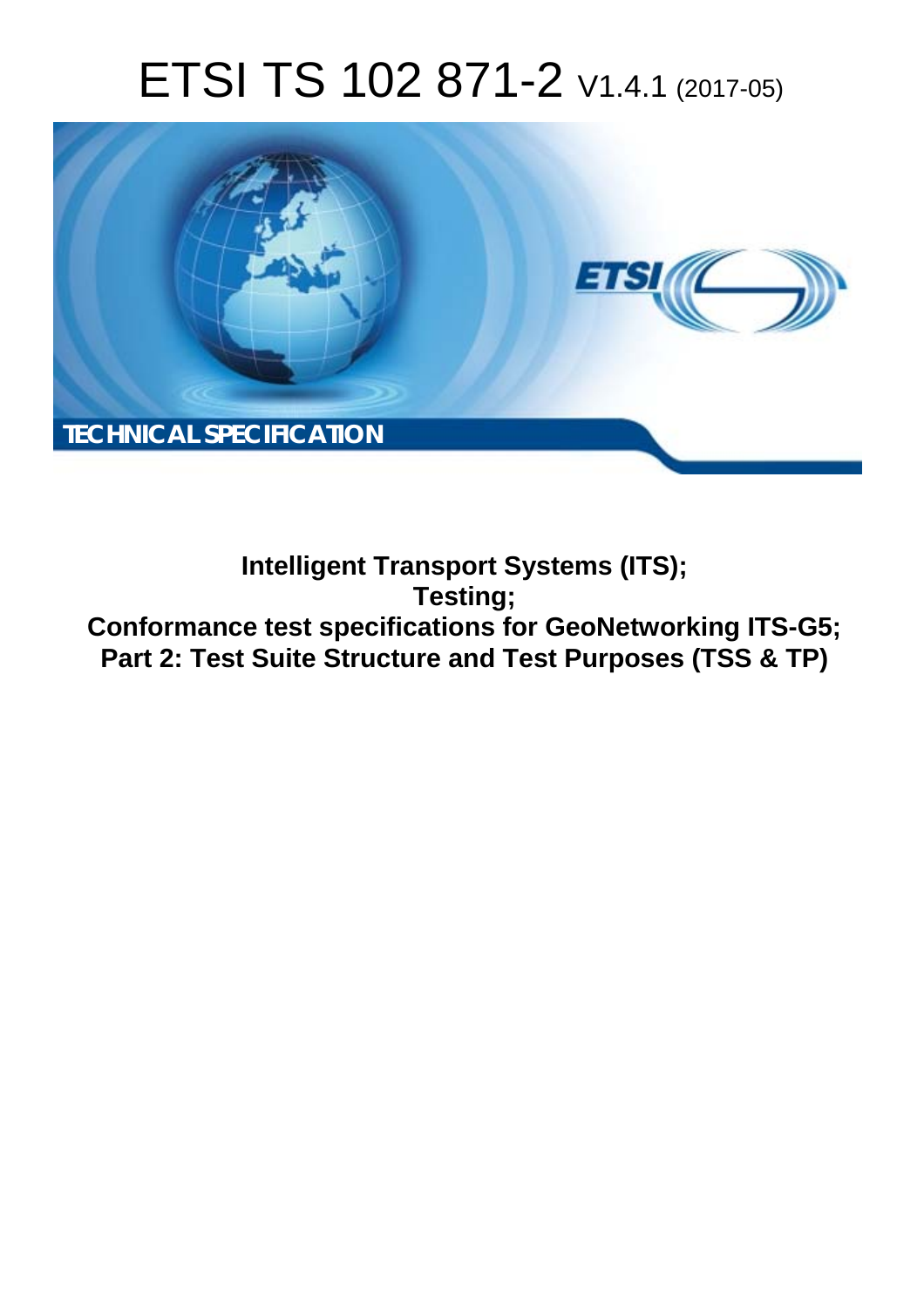Reference RTS/ITS-00353

Keywords

ITS, network, testing, TSS&TP

#### *ETSI*

#### 650 Route des Lucioles F-06921 Sophia Antipolis Cedex - FRANCE

Tel.: +33 4 92 94 42 00 Fax: +33 4 93 65 47 16

Siret N° 348 623 562 00017 - NAF 742 C Association à but non lucratif enregistrée à la Sous-Préfecture de Grasse (06) N° 7803/88

#### *Important notice*

The present document can be downloaded from: <http://www.etsi.org/standards-search>

The present document may be made available in electronic versions and/or in print. The content of any electronic and/or print versions of the present document shall not be modified without the prior written authorization of ETSI. In case of any existing or perceived difference in contents between such versions and/or in print, the only prevailing document is the print of the Portable Document Format (PDF) version kept on a specific network drive within ETSI Secretariat.

Users of the present document should be aware that the document may be subject to revision or change of status. Information on the current status of this and other ETSI documents is available at <https://portal.etsi.org/TB/ETSIDeliverableStatus.aspx>

If you find errors in the present document, please send your comment to one of the following services: <https://portal.etsi.org/People/CommiteeSupportStaff.aspx>

#### *Copyright Notification*

No part may be reproduced or utilized in any form or by any means, electronic or mechanical, including photocopying and microfilm except as authorized by written permission of ETSI.

The content of the PDF version shall not be modified without the written authorization of ETSI. The copyright and the foregoing restriction extend to reproduction in all media.

> © European Telecommunications Standards Institute 2017. All rights reserved.

**DECT**TM, **PLUGTESTS**TM, **UMTS**TM and the ETSI logo are Trade Marks of ETSI registered for the benefit of its Members. **3GPP**TM and **LTE**™ are Trade Marks of ETSI registered for the benefit of its Members and of the 3GPP Organizational Partners.

**oneM2M** logo is protected for the benefit of its Members

**GSM**® and the GSM logo are Trade Marks registered and owned by the GSM Association.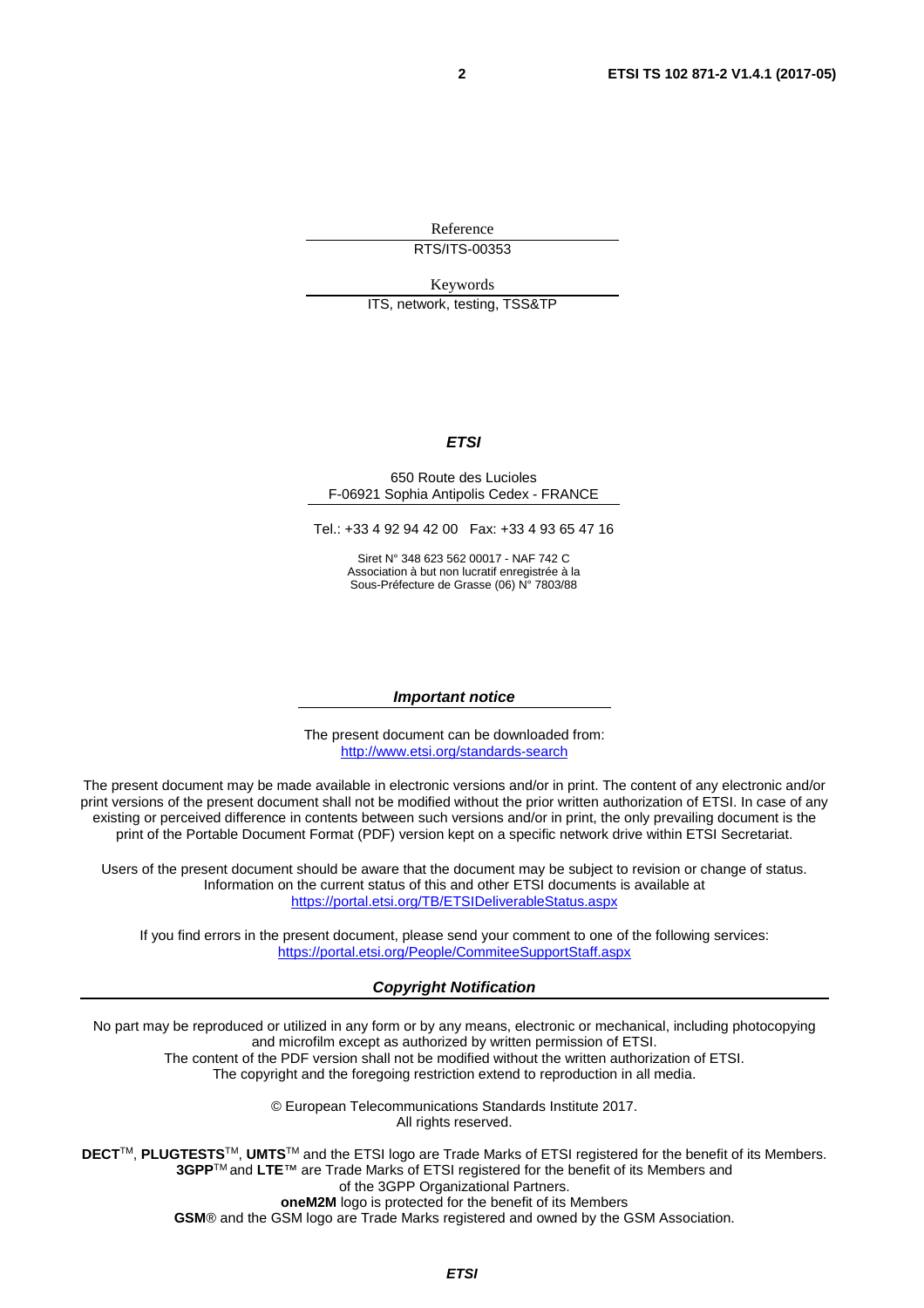# Contents

| 1         |  |    |  |
|-----------|--|----|--|
| 2         |  |    |  |
| 2.1       |  |    |  |
| 2.2       |  |    |  |
| 3         |  |    |  |
| 3.1       |  |    |  |
| 3.2       |  |    |  |
| 4         |  |    |  |
| 4.1       |  |    |  |
| 4.2       |  |    |  |
| 4.3       |  |    |  |
| 4.4       |  |    |  |
| 4.5       |  |    |  |
| 4.6       |  |    |  |
| 4.7       |  |    |  |
| 4.8       |  |    |  |
|           |  |    |  |
| 5         |  |    |  |
| 5.1       |  |    |  |
| 5.2       |  |    |  |
| 5.2.1     |  |    |  |
| 5.2.2     |  |    |  |
| 5.2.3     |  |    |  |
| 5.2.4     |  |    |  |
| 6         |  |    |  |
| 6.1       |  |    |  |
| 6.1.1     |  |    |  |
| 6.1.2     |  |    |  |
| 6.1.3     |  |    |  |
| 6.1.4     |  |    |  |
| 6.1.5     |  |    |  |
| 6.2       |  |    |  |
| 6.2.1     |  |    |  |
| 6.2.1.1   |  |    |  |
| 6.2.1.2   |  |    |  |
| 6.2.1.3   |  |    |  |
| 6.2.1.4   |  |    |  |
| 6.2.1.5   |  |    |  |
| 6.2.1.6   |  | 24 |  |
| 6.2.1.7   |  |    |  |
| 6.2.1.8   |  |    |  |
| 6.2.2     |  |    |  |
| 6.2.2.1   |  |    |  |
| 6.2.2.2   |  |    |  |
| 6.2.2.3   |  |    |  |
| 6.2.2.4   |  |    |  |
| 6.2.2.5   |  |    |  |
| 6.2.2.6   |  |    |  |
| 6.2.2.7   |  |    |  |
| 6.2.2.8   |  |    |  |
| 6.2.2.8.1 |  |    |  |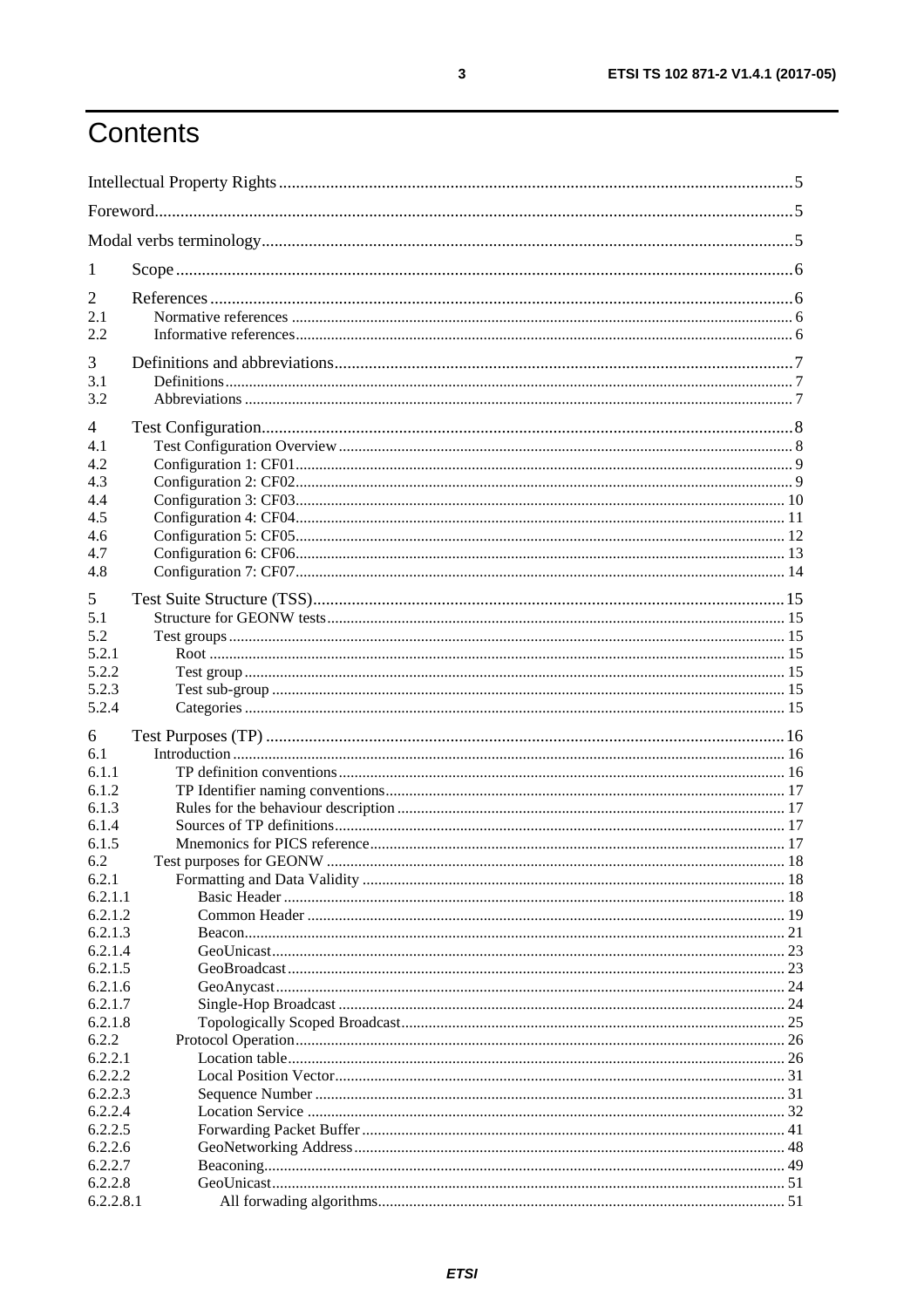| 6.2.2.8.2    |  |  |  |
|--------------|--|--|--|
| 6.2.2.8.3    |  |  |  |
| 6.2.2.9      |  |  |  |
| 6.2.2.9.1    |  |  |  |
| 6.2.2.9.1.1  |  |  |  |
| 6.2.2.9.1.2  |  |  |  |
| 6.2.2.9.1.3  |  |  |  |
| 6.2.2.9.2    |  |  |  |
| 6.2.2.9.2.1  |  |  |  |
| 6.2.2.9.2.2  |  |  |  |
| 6.2.2.9.2.3  |  |  |  |
| 6.2.2.9.2.4  |  |  |  |
| 6.2.2.10     |  |  |  |
| 6.2.2.11     |  |  |  |
| 6.2.2.12     |  |  |  |
| 6.2.2.12.1   |  |  |  |
| 6.2.2.12.1.1 |  |  |  |
| 6.2.2.12.1.2 |  |  |  |
| 6.2.2.12.1.3 |  |  |  |
| 6.2.2.12.2   |  |  |  |
| 6.2.3        |  |  |  |
| 6.2.3.1      |  |  |  |
| 6.2.3.2      |  |  |  |
|              |  |  |  |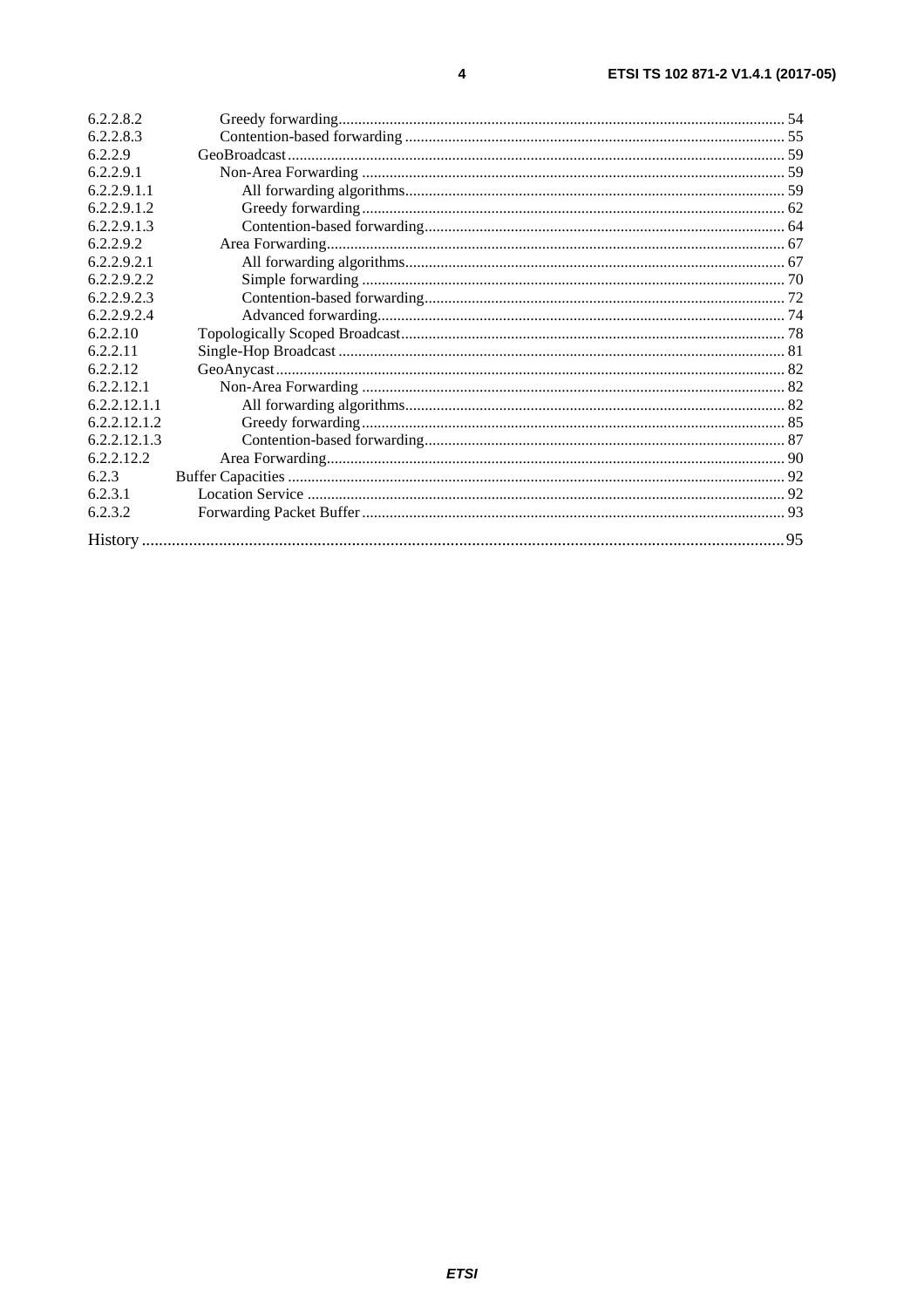### <span id="page-4-0"></span>Intellectual Property Rights

IPRs essential or potentially essential to the present document may have been declared to ETSI. The information pertaining to these essential IPRs, if any, is publicly available for **ETSI members and non-members**, and can be found in ETSI SR 000 314: *"Intellectual Property Rights (IPRs); Essential, or potentially Essential, IPRs notified to ETSI in respect of ETSI standards"*, which is available from the ETSI Secretariat. Latest updates are available on the ETSI Web server (<https://ipr.etsi.org/>).

Pursuant to the ETSI IPR Policy, no investigation, including IPR searches, has been carried out by ETSI. No guarantee can be given as to the existence of other IPRs not referenced in ETSI SR 000 314 (or the updates on the ETSI Web server) which are, or may be, or may become, essential to the present document.

### Foreword

This Technical Specification (TS) has been produced by ETSI Technical Committee Intelligent Transport Systems (ITS).

The present document is part 2 of a multi-part deliverable covering Conformance test specifications for Geonetworking ITS-G5 as identified below:

Part 1: "Test requirements and Protocol Implementation Conformance Statement (PICS) pro forma";

#### **Part 2: "Test Suite Structure and Test Purposes (TSS & TP)";**

Part 3: "Abstract Test Suite (ATS) and Protocol Implementation eXtra Information for Testing (PIXIT)".

### Modal verbs terminology

In the present document "**shall**", "**shall not**", "**should**", "**should not**", "**may**", "**need not**", "**will**", "**will not**", "**can**" and "**cannot**" are to be interpreted as described in clause 3.2 of the [ETSI Drafting Rules](https://portal.etsi.org/Services/editHelp!/Howtostart/ETSIDraftingRules.aspx) (Verbal forms for the expression of provisions).

"**must**" and "**must not**" are **NOT** allowed in ETSI deliverables except when used in direct citation.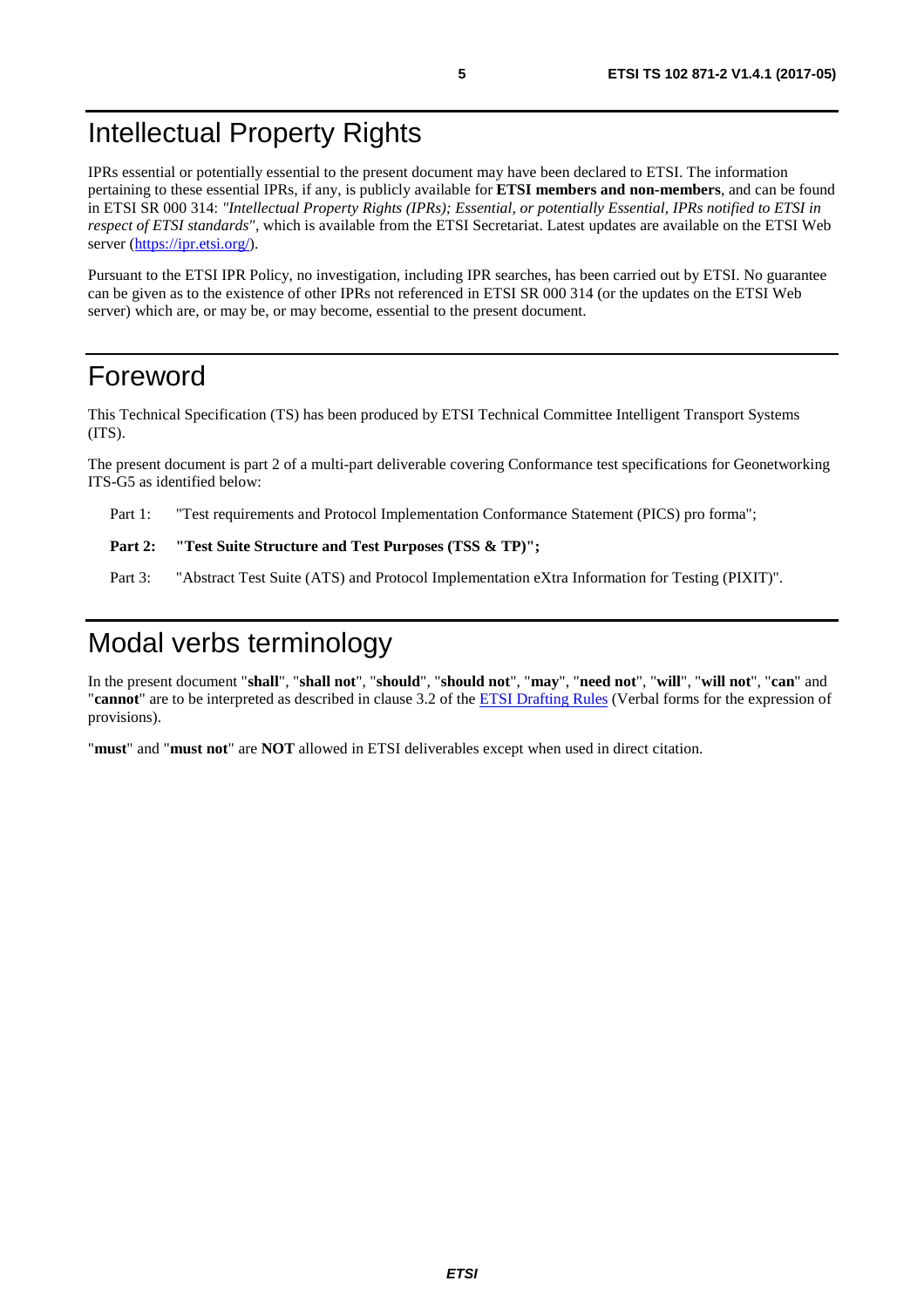### <span id="page-5-0"></span>1 Scope

The present document provides the Test Suite Structure and Test Purposes (TSS & TP) for GeoNetworking ITS-G5 as defined in ETSI EN 302 636-4-1 [1] in compliance with the relevant requirements and in accordance with the relevant guidance given in ISO/IEC 9646-7 [i.4].

The ISO standard for the methodology of conformance testing (ISO/IEC 9646-1 [i.2] and ISO/IEC 9646-2 [i.3]) as well as the ETSI rules for conformance testing (ETSI ETS 300 406 [i.5]) are used as a basis for the test methodology.

### 2 References

#### 2.1 Normative references

References are either specific (identified by date of publication and/or edition number or version number) or non-specific. For specific references, only the cited version applies. For non-specific references, the latest version of the referenced document (including any amendments) applies.

Referenced documents which are not found to be publicly available in the expected location might be found at <https://docbox.etsi.org/Reference/>.

NOTE: While any hyperlinks included in this clause were valid at the time of publication, ETSI cannot guarantee their long term validity.

The following referenced documents are necessary for the application of the present document.

- [1] ETSI EN 302 636-4-1 (V1.2.1): "Intelligent Transport Systems (ITS); Vehicular Communications; GeoNetworking; Part 4: Geographical addressing and forwarding for point-to-point and point-tomultipoint communications; Sub-part 1: Media-Independent Functionality".
- [2] ETSI TS 102 871-1 (V1.4.1): "Intelligent Transport Systems (ITS); Testing; Conformance test specifications for GeoNetworking ITS-G5; Part 1: Test requirements and Protocol Implementation Conformance Statement (PICS) pro forma".

#### 2.2 Informative references

References are either specific (identified by date of publication and/or edition number or version number) or non-specific. For specific references, only the cited version applies. For non-specific references, the latest version of the referenced document (including any amendments) applies.

NOTE: While any hyperlinks included in this clause were valid at the time of publication, ETSI cannot guarantee their long term validity.

The following referenced documents are not necessary for the application of the present document but they assist the user with regard to a particular subject area.

- [i.1] ETSI EG 202 798 (V1.1.1): "Intelligent Transport Systems (ITS); Testing; Framework for conformance and interoperability testing".
- [i.2] ISO/IEC 9646-1 (1994): "Information technology -- Open Systems Interconnection -- Conformance testing methodology and framework - Part 1: General concepts".
- [i.3] ISO/IEC 9646-2 (1994): "Information technology -- Open Systems Interconnection -- Conformance testing methodology and framework -- Part 2: Abstract Test Suite specification".
- [i.4] ISO/IEC 9646-7 (1995): "Information technology -- Open Systems Interconnection -- Conformance testing methodology and framework - Part 7: Implementation Conformance Statements".
- [i.5] ETSI ETS 300 406 (1995): "Methods for testing and Specification (MTS); Protocol and profile conformance testing specifications; Standardization methodology".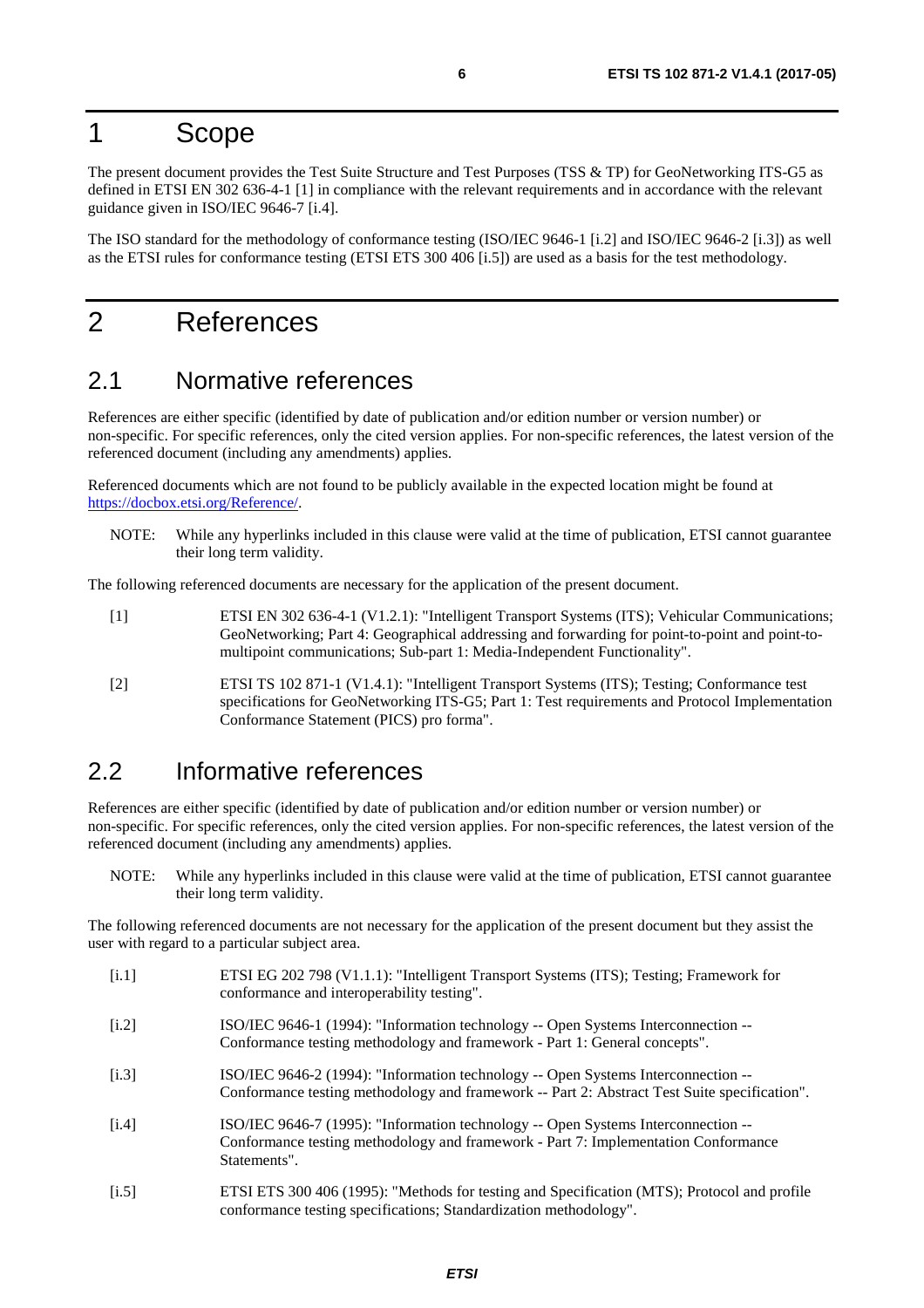### <span id="page-6-0"></span>3 Definitions and abbreviations

### 3.1 Definitions

For the purposes of the present document, the terms and definitions given in ETSI EN 302 636-4-1 [\[1](#page-5-0)], ISO/IEC 9646-1 [\[i.2\]](#page-5-0), ISO/IEC 9646-7 [[i.4\]](#page-5-0) and the following apply:

**ItsNode:** node that implements GeoAdhoc router functionality by ETSI EN 302 636-4-1 [\[1\]](#page-5-0)

**neighbour:** ItsNode is in direct (single-hop) communication range

**"to be in direction of X":** to be a valid candidate for a forwarding algorithm to forward the packet to the destination X

NOTE: This means that the candidate ItsNode is geographically closer to X than the IUT.

**to broadcast a packet:** to send a packet as a link-layer broadcast frame to all surrounding neighbours

**to forward a packet:** to send a packet as a link-layer unicast frame to the selected node

**to retransmit a packet:** to forward or broadcast a received packet

#### 3.2 Abbreviations

For the purposes of the present document, the following abbreviations apply:

| ATS          | <b>Abstract Test Suite</b>                                        |
|--------------|-------------------------------------------------------------------|
| <b>BAA</b>   | GeoBroadcast Advanced Algorithm                                   |
| <b>BAH</b>   | <b>Basic Header</b>                                               |
| BC           | <b>BroadCast</b>                                                  |
| <b>BCA</b>   | GeoBroadcast CBF Algorithm                                        |
| <b>BEA</b>   | <b>BEAcon</b>                                                     |
| BI           | Invalid test events for Behaviour tests                           |
| <b>BO</b>    | Inopportune test events for Behaviour tests                       |
| BV           | Valid test events for Behaviour tests                             |
| CAP          | <b>Buffer Capacities</b>                                          |
| <b>CBF</b>   | <b>Contention Based Forwarding</b>                                |
| <b>COH</b>   | Common Header                                                     |
| <b>DEPV</b>  | <b>Destination Position Vector</b>                                |
| EN           | European Norm                                                     |
| <b>FDV</b>   | Formatting and Data Validity                                      |
| <b>FPB</b>   | Forwarding Packet Buffer                                          |
| <b>FSR</b>   | Forwarder, Sender, local geoadhoc Router                          |
| <b>GAC</b>   | Geographically-scoped AnyCast                                     |
| <b>GBC</b>   | Geographically-scoped BroadCast                                   |
| <b>GEONW</b> | GEONetWorking                                                     |
| <b>GNA</b>   | GeoNetworking Address                                             |
| <b>GUC</b>   | Geographically-scoped UniCast                                     |
| <b>HST</b>   | Header SubType                                                    |
| HT           | Header Type                                                       |
| <b>ISO</b>   | International Organization for Standardization                    |
| <b>ITS</b>   | <b>Intelligent Transportation Systems</b>                         |
| ITS-G5       | Intelligent Transportation Systems - 5 GHz wireless communication |
| <b>IUT</b>   | <b>Implementation Under Test</b>                                  |
| LOS          | <b>LOcation Service</b>                                           |
| LOT          | <b>LOcation Table</b>                                             |
| <b>LPV</b>   | <b>Local Position Vector</b>                                      |
| LS           | <b>Location Service</b>                                           |
| LT           | LifeTime                                                          |
| <b>MAC</b>   | <b>Medium Access Control</b>                                      |
| <b>MHL</b>   | Maximum Hop Limit                                                 |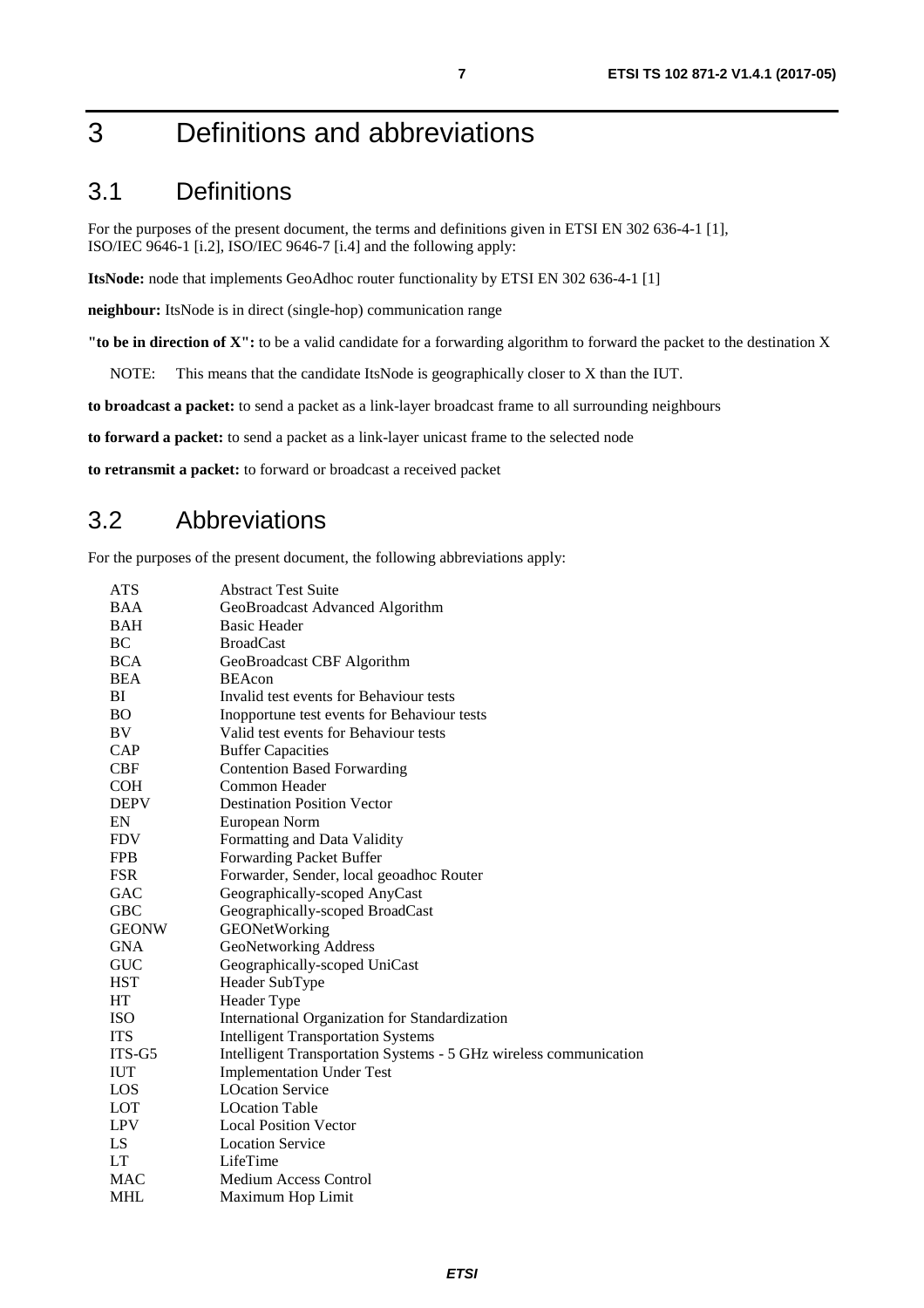<span id="page-7-0"></span>

| <b>MIB</b>  | <b>Management Information Base</b>            |  |  |
|-------------|-----------------------------------------------|--|--|
| <b>NH</b>   | Next Header                                   |  |  |
| PAI         | Position Accuracy Indicator                   |  |  |
| <b>PICS</b> | Protocol Implementation Conformance Statement |  |  |
| PI.         | Payload Length                                |  |  |
| <b>PON</b>  | <b>Protocol Operation</b>                     |  |  |
| <b>PV</b>   | <b>Position Vector</b>                        |  |  |
| <b>RHL</b>  | Remaining Hop Limit                           |  |  |
| <b>SAP</b>  | Service Access Point                          |  |  |
| <b>SCC</b>  | <b>Station Country Code</b>                   |  |  |
| <b>SCF</b>  | Store Carry & Forward                         |  |  |
| <b>SHB</b>  | Single Hop Broadcast                          |  |  |
| <b>SN</b>   | Sequence Number                               |  |  |
| <b>SOPV</b> | <b>Source Position Vector</b>                 |  |  |
| SQN         | Sequence Number                               |  |  |
| <b>ST</b>   | <b>Station Type</b>                           |  |  |
| TH          | Threshold                                     |  |  |
| TI          | Timer tests                                   |  |  |
| <b>TIC</b>  | <b>Transmission Interval Control</b>          |  |  |
| TP          | <b>Test Purposes</b>                          |  |  |
| <b>TS</b>   | <b>Test Suite</b>                             |  |  |
| <b>TSB</b>  | Topologically-Scoped Broadcast                |  |  |
| <b>TSS</b>  | <b>Test Suite Structure</b>                   |  |  |
| TST         | TimeSTamp                                     |  |  |
| UC          | UniCast                                       |  |  |
|             |                                               |  |  |

### 4 Test Configuration

### 4.1 Test Configuration Overview

This clause introduces the test configurations that have been used for the definition of test purposes. The test configurations cover the various scenarios of the GeoNetworking tests. The test configurations show:



Header and GeoAreaPos Latitude, GeoAreaPos Longitude, DistanceA, DistanceB and Angle fields of the Extended Header.

Seven test configurations are defined below.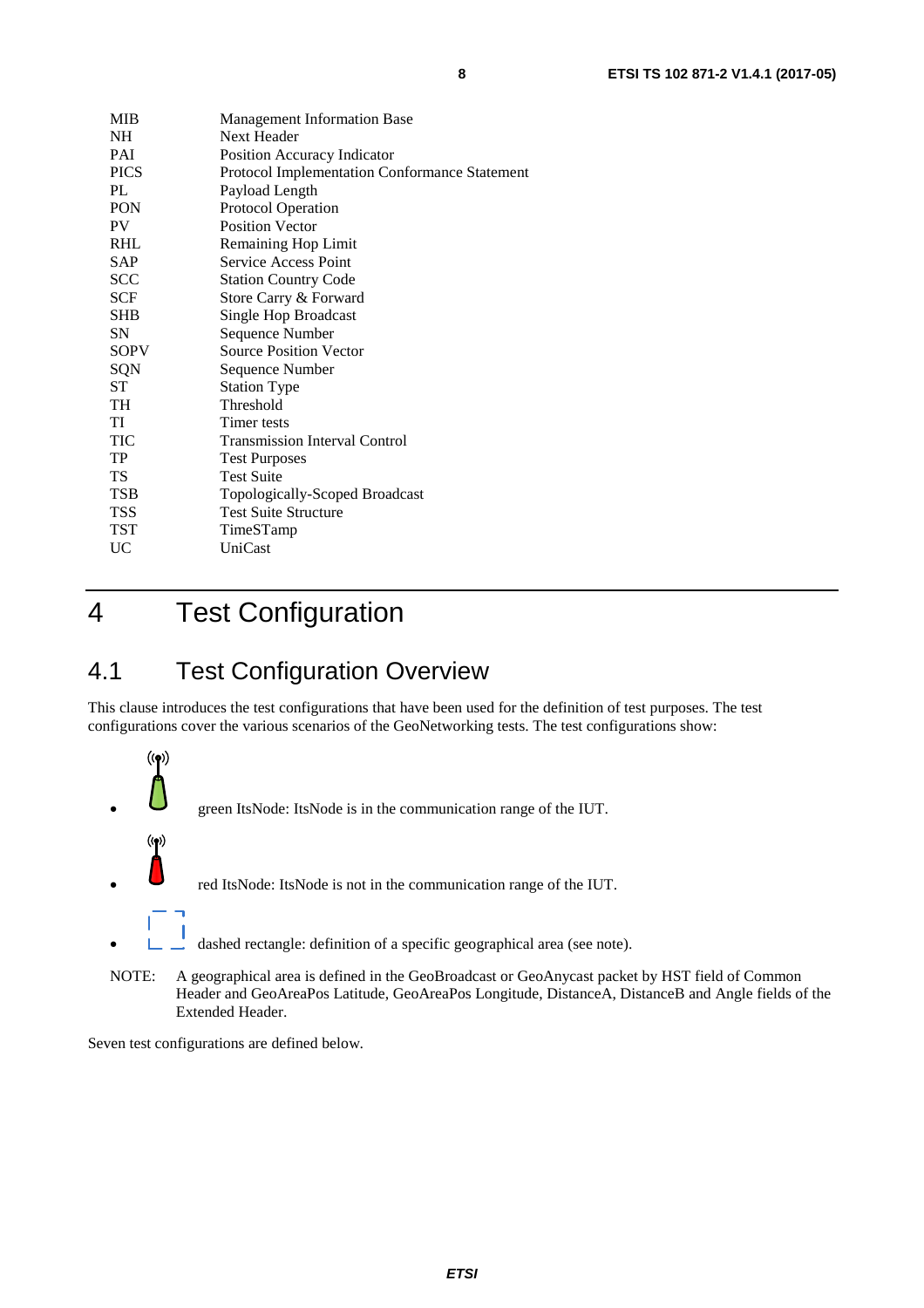### <span id="page-8-0"></span>4.2 Configuration 1: CF01



**Figure 1** 

| <b>ItsNodeA</b>             | lis not in IUT's communication range |  |
|-----------------------------|--------------------------------------|--|
| <b>ItsNodeB</b>             | is in IUT's communication range      |  |
| is in direction of ItsNodeA |                                      |  |
|                             | lis in AREA1                         |  |
|                             | lis in AREA2                         |  |
| <b>IUT</b>                  | lis in AREA1                         |  |

### 4.3 Configuration 2: CF02



**Figure 2**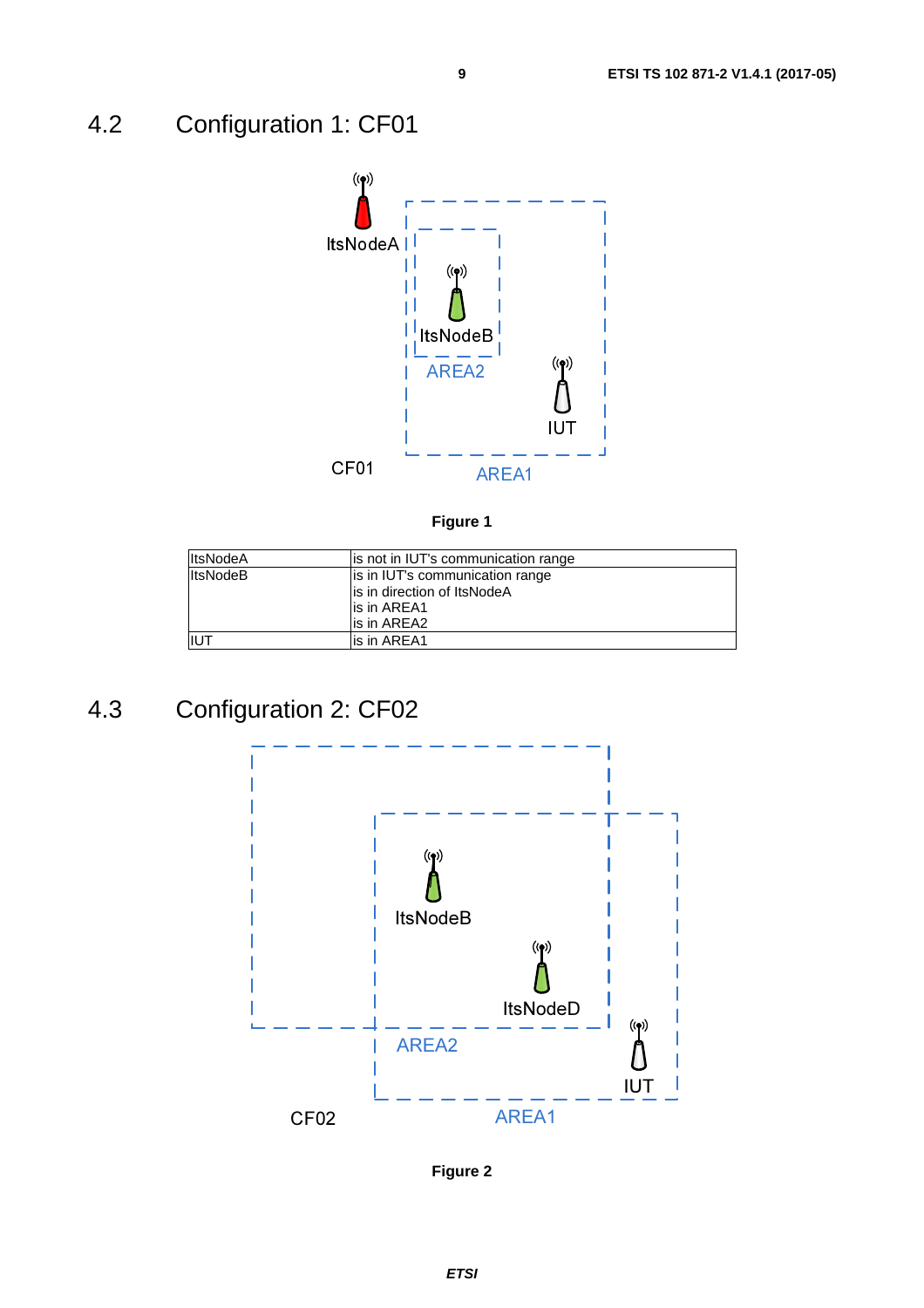<span id="page-9-0"></span>

| <b>ItsNodeB</b> | is in IUT's communication range  |
|-----------------|----------------------------------|
|                 | lis close to the centre of AREA2 |
|                 | lis in AREA1                     |
|                 | lis in AREA2                     |
| <b>ItsNodeD</b> | is in IUT's communication range  |
|                 | lis in direction of ItsNodeB     |
|                 | lis in AREA1                     |
|                 | lis in AREA2                     |
| <b>IIUT</b>     | lis in AREA1                     |

# 4.4 Configuration 3: CF03



**Figure 3** 

| <b>ItsNodeA</b> | lis not in IUT's communication range |  |
|-----------------|--------------------------------------|--|
| <b>ItsNodeB</b> | is in IUT's communication range      |  |
|                 | is in direction of ItsNodeA          |  |
|                 | is in AREA1                          |  |
|                 | lis in AREA2                         |  |
| <b>ItsNodeC</b> | is in IUT's communication range      |  |
|                 | is not in direction of ItsNodeA      |  |
| IUT             | lis in AREA1                         |  |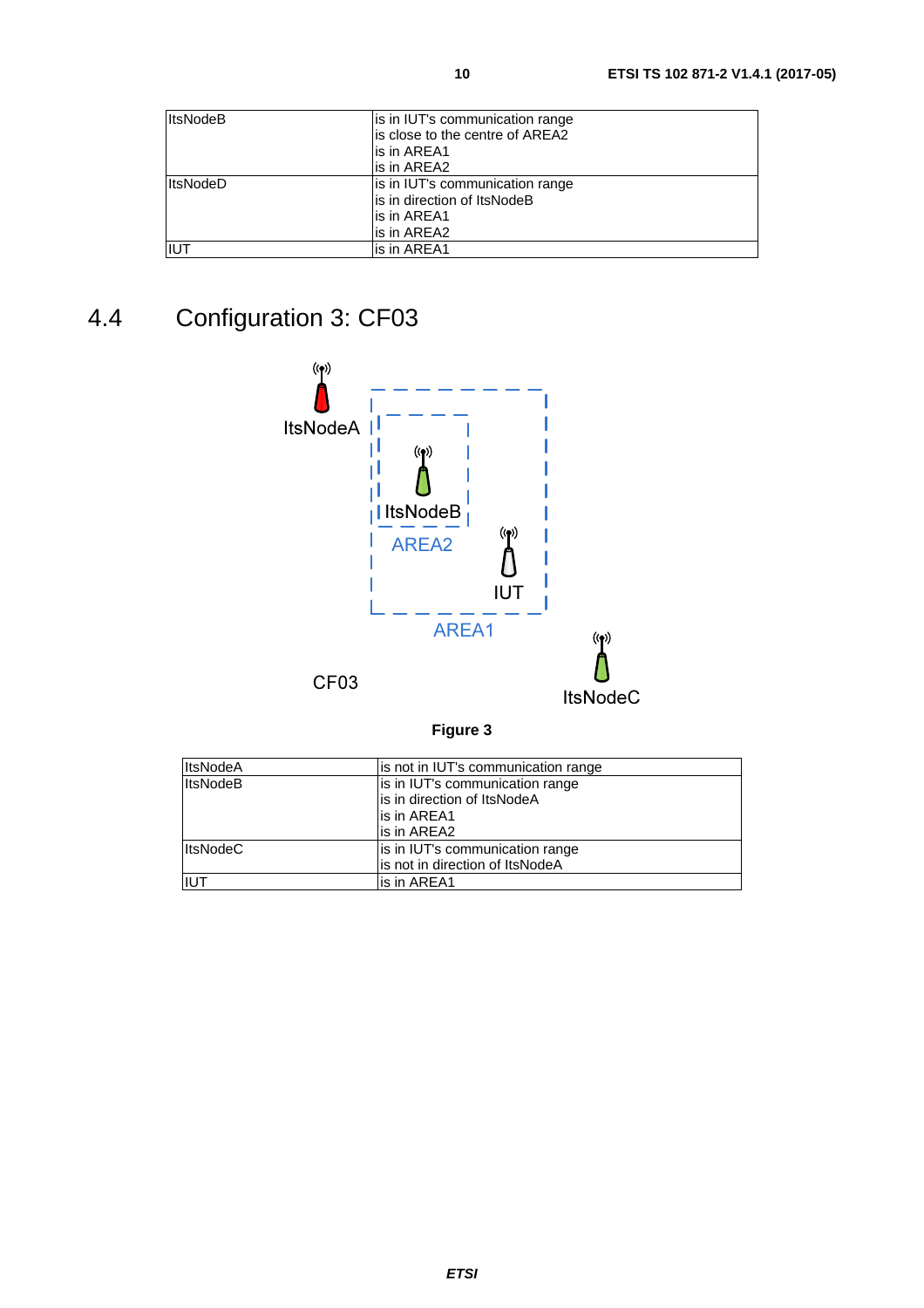

# <span id="page-10-0"></span>4.5 Configuration 4: CF04

| <b>ItsNodeA</b> | is not in IUT's communication range  |
|-----------------|--------------------------------------|
| <b>ItsNodeB</b> | is in IUT's communication range      |
|                 | lis in direction of ItsNodeA         |
|                 | lis closer to ItsNodeA than ItsNodeD |
|                 | lis in AREA1                         |
|                 | lis in AREA2.                        |
|                 | is close to the centre of AREA2      |
| <b>ItsNodeC</b> | is in IUT's communication range      |
|                 | lis not in direction of ItsNodeA     |
| <b>ItsNodeD</b> | is in IUT's communication range      |
|                 | lis in direction of ItsNodeA         |
|                 | lis in AREA1                         |
|                 | is in AREA2                          |
| <b>IUT</b>      | is in AREA1                          |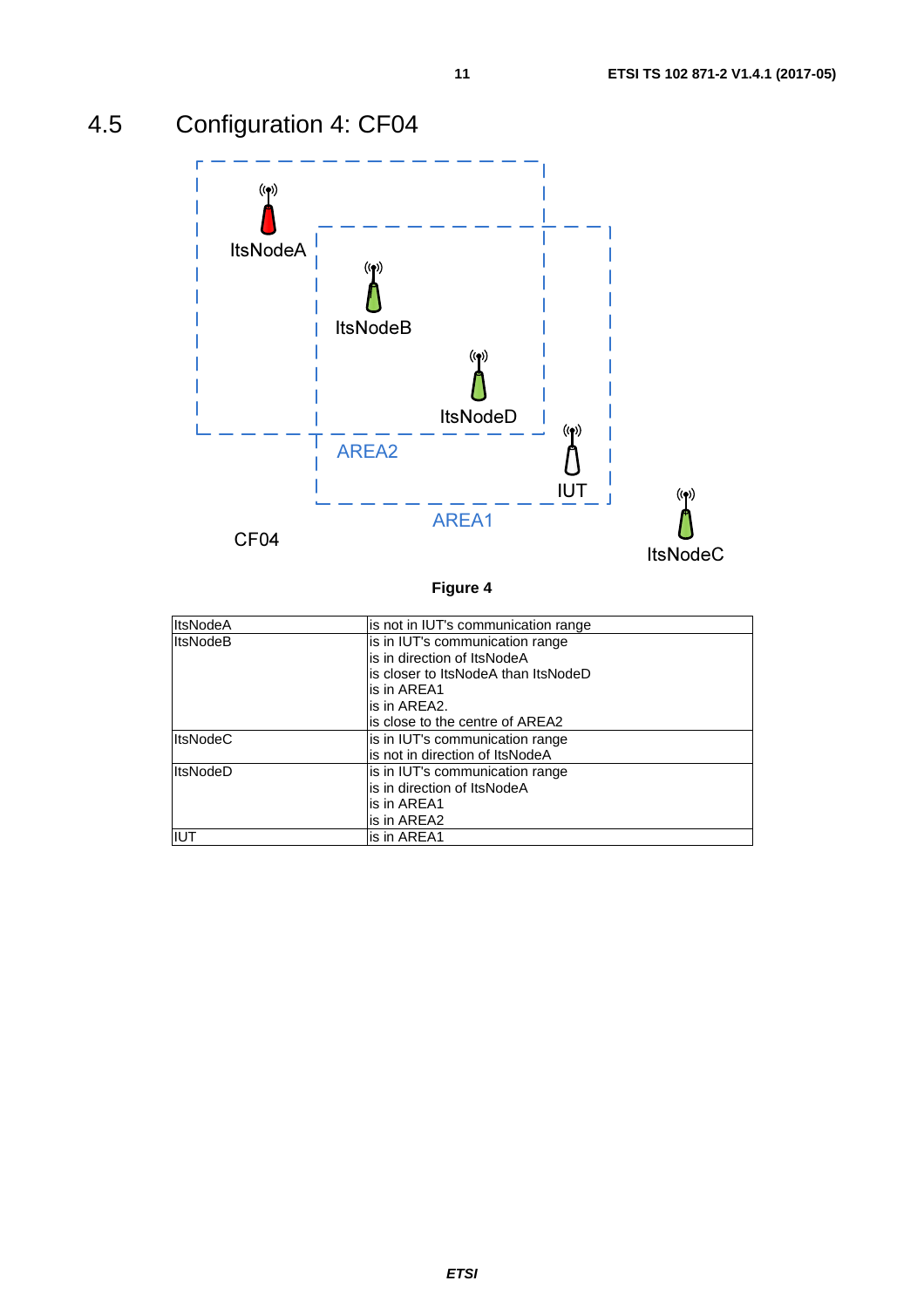# <span id="page-11-0"></span>4.6 Configuration 5: CF05



| <b>ItsNodeB</b> | is in IUT's communication range                           |  |
|-----------------|-----------------------------------------------------------|--|
|                 | lis in AREA1                                              |  |
|                 | is close to the centre of AREA1                           |  |
| <b>ItsNodeE</b> | is in IUT's communication range                           |  |
|                 | is in AREA1                                               |  |
| <b>IIUT</b>     | lis in AREA1                                              |  |
|                 | is closer to ItsNodeB than ItsNodeE ( $Dist_R < Dist_F$ ) |  |
|                 | Angle_FSR formed by ItsNodeE, ItsNodeB and IUT is less    |  |
|                 | than Angle TH                                             |  |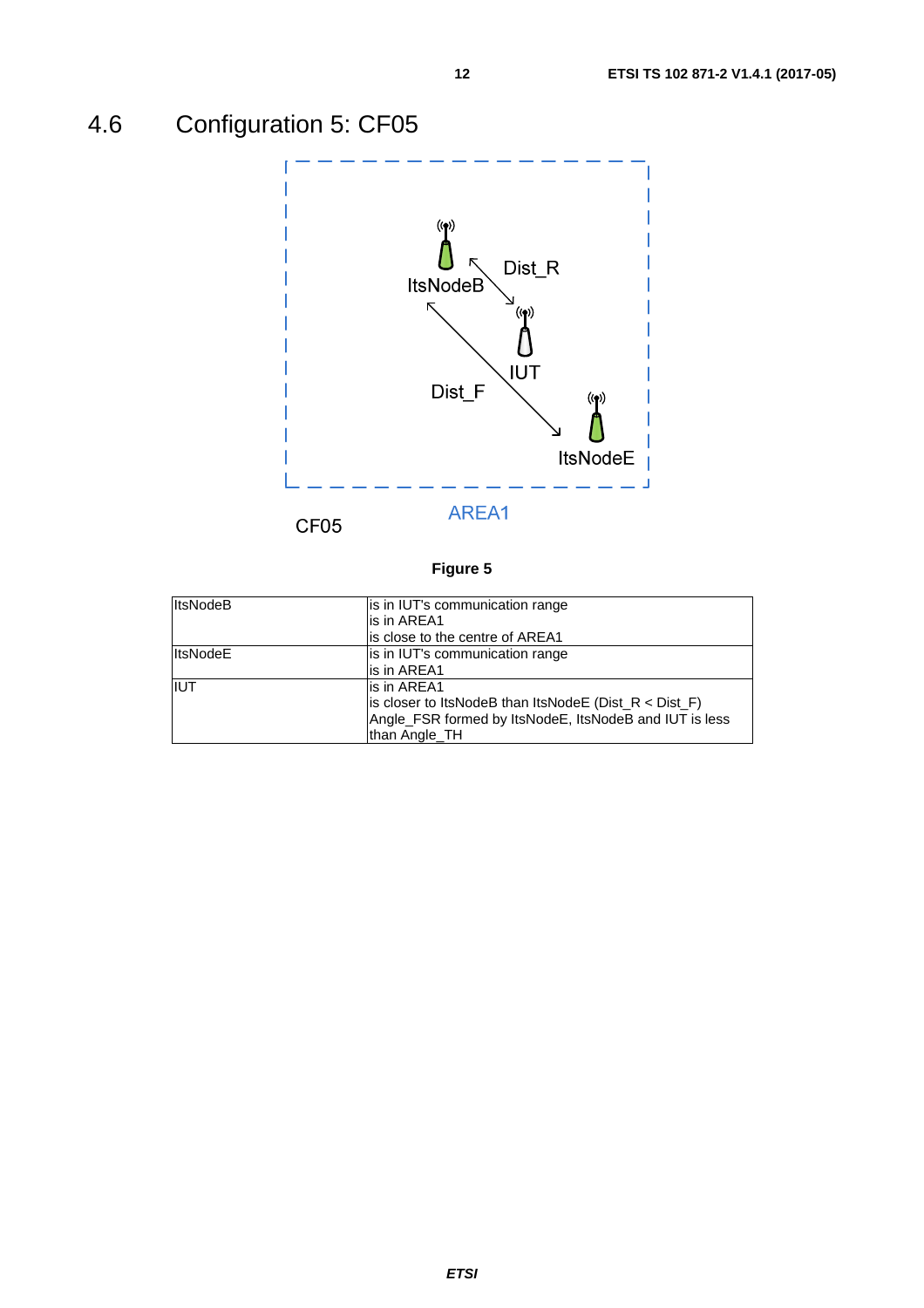# <span id="page-12-0"></span>4.7 Configuration 6: CF06



CF<sub>06</sub>

| <b>ItsNodeB</b> | is in IUT's communication range                           |  |
|-----------------|-----------------------------------------------------------|--|
|                 | lis in AREA1                                              |  |
|                 | is close to the centre of AREA1                           |  |
| <b>ItsNodeF</b> | is in IUT's communication range                           |  |
|                 | lis in AREA1                                              |  |
| IUT             | lis in AREA1                                              |  |
|                 | is closer to ItsNodeB than ItsNodeE ( $Dist_R < Dist_F$ ) |  |
|                 | Angle_FSR formed by ItsNodeF, ItsNodeB and IUT is         |  |
|                 | greater than Angle TH                                     |  |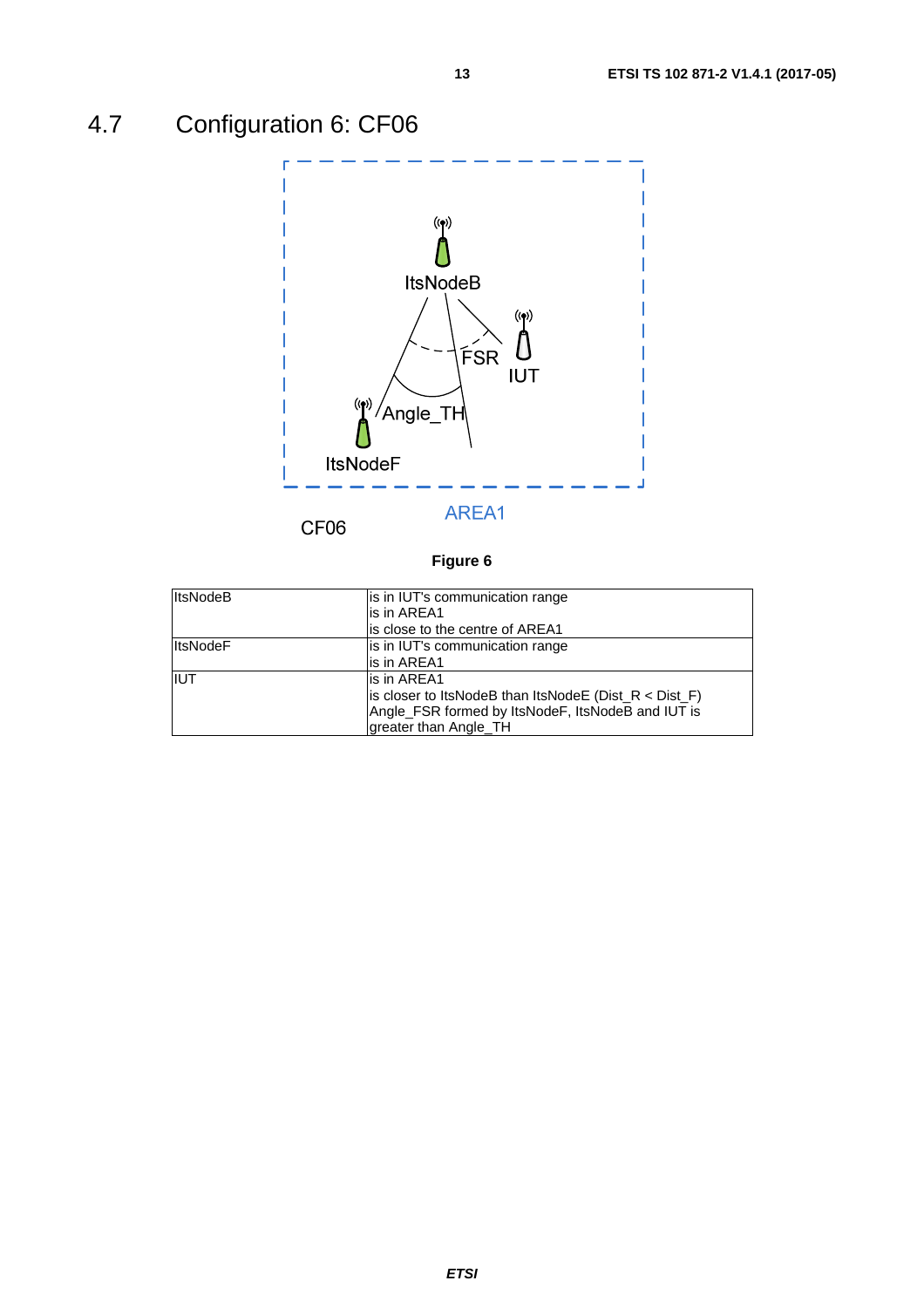# <span id="page-13-0"></span>4.8 Configuration 7: CF07



| <b>ItsNodeB</b> | is in IUT's communication range<br>lis in AREA1                                                                                                                                   |  |
|-----------------|-----------------------------------------------------------------------------------------------------------------------------------------------------------------------------------|--|
|                 | is close to the centre of AREA1                                                                                                                                                   |  |
| <b>ItsNodeD</b> | is in IUT's communication range<br>is in AREA1<br>is closer to ItsNodeB than IUT ( $Dist_R > Dist_F$ )<br>Angle_FSR formed by ItsNodeD, ItsNodeB and IUT is less<br>than Angle_TH |  |
| iiut            | is in AREA1                                                                                                                                                                       |  |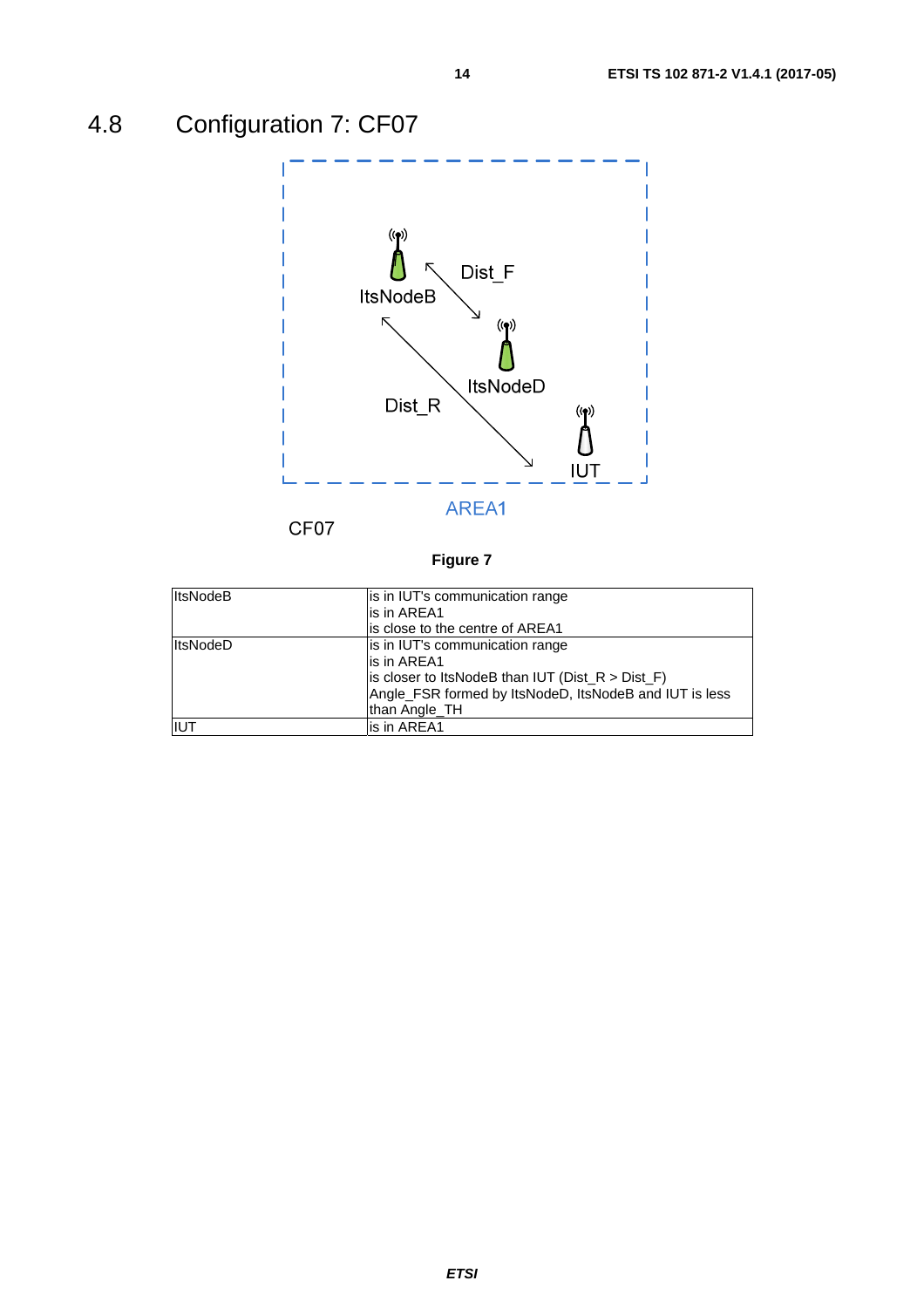### <span id="page-14-0"></span>5 Test Suite Structure (TSS)

### 5.1 Structure for GEONW tests

Table 1 shows the GEONW Test Suite Structure (TSS) including its subgroups defined for conformance testing.

| Root         | Group                        | Sub-group                             | Category                     |
|--------------|------------------------------|---------------------------------------|------------------------------|
| <b>GEONW</b> | Formatting and data validity | <b>Basic Header</b>                   | Valid and Invalid            |
|              |                              | Common Header                         | Valid and Inopportune        |
|              |                              | Beacon                                | Valid                        |
|              |                              | GeoUnicast                            | Valid                        |
|              |                              | GeoBroadcast                          | Valid                        |
|              |                              | GeoAnycast                            | Valid                        |
|              |                              | Single-Hop Broadcast                  | Valid                        |
|              |                              | <b>Topologically Scoped Broadcast</b> | Valid                        |
|              | Protocol operation           | Location Table                        | Valid                        |
|              |                              | Local Position Vector                 | Valid                        |
|              |                              | Sequence Number                       | Valid                        |
|              |                              | <b>Location Service</b>               | Valid, Inopportune and Timer |
|              |                              | <b>Forwarding Packet Buffer</b>       | Valid                        |
|              |                              | <b>GeoNetworking Address</b>          | Valid                        |
|              |                              | Beacon                                | Valid and Timer              |
|              |                              | GeoUnicast                            | Valid and Inopportune        |
|              |                              | GeoBroadcast                          | Valid and Inopportune        |
|              |                              | GeoAnycast                            | Valid behaviour              |
|              |                              | Single-Hop Broadcast                  | Valid                        |
|              |                              | <b>Topologically Scoped Broadcast</b> | Valid and Inopportune        |
|              |                              | GeoBroadcast CBF algorithm            | Valid and Inopportune        |
|              |                              | GeoBroadcast Advanced Algorithm       | Valid and Inopportune        |
|              | <b>Buffer Capacities</b>     | _ocation Service                      | Valid                        |
|              |                              | Forwarding Packet Buffer              | Valid                        |

#### **Table 1: TSS for GEONW**

The test suite is structured as a tree with the root defined as GEONW. The tree is of rank 3 with the first rank a Group, the second a sub-group and the third a category. The third rank is the standard ISO conformance test categories.

### 5.2 Test groups

#### 5.2.1 Root

The root identifies the GeoNetworking protocol given in ETSI EN 302 636-4-1 [[1\]](#page-5-0).

#### 5.2.2 Test group

This level contains three major areas identified as: tests of formatting and data validity, tests of protocol operation, tests of buffer capacities.

#### 5.2.3 Test sub-group

This level identifies the sub categories of each Group.

#### 5.2.4 Categories

This level contains the standard ISO conformance test categories: behaviour for valid, invalid, inopportune events and timers.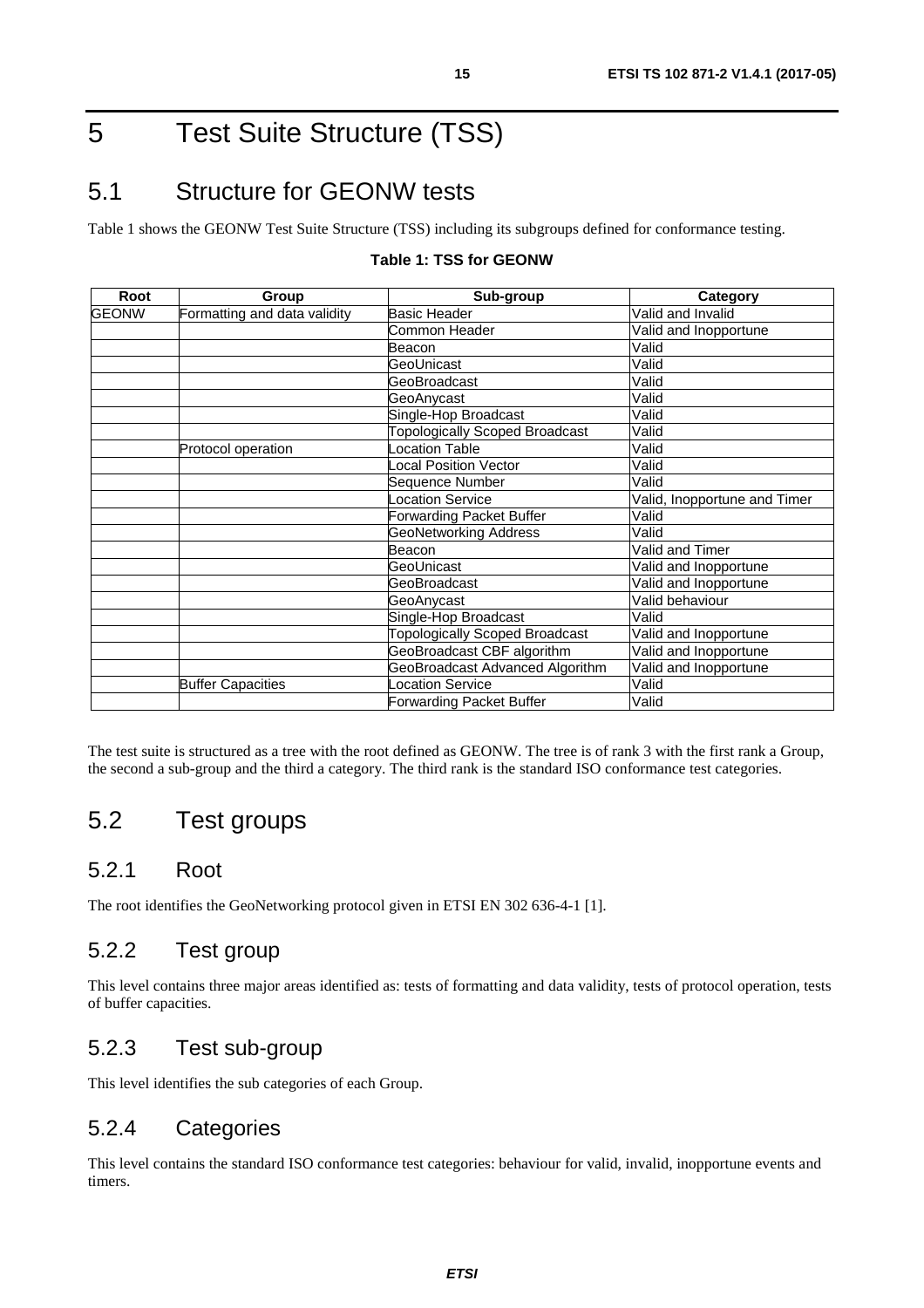# <span id="page-15-0"></span>6 Test Purposes (TP)

### 6.1 Introduction

### 6.1.1 TP definition conventions

The TPs are defined by the rules shown in table 2.

#### **Table 2: TP definition rules**

|                              | <b>TP Header</b>                                                                                                                                                                                                                                                                                                                           |
|------------------------------|--------------------------------------------------------------------------------------------------------------------------------------------------------------------------------------------------------------------------------------------------------------------------------------------------------------------------------------------|
| TP ID                        | The TP ID is a unique identifier. It shall be specified according to the TP naming<br>conventions defined in the above clause.                                                                                                                                                                                                             |
| Test objective               | Short description of test purpose objective according to the requirements from the<br>base standard.                                                                                                                                                                                                                                       |
| Reference                    | The reference indicates the sub-clauses of the reference standard specifications in<br>which the conformance requirement is expressed.                                                                                                                                                                                                     |
| Config Id                    | The Config Id references the GeoNetworking configuration selected for this TP.                                                                                                                                                                                                                                                             |
| <b>PICS Selection</b>        | Reference to the PICS statement involved for selection of the TP. Contains a Boolean<br>expression.                                                                                                                                                                                                                                        |
|                              | <b>TP Behaviour</b>                                                                                                                                                                                                                                                                                                                        |
| Initial conditions           | The initial conditions define in which initial state the IUT has to be to apply the actual<br>TP. In the corresponding Test Case, when the execution of the initial condition does<br>not succeed, it leads to the assignment of an Inconclusive verdict.                                                                                  |
| Expected behaviour (TP body) | Definition of the events, which are parts of the TP objective, and the IUT are expected<br>to perform in order to conform to the base specification. In the corresponding Test<br>Case, Pass or Fail verdicts can be assigned there.                                                                                                       |
| <b>Final conditions</b>      | Definition of the events that the IUT is expected to perform or shall not perform,<br>according to the base standard and following the correct execution of the actions in the<br>expected behaviour above. In the corresponding Test Case, the execution of the final<br>conditions is evaluated for the assignment of the final verdict. |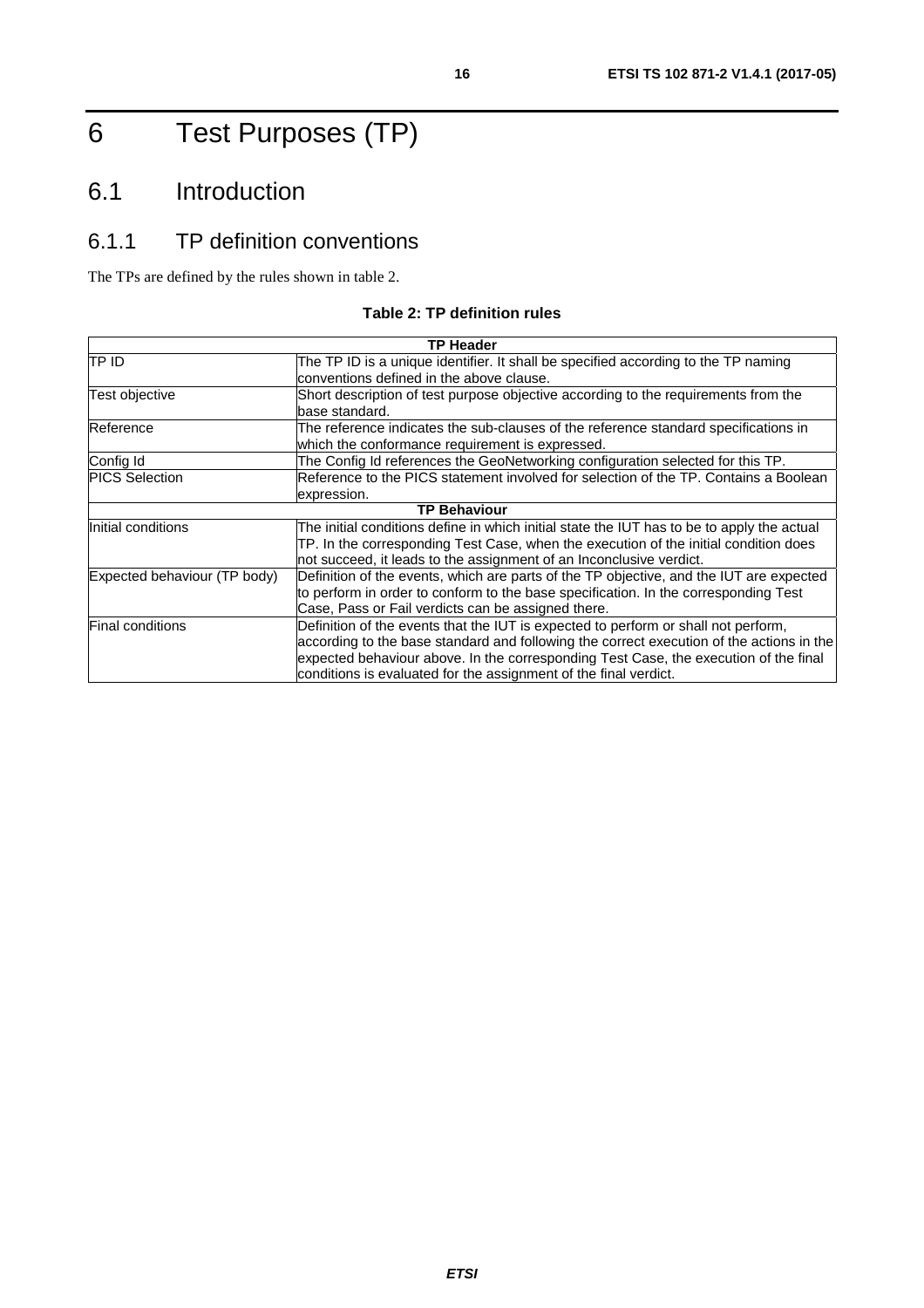#### <span id="page-16-0"></span>6.1.2 TP Identifier naming conventions

The identifier of the TP is built according to table 3.

| Identifier: | TP/ <root>/<gr>/<sgr>/<x>/<nn></nn></x></sgr></gr></root> |               |                                            |
|-------------|-----------------------------------------------------------|---------------|--------------------------------------------|
|             | $k$ root $\ge$ = root                                     | <b>GEONW</b>  |                                            |
|             | $<$ gr $>$ = group                                        | <b>FDV</b>    | Formatting and Data Validity               |
|             |                                                           | <b>PON</b>    | <b>Protocol Operation</b>                  |
|             |                                                           | <b>CAP</b>    | <b>Buffer Capacities</b>                   |
|             | <sgr> =sub-group</sgr>                                    | <b>BAH</b>    | Basic Header                               |
|             |                                                           | <b>COH</b>    | Common Header                              |
|             |                                                           | <b>BEA</b>    | Beacon                                     |
|             |                                                           | <b>GUC</b>    | GeoUnicast                                 |
|             |                                                           | <b>GBC</b>    | GeoBroadcast                               |
|             |                                                           | <b>GAC</b>    | GeoAnycast                                 |
|             |                                                           | SHB           | Single-Hop Broadcast                       |
|             |                                                           | <b>TSB</b>    | <b>Topologically Scoped Broadcast</b>      |
|             |                                                           | LOT           | <b>Location Table</b>                      |
|             |                                                           | LPV           | <b>Local Position Vector</b>               |
|             |                                                           | <b>SQN</b>    | Sequence Number                            |
|             |                                                           | LOS           | <b>Location Service</b>                    |
|             |                                                           | <b>FPB</b>    | <b>Forwarding Packet Buffer</b>            |
|             |                                                           | <b>GNA</b>    | <b>GeoNetworking Address</b>               |
|             |                                                           | <b>LT/TIC</b> | <b>Transmission Interval Control</b>       |
|             |                                                           | <b>BCA</b>    | GeoBroadcast CBF Algorithm                 |
|             |                                                           | <b>BAA</b>    | GeoBroadcast Advanced Algorithm            |
|             | $\langle x \rangle$ = type of testing                     | BV            | Behaviour tests to valid test events       |
|             |                                                           | BI            | Behaviour tests to invalid test events     |
|             |                                                           | ВO            | Behaviour tests to inopportune test events |
|             |                                                           | TΙ            | Timer tests                                |
|             | <nn> = sequential number</nn>                             |               | 01 to 99                                   |

|  |  |  | Table 3: TP naming convention |
|--|--|--|-------------------------------|
|--|--|--|-------------------------------|

### 6.1.3 Rules for the behaviour description

The description of the TP is built according to ETSI EG 202 798 [\[i.1](#page-5-0)].

In the TP the following wordings are used:

- "The IUT is **requested to send**": an upper layer requests the geonetworking layer to send a packet.
- "The IUT **generates**": for internal events generation, i.e. Beacon packets.
- "The IUT **receives**": for packets coming from the network and given by the lower layer.
- "The packet is **originated by** ItsNodeX": the source of the packet is ItsNodeX.
- "The packet is received **from** ItsNodeX": the sender of the packet is ItsNodeX.
- "The packet is **addressed to** ItsNodeX": the destination of the packet is ItsNodeX.

#### 6.1.4 Sources of TP definitions

All TPs have been specified according to ETSI EN 302 636-4-1 [[1\]](#page-5-0).

#### 6.1.5 Mnemonics for PICS reference

The present document makes use of PICS mnemonics defined in ETSI TS 102 871-1 [\[2\]](#page-5-0), table 1.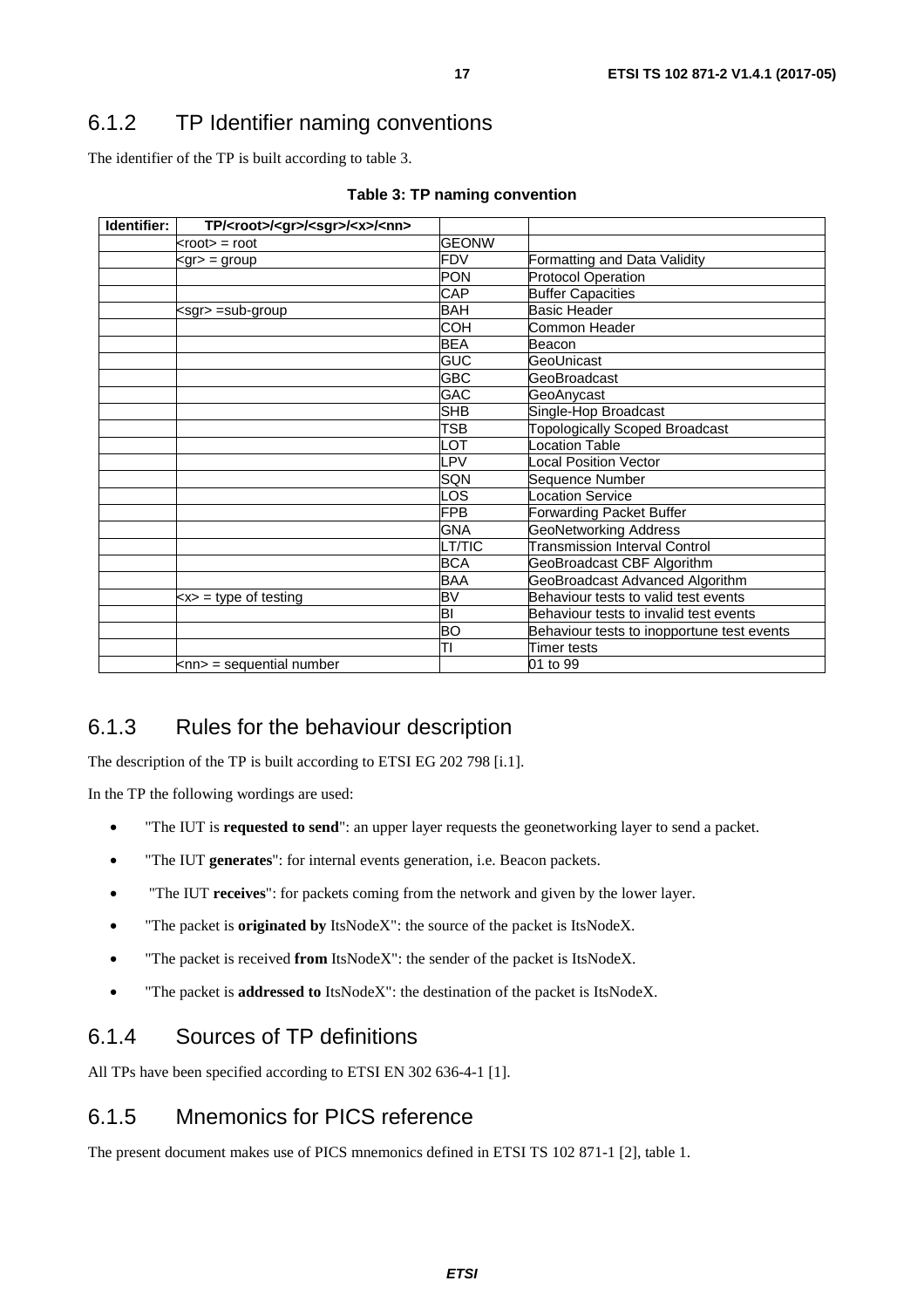### <span id="page-17-0"></span>6.2 Test purposes for GEONW

### 6.2.1 Formatting and Data Validity

#### 6.2.1.1 Basic Header

| TP Id                                | TP/GEONW/FDV/BAH/BV-01                                            |
|--------------------------------------|-------------------------------------------------------------------|
| <b>Test objective</b>                | Check defined values of default Gn parameters in the basic header |
| <b>Reference</b>                     | ETSI EN 302 636-4-1 [1], clauses 10.3.2, 9.6.2 and annex H        |
| <b>Config Id</b>                     | CF <sub>01</sub>                                                  |
| <b>PICS Selection</b>                |                                                                   |
|                                      | <b>Initial conditions</b>                                         |
| with $\{$                            |                                                                   |
| the IUT being in the "initial state" |                                                                   |
|                                      |                                                                   |
|                                      | <b>Expected behaviour</b>                                         |
| ensure that $\{$                     |                                                                   |
| when $\{$                            |                                                                   |
|                                      | the IUT is requested to send a GBC packet                         |
|                                      |                                                                   |
| then $\{$                            |                                                                   |
| the IUT sends a GBC packet           |                                                                   |
|                                      | containing a correctly formatted Basic Header                     |
|                                      | containing version field                                          |
|                                      | set to itsGnProtocolVersion MIB parameter                         |
|                                      | containing RHL field                                              |
|                                      | set to itsGnDefaultHopLimit MIB parameter                         |
|                                      |                                                                   |
|                                      |                                                                   |
|                                      |                                                                   |

| <b>TP Id</b>                         | TP/GEONW/FDV/BAH/BI-02                                                |
|--------------------------------------|-----------------------------------------------------------------------|
| <b>Test objective</b>                | Check discard of packet having incorrect version                      |
| <b>Reference</b>                     | ETSI EN 302 636-4-1 [1], clause 10.3.3                                |
| <b>Config Id</b>                     | CF <sub>01</sub>                                                      |
| <b>PICS Selection</b>                |                                                                       |
|                                      | <b>Initial conditions</b>                                             |
| with $\{$                            |                                                                       |
| the IUT being in the "initial state" |                                                                       |
|                                      | and the IUT having received a SHB packet from ItsNodeB                |
|                                      | containing a correctly formatted Basic Header                         |
| containing version field             |                                                                       |
|                                      | set to value equal to itsGnProtocolVersion MIB parameter              |
|                                      | and the IUT having passed the received SHB packet to the Upper Layer} |
|                                      | <b>Expected behaviour</b>                                             |
| ensure that {                        |                                                                       |
| when $\{$                            |                                                                       |
|                                      | the IUT receives the SHB packet from ItsNodeB                         |
|                                      | containing a correctly formatted Basic Header                         |
|                                      | containing version field                                              |
|                                      | set to value not equal to its GnProtocol Version MIB parameter        |
|                                      |                                                                       |
| then $\{$                            |                                                                       |
|                                      | the IUT discards the received SHB packet                              |
|                                      |                                                                       |
|                                      |                                                                       |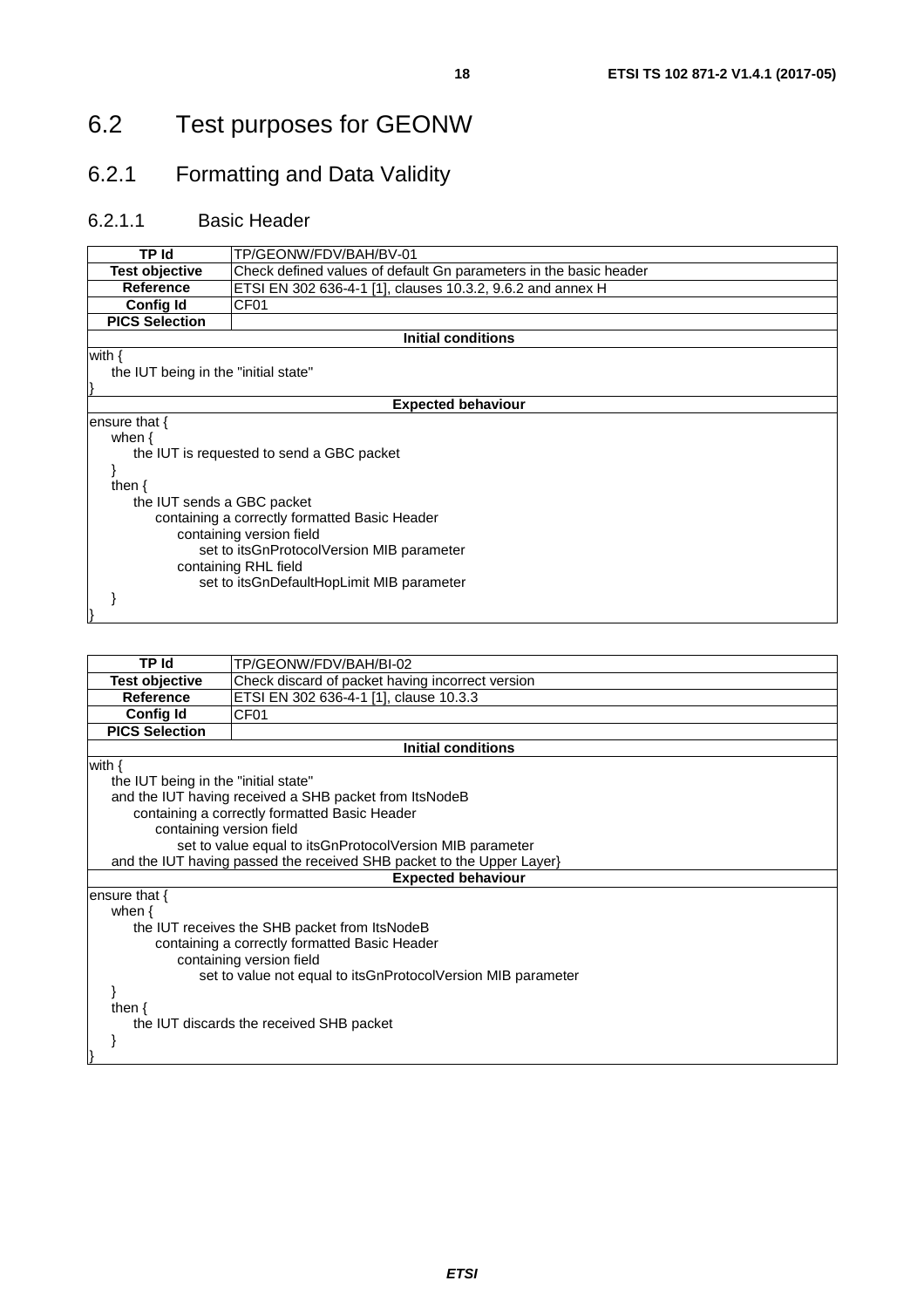#### <span id="page-18-0"></span>6.2.1.2 Common Header

| TP Id                                | TP/GEONW/FDV/COH/BV-01                                                   |
|--------------------------------------|--------------------------------------------------------------------------|
| <b>Test objective</b>                | Common GeoNetworking header validity test (PL field) - Beacon            |
| <b>Reference</b>                     | ETSI EN 302 636-4-1 [1], clauses 9.7.2, 9.7.4, 9.8.6 and 10.3.6          |
| <b>Config Id</b>                     | CF01                                                                     |
| <b>PICS Selection</b>                |                                                                          |
|                                      | <b>Initial conditions</b>                                                |
| with $\{$                            |                                                                          |
| the IUT being in the "initial state" |                                                                          |
|                                      |                                                                          |
|                                      | <b>Expected behaviour</b>                                                |
| ensure that $\{$                     |                                                                          |
| when $\{$                            |                                                                          |
|                                      | the IUT generates a Beacon packet                                        |
| }                                    |                                                                          |
| then $\{$                            |                                                                          |
|                                      | the IUT sends a GeoNetworking packet                                     |
|                                      | containing a correctly formatted Common Header                           |
|                                      | containing HT field                                                      |
|                                      | set to '1' (BEACON)                                                      |
|                                      | containing HST field                                                     |
|                                      | set to '0' (UNSPECIFIED)                                                 |
|                                      | containing PL field                                                      |
| set to '0'                           |                                                                          |
| <sup>}</sup>                         |                                                                          |
|                                      |                                                                          |
|                                      |                                                                          |
|                                      |                                                                          |
| TP Id                                | TP/GEONW/FDV/COH/BV-02                                                   |
| <b>Test objective</b>                | Common GeoNetworking header validity test (PL field) - SHB               |
| <b>Reference</b>                     | ETSI EN 302 636-4-1 [1], clauses 9.7.2, 9.7.4, 9.8.4, 10.3.4 and 10.3.10 |
| Config Id                            | CF01                                                                     |
| <b>PICS Selection</b>                |                                                                          |
|                                      | <b>Initial conditions</b>                                                |
| with $\{$                            |                                                                          |

the IUT being in the "initial state"

}

}

#### **Expected behaviour**

| <b>LAPGULGU DELIAY</b>                         |
|------------------------------------------------|
|                                                |
|                                                |
|                                                |
|                                                |
|                                                |
|                                                |
| containing a correctly formatted Common Header |
|                                                |
|                                                |
|                                                |
|                                                |
|                                                |
|                                                |
|                                                |
|                                                |
|                                                |
|                                                |
|                                                |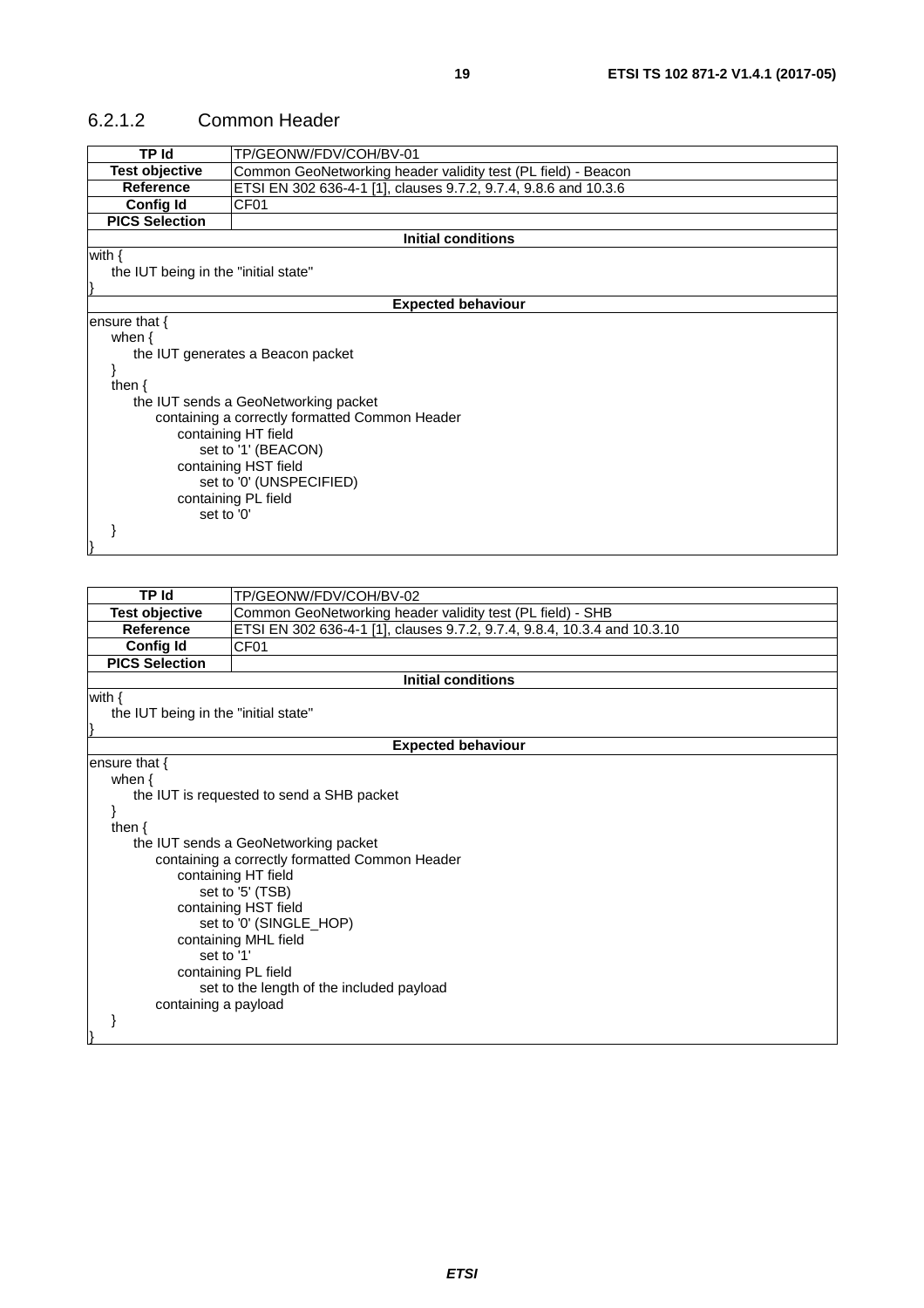| <b>TP Id</b>                         | TP/GEONW/FDV/COH/BV-03                                             |
|--------------------------------------|--------------------------------------------------------------------|
| <b>Test objective</b>                | Check defined values of default Gn parameters in the common header |
| <b>Reference</b>                     | ETSI EN 302 636-4-1 [1], clauses 9.7.2, 9.8.5, 10.3.4 and annex H  |
| <b>Config Id</b>                     | CF01                                                               |
| <b>PICS Selection</b>                |                                                                    |
|                                      | Initial conditions                                                 |
| with $\{$                            |                                                                    |
| the IUT being in the "initial state" |                                                                    |
|                                      |                                                                    |
|                                      | <b>Expected behaviour</b>                                          |
| ensure that $\{$                     |                                                                    |
| when $\{$                            |                                                                    |
|                                      | the IUT is requested to send a GBC packet                          |
|                                      |                                                                    |
| then $\{$                            |                                                                    |
| the IUT sends a GBC packet           |                                                                    |
|                                      | containing a correctly formatted Common Header                     |
|                                      | containing Flags field                                             |
|                                      | indicating value equalling the itsGnIsMobile MIB parameter         |
|                                      | containing MHL field                                               |
|                                      | set to itsGnDefaultHopLimit MIB parameter                          |
|                                      |                                                                    |
|                                      |                                                                    |

| <b>TP Id</b>                             | TP/GEONW/FDV/COH/BO-04                                                   |
|------------------------------------------|--------------------------------------------------------------------------|
| <b>Test objective</b>                    | Check that a received TSB packet is discarded if received with RHL > MHL |
| Reference                                | ETSI EN 302 636-4-1 [1], clause 10.3.5                                   |
| <b>Config Id</b>                         | CF <sub>02</sub>                                                         |
| <b>PICS Selection</b>                    |                                                                          |
|                                          | <b>Initial conditions</b>                                                |
| with $\{$                                |                                                                          |
| the IUT being in the "initial state" and |                                                                          |
|                                          | the IUT having received Beacon information from ItsNodeD and             |
|                                          | the IUT having received Beacon information from ItsNodeB                 |
|                                          |                                                                          |
|                                          | <b>Expected behaviour</b>                                                |
| ensure that $\{$                         |                                                                          |
| when $\{$                                |                                                                          |
| the IUT receives a TSB packet            |                                                                          |
|                                          | containing Basic Header                                                  |
|                                          | containing RHL field                                                     |
|                                          | indicating HL1 higher than MHL1                                          |
|                                          | containing Common Header                                                 |
|                                          | containing MHL field                                                     |
|                                          | indicating MHL1                                                          |
|                                          |                                                                          |
| then $\{$                                |                                                                          |
|                                          | the IUT discards the TSB packet                                          |
|                                          |                                                                          |
|                                          |                                                                          |
|                                          |                                                                          |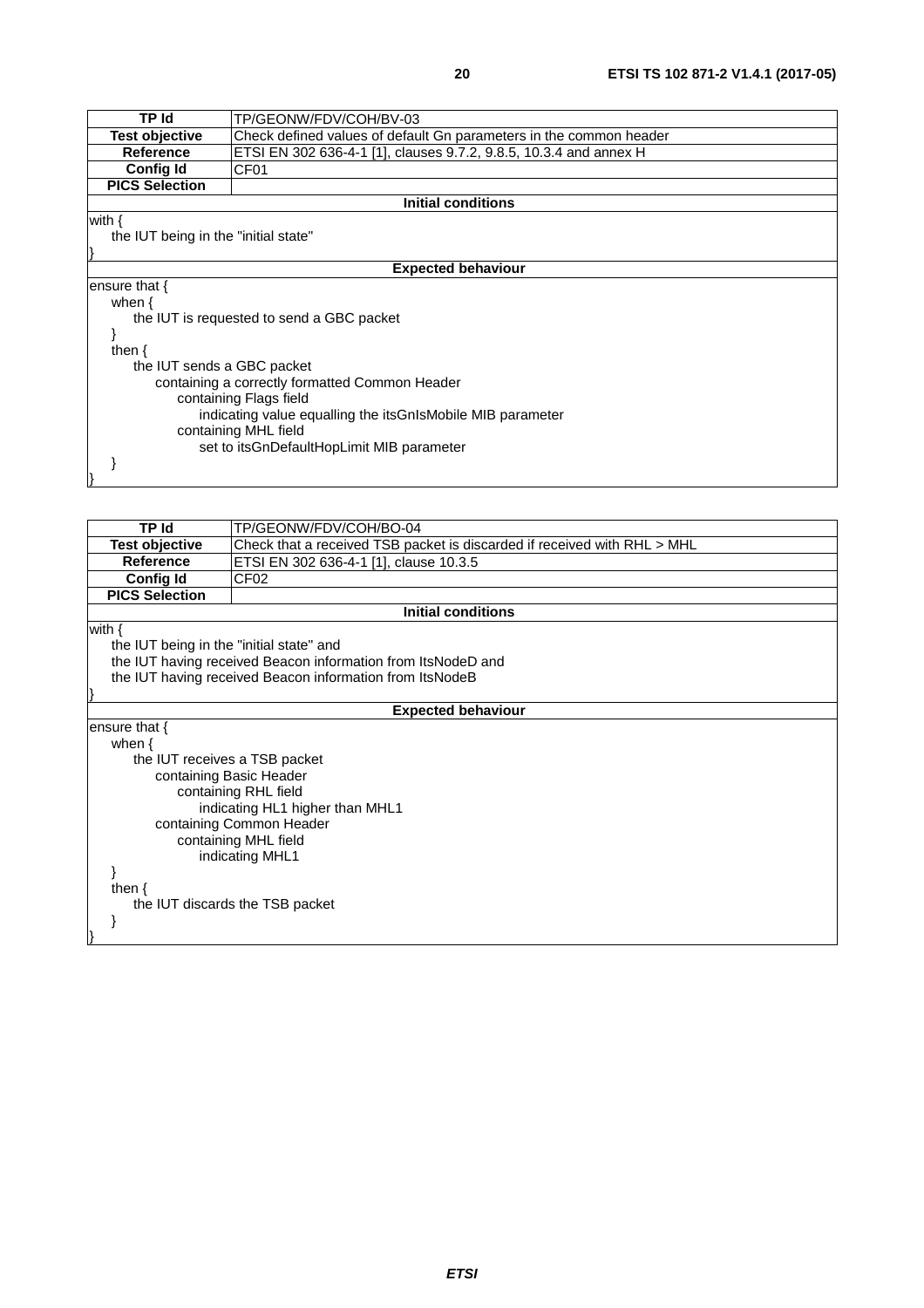#### <span id="page-20-0"></span>6.2.1.3 Beacon

| TP Id                                | TP/GEONW/FDV/BEA/BV-01                                   |
|--------------------------------------|----------------------------------------------------------|
| <b>Test objective</b>                | Beacon header validity test                              |
| <b>Reference</b>                     | ETSI EN 302 636-4-1 [1], clauses 9.7.2, 9.8.6 and 10.3.6 |
| <b>Config Id</b>                     | CF <sub>01</sub>                                         |
| <b>PICS Selection</b>                | PICS_GN_BEACON_SRC                                       |
|                                      | <b>Initial conditions</b>                                |
| with $\{$                            |                                                          |
| the IUT being in the "initial state" |                                                          |
|                                      |                                                          |
|                                      | <b>Expected behaviour</b>                                |
| ensure that $\{$                     |                                                          |
| when $\{$                            |                                                          |
|                                      | the IUT generates a Beacon packet                        |
|                                      |                                                          |
| then $\{$                            |                                                          |
|                                      | the IUT sends a GeoNetworking packet                     |
|                                      | containing a correctly formatted Common Header           |
|                                      | containing HT field                                      |
|                                      | set to '1' (BEACON)                                      |
|                                      | containing HST field                                     |
|                                      | set to '0' (UNSPECIFIED)                                 |
|                                      | containing NH field                                      |
|                                      | set to '0' (UNSPECIFIED)                                 |
|                                      | containing Extended Header<br>containing SOPV            |
|                                      | indicating LPV of the IUT                                |
|                                      |                                                          |
|                                      |                                                          |
|                                      |                                                          |

| TP Id                                | TP/GEONW/FDV/BEA/BV-02                                                              |
|--------------------------------------|-------------------------------------------------------------------------------------|
| <b>Test objective</b>                | GeoNetworking address validity test                                                 |
| Reference                            | ETSI EN 302 636-4-1 [1], clauses 6.3 and 9.8.6.2                                    |
| <b>Config Id</b>                     | CF01                                                                                |
| <b>PICS Selection</b>                | PICS_GN_BEACON_SRC                                                                  |
|                                      | <b>Initial conditions</b>                                                           |
| with $\{$                            |                                                                                     |
| the IUT being in the "initial state" |                                                                                     |
|                                      | <b>Expected behaviour</b>                                                           |
| ensure that $\{$                     |                                                                                     |
| when $\{$                            |                                                                                     |
|                                      | the IUT generates a Beacon packet                                                   |
| ł                                    |                                                                                     |
| then $\{$                            |                                                                                     |
|                                      | the IUT sends a GeoNetworking packet                                                |
| containing SOPV field                |                                                                                     |
|                                      | containing GN_ADDR field                                                            |
|                                      | containing ST field                                                                 |
|                                      | indicating the ITS Station type                                                     |
|                                      | containing SCC field                                                                |
|                                      | indicating the ITS Station country code                                             |
|                                      |                                                                                     |
|                                      |                                                                                     |
| NOTE:                                | Correct Source GeoNetworking address value:== itsGnLocalGnAddr MIB parameter value. |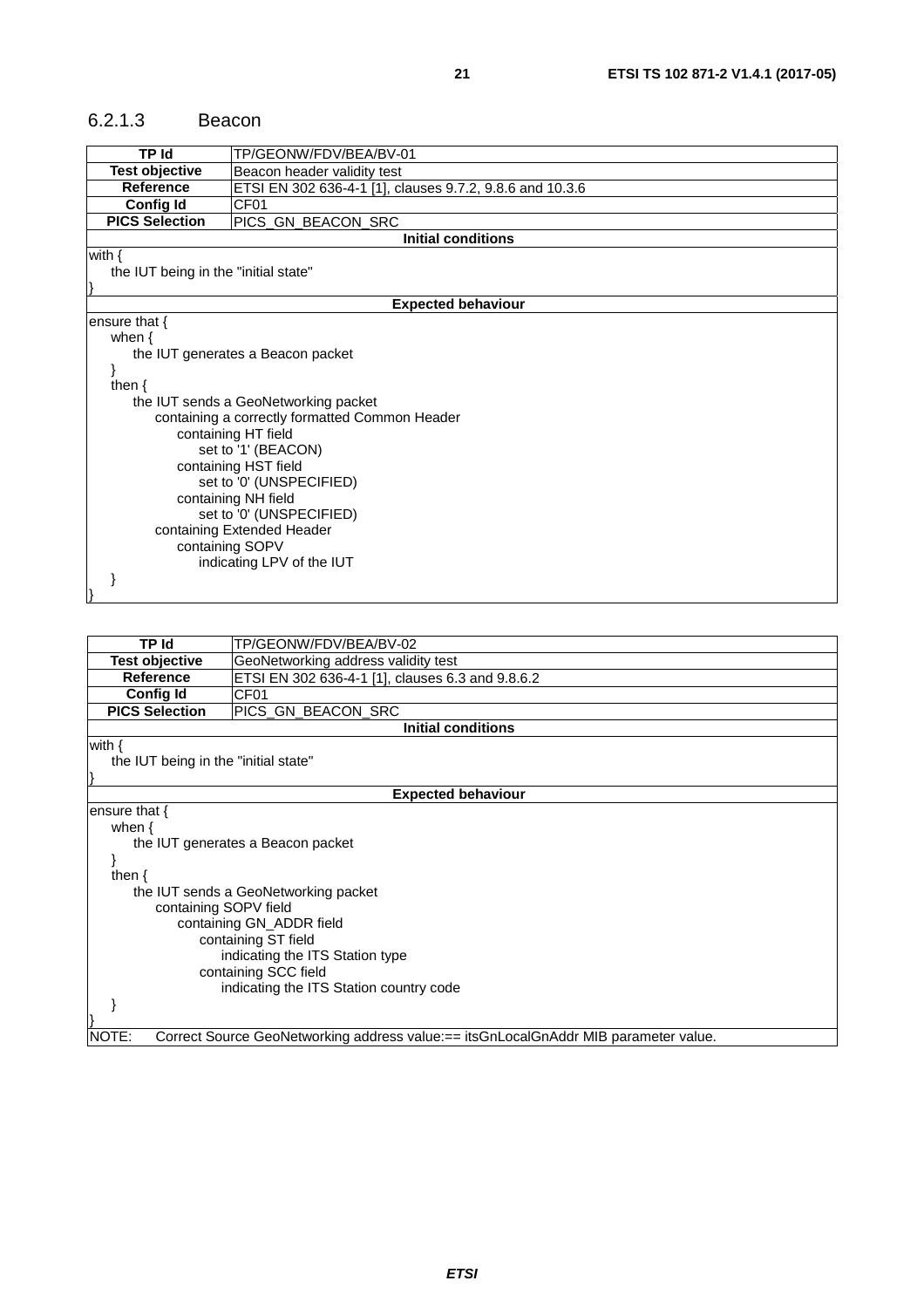| TP Id                                | TP/GEONW/FDV/BEA/BV-03                                                                       |
|--------------------------------------|----------------------------------------------------------------------------------------------|
| <b>Test objective</b>                | Local Position Vector validity test, involving position comparison against sensor input data |
| Reference                            | ETSI EN 302 636-4-1 [1], clauses 9.5.2.2 and 9.8.6.2                                         |
| <b>Config Id</b>                     | CF <sub>01</sub>                                                                             |
| <b>PICS Selection</b>                | IPICS GN BEACON SRC                                                                          |
|                                      | Initial conditions                                                                           |
| the IUT being in the "initial state" |                                                                                              |
| with {                               | <b>Expected behaviour</b>                                                                    |
| when $\{$                            |                                                                                              |
|                                      | the IUT generates a Beacon packet                                                            |
| ensure that {<br>then                |                                                                                              |

 } }

| TP Id                                | TP/GEONW/FDV/BEA/BV-04                                                                        |  |
|--------------------------------------|-----------------------------------------------------------------------------------------------|--|
| <b>Test objective</b>                | Local Position Vector validity test, involving timestamp comparison against sensor input data |  |
| Reference                            | ETSI EN 302 636-4-1 [1], clauses 9.5.2.2 and 9.8.6.2                                          |  |
| <b>Config Id</b>                     | CF <sub>01</sub>                                                                              |  |
| <b>PICS Selection</b>                | PICS_GN_BEACON_SRC                                                                            |  |
|                                      | Initial conditions                                                                            |  |
| with {                               |                                                                                               |  |
| the IUT being in the "initial state" |                                                                                               |  |
|                                      |                                                                                               |  |
| <b>Expected behaviour</b>            |                                                                                               |  |
| ensure that {                        |                                                                                               |  |
| when $\{$                            |                                                                                               |  |
|                                      | the IUT generates a Beacon packet                                                             |  |
|                                      |                                                                                               |  |
| then $\{$                            |                                                                                               |  |
| the IUT sends a GeoNetworking packet |                                                                                               |  |
| containing a correct SOPV field      |                                                                                               |  |
|                                      | indicating the timestamp value corresponding to the sensor acquisition time of position data  |  |
|                                      |                                                                                               |  |
|                                      |                                                                                               |  |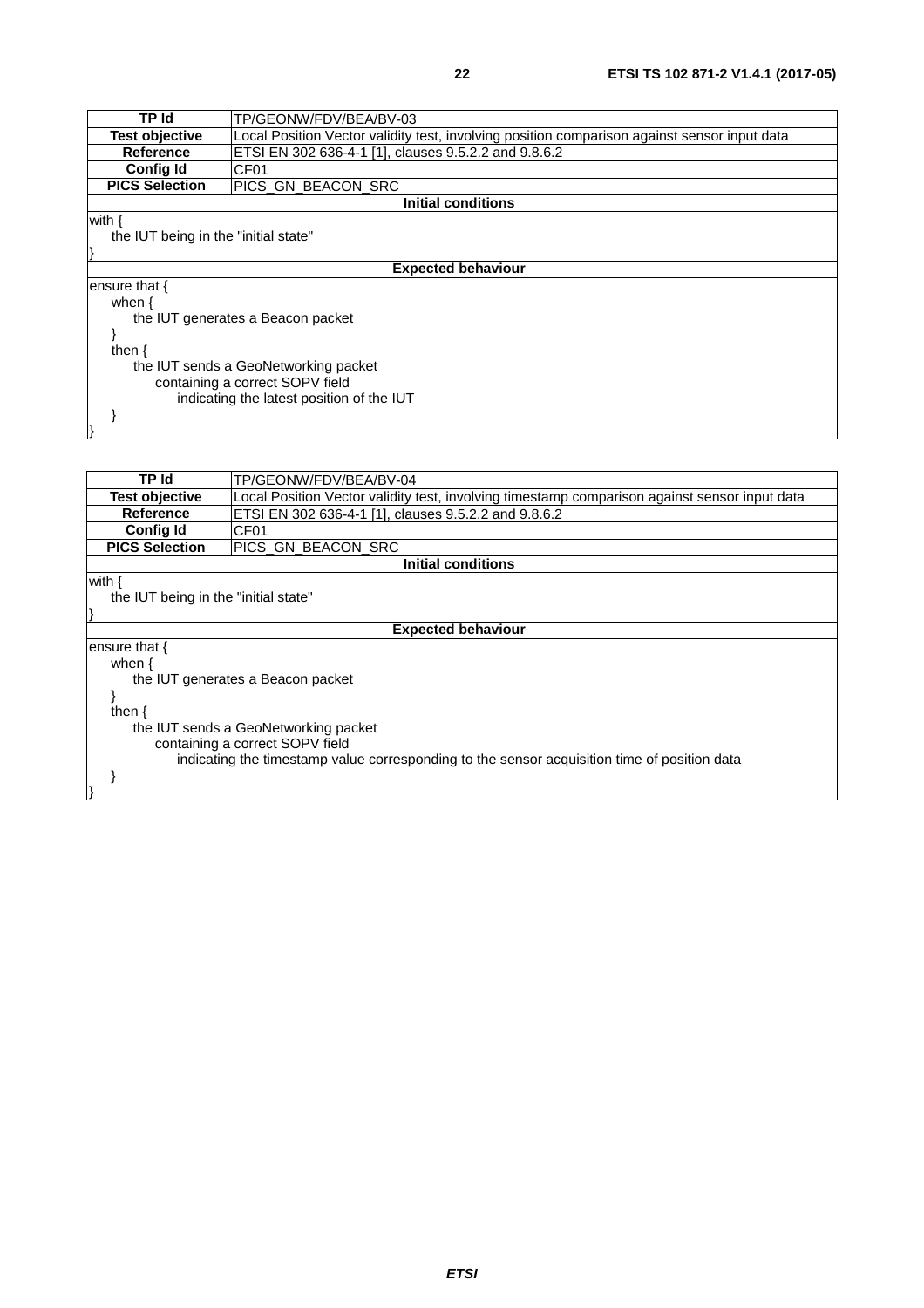#### <span id="page-22-0"></span>6.2.1.4 GeoUnicast

| <b>TP Id</b>                                                                          | TP/GEONW/FDV/GUC/BV-01                                   |  |  |
|---------------------------------------------------------------------------------------|----------------------------------------------------------|--|--|
| <b>Test objective</b><br>GUC header validity                                          |                                                          |  |  |
| ETSI EN 302 636-4-1 [1], clauses 9.7.2, 9.7.4, 9.8.2.2 and 10.3.8<br><b>Reference</b> |                                                          |  |  |
| <b>Config Id</b><br>CF <sub>01</sub>                                                  |                                                          |  |  |
| <b>PICS Selection</b>                                                                 | PICS_GN_GUC_SRC                                          |  |  |
|                                                                                       | Initial conditions                                       |  |  |
| with $\{$                                                                             |                                                          |  |  |
| the IUT being in the "initial state" and                                              |                                                          |  |  |
|                                                                                       | the IUT having received Beacon information from ItsNodeB |  |  |
|                                                                                       |                                                          |  |  |
|                                                                                       | <b>Expected behaviour</b>                                |  |  |
| ensure that $\{$                                                                      |                                                          |  |  |
| when $\{$                                                                             |                                                          |  |  |
|                                                                                       | the IUT is requested to send a GUC packet to ItsNodeB    |  |  |
|                                                                                       |                                                          |  |  |
| then $\{$                                                                             |                                                          |  |  |
|                                                                                       | the IUT sends a GeoNetworking packet                     |  |  |
|                                                                                       | containing a correctly formatted Common Header           |  |  |
|                                                                                       | containing HT field                                      |  |  |
|                                                                                       | set to '2' (GEOUNICAST)                                  |  |  |
|                                                                                       | containing HST field                                     |  |  |
| set to '0' (UNSPECIFIED)                                                              |                                                          |  |  |
|                                                                                       | containing GUC Extended Header                           |  |  |
| containing DEPV field                                                                 |                                                          |  |  |
| indicating position of the ItsNodeB                                                   |                                                          |  |  |
|                                                                                       | containing SOPV field                                    |  |  |
|                                                                                       | indicating position of the IUT                           |  |  |
|                                                                                       |                                                          |  |  |
|                                                                                       |                                                          |  |  |

#### 6.2.1.5 GeoBroadcast

| <b>TP Id</b>                                                                           | TP/GEONW/FDV/GBC/BV-01                                       |  |
|----------------------------------------------------------------------------------------|--------------------------------------------------------------|--|
| <b>Test objective</b><br>GBC header validity                                           |                                                              |  |
| <b>Reference</b><br>ETSI EN 302 636-4-1 [1], clauses 9.7.2, 9.7.4, 9.8.5.2 and 10.3.11 |                                                              |  |
|                                                                                        | <b>Config Id</b><br>CF <sub>01</sub>                         |  |
| <b>PICS Selection</b>                                                                  | PICS GN GBC SRC                                              |  |
|                                                                                        | <b>Initial conditions</b>                                    |  |
| with $\{$<br>the IUT being in the "initial state" and                                  |                                                              |  |
|                                                                                        | the IUT having received Beacon information from the ItsNodeB |  |
|                                                                                        |                                                              |  |
|                                                                                        | <b>Expected behaviour</b>                                    |  |
| ensure that {                                                                          |                                                              |  |
| when $\{$                                                                              |                                                              |  |
|                                                                                        | the IUT is requested to send a GBC packet                    |  |
|                                                                                        |                                                              |  |
| then $\{$                                                                              |                                                              |  |
| the IUT sends a GeoNetworking packet                                                   |                                                              |  |
|                                                                                        | containing a correctly formatted Common Header               |  |
| containing HT field                                                                    |                                                              |  |
| set to '4' (GEOBROADCAST)                                                              |                                                              |  |
| containing GBC Extended Header                                                         |                                                              |  |
| containing SOPV field                                                                  |                                                              |  |
|                                                                                        | indicating position of the IUT                               |  |
|                                                                                        |                                                              |  |
|                                                                                        |                                                              |  |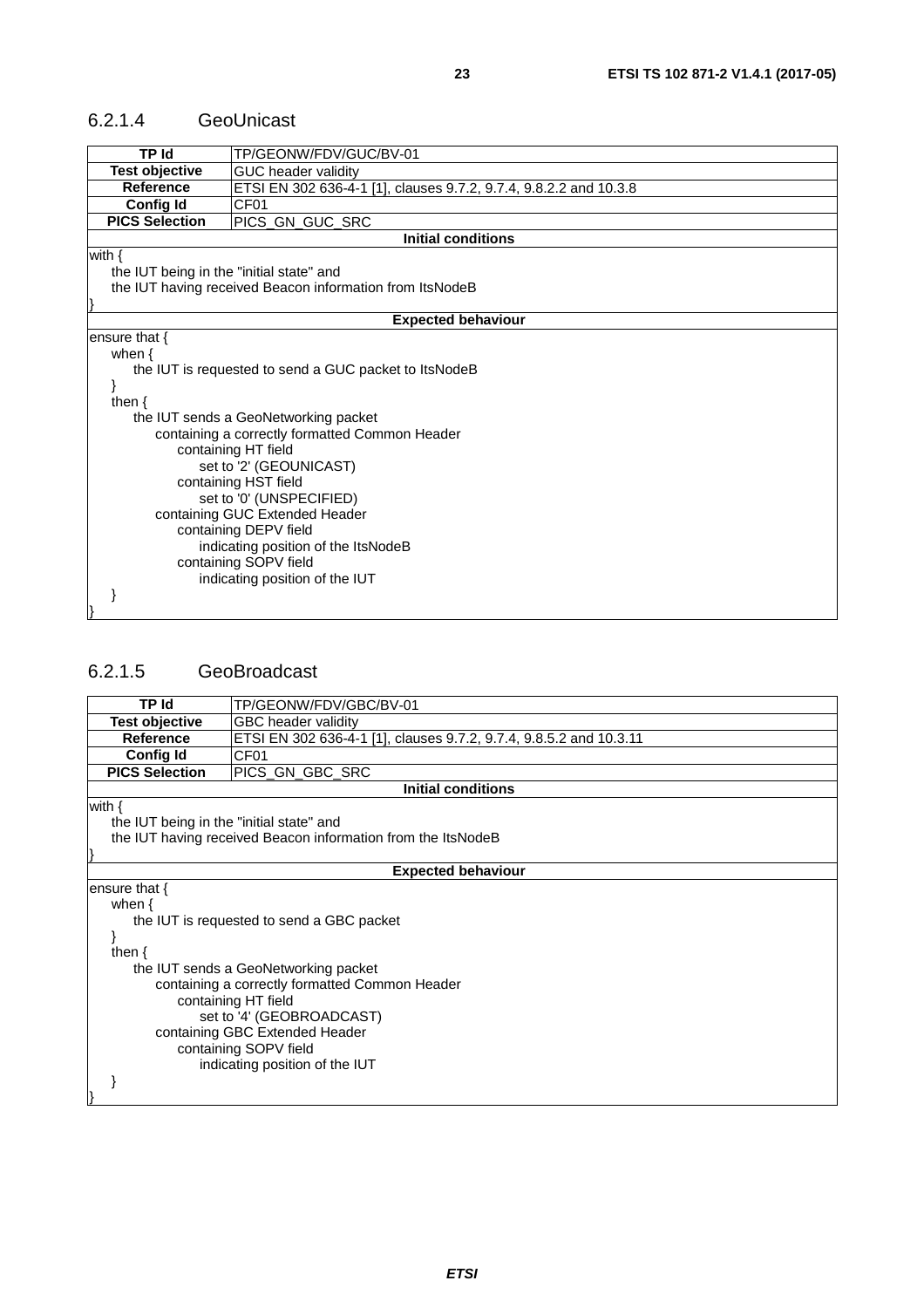### <span id="page-23-0"></span>6.2.1.6 GeoAnycast

| TP Id                                                                                  | TP/GEONW/FDV/GAC/BV-01                                       |  |
|----------------------------------------------------------------------------------------|--------------------------------------------------------------|--|
| <b>Test objective</b><br><b>GAC</b> header validity                                    |                                                              |  |
| ETSI EN 302 636-4-1 [1], clauses 9.7.2, 9.7.4, 9.8.5.2 and 10.3.12<br><b>Reference</b> |                                                              |  |
| <b>Config Id</b>                                                                       | CF <sub>01</sub>                                             |  |
| <b>PICS Selection</b>                                                                  | PICS_GN_GAC_SRC                                              |  |
|                                                                                        | <b>Initial conditions</b>                                    |  |
| with $\{$                                                                              |                                                              |  |
| the IUT being in the "initial state" and                                               |                                                              |  |
|                                                                                        | the IUT having received Beacon information from the ItsNodeB |  |
|                                                                                        |                                                              |  |
|                                                                                        | <b>Expected behaviour</b>                                    |  |
| ensure that {                                                                          |                                                              |  |
| when $\{$                                                                              |                                                              |  |
|                                                                                        | the IUT is requested to send a GeoAnycast packet             |  |
|                                                                                        |                                                              |  |
| then $\{$                                                                              |                                                              |  |
| the IUT sends a GeoNetworking packet                                                   |                                                              |  |
|                                                                                        |                                                              |  |
| containing a correctly formatted Common Header                                         |                                                              |  |
| containing HT field                                                                    |                                                              |  |
| set to '3' (GEOANYCAST)                                                                |                                                              |  |
| containing GeoAnycast Extended Header                                                  |                                                              |  |
| containing SOPV field                                                                  |                                                              |  |
|                                                                                        | indicating position of IUT                                   |  |
|                                                                                        |                                                              |  |
|                                                                                        |                                                              |  |

### 6.2.1.7 Single-Hop Broadcast

| <b>TP</b> Id                                   |                                                                            |  |  |
|------------------------------------------------|----------------------------------------------------------------------------|--|--|
|                                                | TP/GEONW/FDV/SHB/BV-01                                                     |  |  |
| <b>Test objective</b><br>SHB header validity   |                                                                            |  |  |
| <b>Reference</b>                               | ETSI EN 302 636-4-1 [1], clauses 9.7.2, 9.7.4, 10.3.4, 9.8.4.2 and 10.3.10 |  |  |
| <b>Config Id</b>                               | CF <sub>01</sub>                                                           |  |  |
| <b>PICS Selection</b>                          | PICS_GN_SHB_SRC                                                            |  |  |
|                                                | <b>Initial conditions</b>                                                  |  |  |
| with {                                         |                                                                            |  |  |
| the IUT being in the "initial state" and       |                                                                            |  |  |
|                                                | the IUT having received Beacon information from the ItsNodeB               |  |  |
|                                                |                                                                            |  |  |
|                                                | <b>Expected behaviour</b>                                                  |  |  |
| ensure that {                                  |                                                                            |  |  |
| when $\{$                                      |                                                                            |  |  |
|                                                | the IUT is requested to send a SHB packet                                  |  |  |
|                                                |                                                                            |  |  |
| then $\{$                                      |                                                                            |  |  |
|                                                | the IUT sends a GeoNetworking packet                                       |  |  |
| containing a correctly formatted Common Header |                                                                            |  |  |
|                                                | containing HT field                                                        |  |  |
|                                                | set to '5' (TSB)                                                           |  |  |
|                                                | containing HST field                                                       |  |  |
|                                                |                                                                            |  |  |
| set to '0' (SINGLE_HOP)                        |                                                                            |  |  |
| containing MHL field<br>set to '1'             |                                                                            |  |  |
| containing Extended Header                     |                                                                            |  |  |
|                                                |                                                                            |  |  |
|                                                | containing SOPV                                                            |  |  |
|                                                | indicating LPV of the IUT                                                  |  |  |
|                                                |                                                                            |  |  |
|                                                |                                                                            |  |  |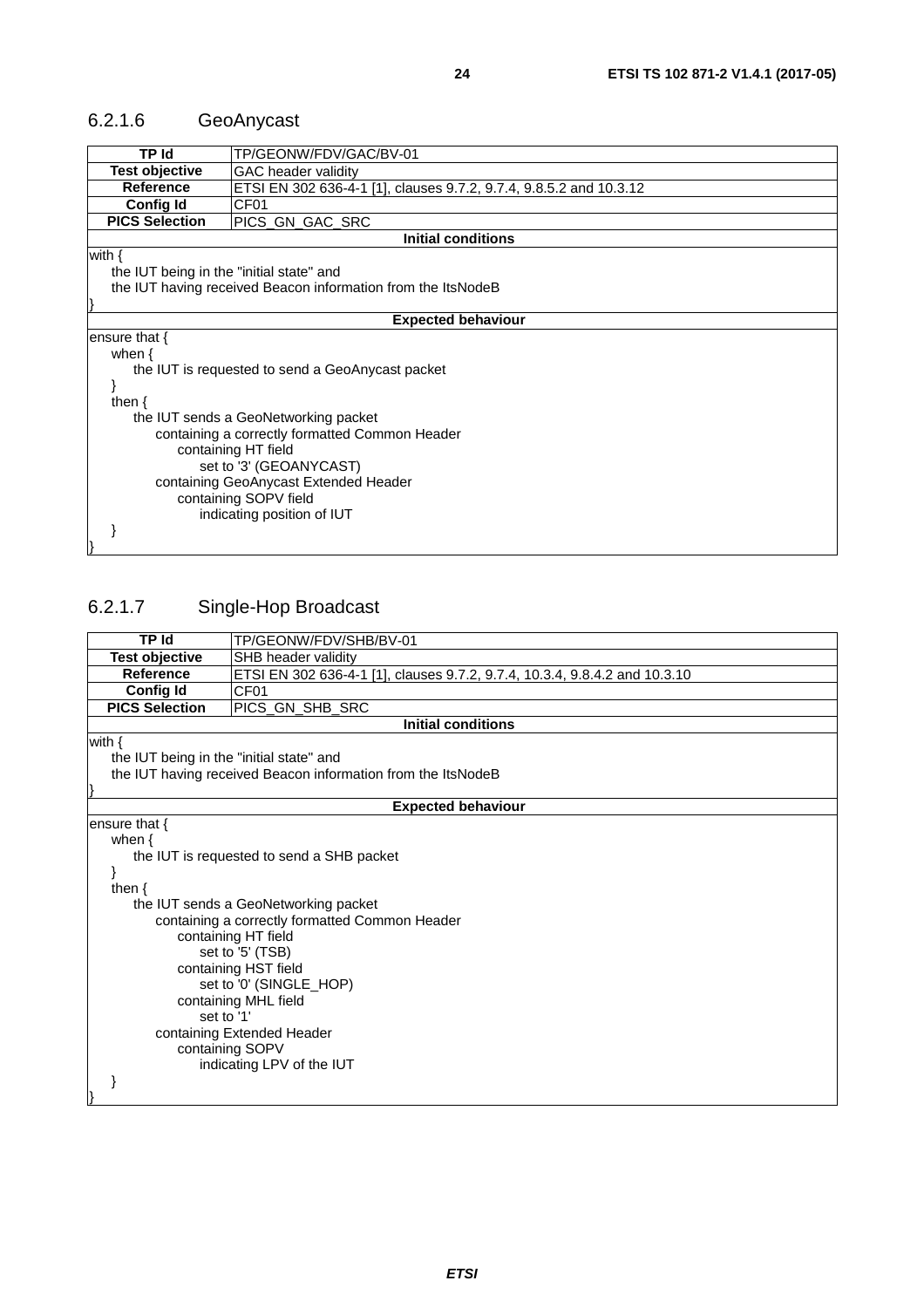| <b>TP Id</b>                                            | TP/GEONW/FDV/TSB/BV-01                                            |  |
|---------------------------------------------------------|-------------------------------------------------------------------|--|
| <b>Test objective</b><br>TSB header validity            |                                                                   |  |
| <b>Reference</b>                                        | ETSI EN 302 636-4-1 [1], clauses 9.7.2, 9.7.4, 9.8.3.2 and 10.3.9 |  |
| <b>Config Id</b>                                        | CF01                                                              |  |
| <b>PICS Selection</b><br>PICS_GN_TSB_SRC                |                                                                   |  |
|                                                         | <b>Initial conditions</b>                                         |  |
| with $\{$                                               |                                                                   |  |
|                                                         | the IUT being in the "initial state" and                          |  |
|                                                         | the IUT having received Beacon information from the ItsNodeB      |  |
|                                                         |                                                                   |  |
|                                                         | <b>Expected behaviour</b>                                         |  |
| ensure that $\{$                                        |                                                                   |  |
| when $\{$                                               |                                                                   |  |
| the IUT is requested to send a TSB packet               |                                                                   |  |
|                                                         |                                                                   |  |
| then $\{$                                               |                                                                   |  |
|                                                         | the IUT sends a GeoNetworking packet                              |  |
|                                                         | containing a correctly formatted Common Header                    |  |
|                                                         | containing HT field                                               |  |
|                                                         | set to '5' (TSB)                                                  |  |
| containing HST field                                    |                                                                   |  |
| set to '1' (MULTI_HOP)                                  |                                                                   |  |
| containing TSB Extended Header<br>containing SOPV field |                                                                   |  |
|                                                         |                                                                   |  |
|                                                         | indicating position of the IUT                                    |  |
|                                                         |                                                                   |  |
|                                                         |                                                                   |  |

### <span id="page-24-0"></span>6.2.1.8 Topologically Scoped Broadcast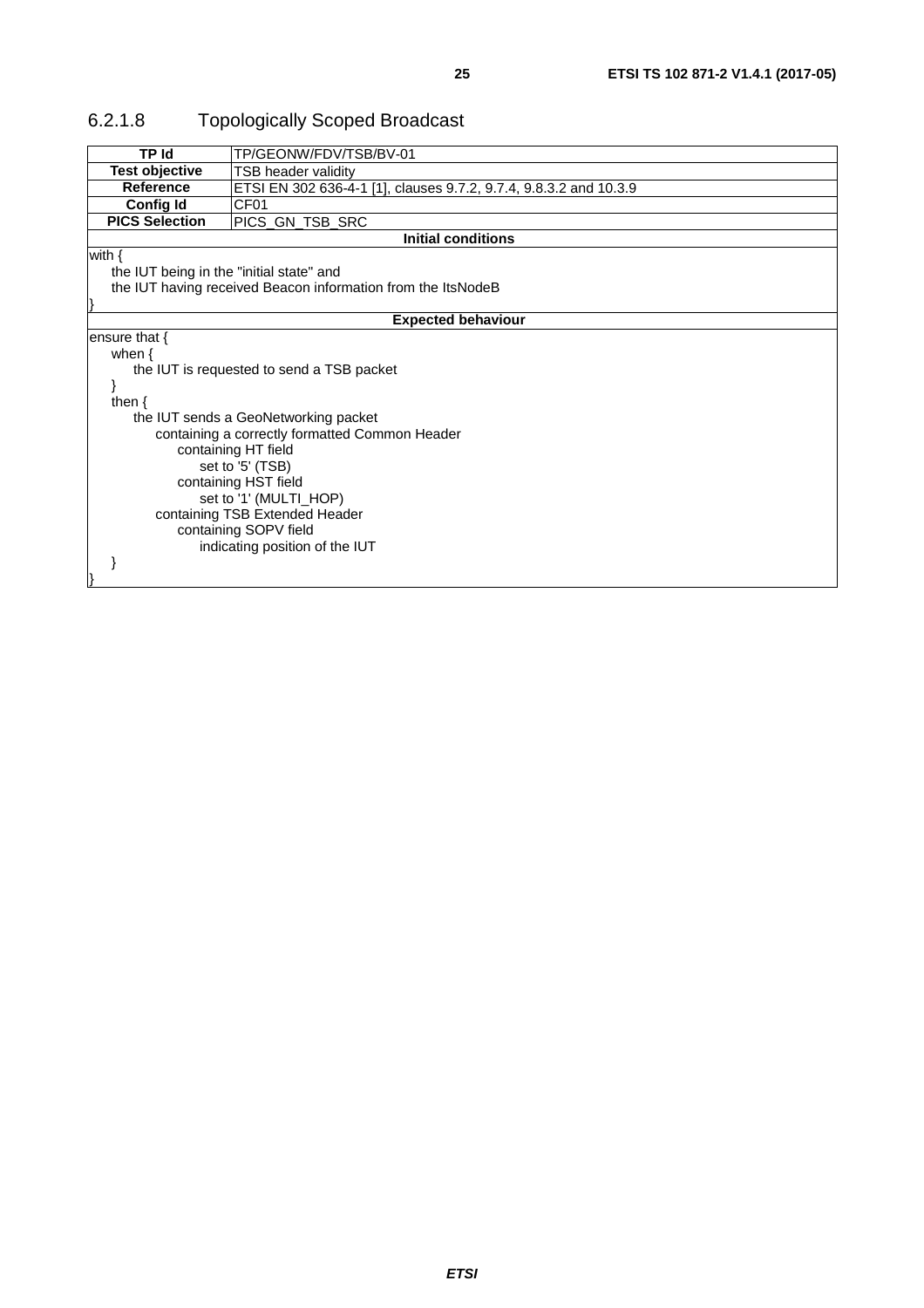### <span id="page-25-0"></span>6.2.2 Protocol Operation

#### 6.2.2.1 Location table

| TP Id                                                                                          | TP/GEONW/PON/LOT/BV-01                                                                      |  |  |
|------------------------------------------------------------------------------------------------|---------------------------------------------------------------------------------------------|--|--|
| <b>Test objective</b><br>Check insertion of new entries into location table from Beacon header |                                                                                             |  |  |
|                                                                                                | <b>Reference</b>                                                                            |  |  |
|                                                                                                | ETSI EN 302 636-4-1 [1], clauses 10.3.10.3, 10.3.6.2 and 10.3.8.2                           |  |  |
|                                                                                                | CF <sub>01</sub><br><b>Config Id</b>                                                        |  |  |
| <b>PICS Selection</b>                                                                          | PICS_GN_GUC_SRC AND PICS_GN_BEACON_DST                                                      |  |  |
|                                                                                                | <b>Initial conditions</b>                                                                   |  |  |
| with $\{$                                                                                      |                                                                                             |  |  |
| the IUT being in the "initial state" and                                                       |                                                                                             |  |  |
|                                                                                                | the IUT having received Beacon information from the ItsNodeB and                            |  |  |
|                                                                                                | the lifetime of the ItsNodeB Location Table entry not being expired                         |  |  |
|                                                                                                |                                                                                             |  |  |
|                                                                                                | <b>Expected behaviour</b>                                                                   |  |  |
| ensure that $\{$                                                                               |                                                                                             |  |  |
| when $\{$                                                                                      |                                                                                             |  |  |
|                                                                                                | the IUT is requested to send a GUC packet to ItsNodeB                                       |  |  |
|                                                                                                |                                                                                             |  |  |
| then $\{$                                                                                      |                                                                                             |  |  |
|                                                                                                | the IUT does not send a GeoNetworking packet                                                |  |  |
|                                                                                                | containing a LS_REQUEST                                                                     |  |  |
| containing Request field                                                                       |                                                                                             |  |  |
| containing GN_ADDR                                                                             |                                                                                             |  |  |
| containing M_ID                                                                                |                                                                                             |  |  |
| indicating ItsNodeB                                                                            |                                                                                             |  |  |
| the IUT sends a GeoNetworking packet                                                           |                                                                                             |  |  |
| containing a correctly formatted Common Header                                                 |                                                                                             |  |  |
| containing HT field                                                                            |                                                                                             |  |  |
| set to '2' (GEOUNICAST)                                                                        |                                                                                             |  |  |
|                                                                                                | containing GUC Extended Header                                                              |  |  |
|                                                                                                | containing DEPV field                                                                       |  |  |
|                                                                                                | indicating same position as the SOPV value of the Beacon information received from ItsNodeB |  |  |
|                                                                                                |                                                                                             |  |  |
|                                                                                                |                                                                                             |  |  |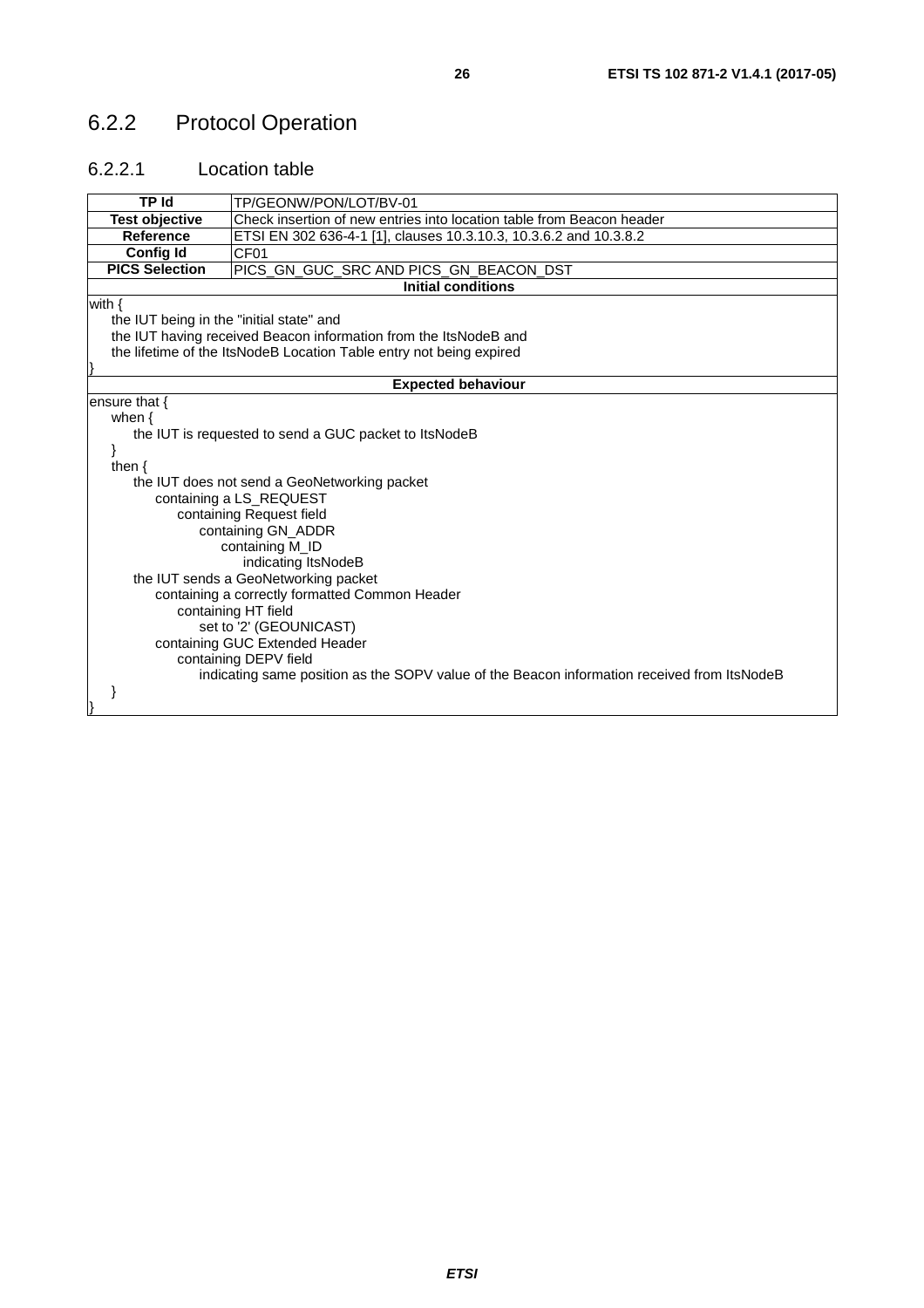| $\overline{TP}$ Id                                                                             | TP/GEONW/PON/LOT/BV-02                                                                   |  |  |
|------------------------------------------------------------------------------------------------|------------------------------------------------------------------------------------------|--|--|
| <b>Test objective</b><br>Check insertion of new entries into location table from LS Reply data |                                                                                          |  |  |
| Reference                                                                                      | ETSI EN 302 636-4-1 [1], clauses 10.3.7.1.4, 10.3.7.1.2 and 10.3.8.2                     |  |  |
| <b>Config Id</b>                                                                               | CF01                                                                                     |  |  |
|                                                                                                | <b>PICS Selection</b><br>PICS_GN_LS_REQ_SRC AND PICS_GN_LS_REP_DST                       |  |  |
|                                                                                                | <b>Initial conditions</b>                                                                |  |  |
| with $\{$                                                                                      |                                                                                          |  |  |
| the IUT being in the "initial state" and                                                       |                                                                                          |  |  |
| the IUT having been requested to send a first GUC packet to ItsNodeA and                       |                                                                                          |  |  |
|                                                                                                | the IUT having sent a LS_REQUEST packet                                                  |  |  |
| containing Request field                                                                       |                                                                                          |  |  |
| containing GN_ADDR                                                                             |                                                                                          |  |  |
| containing M_ID                                                                                |                                                                                          |  |  |
|                                                                                                | indicating ItsNodeA                                                                      |  |  |
|                                                                                                | containing the other bits                                                                |  |  |
|                                                                                                | indicating value 0                                                                       |  |  |
|                                                                                                | the IUT having received a LS_REPLY packet from ItsNodeA                                  |  |  |
|                                                                                                | containing SOPV field and                                                                |  |  |
|                                                                                                | the IUT having sent the GUC packet to ItsNodeA and                                       |  |  |
|                                                                                                | the lifetime of the ItsNodeA Location Table entry not being expired                      |  |  |
|                                                                                                |                                                                                          |  |  |
|                                                                                                |                                                                                          |  |  |
|                                                                                                | <b>Expected behaviour</b>                                                                |  |  |
| ensure that $\{$                                                                               |                                                                                          |  |  |
| when $\{$                                                                                      |                                                                                          |  |  |
|                                                                                                | the IUT is requested to send a second GUC packet to ItsNodeA                             |  |  |
| }                                                                                              |                                                                                          |  |  |
| then $\{$                                                                                      |                                                                                          |  |  |
|                                                                                                | the IUT does not send a GeoNetworking packet                                             |  |  |
|                                                                                                | containing a LS_REQUEST                                                                  |  |  |
|                                                                                                | containing Request field<br>containing GN_ADDR                                           |  |  |
|                                                                                                | containing M_ID                                                                          |  |  |
|                                                                                                | indicating ItsNodeA                                                                      |  |  |
|                                                                                                | the IUT sends a GeoNetworking packet                                                     |  |  |
|                                                                                                | containing a correctly formatted Common Header                                           |  |  |
|                                                                                                | containing HT field                                                                      |  |  |
|                                                                                                | set to '2' (GEOUNICAST)                                                                  |  |  |
|                                                                                                | containing GUC Extended Header                                                           |  |  |
|                                                                                                | containing DEPV field                                                                    |  |  |
|                                                                                                | indicating same position as the SOPV value of the LS_REPLY packet received from ItsNodeA |  |  |
|                                                                                                |                                                                                          |  |  |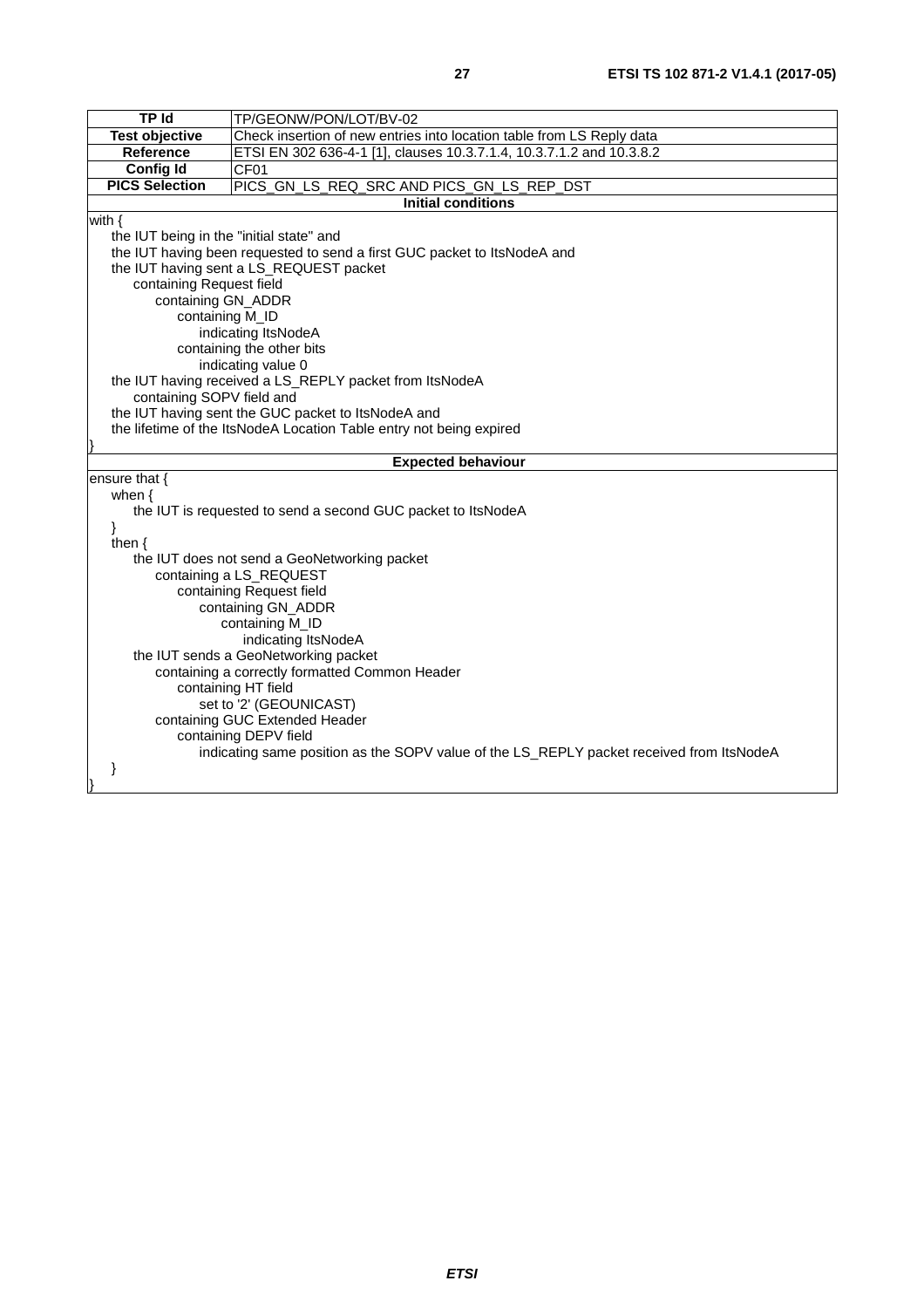| <b>TP</b> Id                                                                                                          | TP/GEONW/PON/LOT/BV-03-X                                                                       |  |
|-----------------------------------------------------------------------------------------------------------------------|------------------------------------------------------------------------------------------------|--|
| <b>Test objective</b><br>Check insertion of new entries into location table from extended header processing (e.g. GUC |                                                                                                |  |
|                                                                                                                       | header)                                                                                        |  |
| <b>Reference</b>                                                                                                      | ETSI EN 302 636-4-1 [1], clauses 10.3.8.4, 10.3.12.3, 10.3.11.3, 10.3.9.3, 10.3.10.3, 10.3.7.3 |  |
|                                                                                                                       | and 10.3.8.2                                                                                   |  |
| <b>Config Id</b>                                                                                                      | CF01                                                                                           |  |
| <b>PICS Selection</b>                                                                                                 | <b>SELECTION</b>                                                                               |  |
|                                                                                                                       | <b>Initial conditions</b>                                                                      |  |
| with $\{$                                                                                                             |                                                                                                |  |
| the IUT being in the "initial state" and                                                                              |                                                                                                |  |
|                                                                                                                       | the IUT not having received any beacon from NODE                                               |  |
|                                                                                                                       | the IUT having received a MESSAGE originated by NODE                                           |  |
|                                                                                                                       |                                                                                                |  |
|                                                                                                                       | <b>Expected behaviour</b>                                                                      |  |
| ensure that {                                                                                                         |                                                                                                |  |
| when $\{$                                                                                                             | the IUT is requested to send a GUC packet to NODE                                              |  |
|                                                                                                                       |                                                                                                |  |
| then $\{$                                                                                                             |                                                                                                |  |
|                                                                                                                       | the IUT does not send a GeoNetworking packet                                                   |  |
|                                                                                                                       | containing a LS_REQUEST Extended Header                                                        |  |
|                                                                                                                       | containing Request field                                                                       |  |
| containing GN_ADDR                                                                                                    |                                                                                                |  |
|                                                                                                                       | containing M_ID                                                                                |  |
| indicating NODE                                                                                                       |                                                                                                |  |
| the IUT sends a GeoNetworking packet                                                                                  |                                                                                                |  |
| containing a correctly formatted Common Header                                                                        |                                                                                                |  |
| containing HT field                                                                                                   |                                                                                                |  |
| set to '2' (GEOUNICAST)                                                                                               |                                                                                                |  |
|                                                                                                                       | containing GUC Extended Header                                                                 |  |
|                                                                                                                       | containing DEPV field                                                                          |  |
|                                                                                                                       | indicating same position as the SOPV of the MESSAGE received from NODE                         |  |
|                                                                                                                       |                                                                                                |  |
|                                                                                                                       |                                                                                                |  |

| <b>Variants</b> |                   |                 |                    |
|-----------------|-------------------|-----------------|--------------------|
| #               | <b>MESSAGE</b>    | <b>NODE</b>     | <b>SELECTION</b>   |
| 01              | Beacon packet     | <b>ItsNodeB</b> | PICS_GN_BEACON_DST |
| $\overline{02}$ | <b>GUC</b> packet | <b>ItsNodeA</b> | PICS GN GUC DST    |
| 03              | <b>GAC</b> packet | <b>ItsNodeA</b> | PICS GN GAC DST    |
| 04              | <b>GBC</b> packet | <b>ItsNodeA</b> | PICS_GN_GBC_DST    |
| $\overline{0}5$ | <b>TSB packet</b> | <b>ItsNodeA</b> | PICS_GN_TSB_DST    |
| 06              | <b>SHB</b> packet | <b>ItsNodeB</b> | PICS_GN_SHB_DST    |
| 07              | LS Request packet | <b>ItsNodeA</b> | PICS_GN_LS_REQ_DST |
| 08              | LS Reply packet   | <b>ItsNodeA</b> | PICS_GN_LS_REP_DST |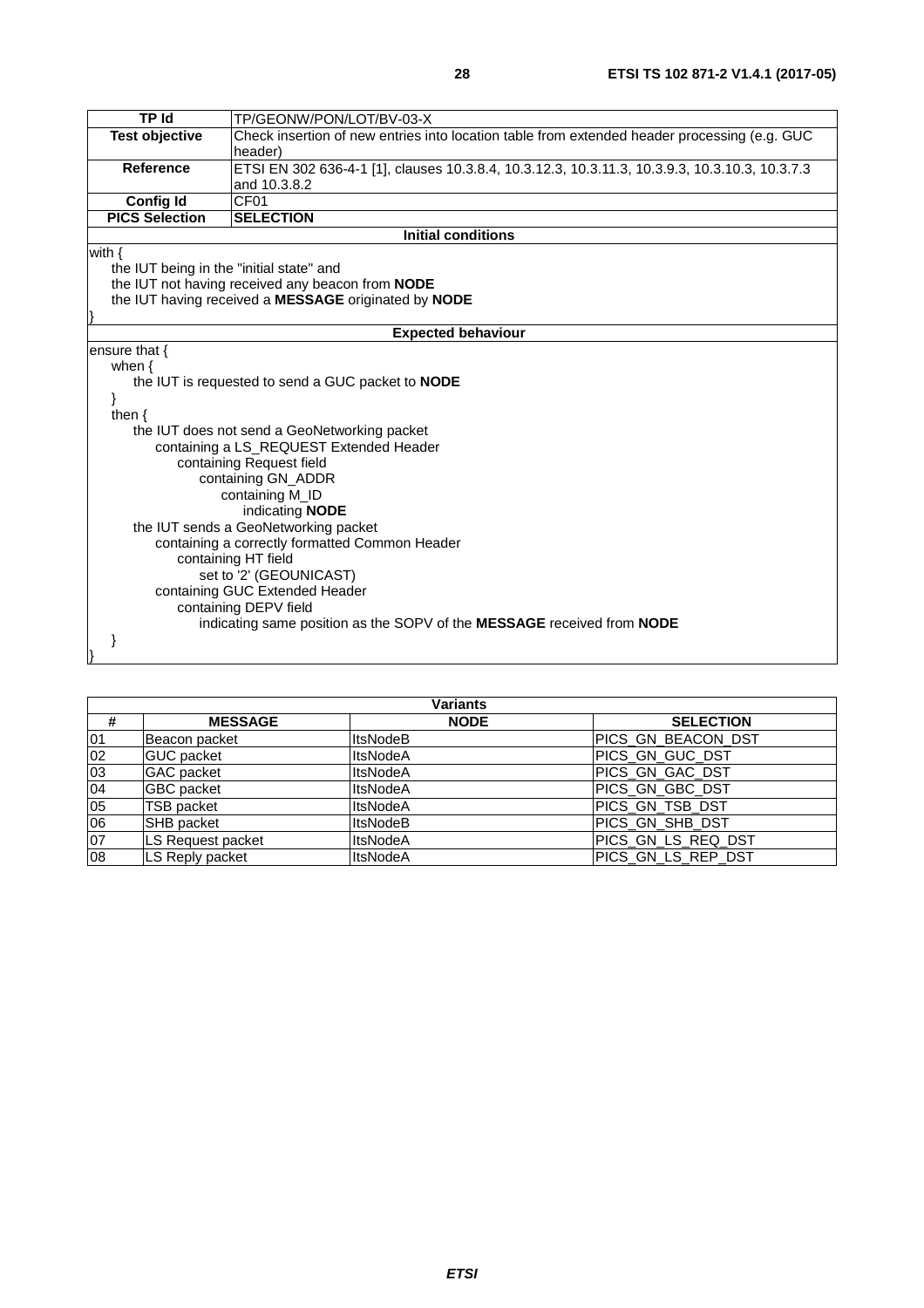| <b>TP Id</b>                                                 | TP/GEONW/PON/LOT/BV-04                                                                             |  |
|--------------------------------------------------------------|----------------------------------------------------------------------------------------------------|--|
| <b>Test objective</b>                                        | Check location table entry expiration                                                              |  |
| <b>Reference</b>                                             | ETSI EN 302 636-4-1 [1], clauses 8.1.3, 10.3.8.2, 10.3.7.1.2 and annex H                           |  |
| <b>Config Id</b>                                             | CF <sub>01</sub>                                                                                   |  |
| <b>PICS Selection</b><br>PICS_GN_LS_REQ_SRC                  |                                                                                                    |  |
|                                                              | <b>Initial conditions</b>                                                                          |  |
| with $\{$                                                    |                                                                                                    |  |
| the IUT being in the "initial state" and                     |                                                                                                    |  |
| the IUT having received Beacon information from ItsNodeB and |                                                                                                    |  |
|                                                              | the IUT not having received beacons from ItsNodeB for the duration of itsGnLifetimeLocTE parameter |  |
|                                                              |                                                                                                    |  |
| <b>Expected behaviour</b>                                    |                                                                                                    |  |
| ensure that $\{$                                             |                                                                                                    |  |
| when $\{$                                                    |                                                                                                    |  |
| the IUT is requested to send a GUC packet to ItsNodeB        |                                                                                                    |  |
|                                                              |                                                                                                    |  |
| then $\{$                                                    |                                                                                                    |  |
| the IUT sends a GeoNetworking packet                         |                                                                                                    |  |
|                                                              | containing a LS_REQUEST                                                                            |  |
| containing Request field                                     |                                                                                                    |  |
| containing GN_ADDR                                           |                                                                                                    |  |
| containing M_ID                                              |                                                                                                    |  |
| indicating ItsNodeB                                          |                                                                                                    |  |
| containing the other bits                                    |                                                                                                    |  |
|                                                              | indicating value 0                                                                                 |  |
|                                                              |                                                                                                    |  |
|                                                              |                                                                                                    |  |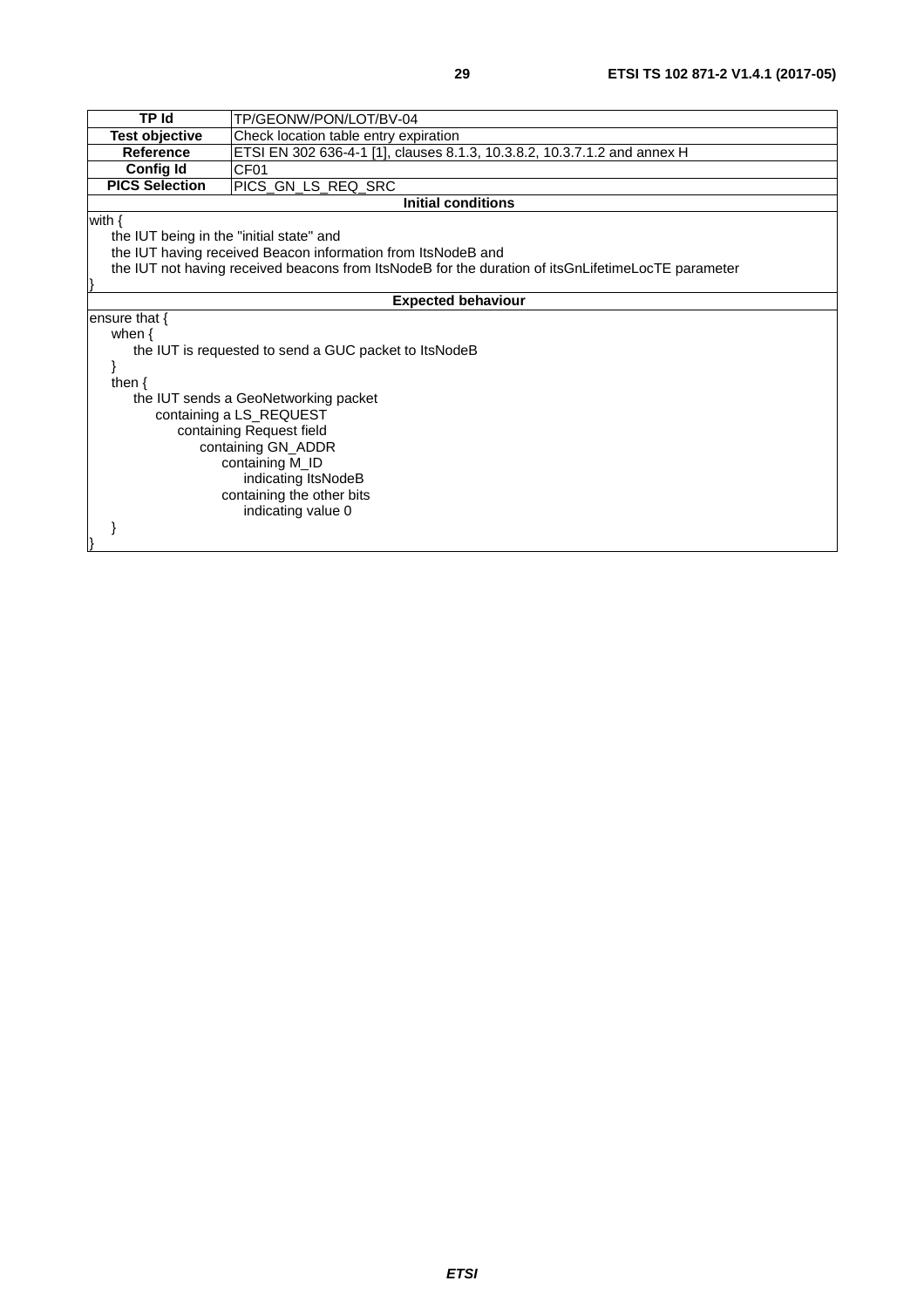|                                                | <b>TP</b> Id<br>TP/GEONW/PON/LOT/BV-05-X                                                        |  |  |
|------------------------------------------------|-------------------------------------------------------------------------------------------------|--|--|
| <b>Test objective</b>                          | Check update of entries in location table with most up-to-date position data extracted from     |  |  |
|                                                | common header processing (including timestamp comparison before updating)                       |  |  |
| <b>Reference</b>                               | ETSI EN 302 636-4-1 [1], clauses 10.3.8.4, 10.3.12.3, 10.3.11.3, 10.3.9.3, 10.3.10.3, 10.3.7.3, |  |  |
|                                                | 10.3.8.2 and C.2                                                                                |  |  |
| <b>Config Id</b><br>CF01                       |                                                                                                 |  |  |
| <b>PICS Selection</b>                          | <b>SELECTION</b>                                                                                |  |  |
|                                                | <b>Initial conditions</b>                                                                       |  |  |
| with $\{$                                      |                                                                                                 |  |  |
| the IUT being in the "initial state" and       |                                                                                                 |  |  |
|                                                | the IUT having received Beacon information from ItsNodeB and                                    |  |  |
|                                                | the IUT having received a MESSAGE from ItsNodeB                                                 |  |  |
| containing Extended Header                     |                                                                                                 |  |  |
| containing SOPV field                          |                                                                                                 |  |  |
|                                                | indicating an older timestamp than the last Beacon packet and                                   |  |  |
|                                                | indicating a different position than the position of the last Beacon packet                     |  |  |
|                                                |                                                                                                 |  |  |
|                                                | <b>Expected behaviour</b>                                                                       |  |  |
| ensure that {                                  |                                                                                                 |  |  |
| when $\{$                                      |                                                                                                 |  |  |
|                                                | the IUT is requested to send a GUC packet to ItsNodeB                                           |  |  |
| ł                                              |                                                                                                 |  |  |
| then $\{$                                      |                                                                                                 |  |  |
|                                                | the IUT does not send a GeoNetworking packet                                                    |  |  |
| containing a LS_REQUEST Extended Header        |                                                                                                 |  |  |
| containing Request field                       |                                                                                                 |  |  |
| containing GN_ADDR                             |                                                                                                 |  |  |
| containing M_ID                                |                                                                                                 |  |  |
| indicating ItsNodeB                            |                                                                                                 |  |  |
| the IUT sends a GeoNetworking packet           |                                                                                                 |  |  |
| containing a correctly formatted Common Header |                                                                                                 |  |  |
| containing HT field                            |                                                                                                 |  |  |
|                                                | set to '2' (GEOUNICAST)                                                                         |  |  |
|                                                | containing GUC Extended Header                                                                  |  |  |
|                                                | containing DEPV field                                                                           |  |  |
|                                                | indicating same position as the SOPV value of the Beacon information received                   |  |  |
|                                                |                                                                                                 |  |  |
|                                                |                                                                                                 |  |  |

| Variants     |                   |                    |
|--------------|-------------------|--------------------|
|              | <b>MESSAGE</b>    | <b>SELECTION</b>   |
| 01           | <b>GUC</b> packet | PICS GN GUC DST    |
| 02           | <b>GAC</b> packet | PICS GN GAC DST    |
| $ 03\rangle$ | <b>GBC</b> packet | PICS GN GBC DST    |
| 04           | <b>TSB</b> packet | PICS GN_TSB_DST    |
| 05           | <b>SHB</b> packet | PICS GN SHB DST    |
| 06           | LS Request packet | PICS_GN_LS_REQ_DST |
| 07           | LS Reply packet   | PICS GN_LS_REP_DST |

}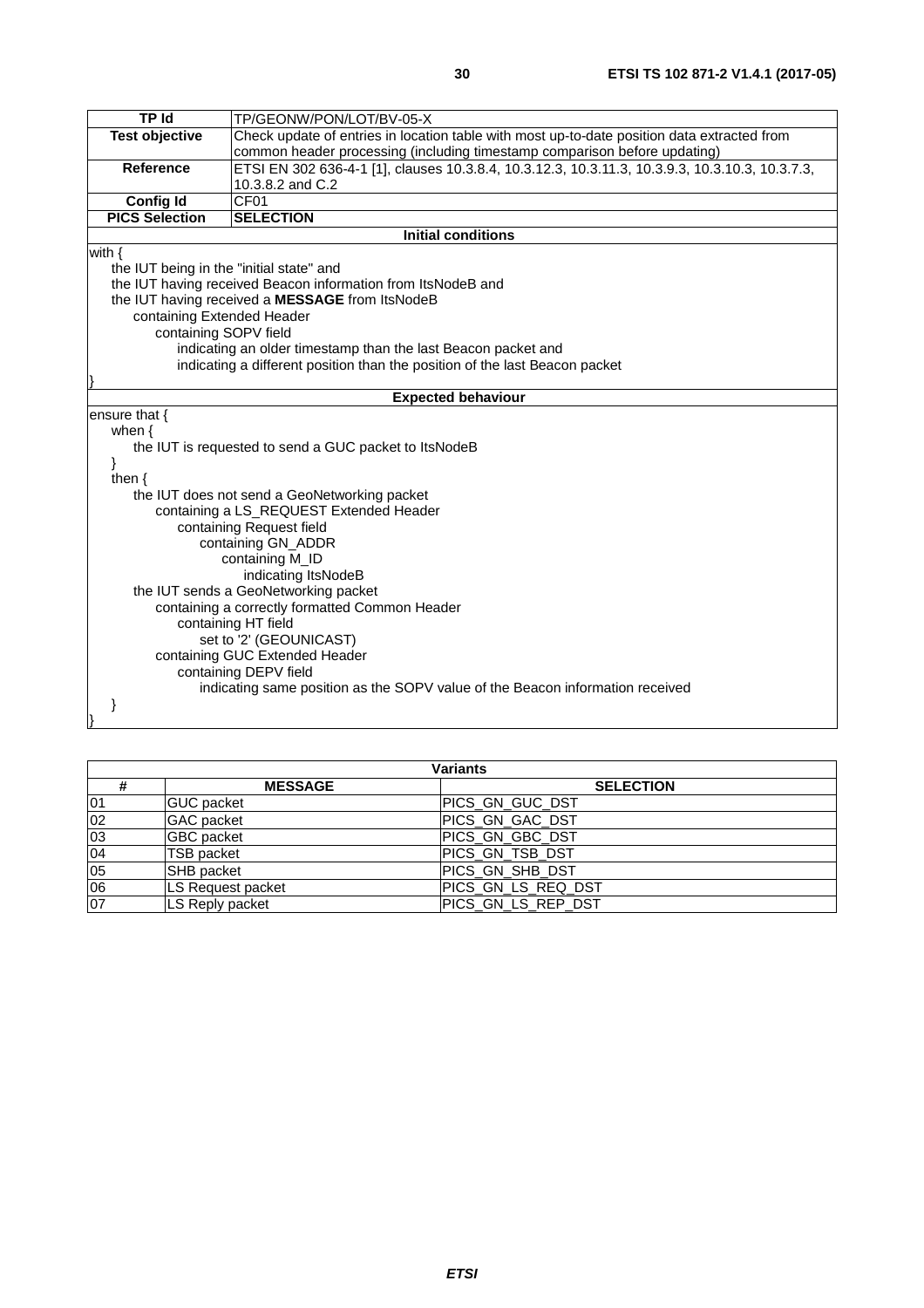| <b>TP Id</b>                             | TP/GEONW/PON/LPV/BV-01                                                 |  |  |
|------------------------------------------|------------------------------------------------------------------------|--|--|
| <b>Test objective</b>                    | Check update of the Local position vector                              |  |  |
| <b>Reference</b>                         | ETSI EN 302 636-4-1 [1], clauses 8.2.3, 10.2.2.2, 10.3.6.1 and annex H |  |  |
| <b>Config Id</b>                         | CF <sub>01</sub>                                                       |  |  |
| <b>PICS Selection</b>                    | PICS_GN_BEACON_SRC                                                     |  |  |
|                                          | <b>Initial conditions</b>                                              |  |  |
| with $\{$                                |                                                                        |  |  |
| the IUT being in the "initial state" and |                                                                        |  |  |
| the IUT having changed its position      |                                                                        |  |  |
|                                          |                                                                        |  |  |
|                                          | <b>Expected behaviour</b>                                              |  |  |
| ensure that $\{$                         |                                                                        |  |  |
| when $\{$                                |                                                                        |  |  |
|                                          | the IUT generates eventually a Beacon packet                           |  |  |
|                                          |                                                                        |  |  |
| then $\{$                                |                                                                        |  |  |
|                                          | the IUT sends a GeoNetworking packet                                   |  |  |
|                                          | containing a correctly formatted Common Header                         |  |  |
|                                          | containing HT field                                                    |  |  |
| set to '1' (BEACON)                      |                                                                        |  |  |
| containing HST field                     |                                                                        |  |  |
| set to '0' (UNSPECIFIED)                 |                                                                        |  |  |
| containing extended header               |                                                                        |  |  |
| containing SOPV field                    |                                                                        |  |  |
|                                          | indicating the new position                                            |  |  |
|                                          |                                                                        |  |  |
|                                          |                                                                        |  |  |

#### <span id="page-30-0"></span>6.2.2.2 Local Position Vector

#### 6.2.2.3 Sequence Number

|                                          | <b>TP Id</b><br>TP/GEONW/PON/SQN/BV-01                            |  |  |
|------------------------------------------|-------------------------------------------------------------------|--|--|
|                                          | <b>Test objective</b><br>Check initial sequence number assignment |  |  |
| <b>Reference</b>                         | ETSI EN 302 636-4-1 [1], clauses 8.3.2 and 10.3.8.2               |  |  |
| <b>Config Id</b>                         | CF <sub>01</sub>                                                  |  |  |
| <b>PICS Selection</b>                    | PICS_GN_GBC_SRC                                                   |  |  |
|                                          | <b>Initial conditions</b>                                         |  |  |
| with $\{$                                |                                                                   |  |  |
| the IUT being in the "initial state" and |                                                                   |  |  |
| the IUT not having sent any GBC and      |                                                                   |  |  |
|                                          | the IUT having received Beacon information from ItsNodeB          |  |  |
|                                          |                                                                   |  |  |
|                                          | <b>Expected behaviour</b>                                         |  |  |
| ensure that $\{$                         |                                                                   |  |  |
| when $\{$                                |                                                                   |  |  |
|                                          | the IUT is requested to send a GBC packet to AREA1                |  |  |
|                                          |                                                                   |  |  |
| then $\{$                                |                                                                   |  |  |
|                                          | the IUT sends a GeoNetworking packet                              |  |  |
|                                          | containing a correctly formatted Common Header                    |  |  |
|                                          | containing HT field                                               |  |  |
| set to '4' (GEOBROADCAST)                |                                                                   |  |  |
|                                          |                                                                   |  |  |
| containing GBC Extended Header           |                                                                   |  |  |
| containing SN field                      |                                                                   |  |  |
| indicating value '0'                     |                                                                   |  |  |
|                                          |                                                                   |  |  |
|                                          |                                                                   |  |  |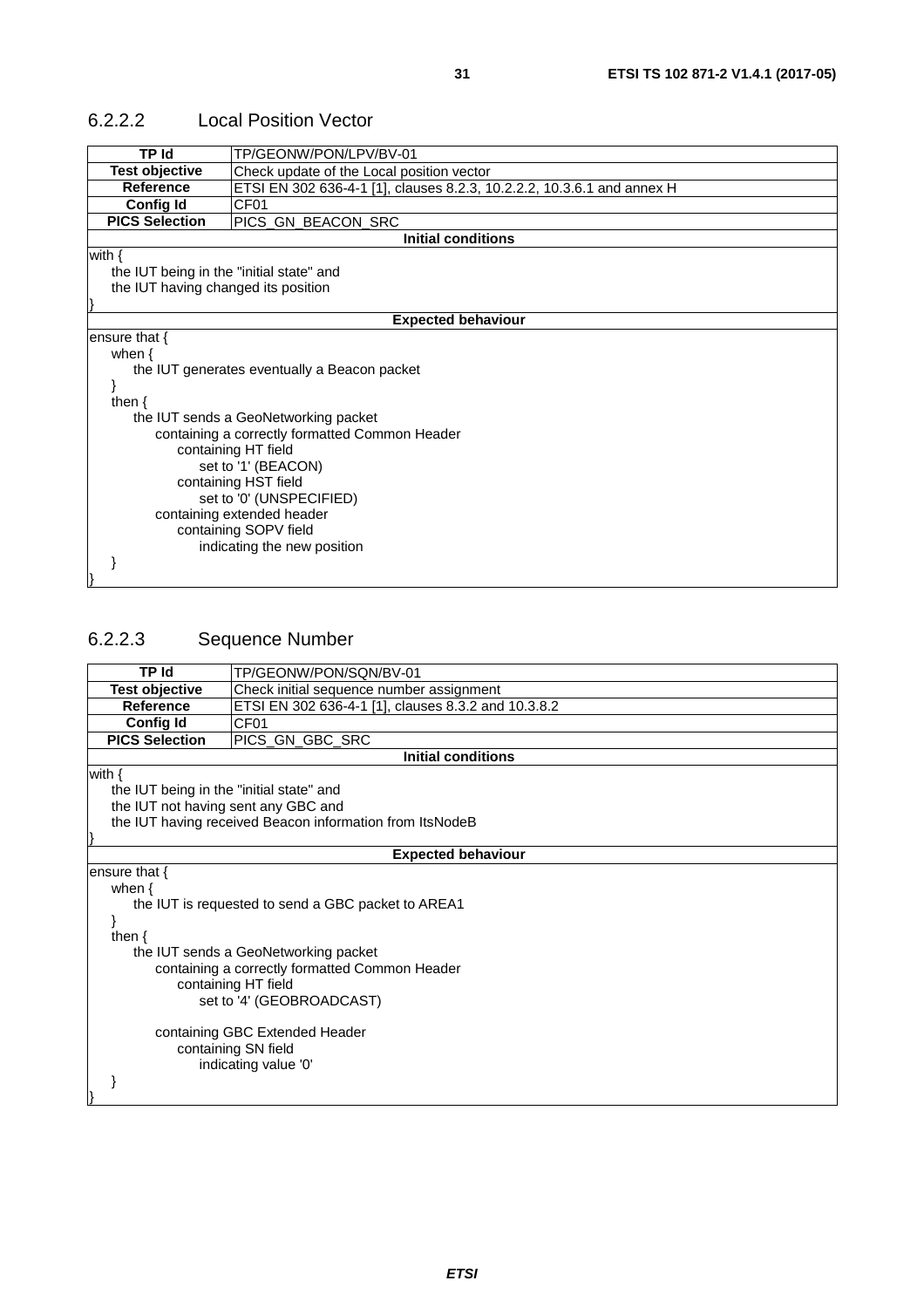<span id="page-31-0"></span>

| <b>TP Id</b>                                   | TP/GEONW/PON/SQN/BV-02                                       |  |  |
|------------------------------------------------|--------------------------------------------------------------|--|--|
| <b>Test objective</b>                          | Check the local sequence number incrementation               |  |  |
| <b>Reference</b>                               | ETSI EN 302 636-4-1 [1], clauses 8.3.2 and 10.3.8.2          |  |  |
| <b>Config Id</b>                               | CF01                                                         |  |  |
| <b>PICS Selection</b>                          | PICS_GN_GBC_SRC                                              |  |  |
|                                                | <b>Initial conditions</b>                                    |  |  |
| with $\{$                                      |                                                              |  |  |
| the IUT being in the "initial state" and       |                                                              |  |  |
|                                                | the IUT having received Beacon information from ItsNodeB and |  |  |
|                                                | the IUT having sent a GBC packet to AREA1                    |  |  |
|                                                | containing the Sequence Number field                         |  |  |
|                                                | indicating value SN1                                         |  |  |
|                                                |                                                              |  |  |
|                                                | <b>Expected behaviour</b>                                    |  |  |
| ensure that {                                  |                                                              |  |  |
| when $\{$                                      |                                                              |  |  |
|                                                | the IUT is requested to send a GBC packet to AREA1           |  |  |
|                                                |                                                              |  |  |
| then $\{$                                      |                                                              |  |  |
|                                                | the IUT sends a GeoNetworking packet                         |  |  |
| containing a correctly formatted Common Header |                                                              |  |  |
| containing HT field                            |                                                              |  |  |
| set to '4' (GEOBROADCAST)                      |                                                              |  |  |
| containing GBC Extended Header                 |                                                              |  |  |
| containing SN field                            |                                                              |  |  |
|                                                | indicating value $SN1 + 1$                                   |  |  |
|                                                |                                                              |  |  |
|                                                |                                                              |  |  |

#### 6.2.2.4 Location Service

| <b>TP Id</b>                             | TP/GEONW/PON/LOS/BV-01                                                                 |  |
|------------------------------------------|----------------------------------------------------------------------------------------|--|
| <b>Test objective</b>                    | Check first LS invocation for unknown Destination nodes                                |  |
| <b>Reference</b>                         | ETSI EN 302 636-4-1 [1], clauses 10.3.8.2, 10.2.4, 6.3 and 10.3.7.1.2                  |  |
| <b>Config Id</b>                         | CF <sub>01</sub>                                                                       |  |
| <b>PICS Selection</b>                    | PICS_GN_LS_REQ_SRC                                                                     |  |
|                                          | <b>Initial conditions</b>                                                              |  |
| with $\{$                                |                                                                                        |  |
| the IUT being in the "initial state" and |                                                                                        |  |
|                                          | the IUT having no Location Table Entry for ItsNodeA                                    |  |
|                                          |                                                                                        |  |
|                                          | <b>Expected behaviour</b>                                                              |  |
| ensure that {                            |                                                                                        |  |
| when $\{$                                |                                                                                        |  |
|                                          | the IUT is requested to send a GUC packet to ItsNodeA                                  |  |
|                                          |                                                                                        |  |
| then $\{$                                |                                                                                        |  |
|                                          | the IUT sends a GeoNetworking packet<br>containing a correctly formatted Common Header |  |
|                                          | containing HT field                                                                    |  |
|                                          | set to '6' (LS)                                                                        |  |
|                                          | containing HST field                                                                   |  |
|                                          | set to '0' (LS_REQUEST)                                                                |  |
|                                          | containing NH field                                                                    |  |
|                                          | set to '0' (UNSPECIFIED)                                                               |  |
|                                          | containing LS_REQUEST Extended Header                                                  |  |
| containing Request field                 |                                                                                        |  |
| containing GN_ADDR                       |                                                                                        |  |
| containing M_ID                          |                                                                                        |  |
|                                          | indicating ItsNodeA                                                                    |  |
|                                          | containing the other bits                                                              |  |
|                                          | indicating value 0                                                                     |  |
|                                          |                                                                                        |  |
|                                          |                                                                                        |  |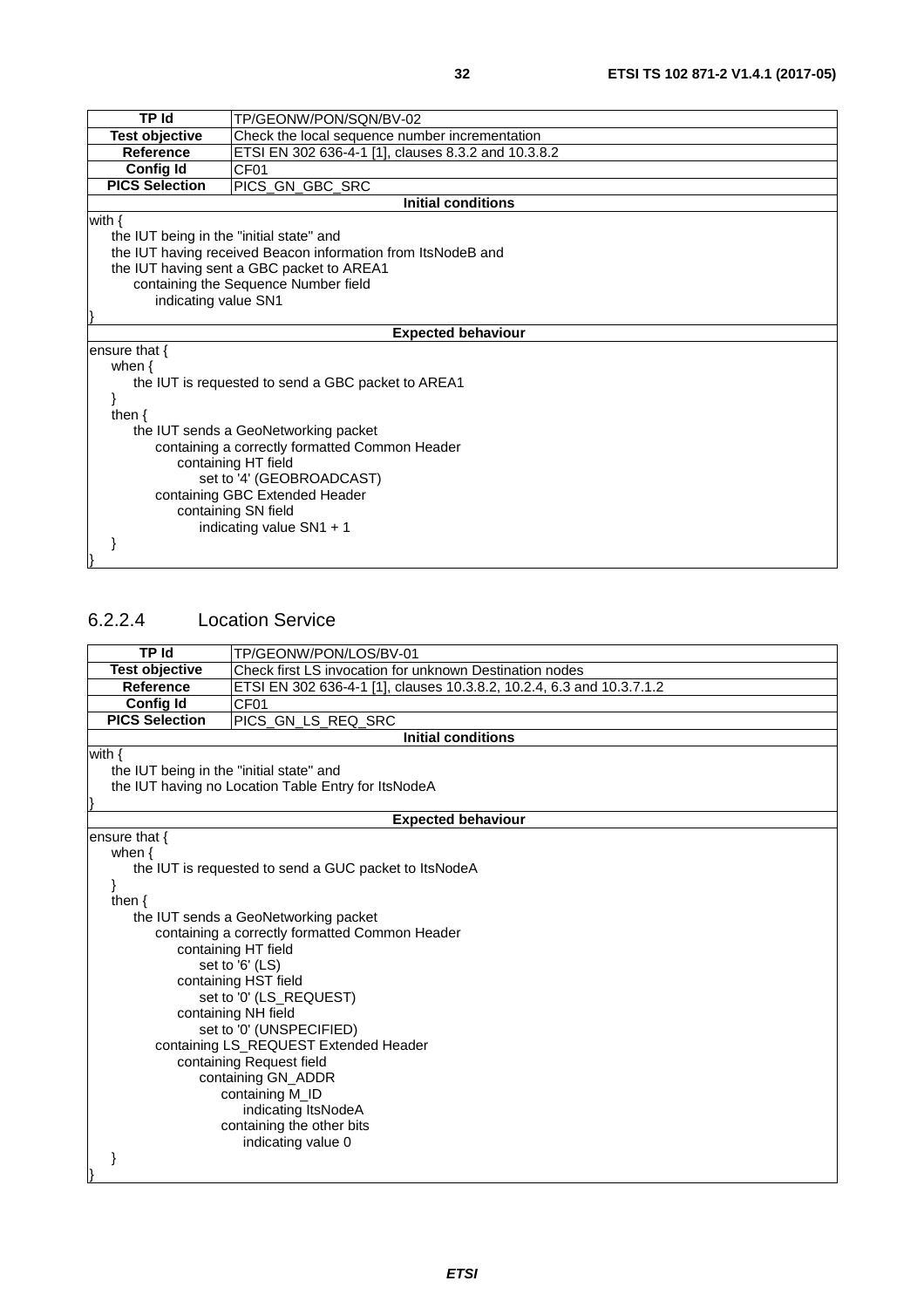| <b>TP Id</b>                                                | TP/GEONW/PON/LOS/BV-02                                                                    |  |  |
|-------------------------------------------------------------|-------------------------------------------------------------------------------------------|--|--|
| <b>Test objective</b>                                       | Check absence of LS invocation for unknown Destination nodes when LS procedure is already |  |  |
|                                                             | active                                                                                    |  |  |
| <b>Reference</b>                                            | ETSI EN 302 636-4-1 [1], clauses 10.3.8.2, 10.2.4 and 10.3.7.1.2                          |  |  |
| <b>Config Id</b>                                            | CF <sub>01</sub>                                                                          |  |  |
| <b>PICS Selection</b>                                       | PICS_GN_LS_REQ_SRC                                                                        |  |  |
|                                                             | <b>Initial conditions</b>                                                                 |  |  |
| with $\{$                                                   |                                                                                           |  |  |
|                                                             | the IUT being in the "initial state" and                                                  |  |  |
|                                                             | the IUT having no Location Table Entry for ItsNodeA and                                   |  |  |
|                                                             | the IUT having been requested to send a first GUC packet to ItsNodeA and                  |  |  |
|                                                             | the IUT having sent a GeoNetworking packet                                                |  |  |
| containing a LS_REQUEST                                     |                                                                                           |  |  |
|                                                             | containing Request field                                                                  |  |  |
|                                                             | containing GN_ADDR                                                                        |  |  |
|                                                             | containing M_ID                                                                           |  |  |
|                                                             | indicating ItsNodeA                                                                       |  |  |
|                                                             | containing the other bits                                                                 |  |  |
|                                                             | indicating value 0                                                                        |  |  |
|                                                             |                                                                                           |  |  |
|                                                             | <b>Expected behaviour</b>                                                                 |  |  |
| ensure that $\{$                                            |                                                                                           |  |  |
| when $\{$                                                   |                                                                                           |  |  |
| the IUT is requested to send a new GUC packet to ItsNodeA   |                                                                                           |  |  |
| ł                                                           |                                                                                           |  |  |
| then $\{$                                                   |                                                                                           |  |  |
| the IUT does not send a second LS REQUEST packet (see note) |                                                                                           |  |  |
|                                                             |                                                                                           |  |  |
|                                                             |                                                                                           |  |  |
| NOTE:                                                       | At least not before the LS_REQUEST retransmission timer expires.                          |  |  |

| <b>TP Id</b>                                       | TP/GEONW/PON/LOS/BV-03                                                                         |  |
|----------------------------------------------------|------------------------------------------------------------------------------------------------|--|
| <b>Test objective</b>                              | Check packet buffering into LS buffer during Location service procedure, including handling of |  |
|                                                    | LT fields in the LT packet buffer                                                              |  |
| <b>Reference</b>                                   | ETSI EN 302 636-4-1 [1], clauses 8.4.3, 10.3.7.1.4, 10.3.7.1.2,9.3.8.2 and 10.2.4              |  |
| <b>Config Id</b>                                   | CF <sub>01</sub>                                                                               |  |
| <b>PICS Selection</b>                              | PICS_GN_LS_REQ_SRC AND PICS_GN_LS_REP_DST                                                      |  |
|                                                    | <b>Initial conditions</b>                                                                      |  |
| with $\{$                                          |                                                                                                |  |
| the IUT being in the "initial state" and           |                                                                                                |  |
|                                                    | the IUT having no Location Table Entry for ItsNodeA and                                        |  |
|                                                    | the IUT having been requested to send a GUC packet to ItsNodeA                                 |  |
|                                                    | containing TrafficClass.SCF set to 1 and                                                       |  |
|                                                    | the IUT having sent a LS_REQUEST packet                                                        |  |
|                                                    |                                                                                                |  |
|                                                    | <b>Expected behaviour</b>                                                                      |  |
| ensure that $\{$                                   |                                                                                                |  |
| when $\{$                                          |                                                                                                |  |
|                                                    | the IUT receives the LS_REPLY packet from ItsNodeA                                             |  |
|                                                    |                                                                                                |  |
| then $\{$                                          |                                                                                                |  |
| the IUT sends the GUC packet addressed to ItsNodeA |                                                                                                |  |
| containing GUC Extended Header                     |                                                                                                |  |
| containing LT field                                |                                                                                                |  |
|                                                    | indicating value (default LT value - Waiting Time (see note))                                  |  |
|                                                    |                                                                                                |  |
|                                                    |                                                                                                |  |
| NOTE:                                              | WaitingTime == time difference between LS_REQUEST sending and LS_REPLY reception.              |  |
|                                                    |                                                                                                |  |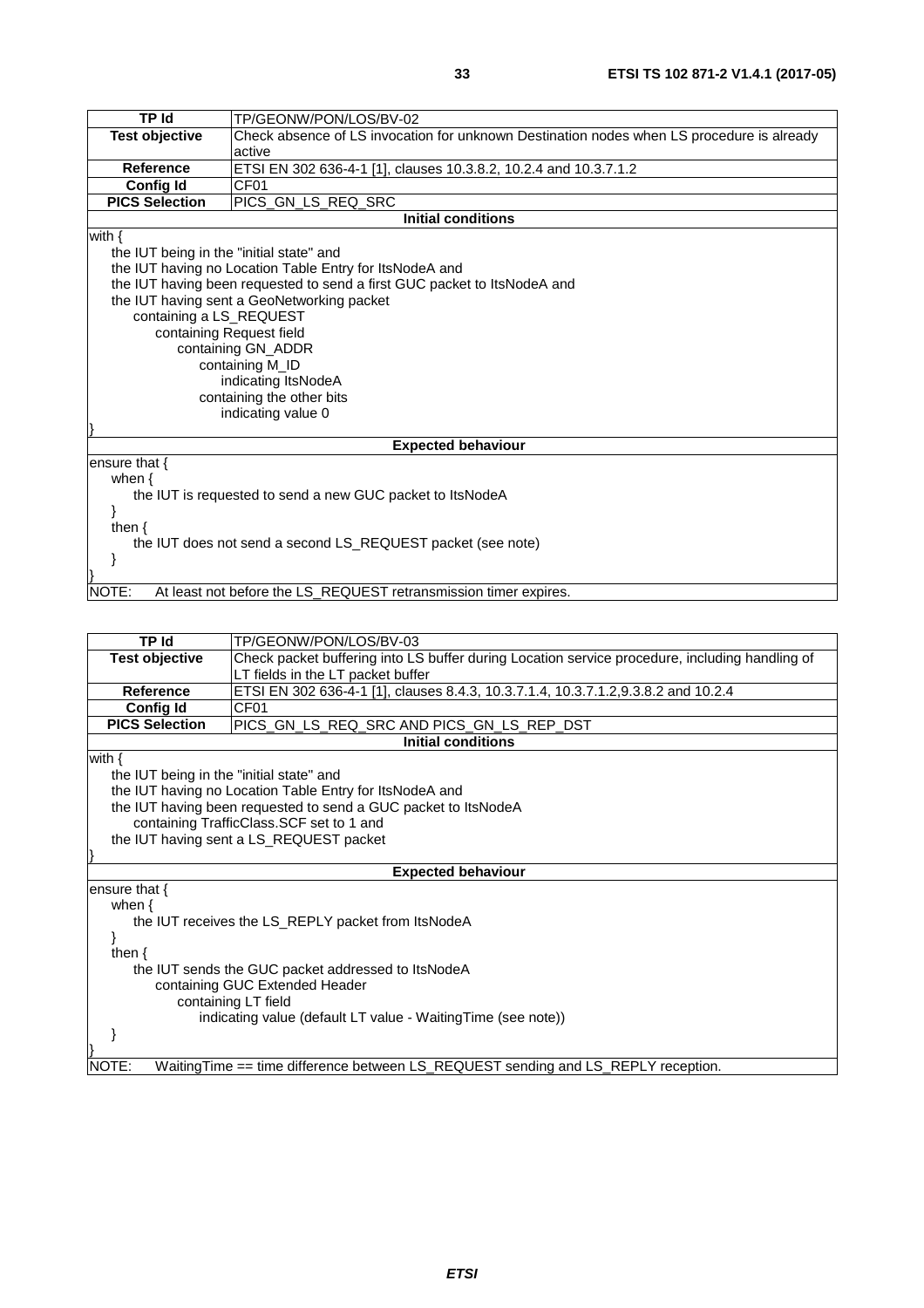| TP Id                                                               | TP/GEONW/PON/LOS/BV-04                                                  |  |  |
|---------------------------------------------------------------------|-------------------------------------------------------------------------|--|--|
| <b>Test objective</b><br>Check LS buffer characteristics: FIFO type |                                                                         |  |  |
| <b>Reference</b>                                                    | ETSI EN 302 636-4-1 [1], clauses 8.4.3, 10.2.4, 10.3.7.1.2 and 10.3.8.2 |  |  |
| Config Id<br>CF01                                                   |                                                                         |  |  |
| <b>PICS Selection</b>                                               | PICS_GN_LS_REQ_SRC AND PICS_GN_LS_REP_DST                               |  |  |
|                                                                     | <b>Initial conditions</b>                                               |  |  |
| with $\{$                                                           |                                                                         |  |  |
| the IUT being in the "initial state" and                            |                                                                         |  |  |
|                                                                     | the IUT having no Location Table Entry for ItsNodeA and                 |  |  |
|                                                                     | the IUT having been requested to send a GUC packet to ItsNodeA          |  |  |
|                                                                     | containing TrafficClass.SCF set to 1                                    |  |  |
| containing LT field                                                 |                                                                         |  |  |
| indicating value LT1                                                |                                                                         |  |  |
| containing payload field                                            |                                                                         |  |  |
|                                                                     | indicating value PL1 and                                                |  |  |
|                                                                     | the IUT having sent a LS_REQUEST packet and                             |  |  |
|                                                                     | the IUT having been requested to send a second GUC packet to ItsNodeA   |  |  |
|                                                                     | containing TrafficClass.SCF set to 1                                    |  |  |
|                                                                     | containing LT field                                                     |  |  |
| indicating LT2                                                      |                                                                         |  |  |
| containing payload field                                            |                                                                         |  |  |
| indicating value PL2                                                |                                                                         |  |  |
|                                                                     |                                                                         |  |  |
|                                                                     | <b>Expected behaviour</b>                                               |  |  |
| ensure that {                                                       |                                                                         |  |  |
| when $\{$                                                           | the IUT receives the LS_REPLY packet from ItsNodeA and                  |  |  |
| before expiry of LT1 and LT2                                        |                                                                         |  |  |
| ł                                                                   |                                                                         |  |  |
| then $\{$                                                           |                                                                         |  |  |
|                                                                     | the IUT sends GUC packet addressed to ItsNodeA                          |  |  |
| containing payload field                                            |                                                                         |  |  |
|                                                                     | indicating value PL1 and                                                |  |  |
|                                                                     | the IUT sends GUC packet addressed to ItsNodeA                          |  |  |
| containing payload field                                            |                                                                         |  |  |
|                                                                     | indicating value PL2                                                    |  |  |
|                                                                     |                                                                         |  |  |
|                                                                     |                                                                         |  |  |

| TP Id                                                                                                                                                                                                                                                                                                                              | TP/GEONW/PON/LOS/BV-05                                                                                                 |  |
|------------------------------------------------------------------------------------------------------------------------------------------------------------------------------------------------------------------------------------------------------------------------------------------------------------------------------------|------------------------------------------------------------------------------------------------------------------------|--|
| Test objective                                                                                                                                                                                                                                                                                                                     | Check LS buffer characteristics: discarding upon LT expiration                                                         |  |
| <b>Reference</b>                                                                                                                                                                                                                                                                                                                   | ETSI EN 302 636-4-1 [1], clauses 8.4.3, 10.2.4, 10.3.7.1.2 and 10.3.8.2                                                |  |
| <b>Config Id</b>                                                                                                                                                                                                                                                                                                                   | CF01                                                                                                                   |  |
| <b>PICS Selection</b>                                                                                                                                                                                                                                                                                                              | PICS_GN_LS_REQ_SRC                                                                                                     |  |
|                                                                                                                                                                                                                                                                                                                                    | <b>Initial conditions</b>                                                                                              |  |
| with $\{$<br>the IUT being in the "initial state" and<br>the IUT having no Location Table Entry for ItsNodeA and<br>the IUT having been requested to send multiple GUC packets to ItsNodeA<br>containing TrafficClass. SCF set to 1<br>containing LT field<br>indicating values LTx and<br>the IUT having sent a LS_REQUEST packet |                                                                                                                        |  |
|                                                                                                                                                                                                                                                                                                                                    | <b>Expected behaviour</b>                                                                                              |  |
| ensure that $\{$<br>when $\{$<br>then $\{$                                                                                                                                                                                                                                                                                         | the IUT receives the LS_REPLY packet from ItsNodeA after expiry of LTs<br>the IUT does not send any packet to ItsNodeA |  |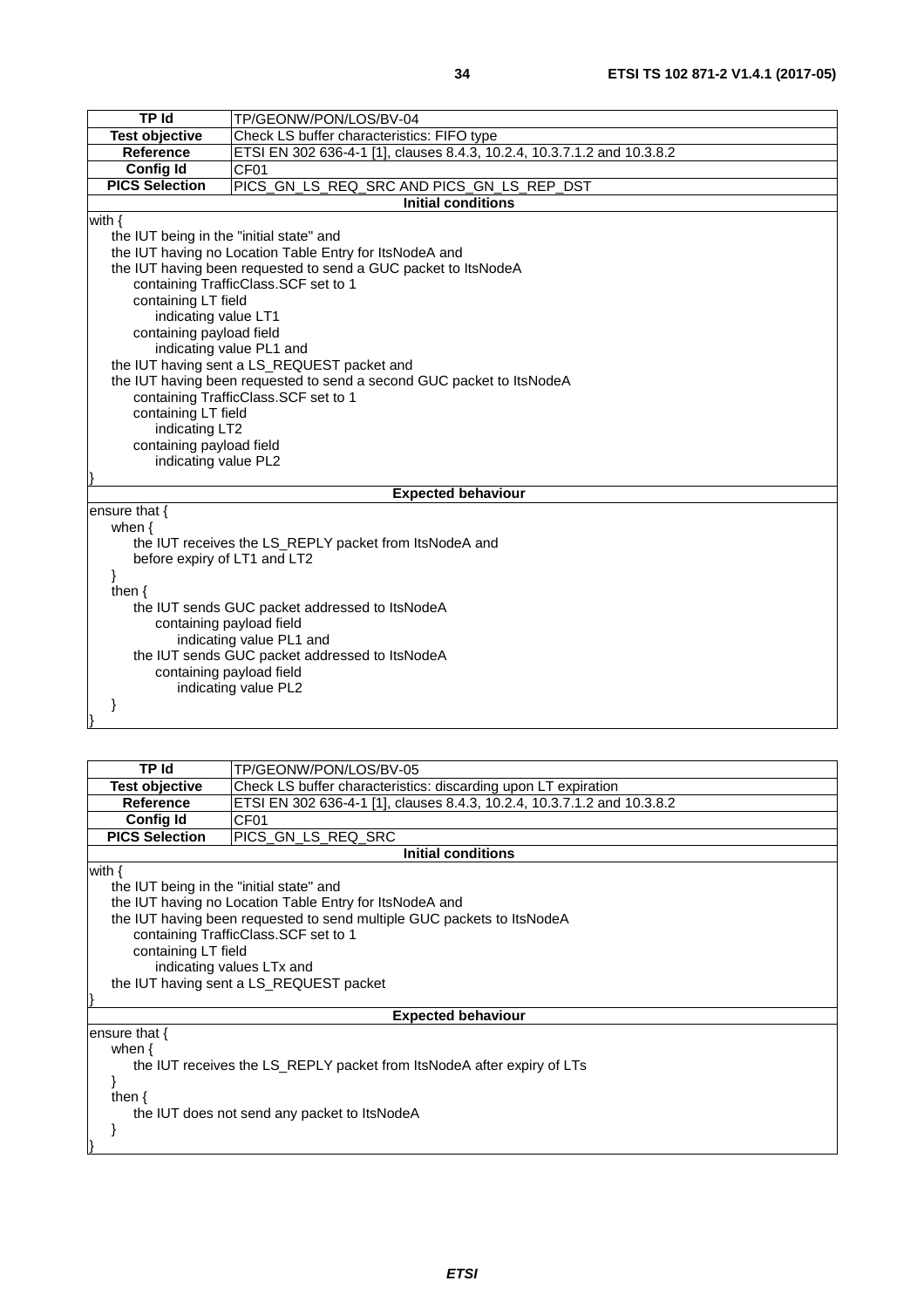| <b>TP Id</b>                                       | TP/GEONW/PON/LOS/TI-06                                                       |  |
|----------------------------------------------------|------------------------------------------------------------------------------|--|
| <b>Test objective</b>                              | Check LS Request retransmission if no answer is received                     |  |
| <b>Reference</b>                                   | ETSI EN 302 636-4-1 [1], clauses 10.3.7.1.2, 10.3.7.1.3 and 10.3.8.2         |  |
| <b>Config Id</b>                                   | CF <sub>01</sub>                                                             |  |
| <b>PICS Selection</b>                              | PICS GN_LS_REQ_RETRANSMISSION                                                |  |
|                                                    | <b>Initial conditions</b>                                                    |  |
| with $\{$                                          |                                                                              |  |
| the IUT being in the "initial state" and           |                                                                              |  |
|                                                    | the IUT having no Location Table Entry for ItsNodeA and                      |  |
|                                                    | the IUT having been requested to send a GUC packet to ItsNodeA               |  |
|                                                    | containing TrafficClass. SCF set to 1                                        |  |
| containing LT field                                |                                                                              |  |
|                                                    | indicating value LT1 higher than its GnLocation Service Retransmit Timer and |  |
| the IUT having sent a LS_REQUEST packet            |                                                                              |  |
|                                                    |                                                                              |  |
|                                                    | <b>Expected behaviour</b>                                                    |  |
| ensure that $\{$                                   |                                                                              |  |
| when $\{$                                          |                                                                              |  |
|                                                    | the IUT does not receive LS_REPLY packet from ItsNodeA and                   |  |
| before expiration of LT1                           |                                                                              |  |
|                                                    |                                                                              |  |
| then $\{$                                          |                                                                              |  |
| the IUT retransmits the LS_REQUEST packet          |                                                                              |  |
| upon expiry of itsGnLocationServiceRetransmitTimer |                                                                              |  |
|                                                    |                                                                              |  |
|                                                    |                                                                              |  |
|                                                    |                                                                              |  |

| <b>TP</b> Id                                                                   | TP/GEONW/PON/LOS/BV-07                                                                            |  |  |
|--------------------------------------------------------------------------------|---------------------------------------------------------------------------------------------------|--|--|
| <b>Test objective</b>                                                          | Check LS Request retransmission if no answer is received                                          |  |  |
| <b>Reference</b>                                                               | ETSI EN 302 636-4-1 [1], clauses 10.3.7.1.2, 10.3.7.1.3, 10.3.8.2 and annex H                     |  |  |
| <b>Config Id</b>                                                               | CF <sub>01</sub>                                                                                  |  |  |
| <b>PICS Selection</b>                                                          | PICS_GN_LS_REQ_RETRANSMISSION                                                                     |  |  |
|                                                                                | <b>Initial conditions</b>                                                                         |  |  |
| with $\{$                                                                      |                                                                                                   |  |  |
| the IUT being in the "initial state" and                                       |                                                                                                   |  |  |
|                                                                                | the IUT having no Location Table Entry for ItsNodeA and                                           |  |  |
|                                                                                | the IUT having been requested to send a GUC packet to ItsNodeA                                    |  |  |
|                                                                                | containing TrafficClass.SCF set to 1                                                              |  |  |
| containing LT field                                                            |                                                                                                   |  |  |
|                                                                                | indicating value LT1 higher than (itsGnLocationServiceTimer * itsGnLocationServiceMaxRetrans) and |  |  |
| the IUT having sent a LS_REQUEST packet                                        |                                                                                                   |  |  |
|                                                                                |                                                                                                   |  |  |
|                                                                                | <b>Expected behaviour</b>                                                                         |  |  |
| ensure that $\{$                                                               |                                                                                                   |  |  |
| when $\{$                                                                      |                                                                                                   |  |  |
| the IUT does not receive LS_REPLY packet from ItsNodeA                         |                                                                                                   |  |  |
| before expiration of LT1                                                       |                                                                                                   |  |  |
|                                                                                |                                                                                                   |  |  |
| then $\{$                                                                      |                                                                                                   |  |  |
| the IUT retransmits the LS_REQUEST packet itsGnLocationServiceMaxRetrans times |                                                                                                   |  |  |
|                                                                                |                                                                                                   |  |  |
|                                                                                |                                                                                                   |  |  |
|                                                                                |                                                                                                   |  |  |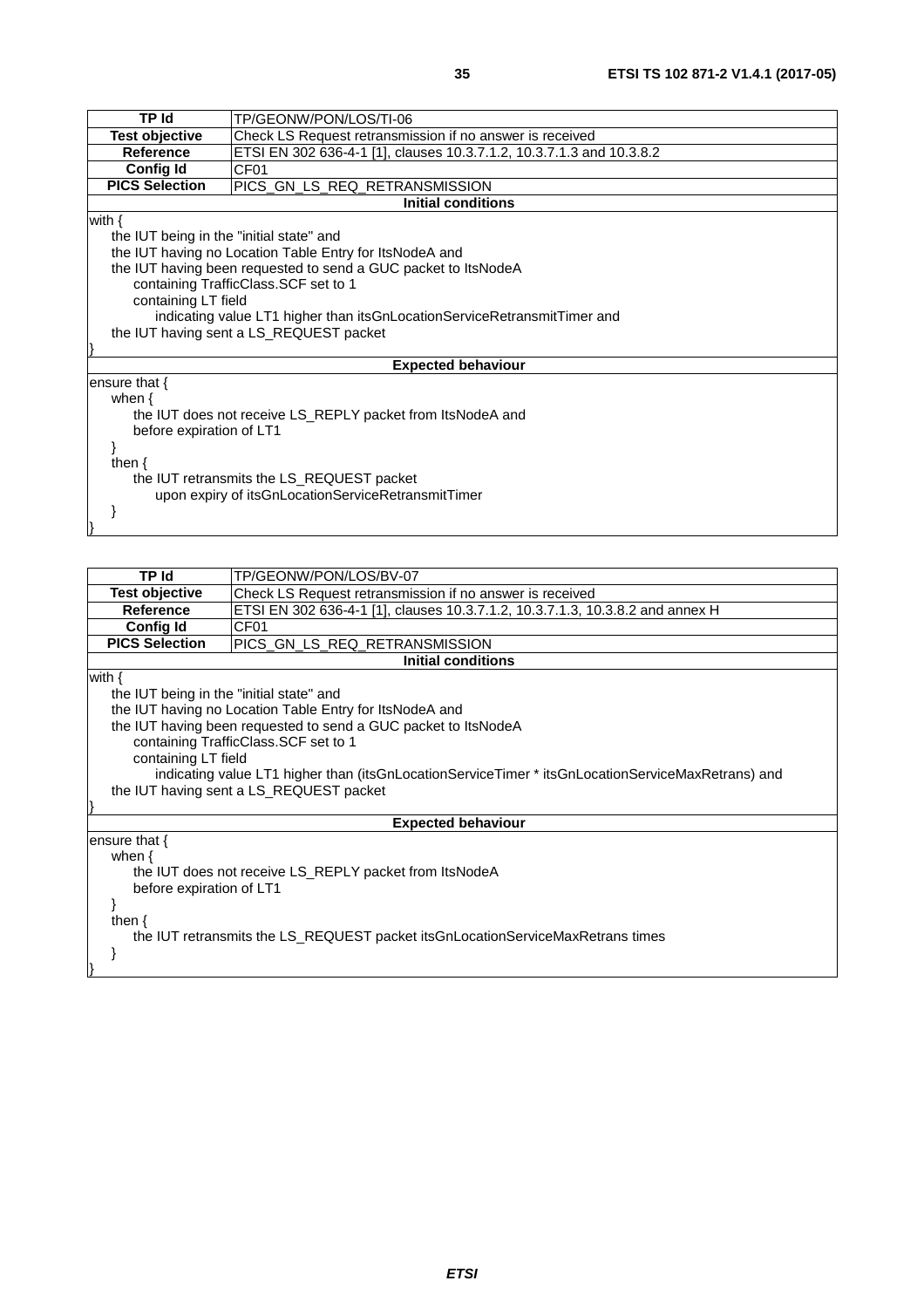| <b>TP Id</b>                                                    | TP/GEONW/PON/LOS/BV-08                                                |  |  |
|-----------------------------------------------------------------|-----------------------------------------------------------------------|--|--|
| Test objective                                                  | Check LS Reply generation by destination node                         |  |  |
| <b>Reference</b>                                                | ETSI EN 302 636-4-1 [1], clauses 10.3.7.3 and 10.3.5                  |  |  |
| <b>Config Id</b>                                                | CF <sub>01</sub>                                                      |  |  |
| <b>PICS Selection</b>                                           | PICS_GN_LS_REQ_DST                                                    |  |  |
|                                                                 | <b>Initial conditions</b>                                             |  |  |
| with $\{$                                                       |                                                                       |  |  |
| the IUT being in the "initial state"                            |                                                                       |  |  |
|                                                                 |                                                                       |  |  |
|                                                                 | <b>Expected behaviour</b>                                             |  |  |
|                                                                 | ensure that $\{$                                                      |  |  |
| when $\{$                                                       |                                                                       |  |  |
|                                                                 | the IUT receives a LS_REQUEST packet                                  |  |  |
|                                                                 | containing Request field                                              |  |  |
| indicating the IUT's GN_ADDR                                    |                                                                       |  |  |
|                                                                 |                                                                       |  |  |
| then $\{$                                                       |                                                                       |  |  |
|                                                                 | the IUT replies with a LS_REPLY packet                                |  |  |
| containing Common Header                                        |                                                                       |  |  |
| containing NH field                                             |                                                                       |  |  |
| set to '0' (UNSPECIFIED)<br>containing LS_REPLY Extended Header |                                                                       |  |  |
| containing DEPV field                                           |                                                                       |  |  |
|                                                                 | indicating same position as the SOPV value of the received LS_REQUEST |  |  |
|                                                                 |                                                                       |  |  |
|                                                                 |                                                                       |  |  |
|                                                                 |                                                                       |  |  |

| Initial conditions                                        |  |  |
|-----------------------------------------------------------|--|--|
|                                                           |  |  |
| the IUT being in the "initial state" and                  |  |  |
|                                                           |  |  |
|                                                           |  |  |
|                                                           |  |  |
|                                                           |  |  |
|                                                           |  |  |
|                                                           |  |  |
| the IUT receives the same LS_REQUEST packet from ItsNodeD |  |  |
|                                                           |  |  |
|                                                           |  |  |
|                                                           |  |  |
| the IUT does not reply with a LS_REPLY packet             |  |  |
|                                                           |  |  |
|                                                           |  |  |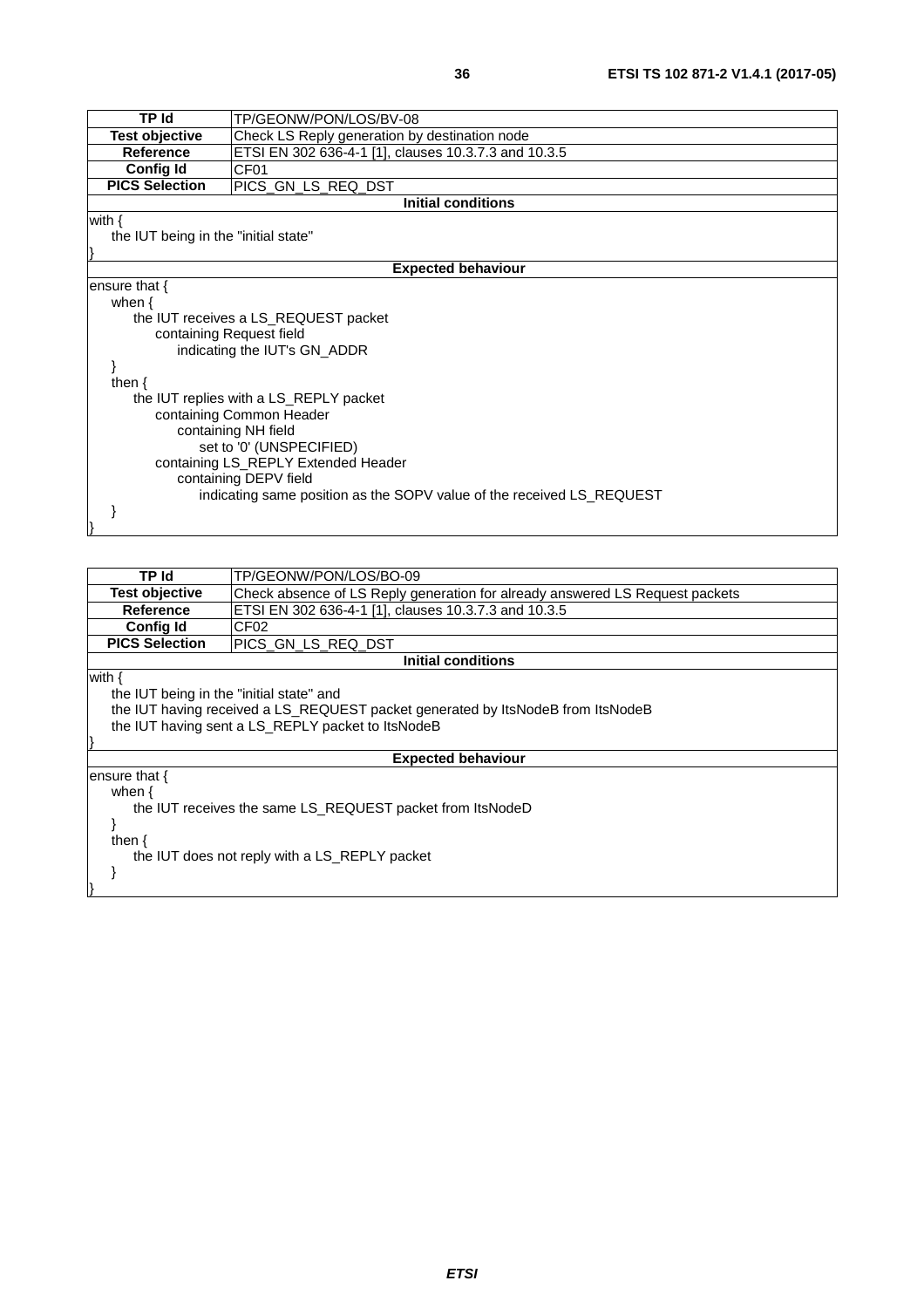| TP Id                                                                   | TP/GEONW/PON/LOS/BV-10                                       |  |
|-------------------------------------------------------------------------|--------------------------------------------------------------|--|
| <b>Test objective</b>                                                   | Check LS Request forwarding                                  |  |
| <b>Reference</b>                                                        | ETSI EN 302 636-4-1 [1], clauses 10.3.7.2 and 10.3.8.3       |  |
| <b>Config Id</b>                                                        | CF03                                                         |  |
| <b>PICS Selection</b>                                                   | PICS_GN_LS_FWD                                               |  |
|                                                                         | <b>Initial conditions</b>                                    |  |
| with $\{$                                                               |                                                              |  |
| the IUT being in the "initial state" and                                |                                                              |  |
|                                                                         | the IUT having received Beacon information from ItsNodeB and |  |
|                                                                         | the IUT having received Beacon information from ItsNodeC     |  |
|                                                                         |                                                              |  |
|                                                                         | <b>Expected behaviour</b>                                    |  |
| ensure that {                                                           |                                                              |  |
| when $\{$                                                               |                                                              |  |
|                                                                         | the IUT receives a LS_REQUEST packet from ItsNodeC           |  |
|                                                                         | containing Basic Header                                      |  |
|                                                                         | containing RHL field                                         |  |
|                                                                         | indicating value greater than 1                              |  |
|                                                                         | containing LS_REQUEST Extended Header                        |  |
|                                                                         | containing Request field                                     |  |
|                                                                         | containing GN_ADDR                                           |  |
|                                                                         | containing M_ID                                              |  |
| indicating value differing from the M_ID part of the GN_ADDR of the IUT |                                                              |  |
|                                                                         |                                                              |  |
| then $\{$                                                               |                                                              |  |
|                                                                         | the IUT re-broadcasts the received LS_REQUEST packet         |  |
| containing Basic Header                                                 |                                                              |  |
|                                                                         | containing RHL field                                         |  |
|                                                                         | indicating value decreased by 1                              |  |
|                                                                         |                                                              |  |
|                                                                         |                                                              |  |

| TP Id                                                     | TP/GEONW/PON/LOS/BV-11                                                 |  |
|-----------------------------------------------------------|------------------------------------------------------------------------|--|
| Test objective                                            | Check LS Reply forwarding                                              |  |
| Reference                                                 | ETSI EN 302 636-4-1 [1], clauses 10.3.7.2 and 10.3.8.3                 |  |
| <b>Config Id</b>                                          | CF <sub>03</sub>                                                       |  |
| <b>PICS Selection</b>                                     | PICS_GN_LS_FWD                                                         |  |
|                                                           | <b>Initial conditions</b>                                              |  |
| with $\{$                                                 |                                                                        |  |
| the IUT being in the "initial state" and                  |                                                                        |  |
|                                                           | the IUT having received Beacon information from ItsNodeB and           |  |
|                                                           | the IUT having received Beacon information from ItsNodeC               |  |
|                                                           |                                                                        |  |
|                                                           | <b>Expected behaviour</b>                                              |  |
| ensure that $\{$                                          |                                                                        |  |
| when $\{$                                                 |                                                                        |  |
|                                                           | the IUT receives a LS_REPLY packet from ItsNodeC addressed to ItsNodeB |  |
|                                                           | containing Basic Header                                                |  |
|                                                           | containing RHL field                                                   |  |
|                                                           | indicating value greater than 1                                        |  |
|                                                           |                                                                        |  |
| then $\{$                                                 |                                                                        |  |
| the IUT forwards the received LS_REPLY packet to ItsNodeB |                                                                        |  |
| containing Basic Header                                   |                                                                        |  |
| containing RHL field                                      |                                                                        |  |
| indicating value decreased by 1                           |                                                                        |  |
|                                                           |                                                                        |  |
|                                                           |                                                                        |  |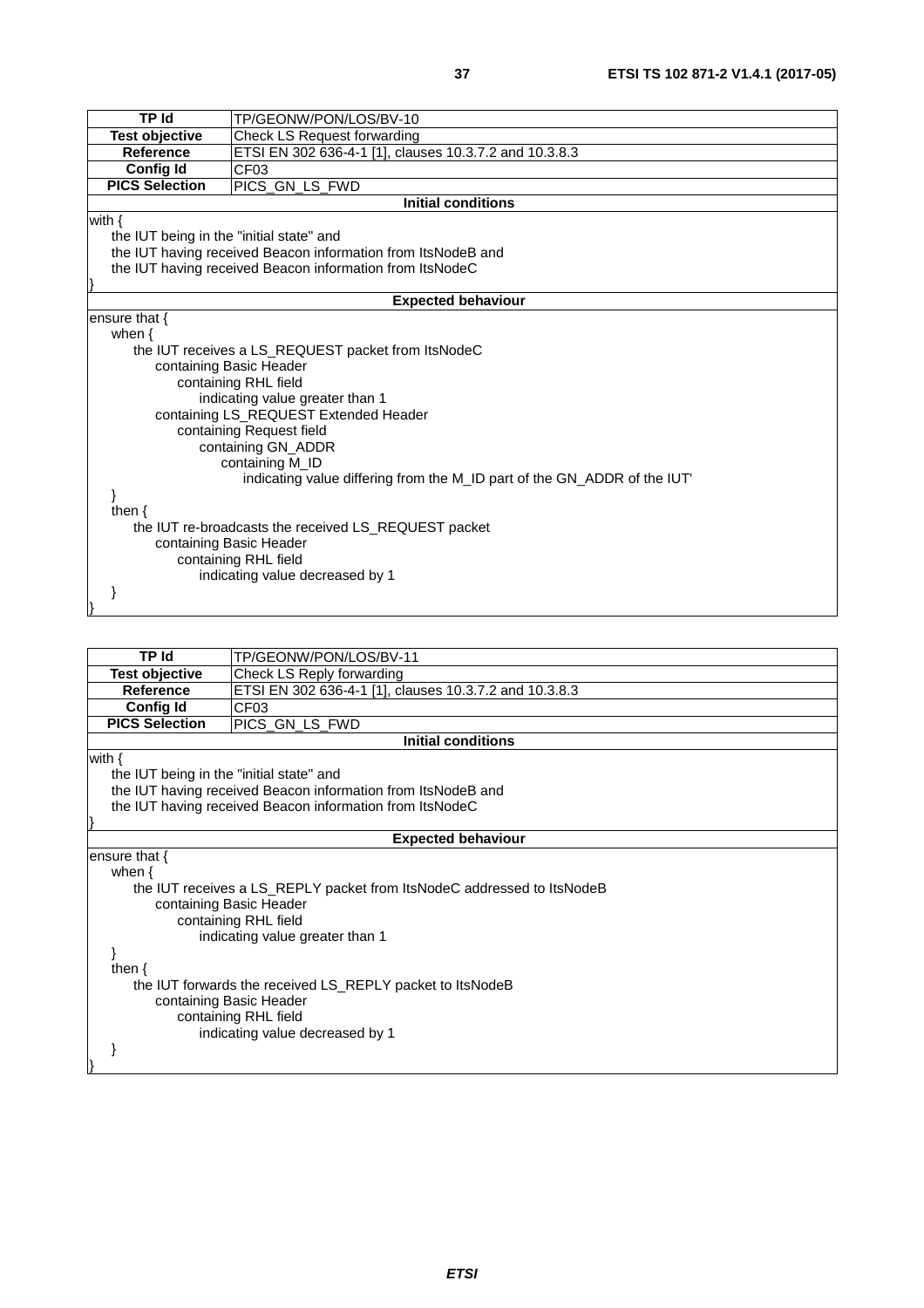| TP Id                                                                            | TP/GEONW/PON/LOS/BV-12                                                                          |
|----------------------------------------------------------------------------------|-------------------------------------------------------------------------------------------------|
| <b>Test objective</b>                                                            | Check flushing of the LS buffer, initiated by the processing of a common header from the target |
|                                                                                  | destination                                                                                     |
| <b>Reference</b>                                                                 | ETSI EN 302 636-4-1 [1], clauses 10.3.8.4, 10.3.7.1.2 and 8.4.3                                 |
| <b>Config Id</b>                                                                 | CF <sub>01</sub>                                                                                |
| <b>PICS Selection</b>                                                            | IPICS GN LS REQ SRC                                                                             |
|                                                                                  | <b>Initial conditions</b>                                                                       |
| with $\{$                                                                        |                                                                                                 |
| the IUT being in the "initial state" and                                         |                                                                                                 |
|                                                                                  | the IUT having no Location Table Entry for ItsNodeA and                                         |
|                                                                                  | the IUT having been requested to send a GUC packet ItsNodeA                                     |
| containing LT field                                                              |                                                                                                 |
| indicating LT1 and                                                               |                                                                                                 |
| the IUT having sent a LS_REQUEST packet                                          |                                                                                                 |
|                                                                                  |                                                                                                 |
|                                                                                  | <b>Expected behaviour</b>                                                                       |
| ensure that $\{$                                                                 |                                                                                                 |
| when $\{$                                                                        |                                                                                                 |
| the IUT receives a GUC packet addressed to it from ItsNodeA before expiry of LT1 |                                                                                                 |
|                                                                                  |                                                                                                 |
| then $\{$                                                                        |                                                                                                 |
| the IUT sends the waiting GUC packet to ItsNodeA                                 |                                                                                                 |
|                                                                                  |                                                                                                 |
|                                                                                  |                                                                                                 |
|                                                                                  |                                                                                                 |

| <b>TP</b> Id                                   | TP/GEONW/PON/LOS/BV-13                                                |  |
|------------------------------------------------|-----------------------------------------------------------------------|--|
| <b>Test objective</b>                          | Check LS buffer characteristics: FIFO type and Lifetime               |  |
| <b>Reference</b>                               | ETSI EN 302 636-4-1 [1], clauses 8.4.3 and 10.3.7.1.2                 |  |
| <b>Config Id</b>                               | CF <sub>01</sub>                                                      |  |
| <b>PICS Selection</b>                          | PICS_GN_LS_REQ_SRC                                                    |  |
|                                                | <b>Initial conditions</b>                                             |  |
| with $\{$                                      |                                                                       |  |
| the IUT being in the "initial state" and       |                                                                       |  |
|                                                | the IUT having no Location Table Entry for ItsNodeA and               |  |
|                                                | the IUT having been requested to send a GUC packet to ItsNodeA        |  |
|                                                | containing TrafficClass.SCF set to 1                                  |  |
| containing LT field                            |                                                                       |  |
| indicating value LT1                           |                                                                       |  |
| containing payload field                       |                                                                       |  |
|                                                | indicating value PL1 and                                              |  |
|                                                | the IUT having sent a LS_REQUEST packet and                           |  |
|                                                | the IUT having been requested to send a second GUC packet to ItsNodeA |  |
|                                                | containing TrafficClass. SCF set to 1                                 |  |
| containing LT field                            |                                                                       |  |
|                                                | indicating LT2 lower than LT1                                         |  |
| containing payload field                       |                                                                       |  |
| indicating value PL2                           |                                                                       |  |
|                                                |                                                                       |  |
| <b>Expected behaviour</b>                      |                                                                       |  |
| ensure that $\{$                               |                                                                       |  |
| when $\{$                                      |                                                                       |  |
|                                                | the IUT receives the LS_REPLY packet from ItsNodeA                    |  |
| after expiry of LT2                            |                                                                       |  |
| before expiry of LT1                           |                                                                       |  |
| <sup>}</sup>                                   |                                                                       |  |
| then $\{$                                      |                                                                       |  |
| the IUT sends GUC packet addressed to ItsNodeA |                                                                       |  |
| containing payload field                       |                                                                       |  |
| indicating value PL1                           |                                                                       |  |
| ł                                              |                                                                       |  |
|                                                |                                                                       |  |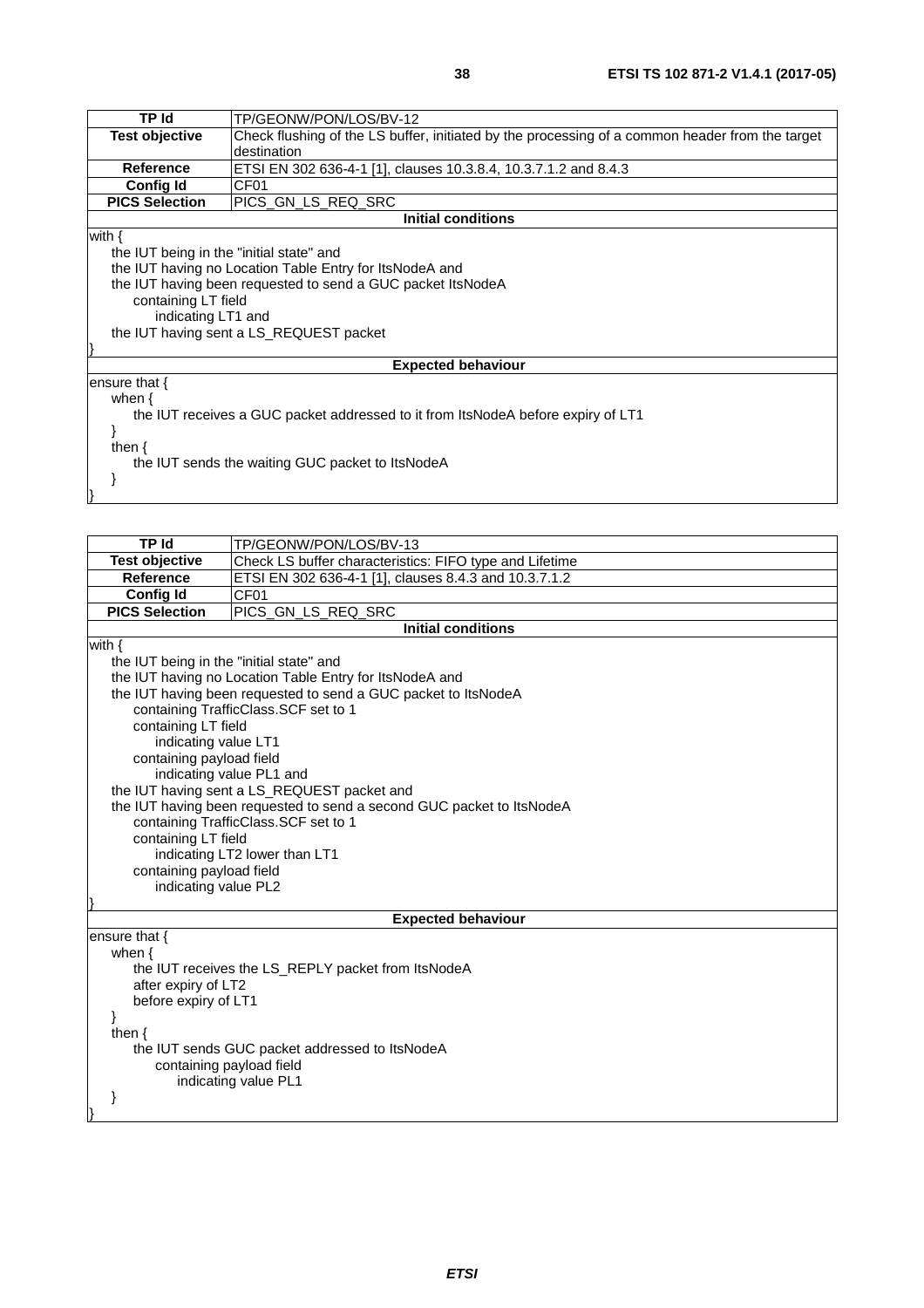| TP Id                                                            | TP/GEONW/PON/LOS/BV-14                                                                            |  |
|------------------------------------------------------------------|---------------------------------------------------------------------------------------------------|--|
| Test objective                                                   | Check that GeoNetworking packets in LS buffer are discarded when LS does not complete             |  |
| <b>Reference</b>                                                 | ETSI EN 302 636-4-1 [1], clause 8.4.3                                                             |  |
| Config Id                                                        | CF <sub>01</sub>                                                                                  |  |
| <b>PICS Selection</b>                                            | PICS_GN_LS_REQ_SRC                                                                                |  |
|                                                                  | <b>Initial conditions</b>                                                                         |  |
| with $\{$                                                        |                                                                                                   |  |
| the IUT being in the "initial state" and                         |                                                                                                   |  |
|                                                                  | the IUT having no Location Table Entry for ItsNodeA and                                           |  |
|                                                                  | the IUT having been requested to send a GUC packet to ItsNodeA                                    |  |
|                                                                  | containing TrafficClass. SCF set to 1                                                             |  |
| containing LT field                                              |                                                                                                   |  |
|                                                                  | indicating value LT1 higher than (itsGnLocationServiceTimer * itsGnLocationServiceMaxRetrans) and |  |
|                                                                  | the IUT having sent a LS_REQUEST packet itsGnLocationServiceMaxRetrans times                      |  |
|                                                                  |                                                                                                   |  |
|                                                                  | <b>Expected behaviour</b>                                                                         |  |
| ensure that $\{$                                                 |                                                                                                   |  |
| when $\{$                                                        |                                                                                                   |  |
| the IUT receives a GUC packet from ItsNodeA                      |                                                                                                   |  |
| before expiry of LT1                                             |                                                                                                   |  |
|                                                                  |                                                                                                   |  |
| then $\{$                                                        |                                                                                                   |  |
| the IUT does not send any packet to ItsNodeA (see note)          |                                                                                                   |  |
|                                                                  |                                                                                                   |  |
|                                                                  |                                                                                                   |  |
| NOTE:<br>Stored GUC packets have been discarded upon LS failure. |                                                                                                   |  |
|                                                                  |                                                                                                   |  |

| TP Id                                                                                                                                                                                    | TP/GEONW/PON/LOS/BV-15                                                                                                                                            |
|------------------------------------------------------------------------------------------------------------------------------------------------------------------------------------------|-------------------------------------------------------------------------------------------------------------------------------------------------------------------|
| <b>Test objective</b>                                                                                                                                                                    | Check flushing of the LS buffer, initiated by the processing of a common header from the target<br>destination                                                    |
| <b>Reference</b>                                                                                                                                                                         | ETSI EN 302 636-4-1 [1], clauses 10.3.8.3, 10.3.7.1.2 and 8.4.2                                                                                                   |
| <b>Config Id</b>                                                                                                                                                                         | CF <sub>01</sub>                                                                                                                                                  |
| <b>PICS Selection</b>                                                                                                                                                                    | PICS_GN_LS_REQ_SRC                                                                                                                                                |
|                                                                                                                                                                                          | <b>Initial conditions</b>                                                                                                                                         |
| with {<br>the IUT being in the "initial state" and<br>containing LT field<br>indicating LT1 and                                                                                          | the IUT having no Location Table Entry for ItsNodeA and<br>the IUT having been requested to send a GUC packet ItsNodeA<br>the IUT having sent a LS_REQUEST packet |
|                                                                                                                                                                                          | <b>Expected behaviour</b>                                                                                                                                         |
| ensure that $\{$<br>when $\{$<br>the IUT receives a GUC packet addressed to ItsNodeB from ItsNodeA before expiry of LT1<br>then $\{$<br>the IUT sends the waiting GUC packet to ItsNodeA |                                                                                                                                                                   |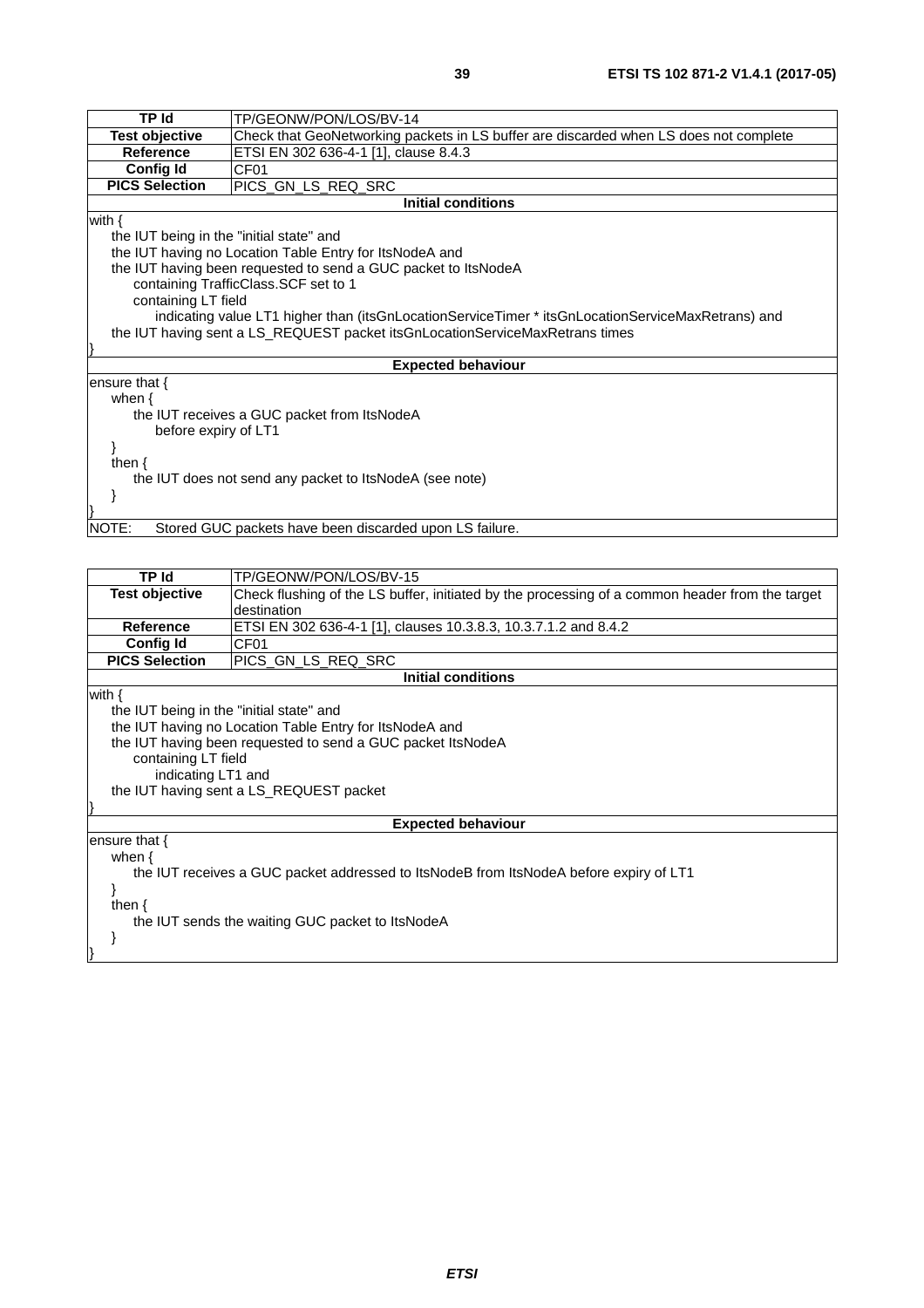| <b>TP</b> Id                                                                                  | TP/GEONW/PON/LOS/BV-16                                                                            |  |
|-----------------------------------------------------------------------------------------------|---------------------------------------------------------------------------------------------------|--|
| <b>Test objective</b>                                                                         | Check LS Request retransmission termination when indirect response is received                    |  |
| <b>Reference</b>                                                                              | ETSI EN 302 636-4-1 [1], clauses 10.3.8.4, 10.3.7.1.2, 10.3.7.1.3 and 10.3.8.2                    |  |
| <b>Config Id</b>                                                                              | CF <sub>01</sub>                                                                                  |  |
| <b>PICS Selection</b>                                                                         | PICS_GN_LS_REQ_SRC                                                                                |  |
|                                                                                               | <b>Initial conditions</b>                                                                         |  |
| with $\{$                                                                                     |                                                                                                   |  |
| the IUT being in the "initial state" and                                                      |                                                                                                   |  |
|                                                                                               | the IUT having no Location Table Entry for ItsNodeA and                                           |  |
|                                                                                               | the IUT having been requested to send a GUC packet to ItsNodeA                                    |  |
|                                                                                               | containing TrafficClass. SCF set to 1                                                             |  |
|                                                                                               | containing LT field                                                                               |  |
|                                                                                               | indicating value LT1 higher than (itsGnLocationServiceTimer * itsGnLocationServiceMaxRetrans) and |  |
| the IUT having sent a LS_REQUEST packet                                                       |                                                                                                   |  |
| the IUT having retransmitted the LS_REQUEST packet less than itsGnLocationServiceMaxRetrans   |                                                                                                   |  |
|                                                                                               |                                                                                                   |  |
| <b>Expected behaviour</b>                                                                     |                                                                                                   |  |
| ensure that $\{$                                                                              |                                                                                                   |  |
| when $\{$<br>the IUT receives a GUC packet addressed to it from ItsNodeA before expiry of LT1 |                                                                                                   |  |
|                                                                                               |                                                                                                   |  |
| then $\{$                                                                                     |                                                                                                   |  |
| the IUT does not retransmits the LS_REQUEST packet                                            |                                                                                                   |  |
|                                                                                               |                                                                                                   |  |
|                                                                                               |                                                                                                   |  |
| <b>IUT instead transmits the buffered GUC.</b><br>NOTE:                                       |                                                                                                   |  |

| TP Id                                              | TP/GEONW/PON/LOS/BV-17                                                                            |  |
|----------------------------------------------------|---------------------------------------------------------------------------------------------------|--|
| <b>Test objective</b>                              | Check LS Request retransmission termination when indirect response is received                    |  |
| <b>Reference</b>                                   | ETSI EN 302 636-4-1 [1], clauses 10.3.8.3, 10.3.7.1.2, 10.3.7.1.3 and 10.3.8.2                    |  |
| <b>Config Id</b>                                   | CF <sub>01</sub>                                                                                  |  |
| <b>PICS Selection</b>                              | PICS GN LS REQ SRC                                                                                |  |
|                                                    | <b>Initial conditions</b>                                                                         |  |
| with $\{$                                          |                                                                                                   |  |
| the IUT being in the "initial state" and           |                                                                                                   |  |
|                                                    | the IUT having no Location Table Entry for ItsNodeA and                                           |  |
|                                                    | the IUT having been requested to send a GUC packet to ItsNodeA                                    |  |
|                                                    | containing TrafficClass. SCF set to 1                                                             |  |
| containing LT field                                |                                                                                                   |  |
|                                                    | indicating value LT1 higher than (itsGnLocationServiceTimer * itsGnLocationServiceMaxRetrans) and |  |
| the IUT having sent a LS_REQUEST packet            |                                                                                                   |  |
|                                                    | the IUT having retransmitted the LS_REQUEST packet less than itsGnLocationServiceMaxRetrans       |  |
|                                                    |                                                                                                   |  |
| <b>Expected behaviour</b>                          |                                                                                                   |  |
| ensure that $\{$                                   |                                                                                                   |  |
| when $\{$                                          |                                                                                                   |  |
|                                                    | the IUT receives a GUC packet addressed to ItsNodeB from ItsNodeA before expiry of LT1            |  |
|                                                    |                                                                                                   |  |
| then $\{$                                          |                                                                                                   |  |
| the IUT does not retransmits the LS_REQUEST packet |                                                                                                   |  |
|                                                    |                                                                                                   |  |
|                                                    |                                                                                                   |  |
| NOTE:                                              | IUT instead transmits the buffered GUC.                                                           |  |
|                                                    |                                                                                                   |  |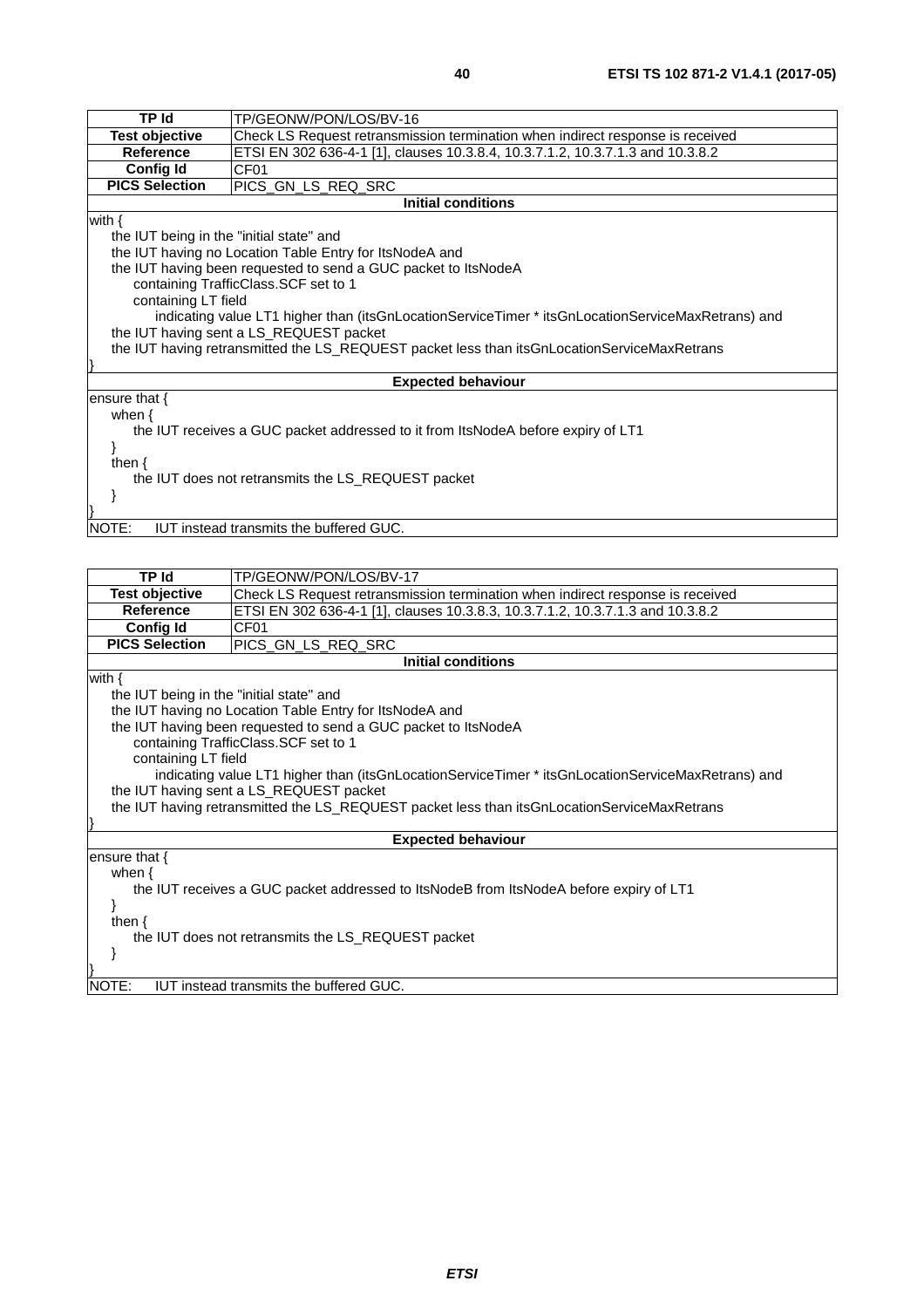| TP Id                                            | TP/GEONW/PON/FPB/BV-01                                                                            |  |
|--------------------------------------------------|---------------------------------------------------------------------------------------------------|--|
| <b>Test objective</b>                            | Check Source packet buffering into UC forwarding buffer for unreachable Unicast destinations      |  |
|                                                  | (absence of a suitable next hop candidate)                                                        |  |
| Reference                                        | ETSI EN 302 636-4-1 [1], clauses 8.5.3, 10.3.6.3, 10.3.8.2 and 10.3.8.3                           |  |
| <b>Config Id</b>                                 | CF <sub>03</sub>                                                                                  |  |
| <b>PICS Selection</b>                            | PICS GN GUC SRC                                                                                   |  |
|                                                  | <b>Initial conditions</b>                                                                         |  |
| with $\{$                                        |                                                                                                   |  |
|                                                  | the IUT being in the "initial state" and                                                          |  |
|                                                  | the IUT not having received any Beacon information from ItsNodeB and                              |  |
|                                                  | the IUT having a Location Table Entry for ItsNodeA (see note) and                                 |  |
|                                                  | the IUT having been requested to send a GUC packet addressed to ItsNodeA                          |  |
|                                                  | containing TrafficClass.SCF set to 1                                                              |  |
|                                                  |                                                                                                   |  |
| <b>Expected behaviour</b>                        |                                                                                                   |  |
| ensure that $\{$                                 |                                                                                                   |  |
| when $\{$                                        |                                                                                                   |  |
|                                                  | the IUT receives a Beacon packet from ItsNodeB                                                    |  |
|                                                  |                                                                                                   |  |
| then $\{$                                        |                                                                                                   |  |
| the IUT selects the ItsNodeB as the next hop and |                                                                                                   |  |
| the IUT sends the buffered GUC packet            |                                                                                                   |  |
|                                                  |                                                                                                   |  |
|                                                  |                                                                                                   |  |
| NOTE:<br>ItsNodeC to IUT.                        | Location Table Entry is created by sending any GeoNetworking packet, originated by ItsNodeA, from |  |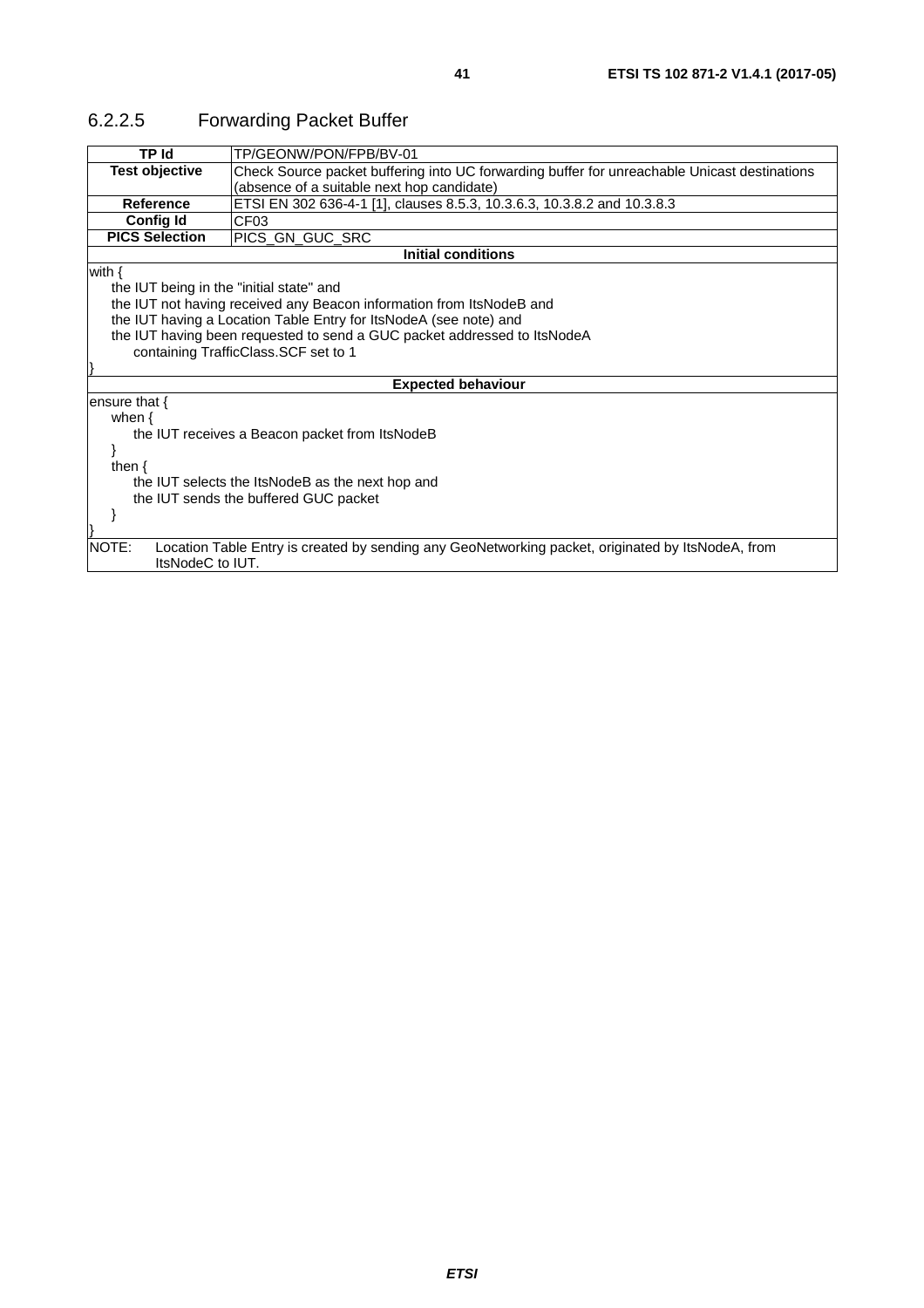| TP Id                                            | TP/GEONW/PON/FPB/BV-02                                                             |  |
|--------------------------------------------------|------------------------------------------------------------------------------------|--|
| <b>Test objective</b>                            | Check Forwarder packet buffering into UC forwarding buffer for unreachable Unicast |  |
|                                                  | destinations (absence of a suitable next hop candidate)                            |  |
| <b>Reference</b>                                 | ETSI EN 302 636-4-1 [1], clauses 10.3.8.3, 8.5.3 and 10.3.6.3                      |  |
| <b>Config Id</b>                                 | CF <sub>03</sub>                                                                   |  |
| <b>PICS Selection</b>                            | PICS_GN_GUC_SRC                                                                    |  |
|                                                  | <b>Initial conditions</b>                                                          |  |
| with $\{$                                        |                                                                                    |  |
| the IUT being in the "initial state" and         |                                                                                    |  |
|                                                  | the IUT not having received any Beacon information from ItsNodeB and               |  |
|                                                  | the IUT having received GUC packets addressed to ItsNodeA from ItsNodeC            |  |
|                                                  | containing TrafficClass.SCF set to 1                                               |  |
| containing Basic Header                          |                                                                                    |  |
| containing LT field                              |                                                                                    |  |
| indicating LT1                                   |                                                                                    |  |
| containing RHL field                             |                                                                                    |  |
|                                                  | indicating value greater than 1                                                    |  |
|                                                  | containing GUC Extended Header                                                     |  |
| containing SN field                              |                                                                                    |  |
|                                                  | indicating value SN1                                                               |  |
|                                                  | <b>Expected behaviour</b>                                                          |  |
| ensure that {                                    |                                                                                    |  |
| when $\{$                                        |                                                                                    |  |
| the IUT receives a Beacon packet from ItsNodeB   |                                                                                    |  |
|                                                  |                                                                                    |  |
| then $\{$                                        |                                                                                    |  |
| the IUT selects the ItsNodeB as the next hop and |                                                                                    |  |
| the IUT forwards the buffered GUC packet         |                                                                                    |  |
| containing Basic Header                          |                                                                                    |  |
| containing RHL field                             |                                                                                    |  |
| indicating value decreased by 1                  |                                                                                    |  |
| containing GUC extended header                   |                                                                                    |  |
| containing SN field                              |                                                                                    |  |
|                                                  | indicating value SN1                                                               |  |
|                                                  |                                                                                    |  |
|                                                  |                                                                                    |  |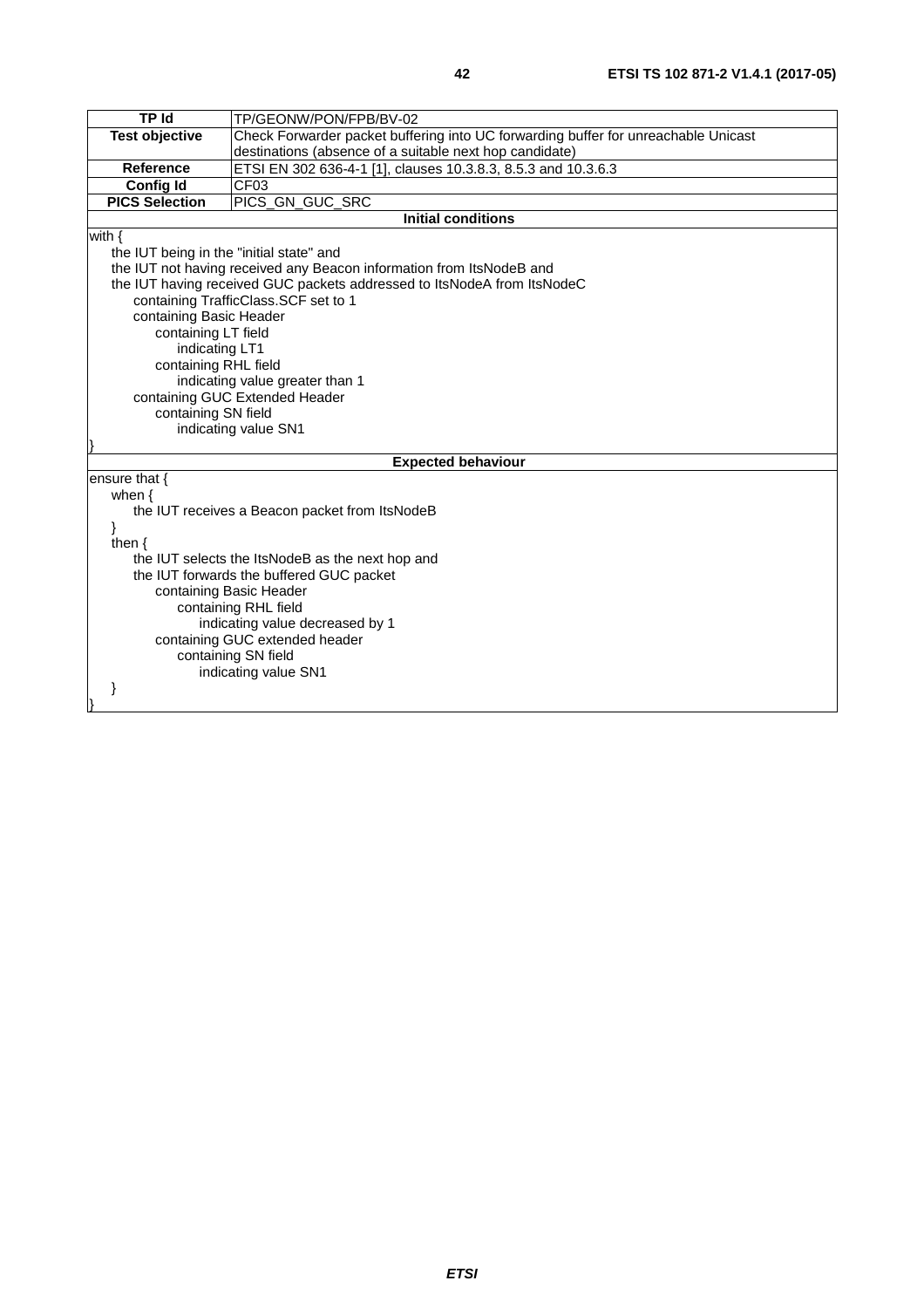| <b>TP Id</b>                                 | TP/GEONW/PON/FPB/BV-03                                                                    |  |
|----------------------------------------------|-------------------------------------------------------------------------------------------|--|
| <b>Test objective</b>                        | Check UC forwarding buffer characteristics: FIFO type                                     |  |
| <b>Reference</b>                             | ETSI EN 302 636-4-1 [1], clauses 8.5.3, 10.3.6.3 and 10.3.8.3                             |  |
| <b>Config Id</b>                             | CF <sub>03</sub>                                                                          |  |
| <b>PICS Selection</b>                        | PICS_GN_GUC_SRC                                                                           |  |
|                                              | <b>Initial conditions</b>                                                                 |  |
| with $\{$                                    |                                                                                           |  |
| the IUT being in the "initial state" and     |                                                                                           |  |
|                                              | the IUT not having received any Beacon information from ItsNodeB and                      |  |
|                                              | the IUT having received a GUC (GEOUNI1) packet addressed to ItsNodeA from ItsNodeC        |  |
|                                              | containing TrafficClass.SCF set to 1                                                      |  |
| containing Basic Header                      |                                                                                           |  |
| containing LT field                          |                                                                                           |  |
|                                              | indicating value LT1 and                                                                  |  |
| containing RHL field                         |                                                                                           |  |
|                                              | indicating value greater than 1<br>containing GUC Extended Header                         |  |
| containing SN field                          |                                                                                           |  |
|                                              | indicating value SN1                                                                      |  |
|                                              | the IUT having received a second GUC (GEOUNI2) packet addressed to ItsNodeA from ItsNodeC |  |
|                                              | containing TrafficClass.SCF set to 1                                                      |  |
| containing Basic Header                      |                                                                                           |  |
| containing LT field                          |                                                                                           |  |
| indicating LT2                               |                                                                                           |  |
| containing RHL field                         |                                                                                           |  |
|                                              | indicating value greater than 1                                                           |  |
|                                              | containing GUC Extended Header                                                            |  |
|                                              | containing SN field                                                                       |  |
|                                              | indicating value SN2                                                                      |  |
|                                              |                                                                                           |  |
|                                              | <b>Expected behaviour</b>                                                                 |  |
| ensure that {                                |                                                                                           |  |
| when $\{$                                    | the IUT receives a Beacon packet from ItsNodeB                                            |  |
| before expiry of LT1 and LT2                 |                                                                                           |  |
| }                                            |                                                                                           |  |
| then $\{$                                    |                                                                                           |  |
| the IUT selects ItsNodeB as the next hop and |                                                                                           |  |
| the IUT forwards the GEOUNI1 buffered packet |                                                                                           |  |
| containing GUC Extended Header               |                                                                                           |  |
| containing SN field                          |                                                                                           |  |
| indicating value SN1                         |                                                                                           |  |
|                                              | the IUT forwards the GEOUNI2 buffered packet                                              |  |
|                                              | containing GUC Extended Header                                                            |  |
|                                              | containing SN field                                                                       |  |
|                                              | indicating value SN2                                                                      |  |
| }                                            |                                                                                           |  |
|                                              |                                                                                           |  |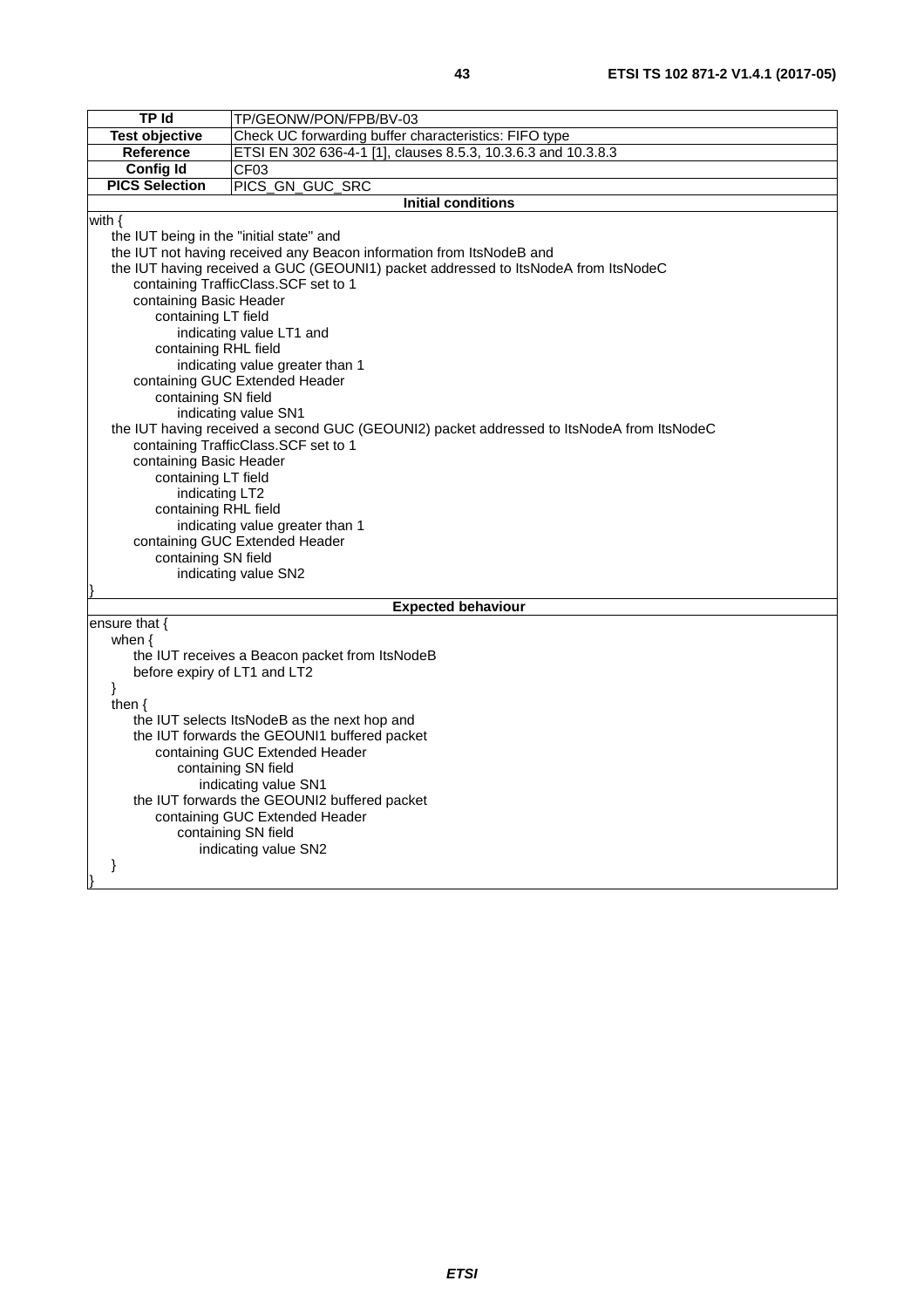| <b>TP Id</b>                             | TP/GEONW/PON/FPB/BV-04                                                    |  |  |  |  |
|------------------------------------------|---------------------------------------------------------------------------|--|--|--|--|
| <b>Test objective</b>                    | Check UC forwarding buffer characteristics: discarding upon LT expiration |  |  |  |  |
| <b>Reference</b>                         | ETSI EN 302 636-4-1 [1], clauses 8.5.3, 10.3.6.3 and 10.3.8.3             |  |  |  |  |
| <b>Config Id</b>                         | CF <sub>03</sub>                                                          |  |  |  |  |
| <b>PICS Selection</b>                    | PICS_GN_GUC_SRC                                                           |  |  |  |  |
|                                          | <b>Initial conditions</b>                                                 |  |  |  |  |
| with $\{$                                |                                                                           |  |  |  |  |
| the IUT being in the "initial state" and |                                                                           |  |  |  |  |
|                                          | the IUT not having received any Beacon information from ItsNodeB and      |  |  |  |  |
|                                          | the IUT having received a GUC packet addressed to ItsNodeA from ItsNodeC  |  |  |  |  |
|                                          | containing TrafficClass.SCF set to 1                                      |  |  |  |  |
|                                          | containing Basic Header                                                   |  |  |  |  |
|                                          | containing LT field                                                       |  |  |  |  |
| indicating LT1                           |                                                                           |  |  |  |  |
| containing RHL field                     |                                                                           |  |  |  |  |
|                                          | indicating value greater than 1                                           |  |  |  |  |
|                                          |                                                                           |  |  |  |  |
|                                          | <b>Expected behaviour</b>                                                 |  |  |  |  |
| ensure that $\{$                         |                                                                           |  |  |  |  |
| when $\{$                                |                                                                           |  |  |  |  |
|                                          | the IUT receives a Beacon packet from ItsNodeB                            |  |  |  |  |
| after expiry of LT1                      |                                                                           |  |  |  |  |
|                                          |                                                                           |  |  |  |  |
| then $\{$                                |                                                                           |  |  |  |  |
|                                          | the IUT does not forward the buffered GUC packet addressed to ItsNodeA    |  |  |  |  |
|                                          |                                                                           |  |  |  |  |
|                                          |                                                                           |  |  |  |  |

| TP Id                                                             | TP/GEONW/PON/FPB/BV-06                                                        |  |  |  |  |
|-------------------------------------------------------------------|-------------------------------------------------------------------------------|--|--|--|--|
| Test objective                                                    | Check Source packet buffering into BC forwarding buffer for no GBC recipients |  |  |  |  |
| <b>Reference</b>                                                  | ETSI EN 302 636-4-1 [1], clauses 10.3.5, 8.5.3, 10.3.6.3 and 10.3.11.2        |  |  |  |  |
| <b>Config Id</b>                                                  | CF <sub>02</sub>                                                              |  |  |  |  |
| <b>PICS Selection</b>                                             | PICS GN GBC SRC                                                               |  |  |  |  |
|                                                                   | <b>Initial conditions</b>                                                     |  |  |  |  |
| with {                                                            |                                                                               |  |  |  |  |
| the IUT being in the "initial state" and                          |                                                                               |  |  |  |  |
|                                                                   | the IUT not having received Beacon information from ItsNodeD and              |  |  |  |  |
|                                                                   | the IUT not having received Beacon information from ItsNodeB and              |  |  |  |  |
|                                                                   | the IUT having been requested to send a GBC packet to AREA1                   |  |  |  |  |
| containing TrafficClass. SCF set to 1                             |                                                                               |  |  |  |  |
|                                                                   |                                                                               |  |  |  |  |
| <b>Expected behaviour</b>                                         |                                                                               |  |  |  |  |
| ensure that $\{$                                                  |                                                                               |  |  |  |  |
| when $\{$                                                         |                                                                               |  |  |  |  |
| the IUT receives a Beacon packet from either ItsNodeB or ItsNodeD |                                                                               |  |  |  |  |
|                                                                   |                                                                               |  |  |  |  |
| then $\{$                                                         |                                                                               |  |  |  |  |
| the IUT broadcasts the buffered GBC packet                        |                                                                               |  |  |  |  |
|                                                                   |                                                                               |  |  |  |  |
|                                                                   |                                                                               |  |  |  |  |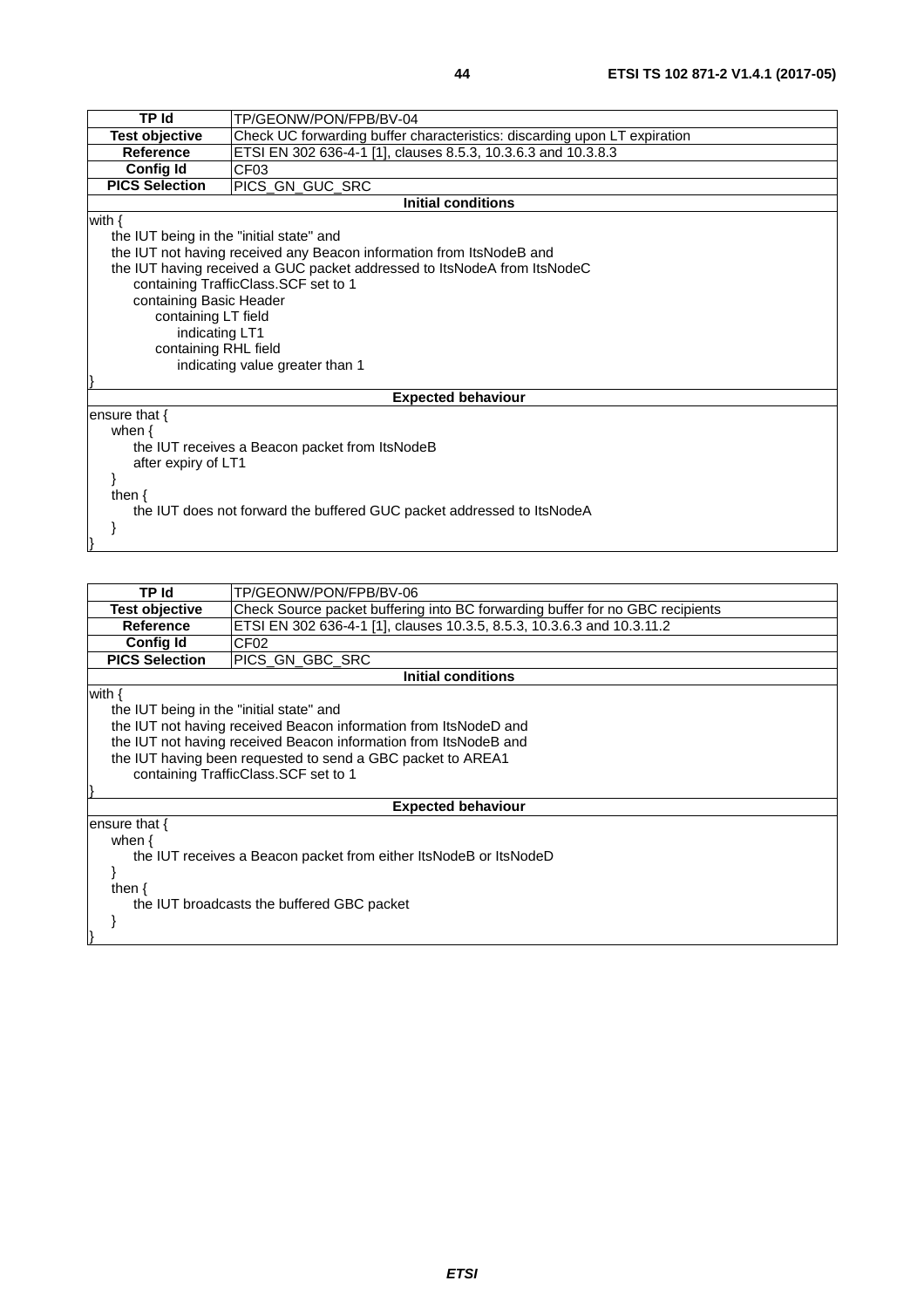| <b>TP Id</b>                                                                   | TP/GEONW/PON/FPB/BV-07                                             |  |  |  |  |
|--------------------------------------------------------------------------------|--------------------------------------------------------------------|--|--|--|--|
| <b>Test objective</b><br>Check BC forwarding buffer characteristics: FIFO type |                                                                    |  |  |  |  |
| Reference                                                                      | ETSI EN 302 636-4-1 [1], clauses 8.5.3, 10.3.6.3 and 10.3.11.2     |  |  |  |  |
| <b>Config Id</b>                                                               | CF02                                                               |  |  |  |  |
| <b>PICS Selection</b><br>PICS_GN_GBC_SRC                                       |                                                                    |  |  |  |  |
|                                                                                | <b>Initial conditions</b>                                          |  |  |  |  |
| with $\{$                                                                      |                                                                    |  |  |  |  |
| the IUT being in the "initial state" and                                       |                                                                    |  |  |  |  |
|                                                                                | the IUT not having received Beacon information from ItsNodeD and   |  |  |  |  |
|                                                                                | the IUT not having received Beacon information from ItsNodeB and   |  |  |  |  |
|                                                                                | the IUT having been requested to send a GBC (GBC1) packet to AREA1 |  |  |  |  |
|                                                                                | containing TrafficClass.SCF set to 1                               |  |  |  |  |
| containing Basic Header                                                        |                                                                    |  |  |  |  |
| containing LT field                                                            |                                                                    |  |  |  |  |
| indicating LT1                                                                 |                                                                    |  |  |  |  |
|                                                                                | containing GBC Extended Header                                     |  |  |  |  |
| containing SN field                                                            |                                                                    |  |  |  |  |
|                                                                                | indicating value SN1                                               |  |  |  |  |
|                                                                                | the IUT having been requested to send a GBC (GBC2) packet to AREA1 |  |  |  |  |
|                                                                                | containing TrafficClass.SCF set to 1                               |  |  |  |  |
| containing Basic Header                                                        |                                                                    |  |  |  |  |
| containing LT field                                                            |                                                                    |  |  |  |  |
| indicating LT2                                                                 |                                                                    |  |  |  |  |
|                                                                                | containing TSB Extended Header                                     |  |  |  |  |
| containing SN field                                                            |                                                                    |  |  |  |  |
|                                                                                | indicating value SN2                                               |  |  |  |  |
|                                                                                | <b>Expected behaviour</b>                                          |  |  |  |  |
| ensure that {                                                                  |                                                                    |  |  |  |  |
| when $\{$                                                                      |                                                                    |  |  |  |  |
|                                                                                | the IUT receives a Beacon packet from either ItsNodeD or ItsNodeB  |  |  |  |  |
| before expiry of LT1 and LT2                                                   |                                                                    |  |  |  |  |
| }                                                                              |                                                                    |  |  |  |  |
| then $\{$                                                                      |                                                                    |  |  |  |  |
| the IUT broadcasts GBC1 packet                                                 |                                                                    |  |  |  |  |
| containing GBC Extended Header                                                 |                                                                    |  |  |  |  |
| containing SN field                                                            |                                                                    |  |  |  |  |
| indicating value SN1                                                           |                                                                    |  |  |  |  |
| the IUT broadcasts GBC2 packet                                                 |                                                                    |  |  |  |  |
| containing GBC Extended Header                                                 |                                                                    |  |  |  |  |
| containing SN field                                                            |                                                                    |  |  |  |  |
| indicating value SN2                                                           |                                                                    |  |  |  |  |
| ł                                                                              |                                                                    |  |  |  |  |
|                                                                                |                                                                    |  |  |  |  |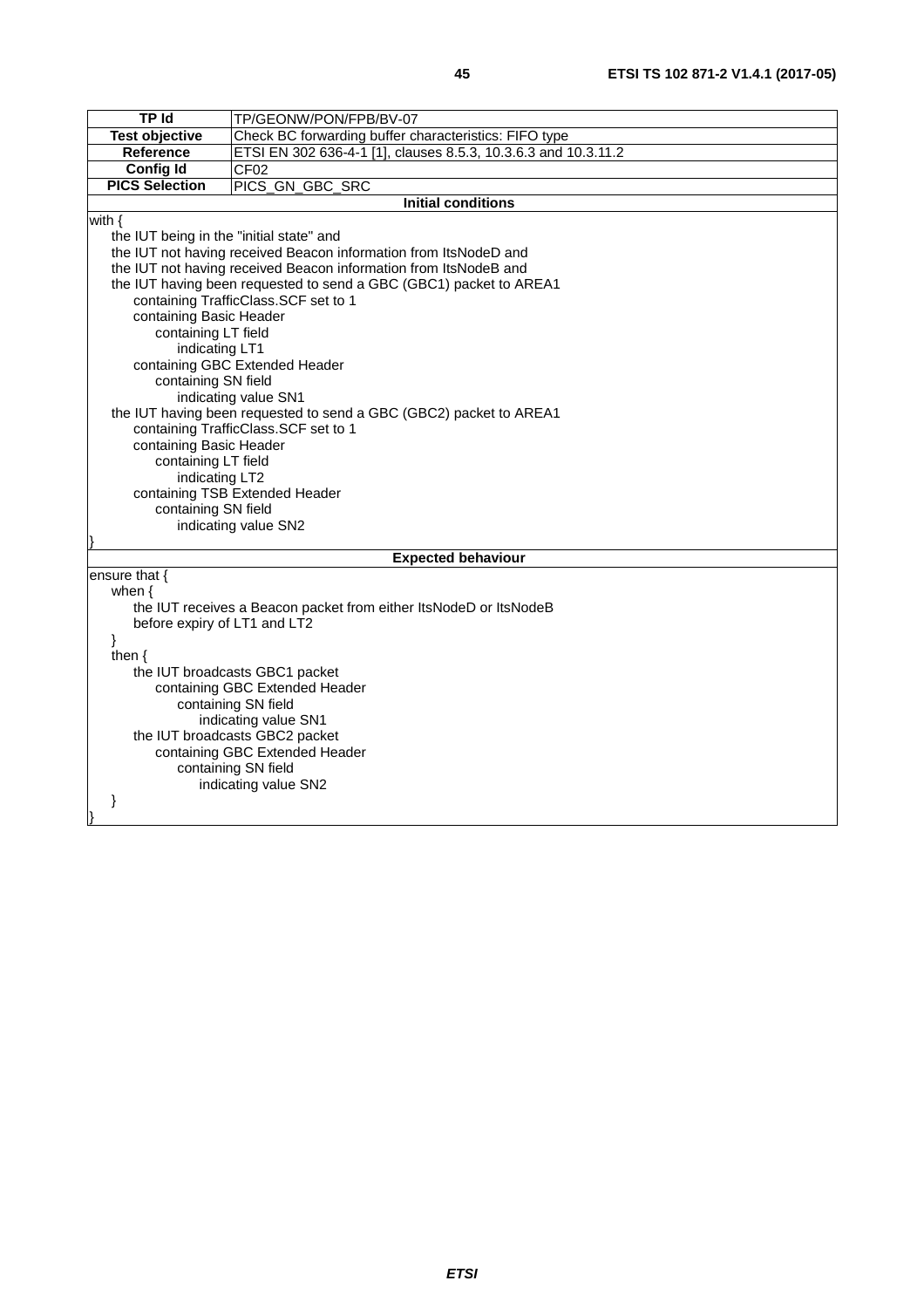| <b>TP Id</b>                             | TP/GEONW/PON/FPB/BV-08                                                    |  |  |  |  |  |
|------------------------------------------|---------------------------------------------------------------------------|--|--|--|--|--|
| <b>Test objective</b>                    | Check BC forwarding buffer characteristics: discarding upon LT expiration |  |  |  |  |  |
| <b>Reference</b>                         | ETSI EN 302 636-4-1 [1], clauses 8.5.3, 10.3.6.3 and 10.3.11.2            |  |  |  |  |  |
| <b>Config Id</b>                         | CF <sub>02</sub>                                                          |  |  |  |  |  |
| <b>PICS Selection</b>                    | PICS_GN_GBC_SRC                                                           |  |  |  |  |  |
|                                          | <b>Initial conditions</b>                                                 |  |  |  |  |  |
| with $\{$                                |                                                                           |  |  |  |  |  |
| the IUT being in the "initial state" and |                                                                           |  |  |  |  |  |
|                                          | the IUT not having received Beacon information from ItsNodeD and          |  |  |  |  |  |
|                                          | the IUT not having received Beacon information from ItsNodeB and          |  |  |  |  |  |
|                                          | the IUT having been requested to send a GBC (GBC1) packet to AREA1        |  |  |  |  |  |
|                                          | containing TrafficClass.SCF set to 1                                      |  |  |  |  |  |
| containing Basic Header                  |                                                                           |  |  |  |  |  |
| containing LT field                      |                                                                           |  |  |  |  |  |
|                                          | indicating LT1                                                            |  |  |  |  |  |
|                                          | the IUT having been requested to send a GBC (GBC2) packet to AREA1        |  |  |  |  |  |
|                                          | containing TrafficClass.SCF set to 1                                      |  |  |  |  |  |
| containing Basic Header                  |                                                                           |  |  |  |  |  |
| containing LT field                      |                                                                           |  |  |  |  |  |
| indicating LT2                           |                                                                           |  |  |  |  |  |
|                                          |                                                                           |  |  |  |  |  |
|                                          | <b>Expected behaviour</b>                                                 |  |  |  |  |  |
| ensure that {                            |                                                                           |  |  |  |  |  |
| when $\{$                                |                                                                           |  |  |  |  |  |
|                                          | the IUT receives a Beacon packet from either ItsNodeB or ItsNodeD         |  |  |  |  |  |
| after expiry of LT1 and LT2              |                                                                           |  |  |  |  |  |
| ł                                        |                                                                           |  |  |  |  |  |
| then $\{$                                |                                                                           |  |  |  |  |  |
|                                          | the IUT does not broadcast any of the buffered GBC1 and GBC2              |  |  |  |  |  |
|                                          |                                                                           |  |  |  |  |  |
|                                          |                                                                           |  |  |  |  |  |

| <b>TP Id</b>                             | TP/GEONW/PON/FPB/BV-09                                                                          |  |  |  |  |  |
|------------------------------------------|-------------------------------------------------------------------------------------------------|--|--|--|--|--|
| <b>Test objective</b>                    | Check Source packet buffering into UC forwarding buffer for handling of LT fields in absence of |  |  |  |  |  |
| a suitable next hop candidate            |                                                                                                 |  |  |  |  |  |
| Reference                                | ETSI EN 302 636-4-1 [1], clauses 8.5.3, 10.3.6.3 and 10.3.8.2                                   |  |  |  |  |  |
| Config Id                                | CF <sub>03</sub>                                                                                |  |  |  |  |  |
| <b>PICS Selection</b>                    | PICS_GN_GUC_SRC                                                                                 |  |  |  |  |  |
|                                          | <b>Initial conditions</b>                                                                       |  |  |  |  |  |
| with $\{$                                |                                                                                                 |  |  |  |  |  |
| the IUT being in the "initial state" and |                                                                                                 |  |  |  |  |  |
|                                          | the IUT not having received any Beacon information from ItsNodeB and                            |  |  |  |  |  |
|                                          | the IUT having a Location Table Entry for ItsNodeA and                                          |  |  |  |  |  |
|                                          | the IUT having been requested to send a GUC packet addressed to ItsNodeA                        |  |  |  |  |  |
|                                          | containing TrafficClass.SCF set to 1                                                            |  |  |  |  |  |
|                                          |                                                                                                 |  |  |  |  |  |
|                                          | <b>Expected behaviour</b>                                                                       |  |  |  |  |  |
| ensure that $\{$                         |                                                                                                 |  |  |  |  |  |
| when $\{$                                |                                                                                                 |  |  |  |  |  |
|                                          | the IUT receives a Beacon packet from ItsNodeB                                                  |  |  |  |  |  |
|                                          |                                                                                                 |  |  |  |  |  |
| then $\{$                                |                                                                                                 |  |  |  |  |  |
|                                          | the IUT selects the ItsNodeB as the next hop and                                                |  |  |  |  |  |
| the IUT sends the buffered GUC packet    |                                                                                                 |  |  |  |  |  |
| containing GUC Extended Header           |                                                                                                 |  |  |  |  |  |
| containing LT field                      |                                                                                                 |  |  |  |  |  |
|                                          | indicating (default LT value - Waiting Time (see note))                                         |  |  |  |  |  |
|                                          |                                                                                                 |  |  |  |  |  |
|                                          |                                                                                                 |  |  |  |  |  |
| NOTE:                                    | Waiting Time == time difference between Upper layer packet generation and the neighbour Beacon  |  |  |  |  |  |
| reception.                               |                                                                                                 |  |  |  |  |  |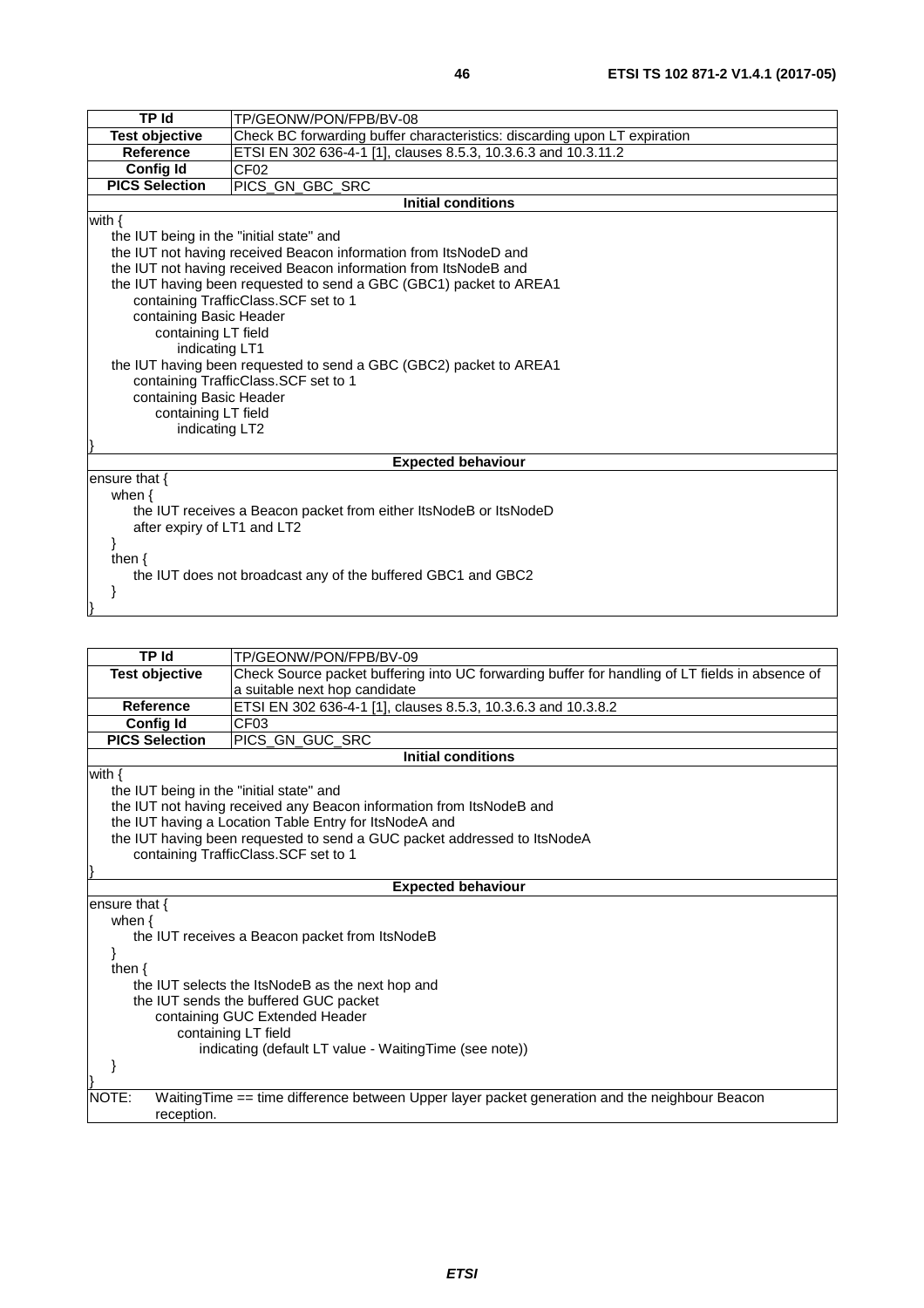| <b>TP Id</b>                                            | TP/GEONW/PON/FPB/BV-10                                                                         |  |  |  |  |
|---------------------------------------------------------|------------------------------------------------------------------------------------------------|--|--|--|--|
| <b>Test objective</b>                                   | Check Source packet buffering into BC forwarding buffer for handling of LT fields for no       |  |  |  |  |
|                                                         | recipients                                                                                     |  |  |  |  |
| <b>Reference</b>                                        | ETSI EN 302 636-4-1 [1], clauses 8.5.3, 10.3.6.3 and 10.3.11.2                                 |  |  |  |  |
| <b>Config Id</b>                                        | CF <sub>02</sub>                                                                               |  |  |  |  |
| <b>PICS Selection</b>                                   | PICS_GN_GBC_SRC                                                                                |  |  |  |  |
|                                                         | <b>Initial conditions</b>                                                                      |  |  |  |  |
| with $\{$                                               |                                                                                                |  |  |  |  |
| the IUT being in the "initial state" and                |                                                                                                |  |  |  |  |
|                                                         | the IUT not having received Beacon information from ItsNodeD and                               |  |  |  |  |
|                                                         | the IUT not having received Beacon information from ItsNodeB and                               |  |  |  |  |
|                                                         | the IUT having been requested to send a GBC packet to AREA1                                    |  |  |  |  |
| containing TrafficClass.SCF set to 1                    |                                                                                                |  |  |  |  |
|                                                         |                                                                                                |  |  |  |  |
| <b>Expected behaviour</b>                               |                                                                                                |  |  |  |  |
| ensure that $\{$                                        |                                                                                                |  |  |  |  |
| when $\{$                                               |                                                                                                |  |  |  |  |
|                                                         | the IUT receives a Beacon packet from either ItsNodeB or ItsNodeD                              |  |  |  |  |
|                                                         |                                                                                                |  |  |  |  |
| then $\{$                                               |                                                                                                |  |  |  |  |
|                                                         | the IUT broadcasts the buffered GBC packet                                                     |  |  |  |  |
| containing GBC Extended Header                          |                                                                                                |  |  |  |  |
| containing LT field                                     |                                                                                                |  |  |  |  |
| indicating (default LT value - Waiting Time (see note)) |                                                                                                |  |  |  |  |
|                                                         |                                                                                                |  |  |  |  |
|                                                         |                                                                                                |  |  |  |  |
| NOTE:                                                   | WaitingTime == time difference between Upper layer packet generation and the Beacon reception. |  |  |  |  |
|                                                         |                                                                                                |  |  |  |  |
|                                                         |                                                                                                |  |  |  |  |

| <b>TP Id</b>                             | TP/GEONW/PON/FPB/BV-11-X                                                                          |  |  |  |  |  |
|------------------------------------------|---------------------------------------------------------------------------------------------------|--|--|--|--|--|
| Test objective                           | Check immediate broadcasting in absence of a suitable next hop candidate when SCF is              |  |  |  |  |  |
|                                          | disabled - Source operation                                                                       |  |  |  |  |  |
| <b>Reference</b>                         | ETSI EN 302 636-4-1 [1], clause D.2                                                               |  |  |  |  |  |
| <b>Config Id</b>                         | CF <sub>03</sub>                                                                                  |  |  |  |  |  |
| <b>PICS Selection</b>                    | <b>SELECTION</b>                                                                                  |  |  |  |  |  |
|                                          | Initial conditions                                                                                |  |  |  |  |  |
| with $\{$                                |                                                                                                   |  |  |  |  |  |
| the IUT being in the "initial state" and |                                                                                                   |  |  |  |  |  |
|                                          | the IUT not having received any Beacon information from ItsNodeB and                              |  |  |  |  |  |
|                                          | the IUT having a Location Table Entry for ItsNodeA (see note)                                     |  |  |  |  |  |
|                                          |                                                                                                   |  |  |  |  |  |
| <b>Expected behaviour</b>                |                                                                                                   |  |  |  |  |  |
| ensure that $\{$                         |                                                                                                   |  |  |  |  |  |
| when $\{$                                |                                                                                                   |  |  |  |  |  |
|                                          | the IUT is requested to send a <b>MESSAGE</b>                                                     |  |  |  |  |  |
|                                          | containing TrafficClass. SCF set to 0                                                             |  |  |  |  |  |
|                                          |                                                                                                   |  |  |  |  |  |
| then $\{$                                |                                                                                                   |  |  |  |  |  |
|                                          | the IUT broadcast the <b>MESSAGE</b> immediately                                                  |  |  |  |  |  |
|                                          |                                                                                                   |  |  |  |  |  |
|                                          |                                                                                                   |  |  |  |  |  |
| NOTE:<br>ItsNodeC to IUT.                | Location Table Entry is created by sending any GeoNetworking packet, originated by ItsNodeA, from |  |  |  |  |  |
|                                          |                                                                                                   |  |  |  |  |  |

| Variants |                                                                     |                  |  |
|----------|---------------------------------------------------------------------|------------------|--|
| #        | <b>MESSAGE</b>                                                      | <b>SELECTION</b> |  |
| 01       | GUC packet addressed to ItsNodeA                                    | IPICS GN GUC SRC |  |
| 02       | <b>GAC</b> packet<br>containing DestinationArea<br>indicating AREA2 | PICS GN GAC SRC  |  |
| 03       | <b>GBC</b> packet<br>containing DestinationArea<br>indicating AREA2 | PICS GN GBC SRC  |  |
| 04       | <b>TSB packet</b>                                                   | PICS_GN_TSB_SRC  |  |
| 05       | <b>SHB</b> packet                                                   | PICS GN_SHB_SRC  |  |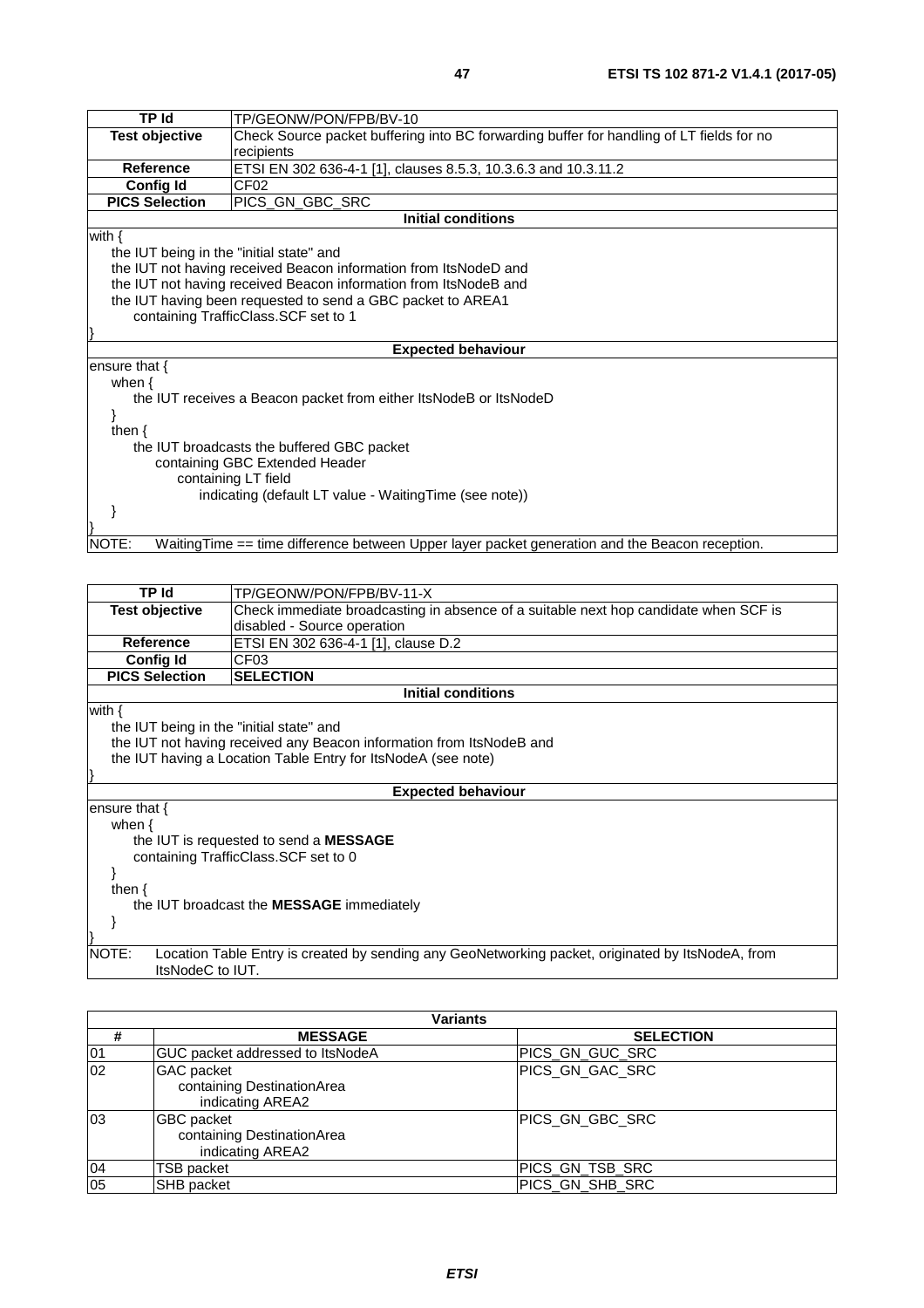| TP Id                                    | TP/GEONW/PON/FPB/BV-12-X                                                             |  |  |  |  |
|------------------------------------------|--------------------------------------------------------------------------------------|--|--|--|--|
| <b>Test objective</b>                    | Check immediate broadcasting in absence of a suitable next hop candidate when SCF is |  |  |  |  |
|                                          | disabled - Forwarder operation                                                       |  |  |  |  |
| <b>Reference</b>                         | ETSI EN 302 636-4-1 [1], clause D.2                                                  |  |  |  |  |
| <b>Config Id</b>                         | CF03                                                                                 |  |  |  |  |
| <b>PICS Selection</b>                    | <b>SELECTION</b>                                                                     |  |  |  |  |
|                                          | <b>Initial conditions</b>                                                            |  |  |  |  |
| with $\{$                                |                                                                                      |  |  |  |  |
| the IUT being in the "initial state" and |                                                                                      |  |  |  |  |
|                                          | the IUT not having received any Beacon information from ItsNodeB                     |  |  |  |  |
|                                          |                                                                                      |  |  |  |  |
|                                          | <b>Expected behaviour</b>                                                            |  |  |  |  |
| ensure that {                            |                                                                                      |  |  |  |  |
| when $\{$                                |                                                                                      |  |  |  |  |
| the IUT receives a MESSAGE               |                                                                                      |  |  |  |  |
|                                          | containing TrafficClass. SCF set to 0                                                |  |  |  |  |
|                                          |                                                                                      |  |  |  |  |
| then $\{$                                |                                                                                      |  |  |  |  |
|                                          | the IUT broadcast the <b>MESSAGE</b> immediately                                     |  |  |  |  |
|                                          |                                                                                      |  |  |  |  |
|                                          |                                                                                      |  |  |  |  |

| <b>Variants</b> |                                                                     |                        |  |
|-----------------|---------------------------------------------------------------------|------------------------|--|
| #               | <b>MESSAGE</b>                                                      | <b>SELECTION</b>       |  |
| 01              | GUC packet addressed to ItsNodeA                                    | <b>PICS GN GUC SRC</b> |  |
| 02              | <b>GAC</b> packet<br>containing DestinationArea<br>indicating AREA2 | PICS GN GAC SRC        |  |
| 03              | <b>GBC</b> packet<br>containing DestinationArea<br>indicating AREA2 | <b>PICS GN GBC SRC</b> |  |
| 04              | TSB packet                                                          | PICS_GN_TSB_SRC        |  |

# 6.2.2.6 GeoNetworking Address

| TP Id                                    | TP/GEONW/PON/GNA/BV-01                                                                    |  |  |  |
|------------------------------------------|-------------------------------------------------------------------------------------------|--|--|--|
| <b>Test objective</b>                    | Check the initial GeoNetworking address assignment by IUT with auto-address configuration |  |  |  |
| <b>Reference</b>                         | ETSI EN 302 636-4-1 [1], clauses 10.2.1.2 and 10.3.6.2                                    |  |  |  |
| <b>Config Id</b>                         | CF01                                                                                      |  |  |  |
| <b>PICS Selection</b>                    | PICS_GN_ADDR_AUTO                                                                         |  |  |  |
|                                          | <b>Initial conditions</b>                                                                 |  |  |  |
| with $\{$                                |                                                                                           |  |  |  |
| the IUT being in the "initial state" and |                                                                                           |  |  |  |
|                                          | the IUT's its GnLocal Addr Confl Method MIB parameter is set to AUTO (0)                  |  |  |  |
|                                          |                                                                                           |  |  |  |
|                                          | <b>Expected behaviour</b>                                                                 |  |  |  |
| ensure that {                            |                                                                                           |  |  |  |
| when $\{$                                |                                                                                           |  |  |  |
|                                          | the IUT generates a Beacon packet                                                         |  |  |  |
|                                          |                                                                                           |  |  |  |
| then $\{$                                |                                                                                           |  |  |  |
|                                          | the IUT sends a GeoNetworking packet                                                      |  |  |  |
|                                          | containing a correctly formatted Common Header                                            |  |  |  |
|                                          | containing HT field                                                                       |  |  |  |
|                                          | set to '1' (BEACON)                                                                       |  |  |  |
| containing HST field                     |                                                                                           |  |  |  |
| set to '0' (UNSPECIFIED)                 |                                                                                           |  |  |  |
| containing Beacon Extended Header        |                                                                                           |  |  |  |
| containing SOPV field                    |                                                                                           |  |  |  |
|                                          | containing GN_ADDR field                                                                  |  |  |  |
|                                          | indicating its GnLocal GnAddr MIB parameter                                               |  |  |  |
|                                          |                                                                                           |  |  |  |
|                                          |                                                                                           |  |  |  |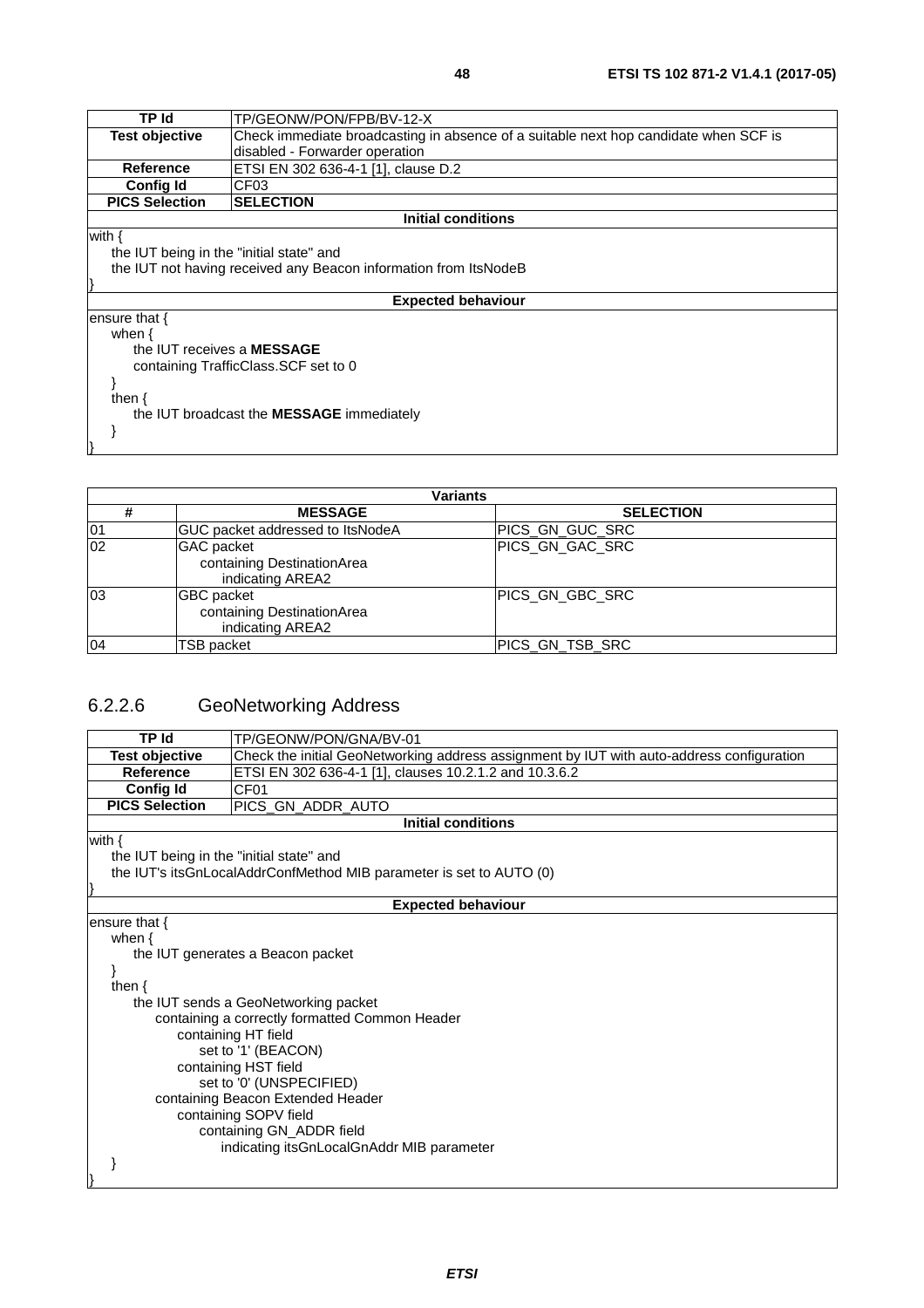| × | ۰.<br>۰. |  |
|---|----------|--|

| <b>TP Id</b>                             | TP/GEONW/PON/GNA/BV-02                                                                    |  |  |
|------------------------------------------|-------------------------------------------------------------------------------------------|--|--|
| <b>Test objective</b>                    | Check the proper functioning of duplicate address detection mechanism                     |  |  |
| <b>Reference</b>                         | ETSI EN 302 636-4-1 [1], clause 10.2.1.5                                                  |  |  |
| <b>Config Id</b>                         | CF01                                                                                      |  |  |
| <b>PICS Selection</b>                    | PICS_GN_DAD                                                                               |  |  |
|                                          | <b>Initial conditions</b>                                                                 |  |  |
| with $\{$                                |                                                                                           |  |  |
| the IUT being in the "initial state" and |                                                                                           |  |  |
| the IUT having sent a SHB packet         |                                                                                           |  |  |
|                                          |                                                                                           |  |  |
| <b>Expected behaviour</b>                |                                                                                           |  |  |
| ensure that $\{$                         |                                                                                           |  |  |
| when $\{$                                |                                                                                           |  |  |
|                                          | the IUT receives a SHB packet from ItsNodeB                                               |  |  |
|                                          | containing SHB Extended Header                                                            |  |  |
|                                          | containing SOPV field                                                                     |  |  |
|                                          | containing GN_ADDR field                                                                  |  |  |
|                                          | indicating same GN_ADDR as the GN_ADDR field in the last SHB packet originated by the IUT |  |  |
| then $\{$                                |                                                                                           |  |  |
|                                          |                                                                                           |  |  |
|                                          | the IUT sends subsequent SHBpacket<br>containing SHBExtended Header                       |  |  |
| containing SOPV field                    |                                                                                           |  |  |
| containing GN_ADDR field                 |                                                                                           |  |  |
|                                          | indicating different GN_ADDR as the previous used GN_ADDR                                 |  |  |
|                                          |                                                                                           |  |  |
|                                          |                                                                                           |  |  |

# 6.2.2.7 Beaconing

| TP Id                                                                                | TP/GEONW/PON/BEA/TI-01                                                                 |  |
|--------------------------------------------------------------------------------------|----------------------------------------------------------------------------------------|--|
| <b>Test objective</b>                                                                | Check that the IUT transmits Beacons at prescribed periodicity in the absence of other |  |
|                                                                                      | originated packets                                                                     |  |
| <b>Reference</b>                                                                     | ETSI EN 302 636-4-1 [1], clause 10.3.6.2                                               |  |
| <b>Config Id</b>                                                                     | CF01                                                                                   |  |
| <b>PICS Selection</b>                                                                | PICS GN BEACON SRC                                                                     |  |
|                                                                                      | <b>Initial conditions</b>                                                              |  |
| with $\{$                                                                            |                                                                                        |  |
| the IUT being in the "initial state"                                                 |                                                                                        |  |
|                                                                                      |                                                                                        |  |
|                                                                                      | <b>Expected behaviour</b>                                                              |  |
| ensure that $\{$                                                                     |                                                                                        |  |
| when $\{$                                                                            |                                                                                        |  |
|                                                                                      | the IUT generates Beacon packets                                                       |  |
|                                                                                      |                                                                                        |  |
| then $\{$                                                                            |                                                                                        |  |
| the IUT sends each Beacon packet                                                     |                                                                                        |  |
| after expiry of itsGnBeaconServiceRetransmitTimer                                    |                                                                                        |  |
| and before expiry of itsGnBeaconServiceRetransmitTimer + itsGnBeaconServiceMaxJitter |                                                                                        |  |
|                                                                                      |                                                                                        |  |
|                                                                                      |                                                                                        |  |
|                                                                                      |                                                                                        |  |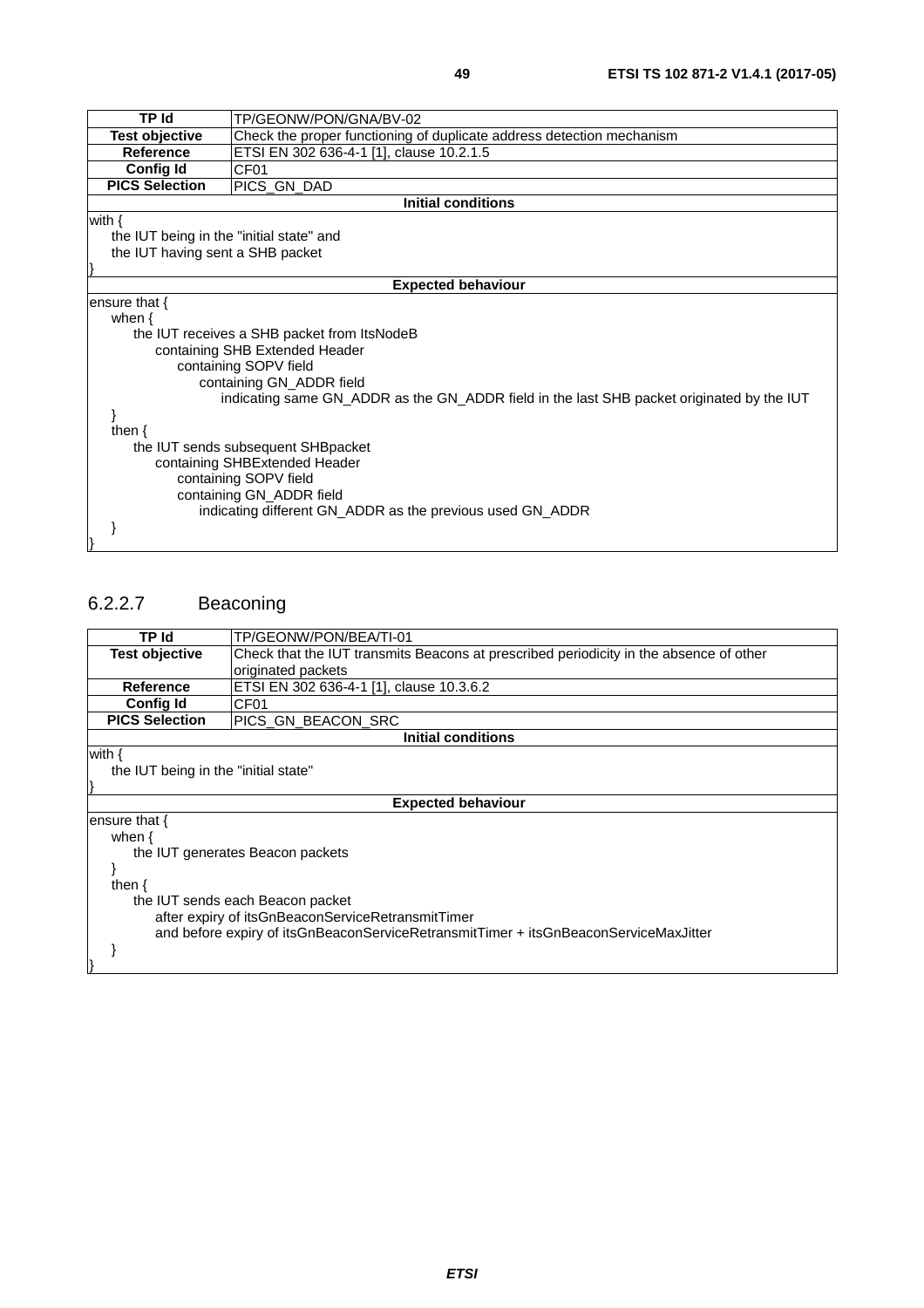|                                                                                      | TP Id<br>TP/GEONW/PON/BEA/BV-02                                                                 |  |  |
|--------------------------------------------------------------------------------------|-------------------------------------------------------------------------------------------------|--|--|
| <b>Test objective</b>                                                                | Check that the IUT resets its timer for next Beacon transmission when originating other packets |  |  |
| <b>Reference</b>                                                                     | ETSI EN 302 636-4-1 [1], clauses 10.2.3 and 10.3.10.2                                           |  |  |
| <b>Config Id</b>                                                                     | CF <sub>01</sub>                                                                                |  |  |
| <b>PICS Selection</b>                                                                | PICS GN BEACON SRC                                                                              |  |  |
|                                                                                      | Initial conditions                                                                              |  |  |
| with {                                                                               |                                                                                                 |  |  |
| the IUT being in the "initial state" and                                             |                                                                                                 |  |  |
| the IUT having received Beacon information from ItsNodeB                             |                                                                                                 |  |  |
|                                                                                      |                                                                                                 |  |  |
|                                                                                      | <b>Expected behaviour</b>                                                                       |  |  |
| ensure that $\{$                                                                     |                                                                                                 |  |  |
| when $\{$                                                                            |                                                                                                 |  |  |
|                                                                                      | the IUT is requested to send a SHB packet                                                       |  |  |
|                                                                                      |                                                                                                 |  |  |
| then $\{$                                                                            |                                                                                                 |  |  |
| the IUT broadcasts a SHB packet and                                                  |                                                                                                 |  |  |
| the IUT sends the next Beacon packet                                                 |                                                                                                 |  |  |
| after expiry of itsGnBeaconServiceRetransmitTimer                                    |                                                                                                 |  |  |
| and before expiry of itsGnBeaconServiceRetransmitTimer + itsGnBeaconServiceMaxJitter |                                                                                                 |  |  |
|                                                                                      |                                                                                                 |  |  |
|                                                                                      |                                                                                                 |  |  |
|                                                                                      |                                                                                                 |  |  |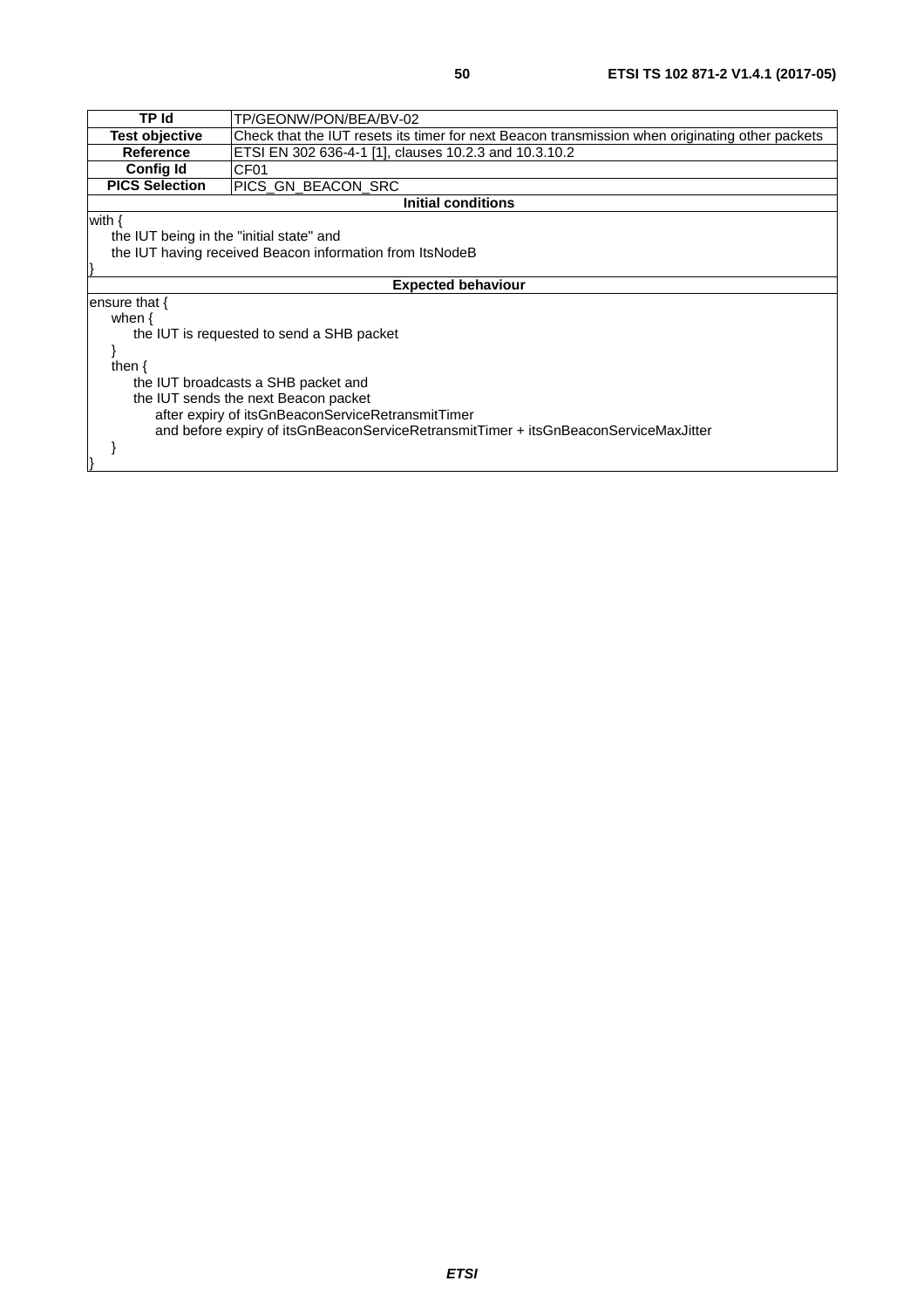## 6.2.2.8 GeoUnicast

### 6.2.2.8.1 All forwading algorithms

|                                                                                                                                                                        | <b>TP Id</b><br>TP/GEONW/PON/GUC/ALL/BV-03                                                    |  |  |
|------------------------------------------------------------------------------------------------------------------------------------------------------------------------|-----------------------------------------------------------------------------------------------|--|--|
| <b>Test objective</b>                                                                                                                                                  | Check that the protocol header fields (RHL, PV) are correctly updated at each forwarding step |  |  |
| Config Id                                                                                                                                                              | CF <sub>03</sub>                                                                              |  |  |
| Reference<br>ETSI EN 302 636-4-1 [1], clause 10.3.8.3                                                                                                                  |                                                                                               |  |  |
| <b>PICS Selection</b>                                                                                                                                                  | PICS_GN_GUC_FWD                                                                               |  |  |
|                                                                                                                                                                        | <b>Initial conditions</b>                                                                     |  |  |
| with $\{$                                                                                                                                                              |                                                                                               |  |  |
| the IUT being in the "initial state" and                                                                                                                               |                                                                                               |  |  |
|                                                                                                                                                                        | the IUT having received Beacon information from ItsNodeB and                                  |  |  |
|                                                                                                                                                                        | the IUT having received Beacon information from ItsNodeC and                                  |  |  |
|                                                                                                                                                                        | the IUT having received a GUC packet (GEOUNI1) originated by ItsNodeA                         |  |  |
|                                                                                                                                                                        |                                                                                               |  |  |
|                                                                                                                                                                        | <b>Expected behaviour</b>                                                                     |  |  |
| ensure that {                                                                                                                                                          |                                                                                               |  |  |
| when $\{$                                                                                                                                                              |                                                                                               |  |  |
|                                                                                                                                                                        | the IUT receives a GUC packet (GEOUNI2) addressed to ItsNodeA from ItsNodeC                   |  |  |
| containing Basic Header                                                                                                                                                | containing TrafficClass.SCF set to 1                                                          |  |  |
|                                                                                                                                                                        | containing RHL field                                                                          |  |  |
|                                                                                                                                                                        |                                                                                               |  |  |
|                                                                                                                                                                        | indicating value greater than 1                                                               |  |  |
|                                                                                                                                                                        | containing Common Header                                                                      |  |  |
|                                                                                                                                                                        | containing MHL field                                                                          |  |  |
| indicating value MHL1                                                                                                                                                  |                                                                                               |  |  |
| containing GUC Extended Header                                                                                                                                         |                                                                                               |  |  |
|                                                                                                                                                                        | containing DEPV field                                                                         |  |  |
| indicating position different from the SOPV value of GEOUNI1                                                                                                           |                                                                                               |  |  |
| containing TST field                                                                                                                                                   |                                                                                               |  |  |
| indicating older value than the TimeStamp value of GEOUNI1                                                                                                             |                                                                                               |  |  |
| then $\{$                                                                                                                                                              |                                                                                               |  |  |
|                                                                                                                                                                        |                                                                                               |  |  |
|                                                                                                                                                                        | the IUT retransmits GEOUNI2<br>containing Basic Header                                        |  |  |
| containing RHL field                                                                                                                                                   |                                                                                               |  |  |
| indicating value decreased by 1 from the incoming value                                                                                                                |                                                                                               |  |  |
| containing Common Header                                                                                                                                               |                                                                                               |  |  |
|                                                                                                                                                                        |                                                                                               |  |  |
|                                                                                                                                                                        |                                                                                               |  |  |
|                                                                                                                                                                        |                                                                                               |  |  |
|                                                                                                                                                                        |                                                                                               |  |  |
|                                                                                                                                                                        |                                                                                               |  |  |
|                                                                                                                                                                        |                                                                                               |  |  |
|                                                                                                                                                                        |                                                                                               |  |  |
| containing MHL field<br>indicating value MHL1<br>containing GUC Extended Header<br>containing DEPV field<br>indicating same position as the SOPV value of GEOUNI1<br>ł |                                                                                               |  |  |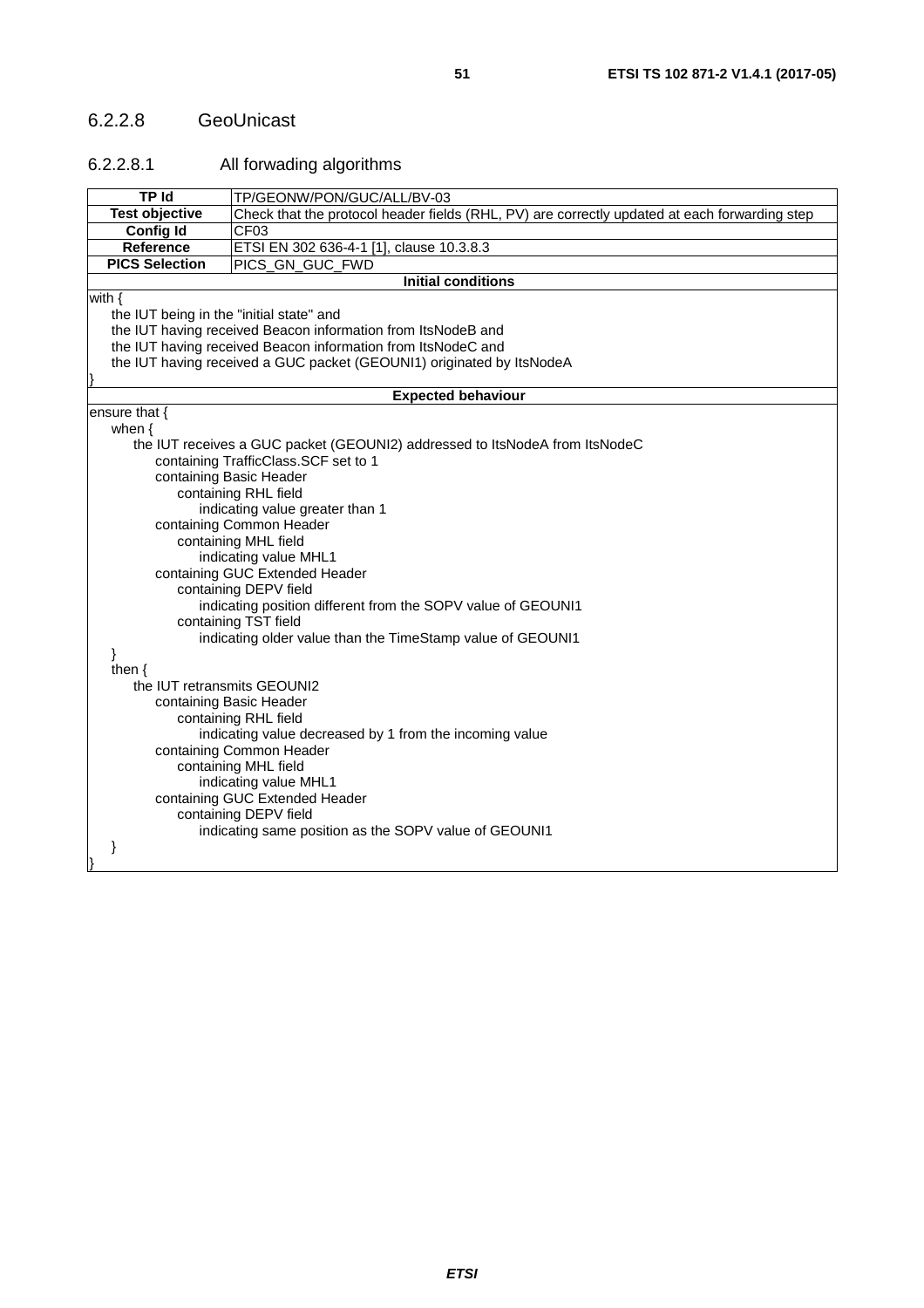| TP Id                                    | TP/GEONW/PON/GUC/ALL/BO-04                                               |  |  |
|------------------------------------------|--------------------------------------------------------------------------|--|--|
| <b>Test objective</b>                    | Check that the RHL restriction is correctly handled at a forwarding step |  |  |
| <b>Reference</b>                         | ETSI EN 302 636-4-1 [1], clause 10.3.8.3                                 |  |  |
| <b>Config Id</b>                         | CF <sub>03</sub>                                                         |  |  |
| <b>PICS Selection</b>                    | PICS GN GUC FWD                                                          |  |  |
|                                          | <b>Initial conditions</b>                                                |  |  |
| with {                                   |                                                                          |  |  |
| the IUT being in the "initial state" and |                                                                          |  |  |
|                                          | the IUT having received Beacon information from ItsNodeB and             |  |  |
|                                          | the IUT having received Beacon information from ItsNodeC                 |  |  |
|                                          |                                                                          |  |  |
|                                          | <b>Expected behaviour</b>                                                |  |  |
| ensure that {                            |                                                                          |  |  |
| when $\{$                                |                                                                          |  |  |
|                                          | the IUT receives a GUC packet addressed to ItsNodeA from ItsNodeC        |  |  |
|                                          | containing TrafficClass. SCF set to 1                                    |  |  |
| containing Basic Header                  |                                                                          |  |  |
| containing RHL field                     |                                                                          |  |  |
| indicating 1                             |                                                                          |  |  |
|                                          |                                                                          |  |  |
| then $\{$                                |                                                                          |  |  |
|                                          | the IUT does not retransmit the GUC packet                               |  |  |
|                                          |                                                                          |  |  |
|                                          |                                                                          |  |  |

| TP Id                                                             | TP/GEONW/PON/GUC/ALL/BV-05                                                                  |  |
|-------------------------------------------------------------------|---------------------------------------------------------------------------------------------|--|
| <b>Test objective</b>                                             | Check that a received GUC packet is passed over the Gn SAP to the correct upper protocol if |  |
|                                                                   | the Destination address matches the IUT address                                             |  |
| Reference                                                         | ETSI EN 302 636-4-1 [1], clause 10.3.8.4                                                    |  |
| <b>Config Id</b>                                                  | CF01                                                                                        |  |
| <b>PICS Selection</b>                                             | IPICS GN GUC DST                                                                            |  |
|                                                                   | <b>Initial conditions</b>                                                                   |  |
| with $\{$                                                         |                                                                                             |  |
| the IUT being in the "initial state"                              |                                                                                             |  |
|                                                                   |                                                                                             |  |
| <b>Expected behaviour</b>                                         |                                                                                             |  |
| lensure that {                                                    |                                                                                             |  |
| when {                                                            |                                                                                             |  |
| the IUT receives a GUC packet addressed to it                     |                                                                                             |  |
|                                                                   |                                                                                             |  |
| then $\{$                                                         |                                                                                             |  |
| the IUT passes the received GUC packet to the correct Upper Layer |                                                                                             |  |
|                                                                   |                                                                                             |  |
|                                                                   |                                                                                             |  |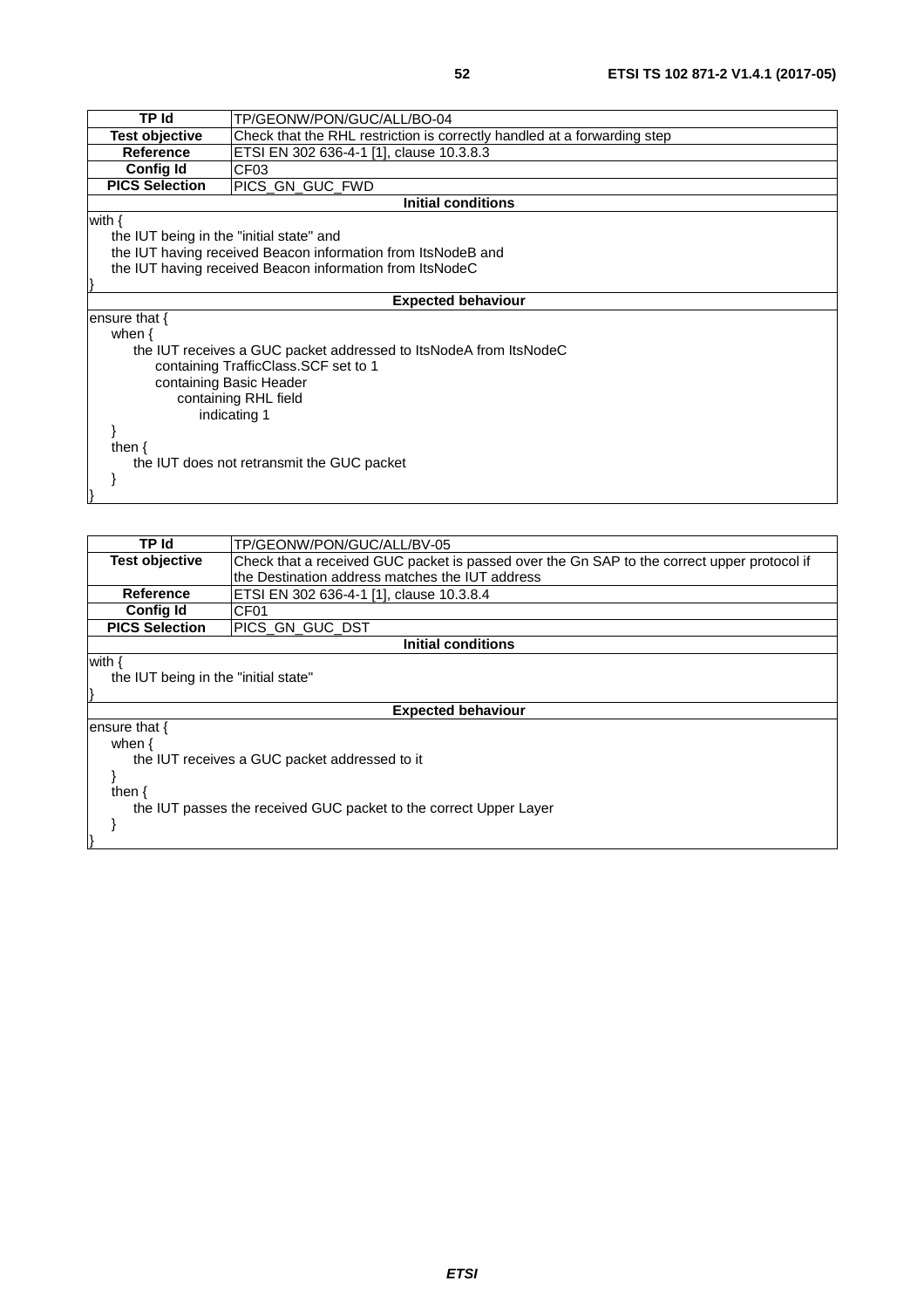| TP Id                                                            | TP/GEONW/PON/GUC/ALL/BV-06                                                                |  |
|------------------------------------------------------------------|-------------------------------------------------------------------------------------------|--|
| Test objective                                                   | Check that a received GUC packet is not passed over the Gn SAP if the Destination address |  |
|                                                                  | does not match the IUT address                                                            |  |
| Reference                                                        | ETSI EN 302 636-4-1 [1], clause 10.3.8.4                                                  |  |
| Config Id                                                        | CF <sub>01</sub>                                                                          |  |
| <b>PICS Selection</b>                                            | PICS GN GUC FWD                                                                           |  |
|                                                                  | Initial conditions                                                                        |  |
| with {                                                           |                                                                                           |  |
| the IUT being in the "initial state" and                         |                                                                                           |  |
|                                                                  | the IUT having received Beacon information from ItsNodeB and                              |  |
| the IUT having received Beacon information from ItsNodeC         |                                                                                           |  |
|                                                                  |                                                                                           |  |
| <b>Expected behaviour</b>                                        |                                                                                           |  |
| ensure that $\{$                                                 |                                                                                           |  |
| when $\{$                                                        |                                                                                           |  |
|                                                                  | the IUT receives a GUC packet addressed to ItsNodeB from ItsNodeC                         |  |
|                                                                  |                                                                                           |  |
| then $\{$                                                        |                                                                                           |  |
| the IUT does not pass the received GUC packet to any Upper Layer |                                                                                           |  |
|                                                                  |                                                                                           |  |
|                                                                  |                                                                                           |  |
|                                                                  |                                                                                           |  |

| <b>TP Id</b>                                                     | TP/GEONW/PON/GUC/ALL/BO-08                                                                   |  |  |
|------------------------------------------------------------------|----------------------------------------------------------------------------------------------|--|--|
| <b>Test objective</b>                                            | Check that a received GUC packet is not passed over the Gn SAP to the correct upper protocol |  |  |
|                                                                  | when the Destination address matches the IUT address if received twice or more               |  |  |
| <b>Reference</b>                                                 | ETSI EN 302 636-4-1 [1], clause 10.3.9.3                                                     |  |  |
| <b>Config Id</b>                                                 | CF <sub>03</sub>                                                                             |  |  |
| <b>PICS Selection</b>                                            | PICS_GN_GUC_DST                                                                              |  |  |
|                                                                  | <b>Initial conditions</b>                                                                    |  |  |
| with $\{$                                                        |                                                                                              |  |  |
| the IUT being in the "initial state" and                         |                                                                                              |  |  |
|                                                                  | the IUT having received Beacon information from ItsNodeC and                                 |  |  |
|                                                                  | the IUT having received Beacon information from ItsNodeB and                                 |  |  |
|                                                                  | the IUT having received a GUC packet addressed to IUT from ItsNodeC                          |  |  |
|                                                                  | containing TrafficClass.SCF set to 1                                                         |  |  |
| containing Basic Header                                          |                                                                                              |  |  |
|                                                                  | containing RHL field                                                                         |  |  |
|                                                                  | indicating value greater than 1                                                              |  |  |
|                                                                  | <b>Expected behaviour</b>                                                                    |  |  |
| ensure that $\{$                                                 |                                                                                              |  |  |
| when $\{$                                                        |                                                                                              |  |  |
| the IUT receives the same GUC packet from ItsNodeB               |                                                                                              |  |  |
| containing Basic Header                                          |                                                                                              |  |  |
| containing RHL field                                             |                                                                                              |  |  |
| indicating HL1 - 1                                               |                                                                                              |  |  |
|                                                                  |                                                                                              |  |  |
| then $\{$                                                        |                                                                                              |  |  |
|                                                                  |                                                                                              |  |  |
|                                                                  |                                                                                              |  |  |
|                                                                  |                                                                                              |  |  |
| the IUT does not pass the received GUC packet to any Upper Layer |                                                                                              |  |  |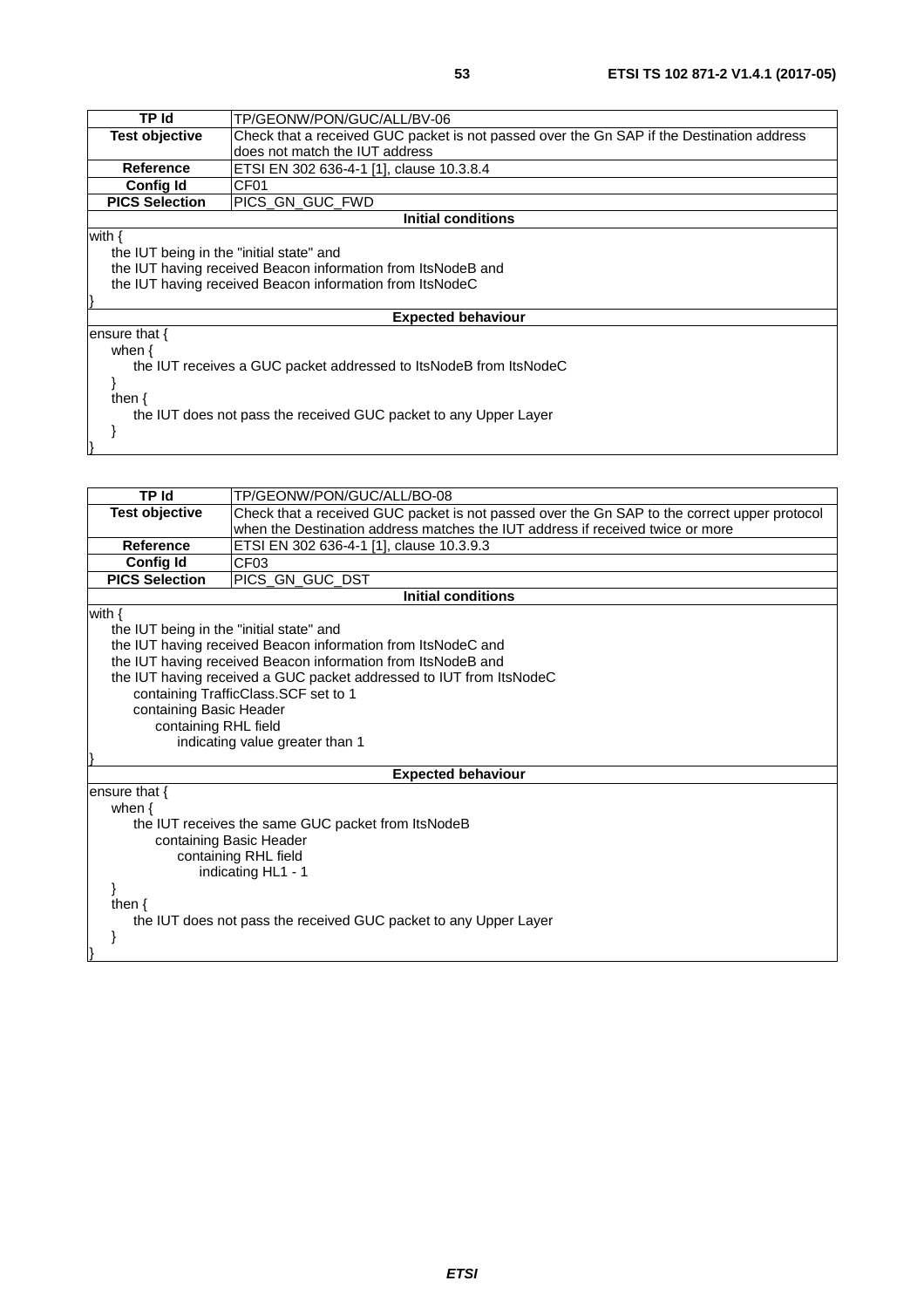| <b>TP Id</b>                                             | TP/GEONW/PON/GUC/GRD/BV-01                                                                       |  |  |
|----------------------------------------------------------|--------------------------------------------------------------------------------------------------|--|--|
| Test objective                                           | Check that a GUC request over upper Gn SAP triggers the origination of a GUC packet              |  |  |
| Reference                                                | ETSI EN 302 636-4-1 [1], clauses 10.3.8.2 and E.2                                                |  |  |
| <b>Config Id</b>                                         | CF01                                                                                             |  |  |
| <b>PICS Selection</b>                                    | PICS_GN_GUC_SRC AND (PICS_GN_NON_AREA_FORWARDING_ALGORITHM ==                                    |  |  |
|                                                          | 'GREEDY' OR PICS_GN_NON_AREA_FORWARDING_ALGORITHM == 'UNSPECIFIED')<br><b>Initial conditions</b> |  |  |
|                                                          |                                                                                                  |  |  |
| with $\{$                                                |                                                                                                  |  |  |
|                                                          | the IUT being in the "initial state" and                                                         |  |  |
| the IUT having received Beacon information from ItsNodeB |                                                                                                  |  |  |
| <b>Expected behaviour</b>                                |                                                                                                  |  |  |
| ensure that {                                            |                                                                                                  |  |  |
| when $\{$                                                |                                                                                                  |  |  |
| the IUT is requested to send a GUC packet to ItsNodeB    |                                                                                                  |  |  |
|                                                          |                                                                                                  |  |  |
| then $\{$                                                |                                                                                                  |  |  |
|                                                          | the IUT sends a GeoNetworking packet                                                             |  |  |
|                                                          | containing a correctly formatted Common Header                                                   |  |  |
| containing HT field                                      |                                                                                                  |  |  |
| set to '2' (GEOUNICAST)                                  |                                                                                                  |  |  |
| containing GUC Extended Header                           |                                                                                                  |  |  |
|                                                          | containing DEPV field                                                                            |  |  |
|                                                          | indicating same position as the SOPV value of the received Beacon information                    |  |  |
|                                                          |                                                                                                  |  |  |

# 6.2.2.8.2 Greedy forwarding

| <b>TP Id</b>                                 | TP/GEONW/PON/GUC/GRD/BV-02                                                                    |  |  |
|----------------------------------------------|-----------------------------------------------------------------------------------------------|--|--|
| <b>Test objective</b>                        | Check that a received GUC packet is routed to the correct next hop neighbour according to the |  |  |
|                                              | greedy forwarding rules                                                                       |  |  |
| Reference                                    | ETSI EN 302 636-4-1 [1], clauses 10.3.8.3 and E.2                                             |  |  |
| <b>Config Id</b>                             | CF <sub>04</sub>                                                                              |  |  |
| <b>PICS Selection</b>                        | PICS_GN_GUC_FWD AND (PICS_GN_NON_AREA_FORWARDING_ALGORITHM ==                                 |  |  |
|                                              | 'GREEDY' OR PICS_GN_NON_AREA_FORWARDING_ALGORITHM == 'UNSPECIFIED')                           |  |  |
|                                              | <b>Initial conditions</b>                                                                     |  |  |
| with $\{$                                    |                                                                                               |  |  |
| the IUT being in the "initial state" and     |                                                                                               |  |  |
|                                              | the IUT having received Beacon information from ItsNodeB and                                  |  |  |
|                                              | the IUT having received Beacon information from ItsNodeD and                                  |  |  |
|                                              | the IUT having received Beacon information from ItsNodeC                                      |  |  |
|                                              |                                                                                               |  |  |
|                                              | <b>Expected behaviour</b>                                                                     |  |  |
| ensure that {                                |                                                                                               |  |  |
| when $\{$                                    |                                                                                               |  |  |
|                                              | the IUT receives a GUC packet addressed to ItsNodeA from ItsNodeC                             |  |  |
| containing TrafficClass.SCF set to 1         |                                                                                               |  |  |
|                                              | containing Basic Header                                                                       |  |  |
| containing RHL field                         |                                                                                               |  |  |
|                                              | indicating value greater than 1                                                               |  |  |
|                                              |                                                                                               |  |  |
| then $\{$                                    |                                                                                               |  |  |
| the IUT selects ItsNodeB as the next hop and |                                                                                               |  |  |
|                                              | the IUT forwards the GUC packet                                                               |  |  |
|                                              |                                                                                               |  |  |
|                                              |                                                                                               |  |  |
|                                              |                                                                                               |  |  |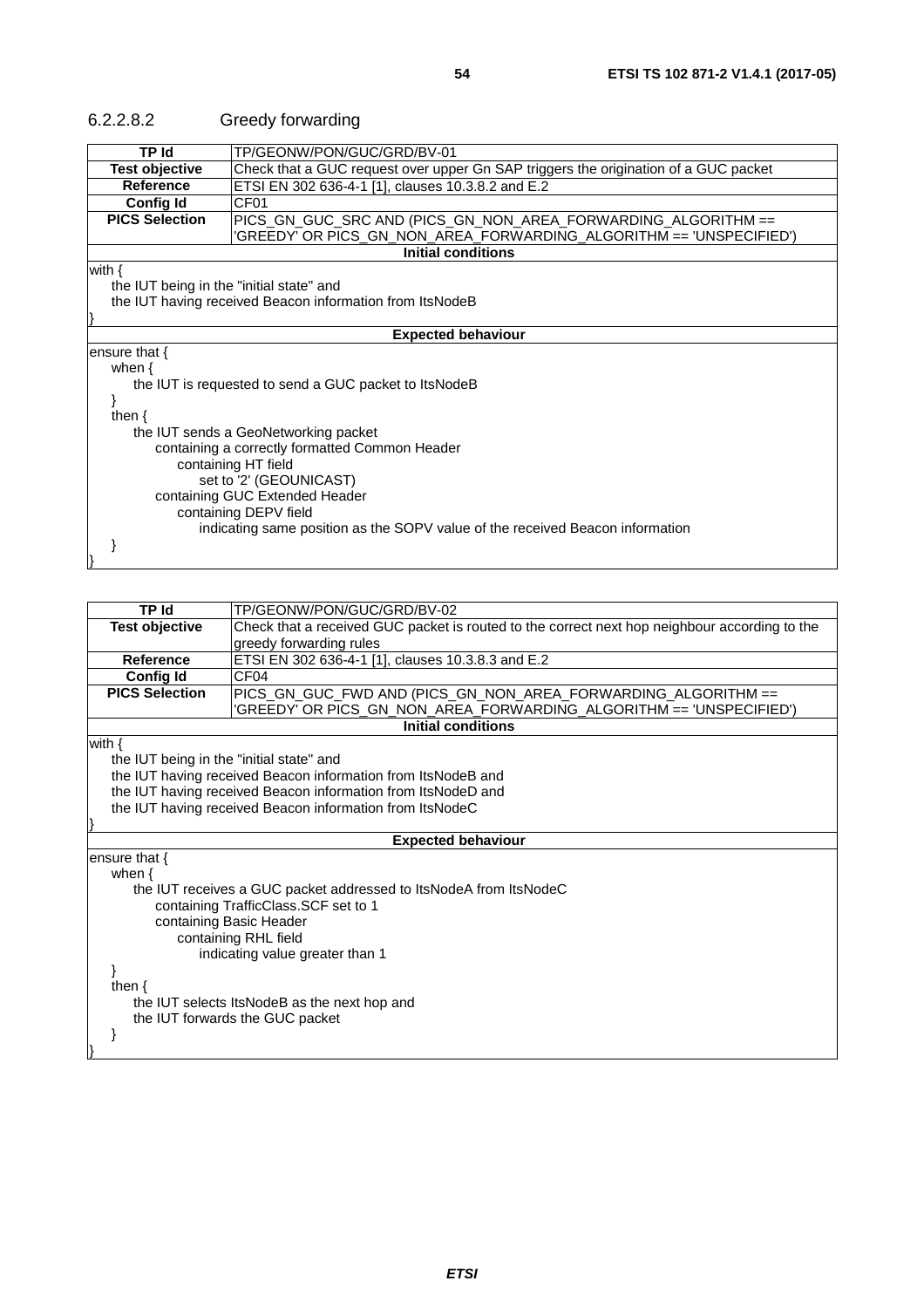| ۰.<br>v | ı<br>۰.<br>×<br>×<br>۰. |  |
|---------|-------------------------|--|

| <b>TP Id</b>                             | TP/GEONW/PON/GUC/GRD/BO-07                                                                                                           |  |  |
|------------------------------------------|--------------------------------------------------------------------------------------------------------------------------------------|--|--|
| <b>Test objective</b>                    | Check that a received GUC packet is not triggering forwarding if received twice or more                                              |  |  |
| <b>Reference</b>                         | ETSI EN 302 636-4-1 [1], clauses 10.3.9.3 and E.2                                                                                    |  |  |
| <b>Config Id</b>                         | CF <sub>03</sub>                                                                                                                     |  |  |
| <b>PICS Selection</b>                    | PICS_GN_GUC_FWD AND (PICS_GN_NON_AREA_FORWARDING_ALGORITHM ==<br>'GREEDY' OR PICS_GN_NON_AREA_FORWARDING_ALGORITHM == 'UNSPECIFIED') |  |  |
|                                          | <b>Initial conditions</b>                                                                                                            |  |  |
| with $\{$                                |                                                                                                                                      |  |  |
| the IUT being in the "initial state" and |                                                                                                                                      |  |  |
|                                          | the IUT having received Beacon information from ItsNodeC and                                                                         |  |  |
|                                          | the IUT having received Beacon information from ItsNodeB and                                                                         |  |  |
|                                          | the IUT having received a GUC packet addressed to ItsNodeA from ItsNodeC                                                             |  |  |
|                                          | containing TrafficClass.SCF set to 1                                                                                                 |  |  |
| containing Basic Header                  |                                                                                                                                      |  |  |
|                                          | containing RHL field                                                                                                                 |  |  |
|                                          | indicating value greater than 1 and                                                                                                  |  |  |
| the IUT having forwarded the GUC packet  |                                                                                                                                      |  |  |
|                                          |                                                                                                                                      |  |  |
|                                          | <b>Expected behaviour</b>                                                                                                            |  |  |
| ensure that $\{$                         |                                                                                                                                      |  |  |
| when $\{$                                |                                                                                                                                      |  |  |
|                                          | the IUT receives the same GUC packet from ItsNodeB                                                                                   |  |  |
| containing Basic Header                  |                                                                                                                                      |  |  |
| containing RHL field                     |                                                                                                                                      |  |  |
| indicating HL1 - 1                       |                                                                                                                                      |  |  |
|                                          |                                                                                                                                      |  |  |
| then $\{$                                |                                                                                                                                      |  |  |
| the IUT does not forward the packet      |                                                                                                                                      |  |  |
|                                          |                                                                                                                                      |  |  |
|                                          |                                                                                                                                      |  |  |

# 6.2.2.8.3 Contention-based forwarding

| <b>TP Id</b>                                          | TP/GEONW/PON/GUC/CBF/BV-01                                                          |  |
|-------------------------------------------------------|-------------------------------------------------------------------------------------|--|
| <b>Test objective</b>                                 | Check that a GUC request over upper Gn SAP triggers the origination of a GUC packet |  |
| <b>Reference</b>                                      | ETSI EN 302 636-4-1 [1], clauses 10.3.8.2, 10.3.6.3 and E.3                         |  |
| <b>Config Id</b>                                      | CF <sub>03</sub>                                                                    |  |
| <b>PICS Selection</b>                                 |                                                                                     |  |
|                                                       | <b>Initial conditions</b>                                                           |  |
| with $\{$                                             |                                                                                     |  |
| the IUT being in the "initial state" and              |                                                                                     |  |
|                                                       | the IUT having received Beacon information from ItsNodeB                            |  |
|                                                       |                                                                                     |  |
|                                                       | <b>Expected behaviour</b>                                                           |  |
| ensure that {                                         |                                                                                     |  |
| when $\{$                                             |                                                                                     |  |
| the IUT is requested to send a GUC packet to ItsNodeB |                                                                                     |  |
|                                                       |                                                                                     |  |
| then $\{$                                             |                                                                                     |  |
|                                                       | the IUT broadcasts a GeoNetworking packet                                           |  |
|                                                       | containing a correctly formatted Common Header                                      |  |
|                                                       | containing HT field                                                                 |  |
|                                                       | set to '2' (GEOUNICAST)                                                             |  |
| containing GUC Extended Header                        |                                                                                     |  |
| containing DEPV field                                 |                                                                                     |  |
|                                                       | indicating same position as the SOPV value of the received Beacon information       |  |
|                                                       |                                                                                     |  |
|                                                       |                                                                                     |  |
|                                                       |                                                                                     |  |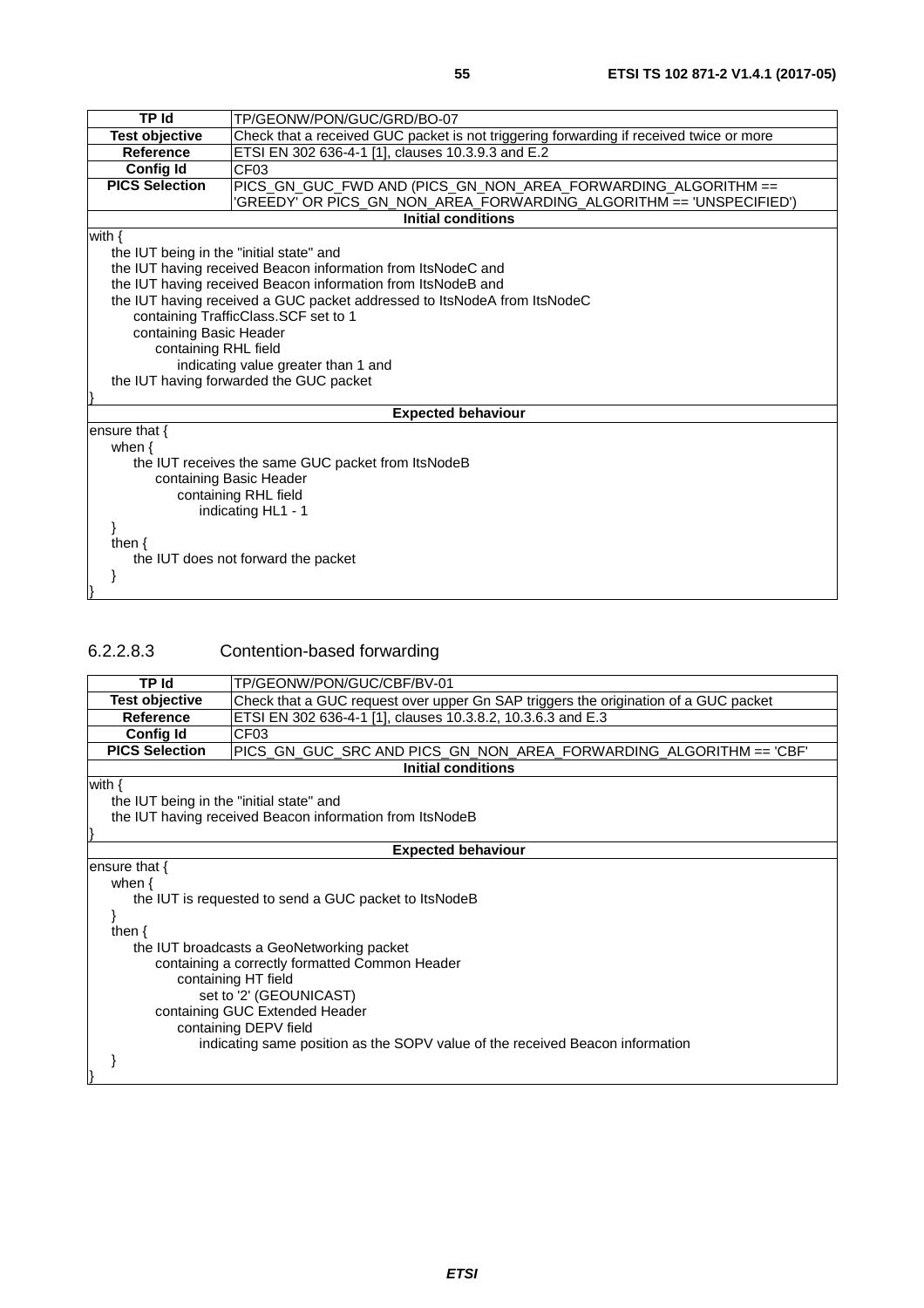| <b>TP Id</b>                                                 | TP/GEONW/PON/GUC/CBF/BV-02                                                                           |
|--------------------------------------------------------------|------------------------------------------------------------------------------------------------------|
| <b>Test objective</b>                                        | Check that a received GUC packet is forwarded at the correct time according to the contention        |
|                                                              | based forwarding rules                                                                               |
| <b>Reference</b>                                             | ETSI EN 302 636-4-1 [1], clauses 10.3.8.3 and E.3                                                    |
| <b>Config Id</b>                                             | CF03                                                                                                 |
| <b>PICS Selection</b>                                        | PICS_GN_GUC_FWD AND PICS_GN_NON_AREA_FORWARDING_ALGORITHM == 'CBF'                                   |
|                                                              | <b>Initial conditions</b>                                                                            |
| with $\{$                                                    |                                                                                                      |
| the IUT being in the "initial state" and                     |                                                                                                      |
|                                                              | the IUT having received Beacon information from ItsNodeB and                                         |
| the IUT having received Beacon information from ItsNodeC and |                                                                                                      |
|                                                              | the distance between IUT and ItsNodeA being                                                          |
|                                                              | less than itsGnDefaultMaxCommunicationRange MIB attribute                                            |
|                                                              |                                                                                                      |
|                                                              | <b>Expected behaviour</b>                                                                            |
| ensure that $\{$                                             |                                                                                                      |
| when $\{$                                                    |                                                                                                      |
|                                                              | the IUT receives a GUC packet addressed to ItsNodeA from ItsNodeC                                    |
|                                                              | containing TrafficClass.SCF set to 1                                                                 |
| containing Basic Header                                      |                                                                                                      |
|                                                              | containing RHL field                                                                                 |
|                                                              | indicating value greater than 1                                                                      |
|                                                              |                                                                                                      |
| then $\{$                                                    |                                                                                                      |
| the IUT re-broadcasts the received GUC packet                |                                                                                                      |
|                                                              | upon expiry of calculated CBF delay (see note)                                                       |
|                                                              |                                                                                                      |
|                                                              |                                                                                                      |
| NOTE:                                                        | The CBF delay timer value is calculated from the itsGnDefaultMaxCommunicationRange, itsGnCbfMinTime, |
|                                                              | and itsGnCbfMaxTime MIB attributes, and the distance value between IUT and ItsNodeC.                 |
|                                                              |                                                                                                      |

| <b>TP Id</b>                                                  | TP/GEONW/PON/GUC/CBF/BV-07                                                                           |  |
|---------------------------------------------------------------|------------------------------------------------------------------------------------------------------|--|
| <b>Test objective</b>                                         | Check that GUC packet forwarding correctly avoids packet duplication according to the                |  |
|                                                               | contention based forwarding rules                                                                    |  |
| <b>Reference</b>                                              | ETSI EN 302 636-4-1 [1], clauses 10.3.8.3 and E.3                                                    |  |
| <b>Config Id</b>                                              | CF03                                                                                                 |  |
| <b>PICS Selection</b>                                         | PICS_GN_GUC_FWD AND PICS_GN_NON_AREA_FORWARDING_ALGORITHM == 'CBF'                                   |  |
|                                                               | <b>Initial conditions</b>                                                                            |  |
| with $\{$                                                     |                                                                                                      |  |
| the IUT being in the "initial state" and                      |                                                                                                      |  |
|                                                               | the IUT having received Beacon information from ItsNodeB and                                         |  |
|                                                               | the IUT having received Beacon information from ItsNodeC and                                         |  |
|                                                               | the distance between IUT and ItsNodeA being                                                          |  |
|                                                               | less than the itsGnDefaultMaxCommunicationRange MIB attribute and                                    |  |
|                                                               | the IUT having received a GUC packet addressed to ItsNodeA from ItsNodeC                             |  |
|                                                               | containing TrafficClass. SCF set to 1                                                                |  |
| containing Basic Header                                       |                                                                                                      |  |
|                                                               | containing RHL field                                                                                 |  |
|                                                               | indicating value greater than 1 and                                                                  |  |
| the IUT having started a CBF timer for this packet (see note) |                                                                                                      |  |
|                                                               |                                                                                                      |  |
|                                                               | <b>Expected behaviour</b>                                                                            |  |
| ensure that $\{$                                              |                                                                                                      |  |
| when $\{$                                                     |                                                                                                      |  |
|                                                               | the IUT receives the same GUC packet from ItsNodeB                                                   |  |
|                                                               | before expiration of the CBF timer                                                                   |  |
|                                                               |                                                                                                      |  |
| then $\{$                                                     |                                                                                                      |  |
| the IUT does not re-broadcast the GUC packet                  |                                                                                                      |  |
|                                                               |                                                                                                      |  |
|                                                               |                                                                                                      |  |
| NOTE:                                                         | The CBF delay timer value is calculated from the itsGnDefaultMaxCommunicationRange, itsGnCbfMinTime, |  |
|                                                               | and itsGnCbfMaxTime MIB attributes, and the distance value between IUT and ItsNodeC.                 |  |
|                                                               |                                                                                                      |  |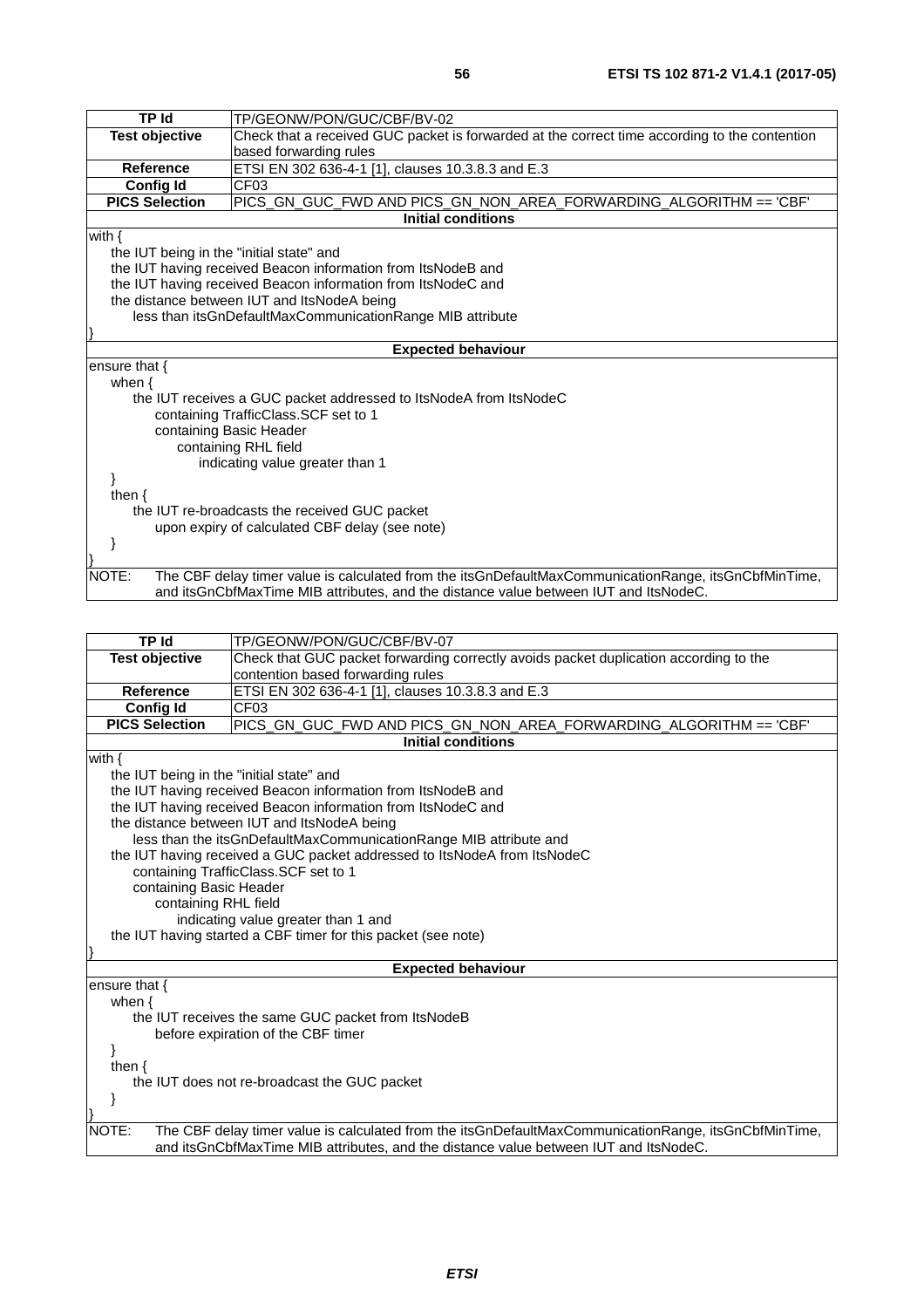| <b>TP Id</b>                                                    | TP/GEONW/PON/GUC/CBF/BV-20                                                                |  |
|-----------------------------------------------------------------|-------------------------------------------------------------------------------------------|--|
| <b>Test objective</b>                                           | Check that a received GUC packet forwarding is correctly handling the minimum delay value |  |
|                                                                 | according to the contention based forwarding rules                                        |  |
| <b>Reference</b>                                                | ETSI EN 302 636-4-1 [1], clauses 10.3.8.3 and E.3                                         |  |
| <b>Config Id</b>                                                | CF <sub>03</sub>                                                                          |  |
| <b>PICS Selection</b>                                           | PICS_GN_GUC_FWD AND PICS_GN_NON_AREA_FORWARDING_ALGORITHM == 'CBF'                        |  |
|                                                                 | <b>Initial conditions</b>                                                                 |  |
| with $\{$                                                       |                                                                                           |  |
| the IUT being in the "initial state" and                        |                                                                                           |  |
| the IUT having received Beacon information from ItsNodeB and    |                                                                                           |  |
|                                                                 | the IUT having received Beacon information from ItsNodeC and                              |  |
|                                                                 | the distance between IUT and ItsNodeC being                                               |  |
| larger than the itsGnDefaultMaxCommunicationRange MIB attribute |                                                                                           |  |
|                                                                 |                                                                                           |  |
|                                                                 | <b>Expected behaviour</b>                                                                 |  |
| ensure that {                                                   |                                                                                           |  |
| when $\{$                                                       |                                                                                           |  |
|                                                                 | the IUT receives a GUC packet addressed to ItsNodeA from ItsNodeC                         |  |
|                                                                 | containing TrafficClass.SCF set to 1                                                      |  |
|                                                                 | containing Basic Header                                                                   |  |
|                                                                 | containing RHL field                                                                      |  |
|                                                                 | indicating value greater than 1                                                           |  |
|                                                                 |                                                                                           |  |
| then $\{$                                                       |                                                                                           |  |
| the IUT re-broadcasts the received GUC packet                   |                                                                                           |  |
| upon expiry of itsGnCbfMinTime delay                            |                                                                                           |  |
|                                                                 |                                                                                           |  |
|                                                                 |                                                                                           |  |
|                                                                 |                                                                                           |  |

| TP Id                                       | TP/GEONW/PON/GUC/CBF/BV-21                                                                    |  |
|---------------------------------------------|-----------------------------------------------------------------------------------------------|--|
| <b>Test objective</b>                       | Check that a received GUC packet is forwarded at the correct time according to the contention |  |
|                                             | based forwarding rules when the sender is unknown                                             |  |
| Reference                                   | ETSI EN 302 636-4-1 [1], clauses 10.3.8.3 and E.3                                             |  |
| <b>Config Id</b>                            | CF <sub>04</sub>                                                                              |  |
| <b>PICS Selection</b>                       | PICS_GN_GUC_FWD AND PICS_GN_NON_AREA_FORWARDING_ALGORITHM == 'CBF'                            |  |
|                                             | <b>Initial conditions</b>                                                                     |  |
| with $\{$                                   |                                                                                               |  |
| the IUT being in the "initial state" and    |                                                                                               |  |
|                                             | the IUT having received Beacon information from ItsNodeB and                                  |  |
|                                             | the IUT having received Beacon information from ItsNodeC and                                  |  |
|                                             | the IUT not having received any message from ItsNodeD and                                     |  |
| the distance between IUT and ItsNodeA being |                                                                                               |  |
|                                             | less than itsGnDefaultMaxCommunicationRange MIB attribute                                     |  |
|                                             |                                                                                               |  |
| <b>Expected behaviour</b>                   |                                                                                               |  |
| ensure that {                               |                                                                                               |  |
| when $\{$                                   |                                                                                               |  |
|                                             | the IUT receives a GUC packet addressed to ItsNodeA generated by ItsNodeC from ItsNodeD       |  |
|                                             | containing TrafficClass.SCF set to 1                                                          |  |
|                                             | containing Basic Header                                                                       |  |
|                                             | containing RHL field                                                                          |  |
|                                             | indicating value greater than 1                                                               |  |
|                                             |                                                                                               |  |
| then $\{$                                   |                                                                                               |  |
|                                             | the IUT re-broadcasts the received GUC packet                                                 |  |
|                                             | upon expiry of CBF_MAX                                                                        |  |
|                                             |                                                                                               |  |
|                                             |                                                                                               |  |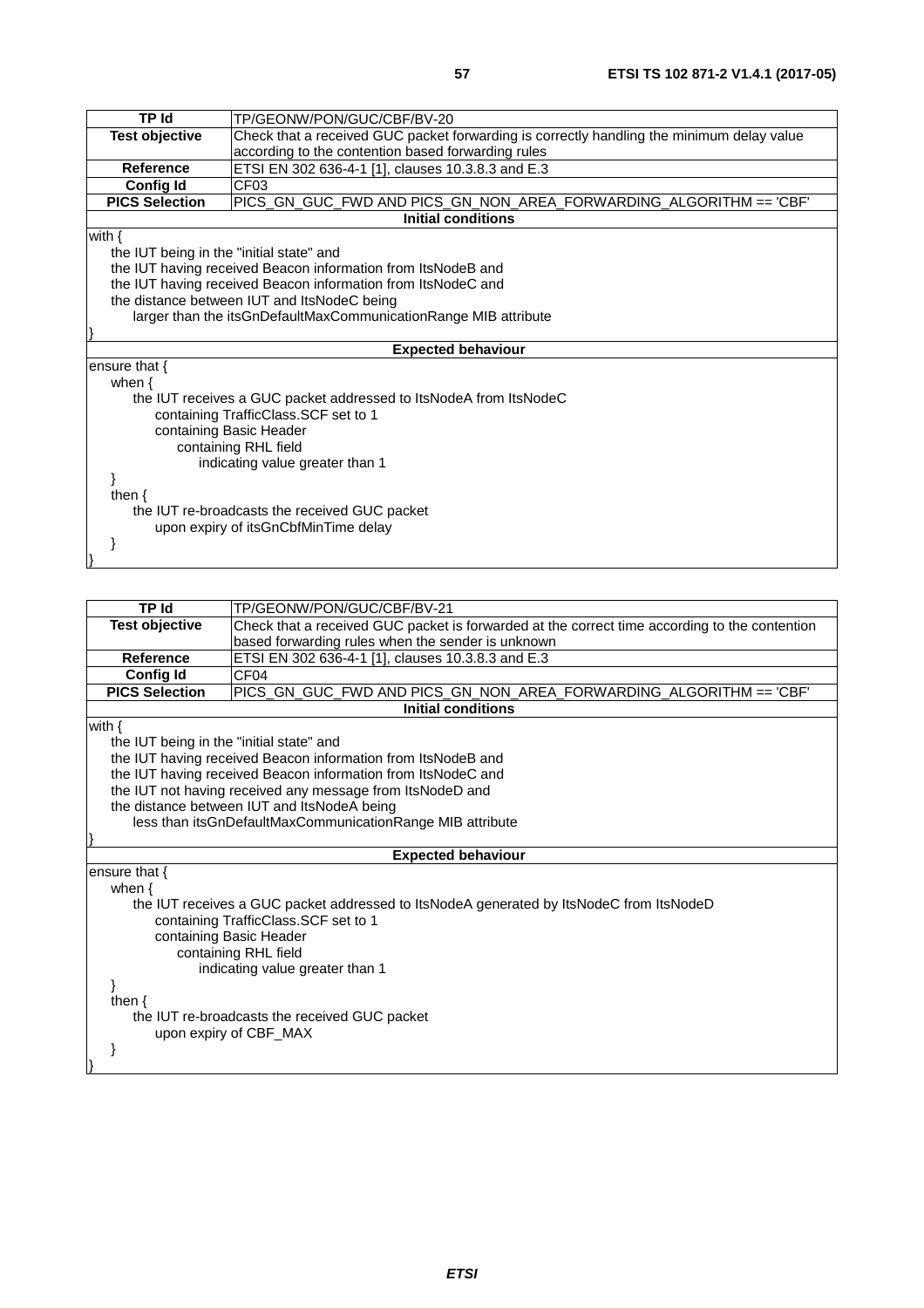| <b>TP Id</b>                             | TP/GEONW/PON/GUC/CBF/BV-22                                                                      |  |
|------------------------------------------|-------------------------------------------------------------------------------------------------|--|
| <b>Test objective</b>                    | Check that a received GUC packet is forwarded at the correct time according to the contention   |  |
|                                          | based forwarding rules when the sender is known sender with an uncertain position ( $PAI = 0$ ) |  |
| <b>Reference</b>                         | ETSI EN 302 636-4-1 [1], clause 10.3.8.3 and E.3                                                |  |
| <b>Config Id</b>                         | CF <sub>04</sub>                                                                                |  |
| <b>PICS Selection</b>                    | PICS_GN_GUC_FWD AND PICS_GN_NON_AREA_FORWARDING_ALGORITHM == 'CBF'                              |  |
|                                          | <b>Initial conditions</b>                                                                       |  |
| with $\{$                                |                                                                                                 |  |
| the IUT being in the "initial state" and |                                                                                                 |  |
|                                          | the IUT having received Beacon information from ItsNodeB and                                    |  |
|                                          | the IUT having received Beacon information from ItsNodeD                                        |  |
|                                          | containing Beacon ExtendedHeader                                                                |  |
|                                          | containing SOPV field                                                                           |  |
|                                          | containing PAI                                                                                  |  |
|                                          | set to '0'                                                                                      |  |
|                                          |                                                                                                 |  |
|                                          | <b>Expected behaviour</b>                                                                       |  |
| ensure that $\{$                         |                                                                                                 |  |
| when $\{$                                |                                                                                                 |  |
|                                          | the IUT receives a GUC packet addressed to ItsNodeA generated by ItsNodeC from ItsNodeD         |  |
|                                          | containing TrafficClass.SCF set to 1                                                            |  |
| containing Basic Header                  |                                                                                                 |  |
| containing RHL field                     |                                                                                                 |  |
| indicating value greater than 1          |                                                                                                 |  |
|                                          |                                                                                                 |  |
| then $\{$                                |                                                                                                 |  |
| the IUT re-broadcasts the GUC packet     |                                                                                                 |  |
| upon expiry of CBF_MAX                   |                                                                                                 |  |
|                                          |                                                                                                 |  |
|                                          |                                                                                                 |  |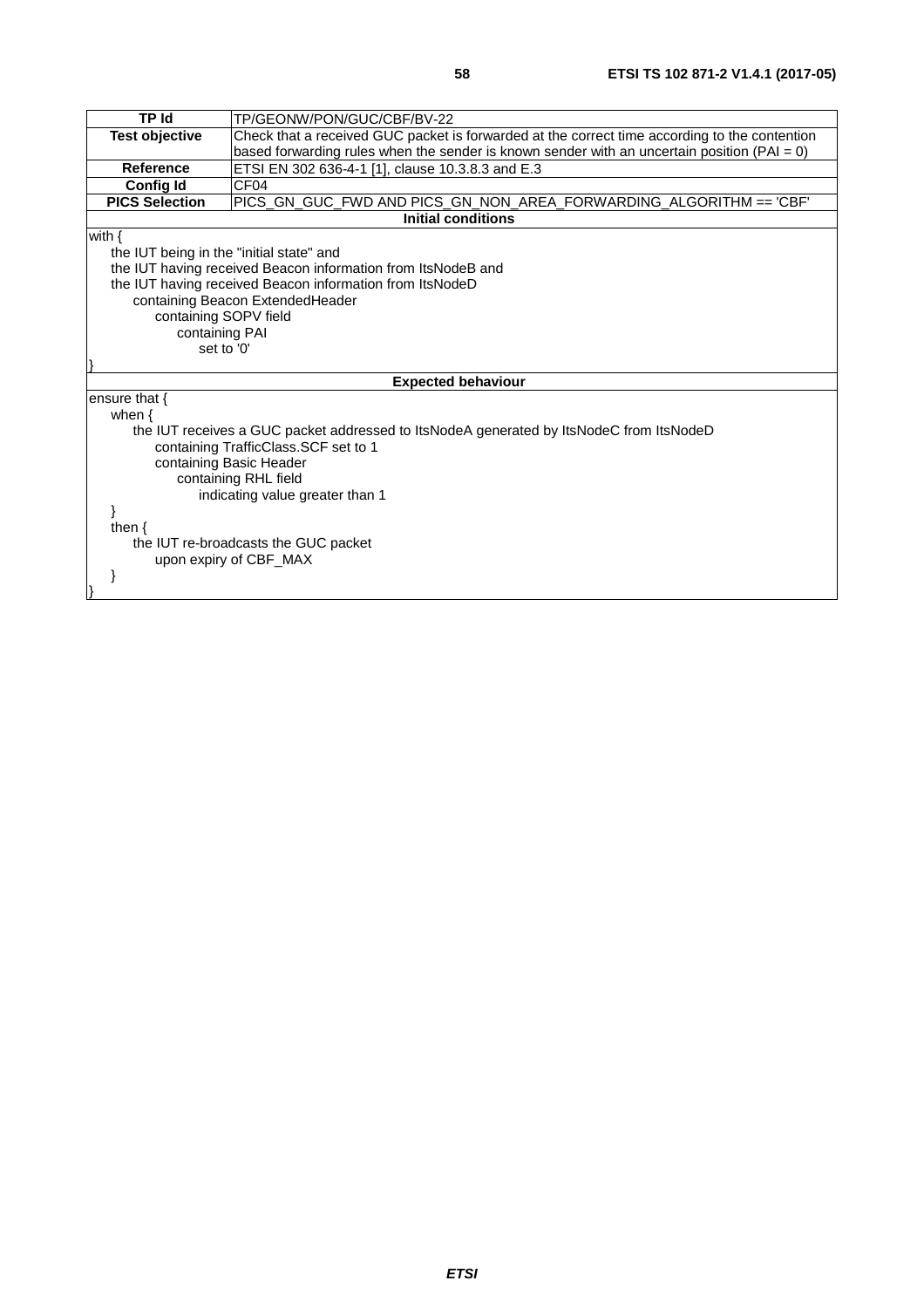#### 6.2.2.9 GeoBroadcast

#### 6.2.2.9.1 Non-Area Forwarding

6.2.2.9.1.1 All forwarding algorithms

| <b>TP Id</b>                                                   | TP/GEONW/PON/GBC/NONAREA/ALL/BV-03                                                             |  |
|----------------------------------------------------------------|------------------------------------------------------------------------------------------------|--|
| <b>Test objective</b>                                          | Check that the protocol header fields (RHL) are correctly updated during a GBC forwarding step |  |
| Reference                                                      | ETSI EN 302 636-4-1 [1], clause 10.3.11.3                                                      |  |
| <b>Config Id</b>                                               | CF <sub>03</sub>                                                                               |  |
| <b>PICS Selection</b>                                          | PICS_GN_GBC_FWD                                                                                |  |
|                                                                | <b>Initial conditions</b>                                                                      |  |
| with $\{$                                                      |                                                                                                |  |
| the IUT being in the "initial state" and                       |                                                                                                |  |
|                                                                | the IUT having received Beacon information from ItsNodeB                                       |  |
|                                                                | the IUT having received Beacon information from ItsNodeC                                       |  |
|                                                                |                                                                                                |  |
|                                                                | <b>Expected behaviour</b>                                                                      |  |
| ensure that {                                                  |                                                                                                |  |
| when $\{$                                                      |                                                                                                |  |
|                                                                | the IUT receives a GBC packet from ItsNodeC<br>containing TrafficClass.SCF set to 1            |  |
|                                                                | containing Basic Header                                                                        |  |
|                                                                |                                                                                                |  |
|                                                                | containing RHL field                                                                           |  |
| indicating value HL1 higher than 1<br>containing Common Header |                                                                                                |  |
| containing MHL field                                           |                                                                                                |  |
| indicating value MHL1                                          |                                                                                                |  |
|                                                                | containing DestinationArea                                                                     |  |
| indicating AREA2                                               |                                                                                                |  |
| ł                                                              |                                                                                                |  |
| then $\{$                                                      |                                                                                                |  |
|                                                                | the IUT retransmits the GBC packet                                                             |  |
|                                                                | containing Basic Header                                                                        |  |
| containing RHL field                                           |                                                                                                |  |
| indicating value (HL1 - 1)                                     |                                                                                                |  |
| containing Common Header                                       |                                                                                                |  |
| containing MHL field                                           |                                                                                                |  |
| indicating value MHL1                                          |                                                                                                |  |
| containing DestinationArea                                     |                                                                                                |  |
|                                                                | indicating AREA2                                                                               |  |
|                                                                |                                                                                                |  |
|                                                                |                                                                                                |  |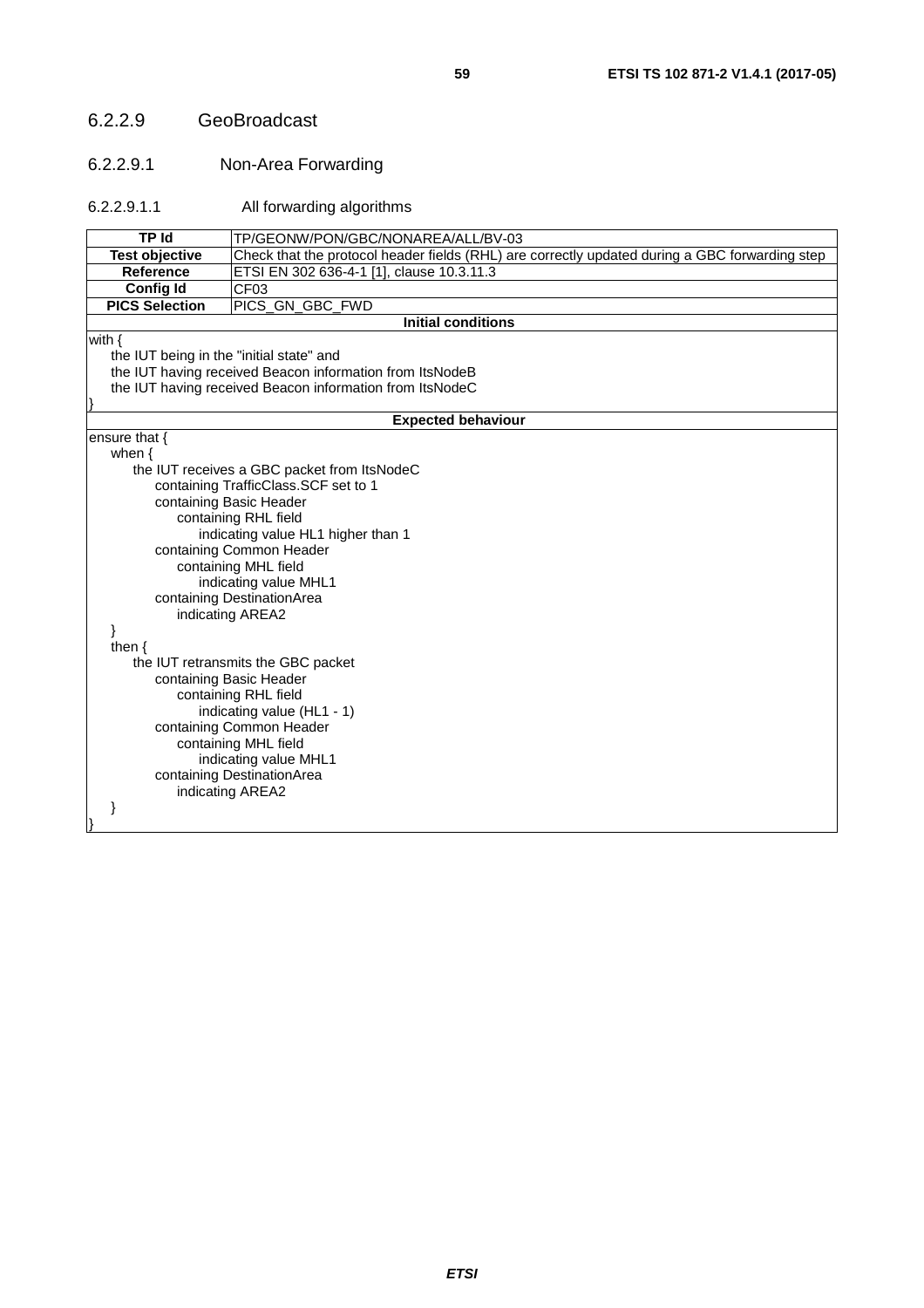| TP/GEONW/PON/GBC/NONAREA/ALL/BV-04                                           |  |
|------------------------------------------------------------------------------|--|
| Check that the RHL restriction is correctly handled at a GBC forwarding step |  |
| ETSI EN 302 636-4-1 [1], clause 10.3.11.3                                    |  |
| CF <sub>03</sub>                                                             |  |
| PICS_GN_GBC_FWD                                                              |  |
| <b>Initial conditions</b>                                                    |  |
|                                                                              |  |
| the IUT being in the "initial state" and                                     |  |
| the IUT having received Beacon information from ItsNodeB                     |  |
| the IUT having received Beacon information from ItsNodeC                     |  |
|                                                                              |  |
| <b>Expected behaviour</b>                                                    |  |
|                                                                              |  |
|                                                                              |  |
| when $\{$<br>the IUT receives a GBC packet from ItsNodeC                     |  |
| containing TrafficClass.SCF set to 1                                         |  |
|                                                                              |  |
| containing Basic Header<br>containing RHL field                              |  |
| indicating 1                                                                 |  |
|                                                                              |  |
| containing GBC Extended Header                                               |  |
| containing DestinationArea                                                   |  |
| indicating AREA2                                                             |  |
|                                                                              |  |
|                                                                              |  |
| the IUT does not retransmit the GBC packet                                   |  |
|                                                                              |  |
|                                                                              |  |
|                                                                              |  |

| TP Id                                                            | TP/GEONW/PON/GBC/NONAREA/ALL/BV-06                                                             |  |  |
|------------------------------------------------------------------|------------------------------------------------------------------------------------------------|--|--|
| <b>Test objective</b>                                            | Check that a received GBC packet is not passed over the Gn SAP if it is received for the first |  |  |
|                                                                  | time outside the GBC destination area                                                          |  |  |
| <b>Reference</b>                                                 | ETSI EN 302 636-4-1 [1], clause 10.3.11.3                                                      |  |  |
| Config Id                                                        | CF <sub>01</sub>                                                                               |  |  |
| <b>PICS Selection</b>                                            | PICS GN GBC FWD                                                                                |  |  |
|                                                                  | Initial conditions                                                                             |  |  |
| with {                                                           |                                                                                                |  |  |
|                                                                  | the IUT being in the "initial state" and                                                       |  |  |
|                                                                  | the IUT having received Beacon information from ItsNodeB                                       |  |  |
|                                                                  |                                                                                                |  |  |
|                                                                  | <b>Expected behaviour</b>                                                                      |  |  |
| ensure that $\{$                                                 |                                                                                                |  |  |
| when $\{$                                                        |                                                                                                |  |  |
|                                                                  | the IUT receives a GBC packet                                                                  |  |  |
|                                                                  | containing TrafficClass. SCF set to 1                                                          |  |  |
|                                                                  | containing DestinationArea                                                                     |  |  |
|                                                                  | indicating AREA2                                                                               |  |  |
|                                                                  |                                                                                                |  |  |
| then $\{$                                                        |                                                                                                |  |  |
| the IUT does not pass the received GBC packet to any Upper Layer |                                                                                                |  |  |
|                                                                  |                                                                                                |  |  |
|                                                                  |                                                                                                |  |  |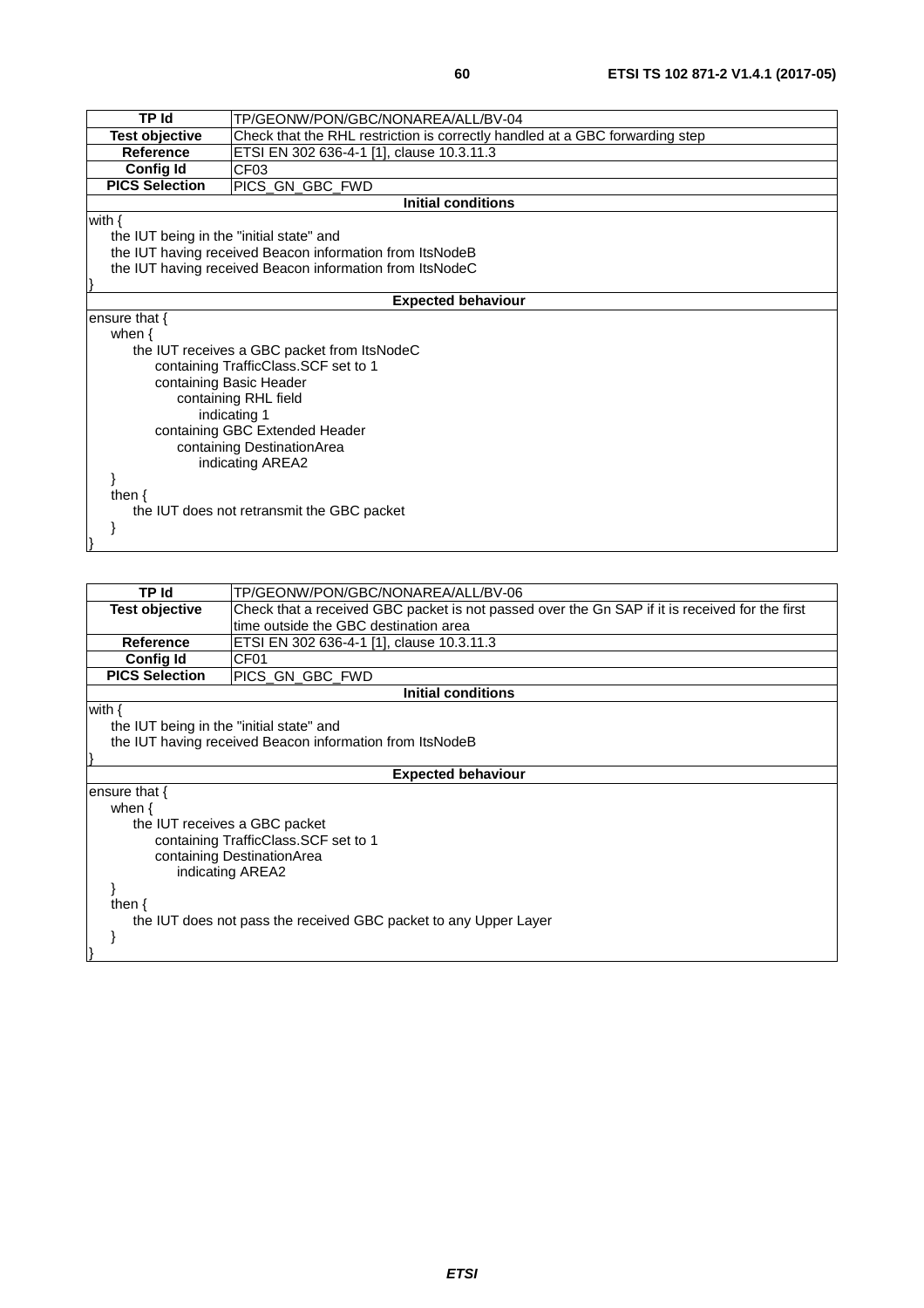| TP Id                                    | TP/GEONW/PON/GBC/NONAREA/ALL/BO-09                                              |  |
|------------------------------------------|---------------------------------------------------------------------------------|--|
| <b>Test objective</b>                    | Check that a received GBC packet is discarded when indicating a too big GeoArea |  |
| <b>Reference</b>                         | ETSI EN 302 636-4-1 [1], clause B.3                                             |  |
| Config Id                                | CF <sub>04</sub>                                                                |  |
| <b>PICS Selection</b>                    | PICS GN GBC FWD                                                                 |  |
|                                          | <b>Initial conditions</b>                                                       |  |
| with {                                   |                                                                                 |  |
| the IUT being in the "initial state" and |                                                                                 |  |
|                                          | the IUT having received Beacon information from ItsNodeB and                    |  |
|                                          | the IUT having received Beacon information from ItsNodeD                        |  |
|                                          |                                                                                 |  |
|                                          | <b>Expected behaviour</b>                                                       |  |
| ensure that {                            |                                                                                 |  |
| when $\{$                                |                                                                                 |  |
|                                          | the IUT receives a GBC packet from ItsNodeC                                     |  |
| containing TrafficClass. SCF set to 1    |                                                                                 |  |
| containing DestinationArea               |                                                                                 |  |
|                                          | indicating a geoArea bigger than itsGnMaxGeoAreaSize                            |  |
|                                          |                                                                                 |  |
| then $\{$                                |                                                                                 |  |
|                                          | the IUT does not retransmit the received GBC packet                             |  |
|                                          |                                                                                 |  |
|                                          |                                                                                 |  |

| <b>TP</b> Id                             | TP/GEONW/PON/GBC/NONAREA/ALL/BO-10                                                             |  |
|------------------------------------------|------------------------------------------------------------------------------------------------|--|
| <b>Test objective</b>                    | Check that a received GBC packet from inside the destination area is discarded if received for |  |
|                                          | the first time from a known sender when IUT is outside the destination area                    |  |
| Reference                                | ETSI EN 302 636-4-1 [1], annex D                                                               |  |
| <b>Config Id</b>                         | CF <sub>04</sub>                                                                               |  |
| <b>PICS Selection</b>                    | PICS_GN_GBC_FWD                                                                                |  |
|                                          | <b>Initial conditions</b>                                                                      |  |
| with $\{$                                |                                                                                                |  |
| the IUT being in the "initial state" and |                                                                                                |  |
|                                          | the IUT having received Beacon information from ItsNodeB and                                   |  |
|                                          | the IUT having received Beacon information from ItsNodeC and                                   |  |
|                                          | the IUT having received Beacon information from ItsNodeD                                       |  |
|                                          |                                                                                                |  |
|                                          | <b>Expected behaviour</b>                                                                      |  |
| ensure that {                            |                                                                                                |  |
| when $\{$                                |                                                                                                |  |
|                                          | the IUT receives a GBC packet from ItsNodeD                                                    |  |
| containing TrafficClass. SCF set to 1    |                                                                                                |  |
|                                          | containing GBC Extended Header                                                                 |  |
| containing DestinationArea               |                                                                                                |  |
| indicating AREA2                         |                                                                                                |  |
|                                          |                                                                                                |  |
| then $\{$                                |                                                                                                |  |
| the IUT discards the received GBC packet |                                                                                                |  |
|                                          |                                                                                                |  |
|                                          |                                                                                                |  |
|                                          |                                                                                                |  |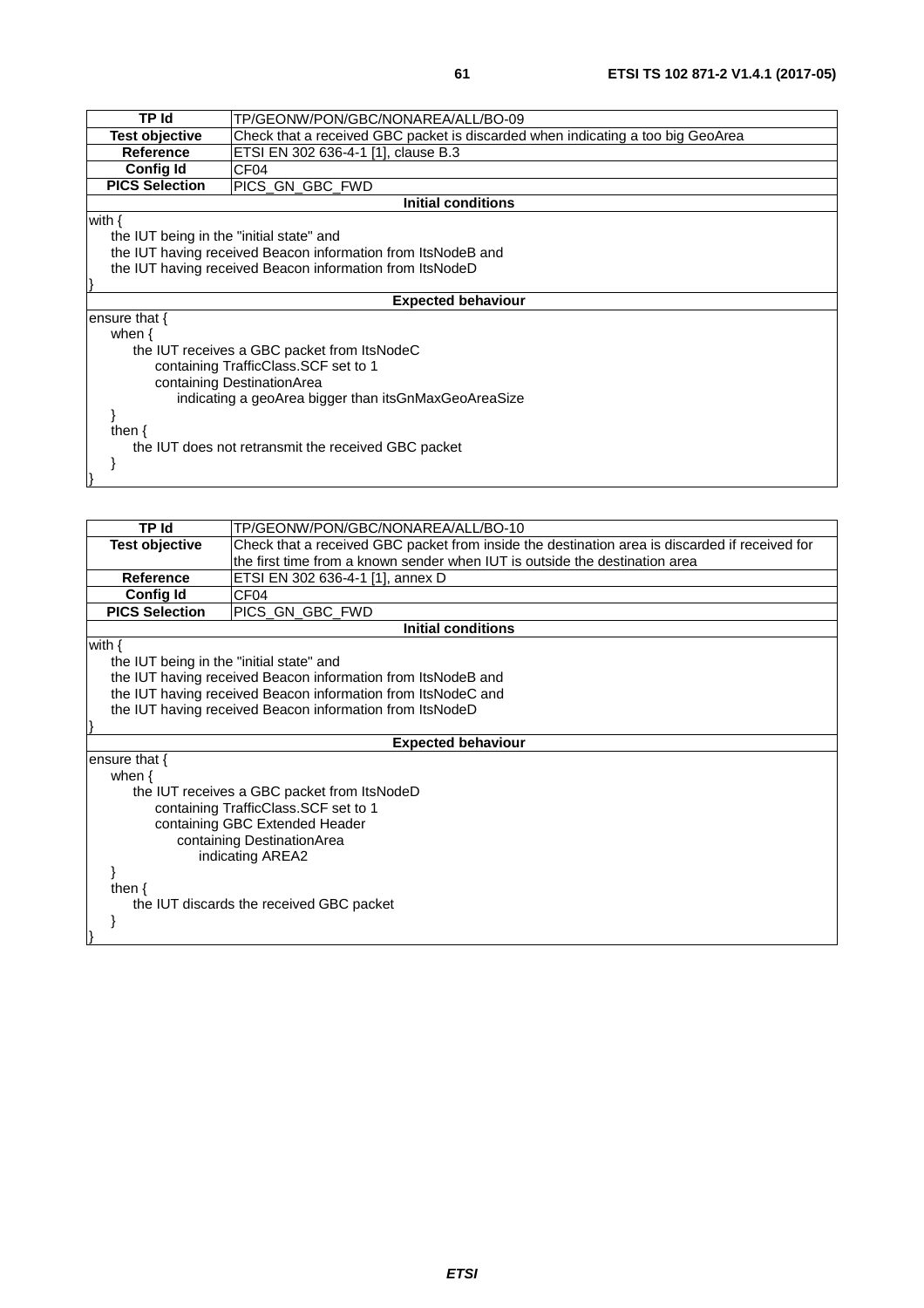6.2.2.9.1.2 Greedy forwarding

| TP Id                                                        | TP/GEONW/PON/GBC/NONAREA/GRD/BV-01                                                         |
|--------------------------------------------------------------|--------------------------------------------------------------------------------------------|
| <b>Test objective</b>                                        | Check that GBC request over upper Gn SAP triggersline forwarding if the IUT is outside the |
|                                                              | <b>Destination Area</b>                                                                    |
| <b>Reference</b>                                             | ETSI EN 302 636-4-1 [1], clauses 10.3.11.2 and E.2                                         |
| <b>Config Id</b>                                             | CF <sub>02</sub>                                                                           |
| <b>PICS Selection</b>                                        | PICS_GN_GBC_SRC AND (PICS_GN_NON_AREA_FORWARDING_ALGORITHM ==                              |
|                                                              | 'GREEDY' OR PICS_GN_NON_AREA_FORWARDING_ALGORITHM == 'UNSPECIFIED')                        |
|                                                              | <b>Initial conditions</b>                                                                  |
| with $\{$                                                    |                                                                                            |
| the IUT being in the "initial state" and                     |                                                                                            |
| the IUT having received Beacon information from ItsNodeD and |                                                                                            |
| the IUT having received Beacon information from ItsNodeB     |                                                                                            |
|                                                              |                                                                                            |
|                                                              | <b>Expected behaviour</b>                                                                  |
| ensure that $\{$                                             |                                                                                            |
| when $\{$                                                    |                                                                                            |
|                                                              | the IUT is requested to send a GBC packet                                                  |
|                                                              | containing TrafficClass.SCF set to 1                                                       |
|                                                              | containing DestinationArea                                                                 |
|                                                              | indicating AREA2                                                                           |
|                                                              |                                                                                            |
| then $\{$                                                    |                                                                                            |
| the IUT selects ItsNodeB as the next hop and                 |                                                                                            |
|                                                              | the IUT sends the GBC packet (see note)                                                    |
|                                                              |                                                                                            |
|                                                              |                                                                                            |
| NOTE:                                                        | Next hop ITS Station being identified by the MAC layer address of ItsNodeB.                |
|                                                              |                                                                                            |

| <b>TP Id</b>                             | TP/GEONW/PON/GBC/NONAREA/GRD/BV-02                                                                |  |
|------------------------------------------|---------------------------------------------------------------------------------------------------|--|
| <b>Test objective</b>                    | Check that a received GBC packet is triggering line forwarding if received out of its destination |  |
|                                          | area for the first time from a known ITS-Station                                                  |  |
| <b>Reference</b>                         | ETSI EN 302 636-4-1 [1], clauses 10.3.11.3 and E.2                                                |  |
| <b>Config Id</b>                         | CF <sub>04</sub>                                                                                  |  |
| <b>PICS Selection</b>                    | PICS_GN_GBC_FWD AND (PICS_GN_NON_AREA_FORWARDING_ALGORITHM ==                                     |  |
|                                          | 'GREEDY' OR PICS_GN_NON_AREA_FORWARDING_ALGORITHM == 'UNSPECIFIED')                               |  |
|                                          | <b>Initial conditions</b>                                                                         |  |
| with $\{$                                |                                                                                                   |  |
| the IUT being in the "initial state" and |                                                                                                   |  |
|                                          | the IUT having received Beacon information from ItsNodeB and                                      |  |
|                                          | the IUT having received Beacon information from ItsNodeDand                                       |  |
|                                          | the IUT having received Beacon information from ItsNodeC                                          |  |
|                                          |                                                                                                   |  |
|                                          | <b>Expected behaviour</b>                                                                         |  |
| ensure that $\{$                         |                                                                                                   |  |
| when $\{$                                |                                                                                                   |  |
|                                          | the IUT receives a GBC packet generated by ItsNodeC                                               |  |
|                                          | containing TrafficClass. SCF set to 1                                                             |  |
|                                          | containing DestinationArea                                                                        |  |
|                                          | indicating AREA2                                                                                  |  |
|                                          |                                                                                                   |  |
| then $\{$                                |                                                                                                   |  |
|                                          | the IUT selects ItsNodeB as the next hop and                                                      |  |
|                                          | the IUT forwards the GBC packet (see note)                                                        |  |
|                                          |                                                                                                   |  |
|                                          |                                                                                                   |  |
| NOTE:                                    | Next hop ITS Station being identified by the MAC layer address of ItsNodeB.                       |  |
|                                          |                                                                                                   |  |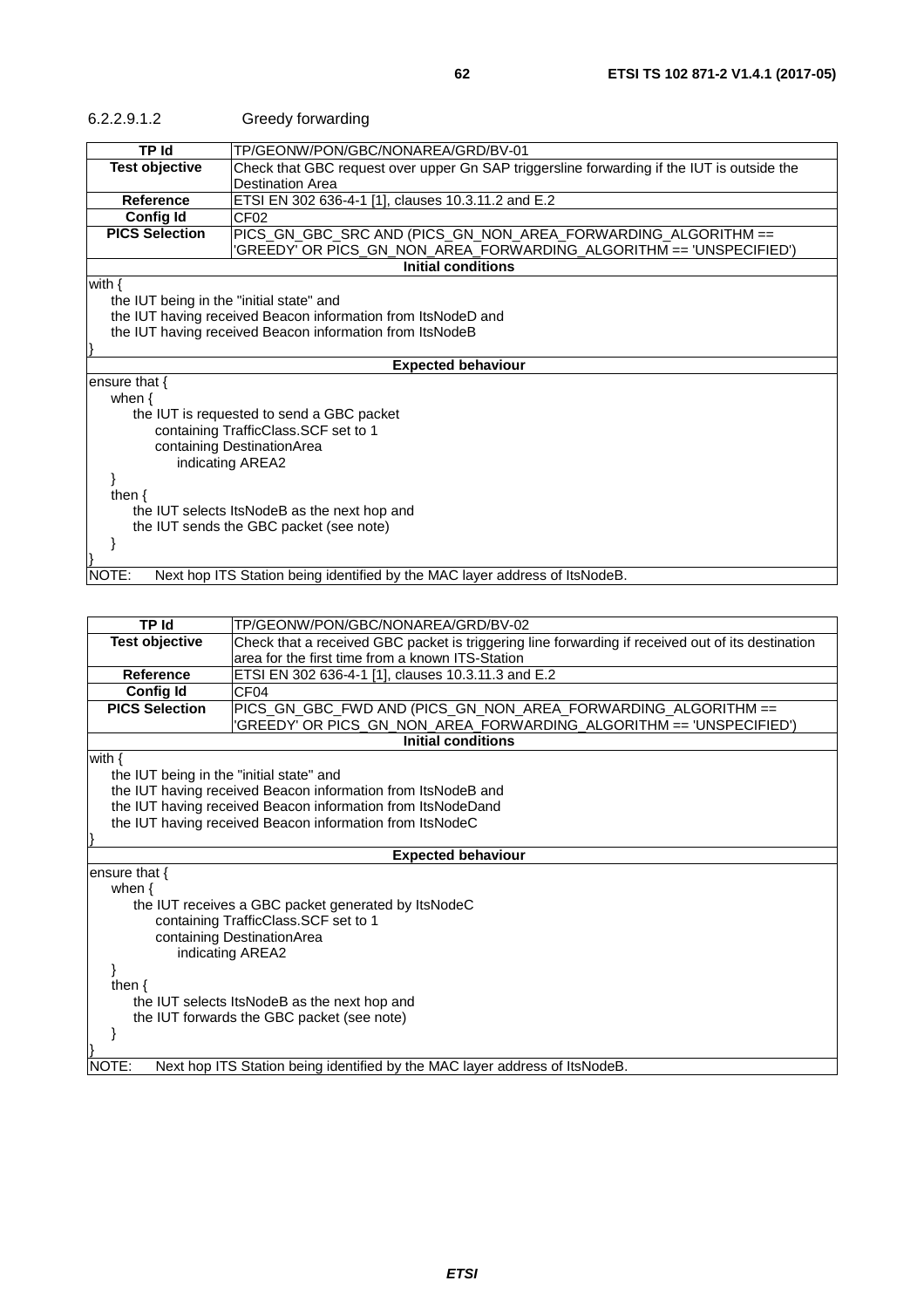| <b>TP Id</b>                             | TP/GEONW/PON/GBC/NONAREA/GRD/BO-07                                                        |  |
|------------------------------------------|-------------------------------------------------------------------------------------------|--|
| <b>Test objective</b>                    | Check that a received GBC packet is not triggering line forwarding if received out of its |  |
|                                          | destination area twice or more                                                            |  |
| <b>Reference</b>                         | ETSI EN 302 636-4-1 [1], clause 10.3.11.3                                                 |  |
| <b>Config Id</b>                         | CF <sub>04</sub>                                                                          |  |
| <b>PICS Selection</b>                    | PICS_GN_GBC_FWD AND (PICS_GN_NON_AREA_FORWARDING_ALGORITHM ==                             |  |
|                                          | 'GREEDY' OR PICS_GN_NON_AREA_FORWARDING_ALGORITHM == 'UNSPECIFIED')                       |  |
|                                          | <b>Initial conditions</b>                                                                 |  |
| with $\{$                                |                                                                                           |  |
| the IUT being in the "initial state" and |                                                                                           |  |
|                                          | the IUT having received Beacon information from ItsNodeB and                              |  |
|                                          | the IUT having received Beacon information from ItsNodeD                                  |  |
|                                          | the IUT having received a GBC packet from ItsNodeC                                        |  |
|                                          | containing TrafficClass.SCF set to 1                                                      |  |
| containing Basic Header                  |                                                                                           |  |
| containing RHL field                     |                                                                                           |  |
|                                          | indicating value HL1 higher than 1                                                        |  |
|                                          | containing GBC Extended Header                                                            |  |
|                                          | containing SN field                                                                       |  |
|                                          | indicating value SN1                                                                      |  |
|                                          | containing DestinationArea                                                                |  |
|                                          | indicating AREA2                                                                          |  |
|                                          | the IUT having forwarded the received GBC packet                                          |  |
|                                          |                                                                                           |  |
|                                          | <b>Expected behaviour</b>                                                                 |  |
| ensure that {                            |                                                                                           |  |
| when $\{$                                |                                                                                           |  |
|                                          | the IUT receives the same GBC packet from ItsNodeD                                        |  |
|                                          | containing Basic Header                                                                   |  |
| containing RHL field                     |                                                                                           |  |
| indicating value lower than HL1          |                                                                                           |  |
|                                          | containing GBC Extended Header                                                            |  |
|                                          | containing SN field                                                                       |  |
|                                          | indicating value SN1                                                                      |  |
| $\}$                                     |                                                                                           |  |
| then $\{$                                |                                                                                           |  |
|                                          | the IUT does not forward the received GBC packet                                          |  |
| ł                                        |                                                                                           |  |
|                                          |                                                                                           |  |
|                                          |                                                                                           |  |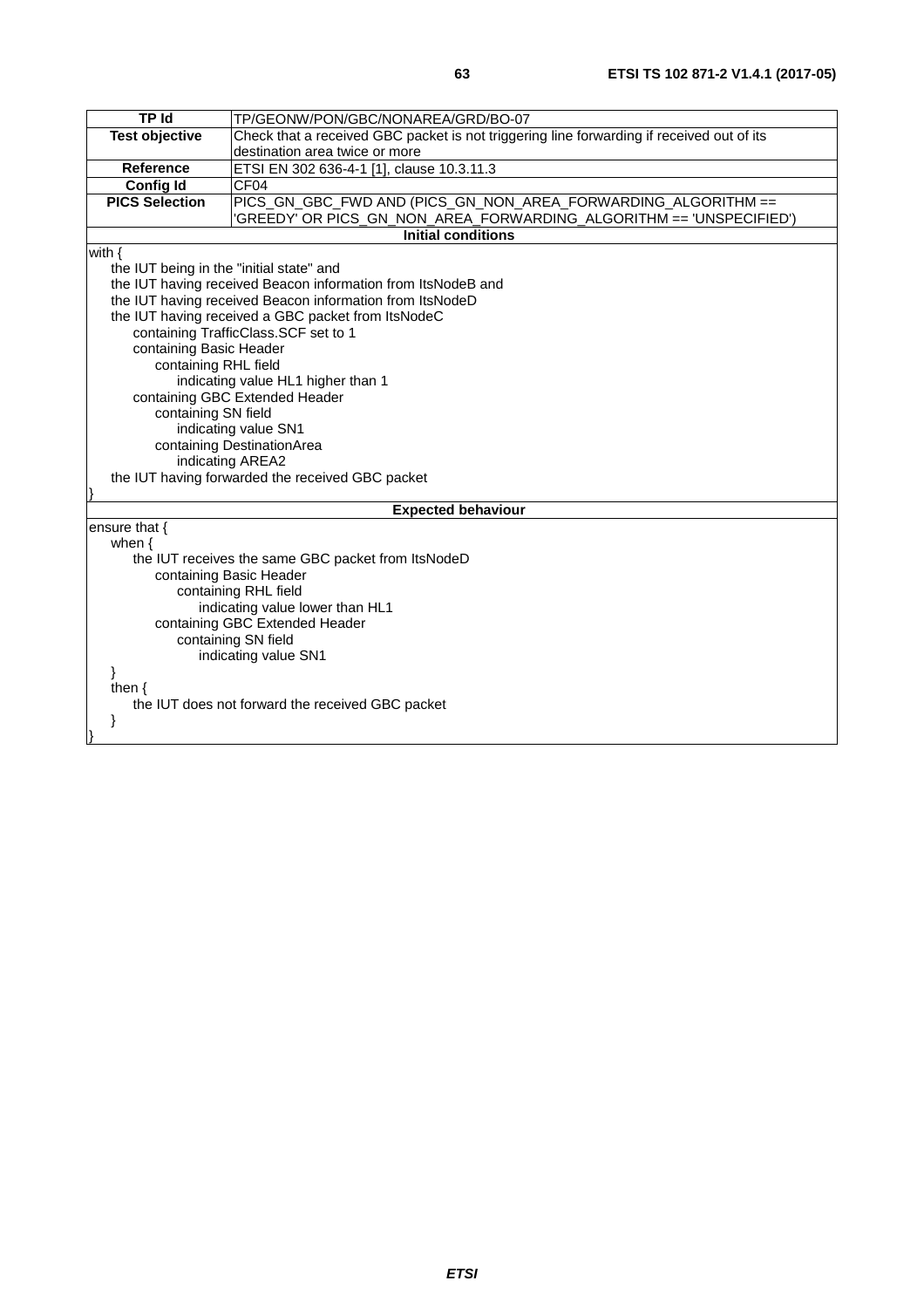| 6.2.2.9.1.3 | Co |
|-------------|----|
|-------------|----|

| 6.2.2.9.1.3 | Contention-based forwarding |
|-------------|-----------------------------|
|-------------|-----------------------------|

|                                                              | <u>ontontion</u> babba formarang                                                            |  |
|--------------------------------------------------------------|---------------------------------------------------------------------------------------------|--|
| <b>TP Id</b>                                                 | TP/GEONW/PON/GBC/NONAREA/CBF/BV-01                                                          |  |
| <b>Test objective</b>                                        | Check that a GBC request over upper Gn SAP triggers broadcasting of a GBC packet if the IUT |  |
|                                                              | is outside the Destination Area                                                             |  |
| <b>Reference</b>                                             | ETSI EN 302 636-4-1 [1], clauses 10.3.11.2 and E.3                                          |  |
| <b>Config Id</b>                                             | CF02                                                                                        |  |
| <b>PICS Selection</b>                                        | PICS_GN_GBC_SRC        AND        PICS_GN_NON_AREA_FORWARDING_ALGORITHM == 'CBF'            |  |
|                                                              | <b>Initial conditions</b>                                                                   |  |
| with {                                                       |                                                                                             |  |
|                                                              | the IUT being in the "initial state" and                                                    |  |
| the IUT having received Beacon information from ItsNodeD and |                                                                                             |  |
| the IUT having received Beacon information from ItsNodeB     |                                                                                             |  |
|                                                              |                                                                                             |  |
|                                                              | <b>Expected behaviour</b>                                                                   |  |
| ensure that {                                                |                                                                                             |  |
| when $\{$                                                    |                                                                                             |  |
|                                                              | the IUT is requested to send a GBC packet                                                   |  |
| containing TrafficClass. SCF set to 1                        |                                                                                             |  |
| containing DestinationArea                                   |                                                                                             |  |
|                                                              | indicating AREA2                                                                            |  |
|                                                              |                                                                                             |  |
| then $\{$                                                    |                                                                                             |  |
|                                                              | the IUT broadcasts immediately the GBC packet                                               |  |
|                                                              |                                                                                             |  |

| TP Id                                    | TP/GEONW/PON/GBC/NONAREA/CBF/BV-02                                                                |
|------------------------------------------|---------------------------------------------------------------------------------------------------|
| <b>Test objective</b>                    | Check that a received GBC packet is forwarded at the correct time according to the contention     |
|                                          | based forwarding rules                                                                            |
| <b>Reference</b>                         | ETSI EN 302 636-4-1 [1], clauses 10.3.11.3 and E.3                                                |
| <b>Config Id</b>                         | CF <sub>03</sub>                                                                                  |
| <b>PICS Selection</b>                    | PICS_GN_GBC_FWD AND PICS_GN_NON_AREA_FORWARDING_ALGORITHM == 'CBF'                                |
|                                          | <b>Initial conditions</b>                                                                         |
| with $\{$                                |                                                                                                   |
| the IUT being in the "initial state" and |                                                                                                   |
|                                          | the IUT having received Beacon information from ItsNodeB and                                      |
|                                          | the IUT having received Beacon information from ItsNodeC and                                      |
|                                          | the distance between IUT and ItsNodeA being                                                       |
|                                          | less than itsGnDefaultMaxCommunicationRange MIB attribute                                         |
|                                          |                                                                                                   |
|                                          | <b>Expected behaviour</b>                                                                         |
| ensure that {                            |                                                                                                   |
| when $\{$                                |                                                                                                   |
|                                          | the IUT receives a GBC packet addressed to ItsNodeA from ItsNodeC                                 |
|                                          | containing TrafficClass.SCF set to 1                                                              |
| containing Basic Header                  |                                                                                                   |
|                                          | containing RHL field                                                                              |
|                                          | indicating value greater than 1                                                                   |
|                                          |                                                                                                   |
| then $\{$                                |                                                                                                   |
|                                          | the IUT re-broadcasts the received GBC packet                                                     |
|                                          | upon expiry of calculated CBF delay (see note)                                                    |
|                                          |                                                                                                   |
|                                          |                                                                                                   |
| NOTE:                                    | The CBF delay timer value is calculated from the itsGnDefaultMaxCommunicationRange,               |
| ItsNodeC.                                | itsGnGeoCbfMinTime, and itsGnGeoCbfMaxTime MIB attributes, and the distance value between IUT and |
|                                          |                                                                                                   |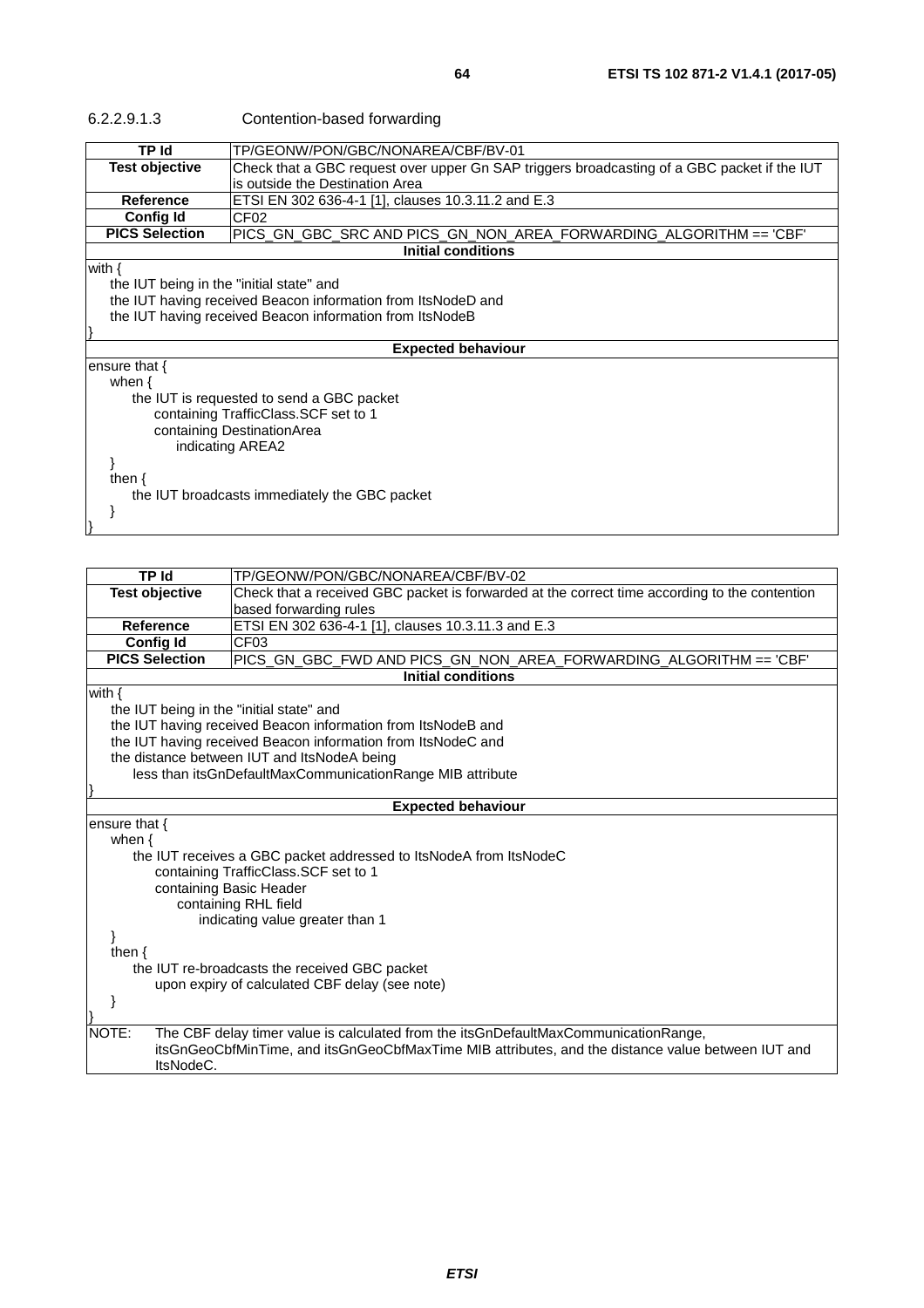| TP Id                                    | TP/GEONW/PON/GBC/NONAREA/CBF/BV-07                                                                |
|------------------------------------------|---------------------------------------------------------------------------------------------------|
| <b>Test objective</b>                    | Check that GBC packet forwarding correctly avoids packet duplication according to the             |
|                                          | contention based forwarding rules                                                                 |
| <b>Reference</b>                         | ETSI EN 302 636-4-1 [1], clauses 10.3.11.3 and E.3                                                |
| <b>Config Id</b>                         | CF <sub>03</sub>                                                                                  |
| <b>PICS Selection</b>                    | PICS_GN_GBC_FWD AND PICS_GN_NON_AREA_FORWARDING_ALGORITHM == 'CBF'                                |
|                                          | <b>Initial conditions</b>                                                                         |
| with $\{$                                |                                                                                                   |
| the IUT being in the "initial state" and |                                                                                                   |
|                                          | the IUT having received Beacon information from ItsNodeB and                                      |
|                                          | the IUT having received Beacon information from ItsNodeC and                                      |
|                                          | the distance between IUT and ItsNodeA being                                                       |
|                                          | less than the itsGnDefaultMaxCommunicationRange MIB attribute and                                 |
|                                          | the IUT having received a GBC packet addressed to ItsNodeA from ItsNodeC                          |
|                                          | containing TrafficClass.SCF set to 1                                                              |
| containing Basic Header                  |                                                                                                   |
| containing RHL field                     |                                                                                                   |
|                                          | indicating value greater than 1 and                                                               |
|                                          | the IUT having started a CBF timer for this packet (see note)                                     |
|                                          |                                                                                                   |
|                                          | <b>Expected behaviour</b>                                                                         |
| ensure that $\{$                         |                                                                                                   |
| when $\{$                                |                                                                                                   |
|                                          | the IUT receives the same GBC packet from ItsNodeB                                                |
|                                          | before expiration of the CBF timer                                                                |
|                                          |                                                                                                   |
| then $\{$                                |                                                                                                   |
|                                          | the IUT does not re-broadcast the GBC packet                                                      |
|                                          |                                                                                                   |
|                                          |                                                                                                   |
| NOTE:                                    | The CBF delay timer value is calculated from the itsGnDefaultMaxCommunicationRange,               |
|                                          | itsGnGeoCbfMinTime, and itsGnGeoCbfMaxTime MIB attributes, and the distance value between IUT and |
| ItsNodeC.                                |                                                                                                   |

| TP Id                                    | TP/GEONW/PON/GBC/NONAREA/CBF/BV-20                                                        |  |
|------------------------------------------|-------------------------------------------------------------------------------------------|--|
| <b>Test objective</b>                    | Check that a received GBC packet forwarding is correctly handling the minimum delay value |  |
|                                          | according to the contention based forwarding rules                                        |  |
| <b>Reference</b>                         | ETSI EN 302 636-4-1 [1], clauses 10.3.11.3 and E.3                                        |  |
| <b>Config Id</b>                         | CF <sub>03</sub>                                                                          |  |
| <b>PICS Selection</b>                    | PICS_GN_GBC_FWD AND PICS_GN_NON_AREA_FORWARDING_ALGORITHM == 'CBF'                        |  |
|                                          | <b>Initial conditions</b>                                                                 |  |
| with $\{$                                |                                                                                           |  |
| the IUT being in the "initial state" and |                                                                                           |  |
|                                          | the IUT having received Beacon information from ItsNodeB and                              |  |
|                                          | the IUT having received Beacon information from ItsNodeC and                              |  |
|                                          | the distance between IUT and ItsNodeC being                                               |  |
|                                          | larger than the itsGnDefaultMaxCommunicationRange MIB attribute                           |  |
|                                          |                                                                                           |  |
|                                          | <b>Expected behaviour</b>                                                                 |  |
| ensure that $\{$                         |                                                                                           |  |
| when $\{$                                |                                                                                           |  |
|                                          | the IUT receives a GBC packet addressed to ItsNodeA from ItsNodeC                         |  |
|                                          | containing TrafficClass.SCF set to 1                                                      |  |
|                                          | containing Basic Header                                                                   |  |
|                                          | containing RHL field                                                                      |  |
|                                          | indicating value greater than 1                                                           |  |
|                                          |                                                                                           |  |
| then $\{$                                |                                                                                           |  |
|                                          | the IUT re-broadcasts the received GBC packet                                             |  |
|                                          | upon expiry of itsGnGeoCbfMinTime delay                                                   |  |
|                                          |                                                                                           |  |
|                                          |                                                                                           |  |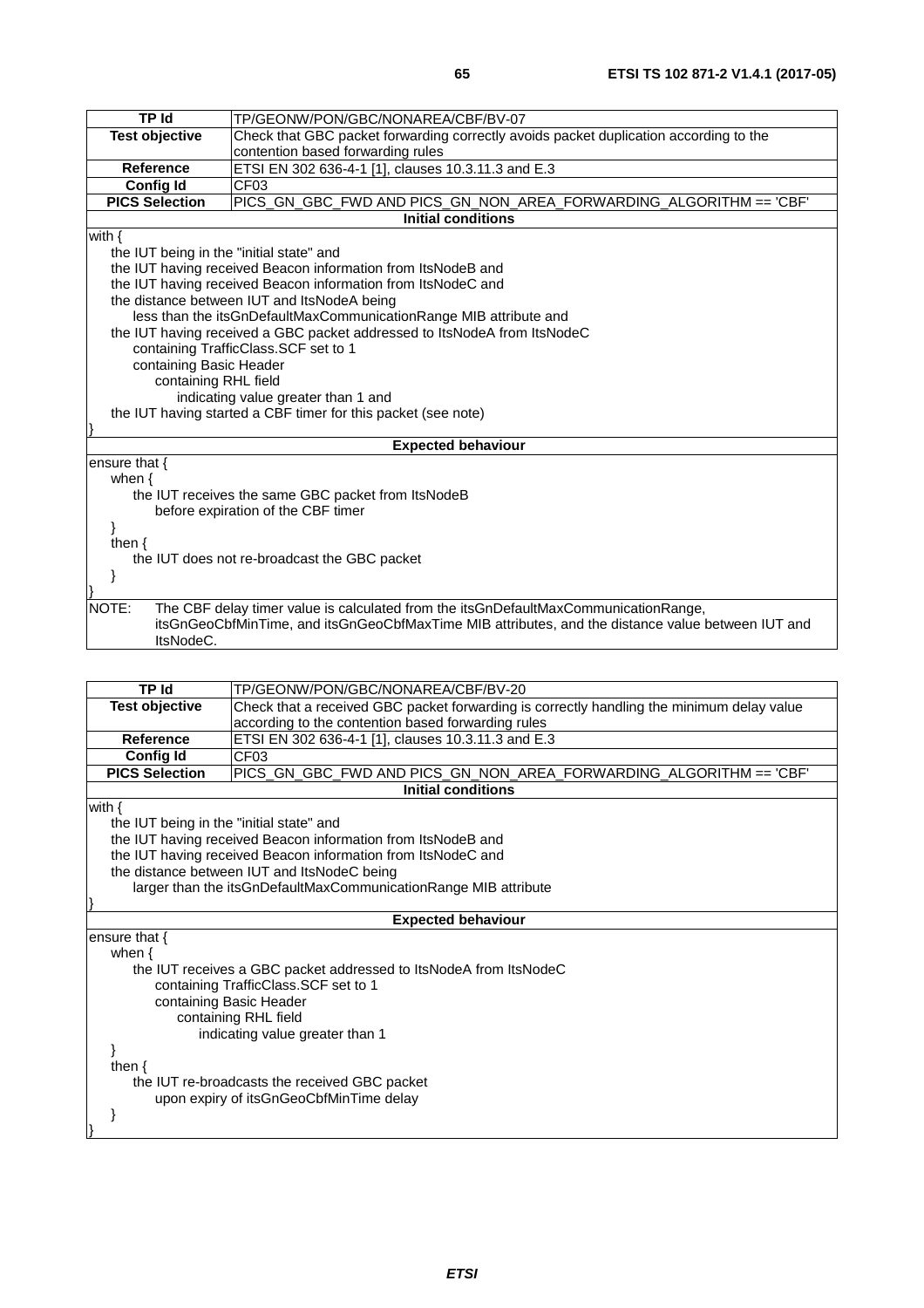| <b>TP Id</b>                             | TP/GEONW/PON/GBC/NONAREA/CBF/BV-21                                                                |  |
|------------------------------------------|---------------------------------------------------------------------------------------------------|--|
| <b>Test objective</b>                    | Check that a received GBC packet is forwarded at the correct time according to the contention     |  |
|                                          | based forwarding rules if received for the first time when IUT is outside of the destination area |  |
|                                          | from an unknown sender                                                                            |  |
| <b>Reference</b>                         | ETSI EN 302 636-4-1 [1], clause E.3                                                               |  |
| <b>Config Id</b>                         | CF <sub>04</sub>                                                                                  |  |
| <b>PICS Selection</b>                    | PICS_GN_GBC_FWD AND PICS_GN_NON_AREA_FORWARDING_ALGORITHM == 'CBF'                                |  |
|                                          | Initial conditions                                                                                |  |
| with $\{$                                |                                                                                                   |  |
| the IUT being in the "initial state" and |                                                                                                   |  |
|                                          | the IUT having received Beacon information from ItsNodeB and                                      |  |
|                                          | the IUT not having received any message from ItsNodeD                                             |  |
|                                          |                                                                                                   |  |
|                                          | <b>Expected behaviour</b>                                                                         |  |
| ensure that $\{$                         |                                                                                                   |  |
| when $\{$                                |                                                                                                   |  |
|                                          | the IUT receives a GBC packet generated by ItsNodeC from ItsNodeD                                 |  |
|                                          | containing TrafficClass.SCF set to 1                                                              |  |
|                                          | containing GBC Extended Header                                                                    |  |
|                                          | containing DestinationArea                                                                        |  |
|                                          | indicating AREA2                                                                                  |  |
|                                          |                                                                                                   |  |
| then $\{$                                |                                                                                                   |  |
|                                          | the IUT re-broadcasts the GBC packet                                                              |  |
|                                          | upon expiry of CBF_MAX                                                                            |  |
|                                          |                                                                                                   |  |
|                                          |                                                                                                   |  |

| <b>TP</b> Id                             | TP/GEONW/PON/GBC/NONAREA/CBF/BV-22                                                                |
|------------------------------------------|---------------------------------------------------------------------------------------------------|
| <b>Test objective</b>                    | Check that a received GBC packet is forwarded at the correct time according to the contention     |
|                                          | based forwarding rules if received for the first time when IUT is outside of the destination area |
|                                          | from a known sender having an uncertain position ( $PAI = 0$ )                                    |
| <b>Reference</b>                         | ETSI EN 302 636-4-1 [1], clause E.3                                                               |
| <b>Config Id</b>                         | CF <sub>04</sub>                                                                                  |
| <b>PICS Selection</b>                    | PICS_GN_GBC_FWD AND PICS_GN_NON_AREA_FORWARDING_ALGORITHM == 'CBF'                                |
|                                          | <b>Initial conditions</b>                                                                         |
| with $\{$                                |                                                                                                   |
| the IUT being in the "initial state" and |                                                                                                   |
|                                          | the IUT having received Beacon information from ItsNodeB and                                      |
|                                          | the IUT having received Beacon information from ItsNodeD                                          |
|                                          | containing Beacon ExtendedHeader                                                                  |
| containing SOPV field                    |                                                                                                   |
| containing PAI                           |                                                                                                   |
| set to '0'                               |                                                                                                   |
|                                          |                                                                                                   |
|                                          | <b>Expected behaviour</b>                                                                         |
| ensure that $\{$                         |                                                                                                   |
| when $\{$                                |                                                                                                   |
|                                          | the IUT receives a GBC packet generated by ItsNodeC from ItsNodeD                                 |
|                                          | containing TrafficClass.SCF set to 1                                                              |
|                                          | containing GBC Extended Header                                                                    |
| containing DestinationArea               |                                                                                                   |
|                                          | indicating AREA2                                                                                  |
|                                          |                                                                                                   |
| then $\{$                                |                                                                                                   |
|                                          | the IUT re-broadcasts the GBC packet                                                              |
|                                          | upon expiry of CBF_MAX                                                                            |
|                                          |                                                                                                   |
|                                          |                                                                                                   |
|                                          |                                                                                                   |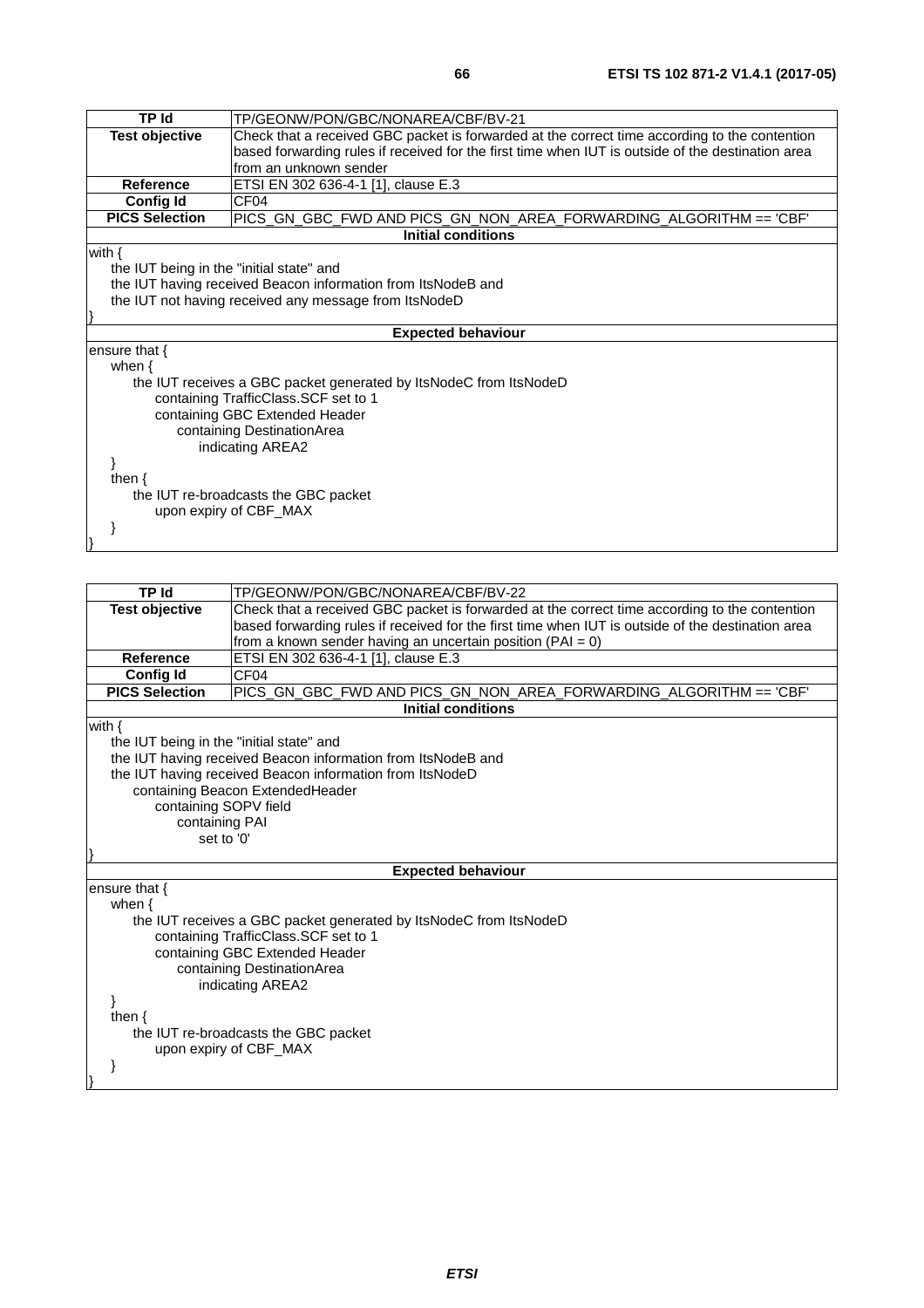# 6.2.2.9.2 Area Forwarding

#### 6.2.2.9.2.1 All forwarding algorithms

| TP Id                                    | TP/GEONW/PON/GBC/AREA/ALL/BV-01                                                             |
|------------------------------------------|---------------------------------------------------------------------------------------------|
| <b>Test objective</b>                    | Check that a GBC request over upper Gn SAP triggers broadcasting of a GBC packet if the IUT |
|                                          | is within the Destination Area                                                              |
| <b>Reference</b>                         | ETSI EN 302 636-4-1 [1], clause 10.3.11.2                                                   |
| <b>Config Id</b>                         | CF <sub>02</sub>                                                                            |
| <b>PICS Selection</b>                    | PICS_GN_GBC_SRC                                                                             |
|                                          | <b>Initial conditions</b>                                                                   |
| with $\{$                                |                                                                                             |
| the IUT being in the "initial state" and |                                                                                             |
|                                          | the IUT having received Beacon information from ItsNodeD and                                |
|                                          | the IUT having received Beacon information from ItsNodeB                                    |
|                                          |                                                                                             |
|                                          | <b>Expected behaviour</b>                                                                   |
| ensure that $\{$                         |                                                                                             |
| when $\{$                                |                                                                                             |
|                                          | the IUT is requested to send a GBC packet                                                   |
|                                          | containing TrafficClass.SCF set to 1                                                        |
|                                          | containing DestinationArea                                                                  |
|                                          | indicating AREA1                                                                            |
|                                          |                                                                                             |
| then $\{$                                |                                                                                             |
|                                          | the IUT broadcasts immediately the GBC packet                                               |
|                                          | containing DestinationArea                                                                  |
|                                          | indicating AREA1                                                                            |
|                                          |                                                                                             |
|                                          |                                                                                             |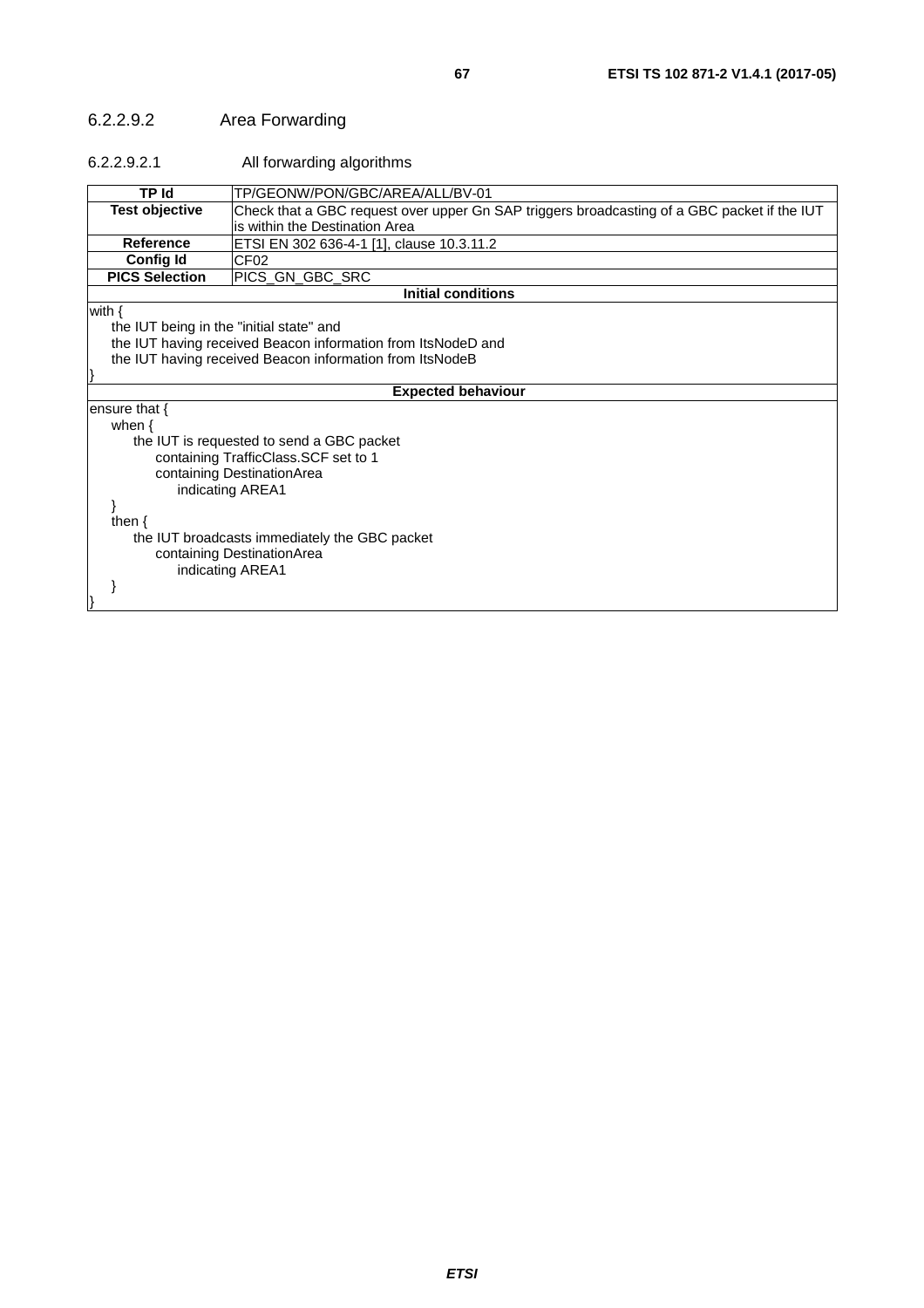| TP Id                                    | TP/GEONW/PON/GBC/AREA/ALL/BV-03                                                              |  |
|------------------------------------------|----------------------------------------------------------------------------------------------|--|
| <b>Test objective</b>                    | Check that the protocol header fields (RHL) are correctly updated during a GBC retransmition |  |
|                                          | inside area                                                                                  |  |
| <b>Reference</b>                         | ETSI EN 302 636-4-1 [1], clause 10.3.11.3                                                    |  |
| <b>Config Id</b>                         | CF <sub>02</sub>                                                                             |  |
| <b>PICS Selection</b>                    | PICS_GN_GBC_FWD                                                                              |  |
|                                          | <b>Initial conditions</b>                                                                    |  |
| with $\{$                                |                                                                                              |  |
| the IUT being in the "initial state" and |                                                                                              |  |
|                                          | the IUT having received Beacon information from ItsNodeD and                                 |  |
|                                          | the IUT having received Beacon information from ItsNodeB                                     |  |
|                                          |                                                                                              |  |
|                                          | <b>Expected behaviour</b>                                                                    |  |
| ensure that {                            |                                                                                              |  |
| when $\{$                                |                                                                                              |  |
| the IUT receives a GBC packet            |                                                                                              |  |
|                                          | containing TrafficClass.SCF set to 1                                                         |  |
|                                          | containing Basic Header                                                                      |  |
| containing RHL field                     |                                                                                              |  |
|                                          | indicating value HL1 higher than 1                                                           |  |
|                                          | containing Common Header                                                                     |  |
|                                          | containing MHL field                                                                         |  |
| indicating value MHL1                    |                                                                                              |  |
| containing DestinationArea               |                                                                                              |  |
|                                          | indicating AREA1                                                                             |  |
|                                          |                                                                                              |  |
| then $\{$                                |                                                                                              |  |
|                                          | the IUT retransmitsthe GBC packet<br>containing Basic Header                                 |  |
|                                          |                                                                                              |  |
|                                          | containing RHL field                                                                         |  |
|                                          | indicating value (HL1-1)<br>containing Common Header                                         |  |
|                                          |                                                                                              |  |
|                                          | containing MHL field                                                                         |  |
|                                          | indicating value MHL1                                                                        |  |
|                                          |                                                                                              |  |
|                                          |                                                                                              |  |

| TP Id                                                        | TP/GEONW/PON/GBC/AREA/ALL/BV-04                                                   |  |
|--------------------------------------------------------------|-----------------------------------------------------------------------------------|--|
| <b>Test objective</b>                                        | Check that the RHL restriction is correctly handled at a GBC re-broadcasting step |  |
| <b>Reference</b>                                             | ETSI EN 302 636-4-1 [1], clause 10.3.11.3                                         |  |
| <b>Config Id</b>                                             | CF <sub>02</sub>                                                                  |  |
| <b>PICS Selection</b>                                        | PICS GN GBC FWD                                                                   |  |
|                                                              | <b>Initial conditions</b>                                                         |  |
| with $\{$                                                    |                                                                                   |  |
| the IUT being in the "initial state" and                     |                                                                                   |  |
| the IUT having received Beacon information from ItsNodeD and |                                                                                   |  |
| the IUT having received Beacon information from ItsNodeB     |                                                                                   |  |
|                                                              |                                                                                   |  |
|                                                              | <b>Expected behaviour</b>                                                         |  |
| ensure that {                                                |                                                                                   |  |
| when $\{$                                                    |                                                                                   |  |
| the IUT receives a GBC packet                                |                                                                                   |  |
|                                                              | containing TrafficClass. SCF set to 1                                             |  |
| containing Basic Header                                      |                                                                                   |  |
|                                                              | containing RHL field                                                              |  |
| indicating 1                                                 |                                                                                   |  |
| containing GBC Extended Header                               |                                                                                   |  |
| containing DestinationArea                                   |                                                                                   |  |
|                                                              | indicating AREA1                                                                  |  |
|                                                              |                                                                                   |  |
| then $\{$                                                    |                                                                                   |  |
| the IUT does not retransmits the GBC packet                  |                                                                                   |  |
|                                                              |                                                                                   |  |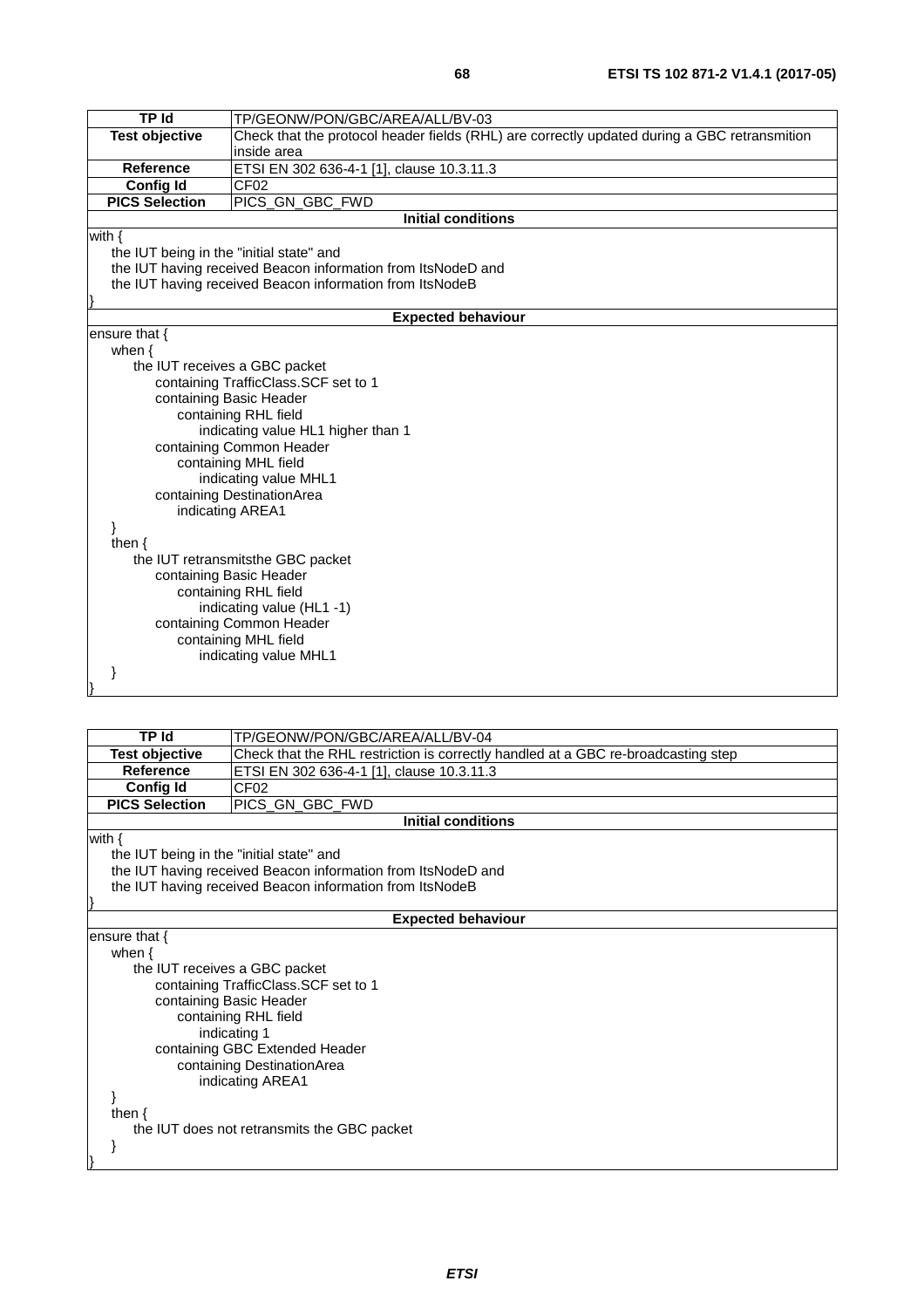| TP Id                                                             | TP/GEONW/PON/GBC/AREA/ALL/BV-05                                                                |  |
|-------------------------------------------------------------------|------------------------------------------------------------------------------------------------|--|
| <b>Test objective</b>                                             | Check that a received GBC packet is passed over the Gn SAP to the correct upper protocol if it |  |
|                                                                   | is received for the first time within the GBC destination area                                 |  |
| <b>Reference</b>                                                  | ETSI EN 302 636-4-1 [1], clause 10.3.11.3                                                      |  |
| <b>Config Id</b>                                                  | CF <sub>01</sub>                                                                               |  |
| <b>PICS Selection</b>                                             | PICS GN GBC DST                                                                                |  |
| <b>Initial conditions</b>                                         |                                                                                                |  |
| with $\{$                                                         |                                                                                                |  |
| the IUT being in the "initial state" and                          |                                                                                                |  |
|                                                                   | the IUT having received Beacon information from ItsNodeB                                       |  |
|                                                                   |                                                                                                |  |
|                                                                   | <b>Expected behaviour</b>                                                                      |  |
| ensure that $\{$                                                  |                                                                                                |  |
| when $\{$                                                         |                                                                                                |  |
| the IUT receives a GBC packet                                     |                                                                                                |  |
|                                                                   | containing TrafficClass. SCF set to 1                                                          |  |
|                                                                   | containing DestinationArea                                                                     |  |
|                                                                   | indicating AREA1                                                                               |  |
|                                                                   |                                                                                                |  |
| then $\{$                                                         |                                                                                                |  |
| the IUT passes the received GBC packet to the correct Upper Layer |                                                                                                |  |
|                                                                   |                                                                                                |  |
|                                                                   |                                                                                                |  |
|                                                                   |                                                                                                |  |

| TP Id                                    | TP/GEONW/PON/GBC/AREA/ALL/BO-08                                                                |  |
|------------------------------------------|------------------------------------------------------------------------------------------------|--|
| <b>Test objective</b>                    | Check that a received GBC packet is not passed over the Gn SAP if it is received twice or more |  |
| <b>Reference</b>                         | ETSI EN 302 636-4-1 [1], clause 10.3.11.3                                                      |  |
| <b>Config Id</b>                         | CF <sub>02</sub>                                                                               |  |
| <b>PICS Selection</b>                    | PICS_GN_GBC_DST                                                                                |  |
|                                          | <b>Initial conditions</b>                                                                      |  |
| with $\{$                                |                                                                                                |  |
| the IUT being in the "initial state" and |                                                                                                |  |
|                                          | the IUT having received Beacon information from ItsNodeD and                                   |  |
|                                          | the IUT having received Beacon information from ItsNodeB and                                   |  |
|                                          | the IUT having received a GBC packet from ItsNodeB                                             |  |
|                                          | containing TrafficClass.SCF set to 1                                                           |  |
| containing Basic Header                  |                                                                                                |  |
| containing RHL field                     |                                                                                                |  |
| indicating HL1                           |                                                                                                |  |
|                                          | containing GBC Extended Header                                                                 |  |
| containing SN field                      |                                                                                                |  |
|                                          | indicating value SN1                                                                           |  |
|                                          | containing DestinationArea                                                                     |  |
|                                          | indicating AREA1 and                                                                           |  |
|                                          | the IUT having passed the received GBC packet to the correct Upper Layer                       |  |
|                                          | <b>Expected behaviour</b>                                                                      |  |
| ensure that {                            |                                                                                                |  |
| when $\{$                                |                                                                                                |  |
|                                          | the IUT receives the same GBC packet from ItsNodeD                                             |  |
| containing Basic Header                  |                                                                                                |  |
|                                          | containing RHL field                                                                           |  |
|                                          | indicating value lower than HL1                                                                |  |
|                                          | containing GBC Extended Header                                                                 |  |
|                                          | containing SN field                                                                            |  |
|                                          | indicating value SN1                                                                           |  |
| <sup>}</sup>                             |                                                                                                |  |
| then $\{$                                |                                                                                                |  |
|                                          | the IUT does not pass the received GBC packet to any Upper Layer                               |  |
| }                                        |                                                                                                |  |
|                                          |                                                                                                |  |
|                                          |                                                                                                |  |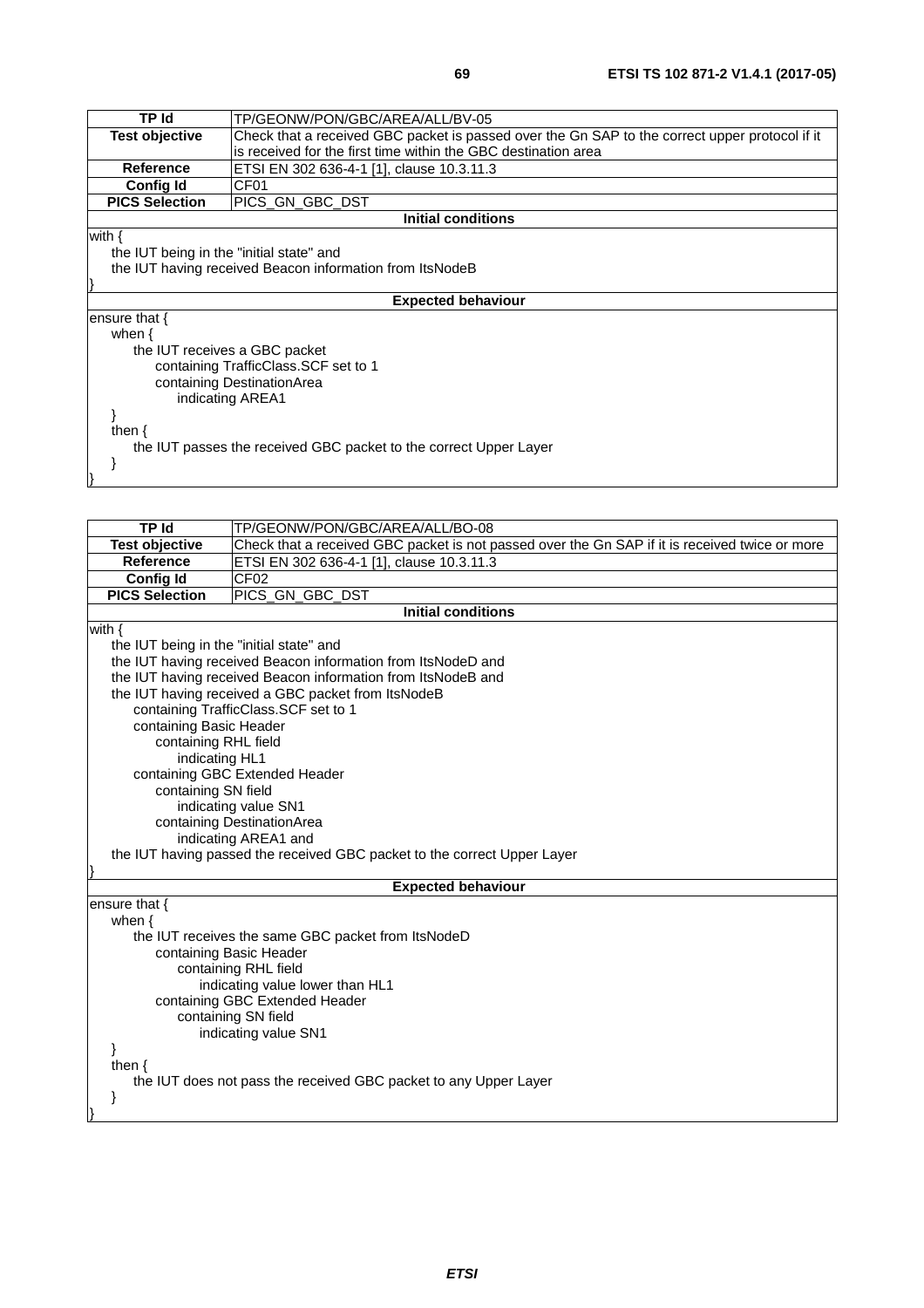| 6.2.2.9.2.2                                                                                                                                                                                                                | Simple forwarding                                                                                                                         |
|----------------------------------------------------------------------------------------------------------------------------------------------------------------------------------------------------------------------------|-------------------------------------------------------------------------------------------------------------------------------------------|
| <b>TP</b> Id                                                                                                                                                                                                               | TP/GEONW/PON/GBC/AREA/SMP/BV-02                                                                                                           |
| <b>Test objective</b>                                                                                                                                                                                                      | Check that a received GBC packet is triggering immediately re-broadcasting if received for the<br>lfirst time within its destination area |
| Reference                                                                                                                                                                                                                  | ETSI EN 302 636-4-1 [1], clauses 10.3.11.3 and E.2                                                                                        |
| Config Id                                                                                                                                                                                                                  | CF <sub>02</sub>                                                                                                                          |
| <b>PICS Selection</b>                                                                                                                                                                                                      | PICS_GN_GBC_FWD        AND (PICS_GN_AREA_FORWARDING_ALGORITHM == 'SIMPLE' OR<br>PICS_GN_AREA_FORWARDING_ALGORITHM == 'UNSPECIFIED')       |
|                                                                                                                                                                                                                            | <b>Initial conditions</b>                                                                                                                 |
| with {<br>the IUT being in the "initial state" and the IUT having received Beacon information from ItsNodeD and<br>the IUT having received Beacon information from ItsNodeB                                                |                                                                                                                                           |
|                                                                                                                                                                                                                            | <b>Expected behaviour</b>                                                                                                                 |
| ensure that $\{$<br>when $\{$<br>the IUT receives a GBC packet<br>containing TrafficClass. SCF set to 1<br>containing DestinationArea<br>indicating AREA1<br>then $\{$<br>the IUT re-broadcasts immediately the GBC packet |                                                                                                                                           |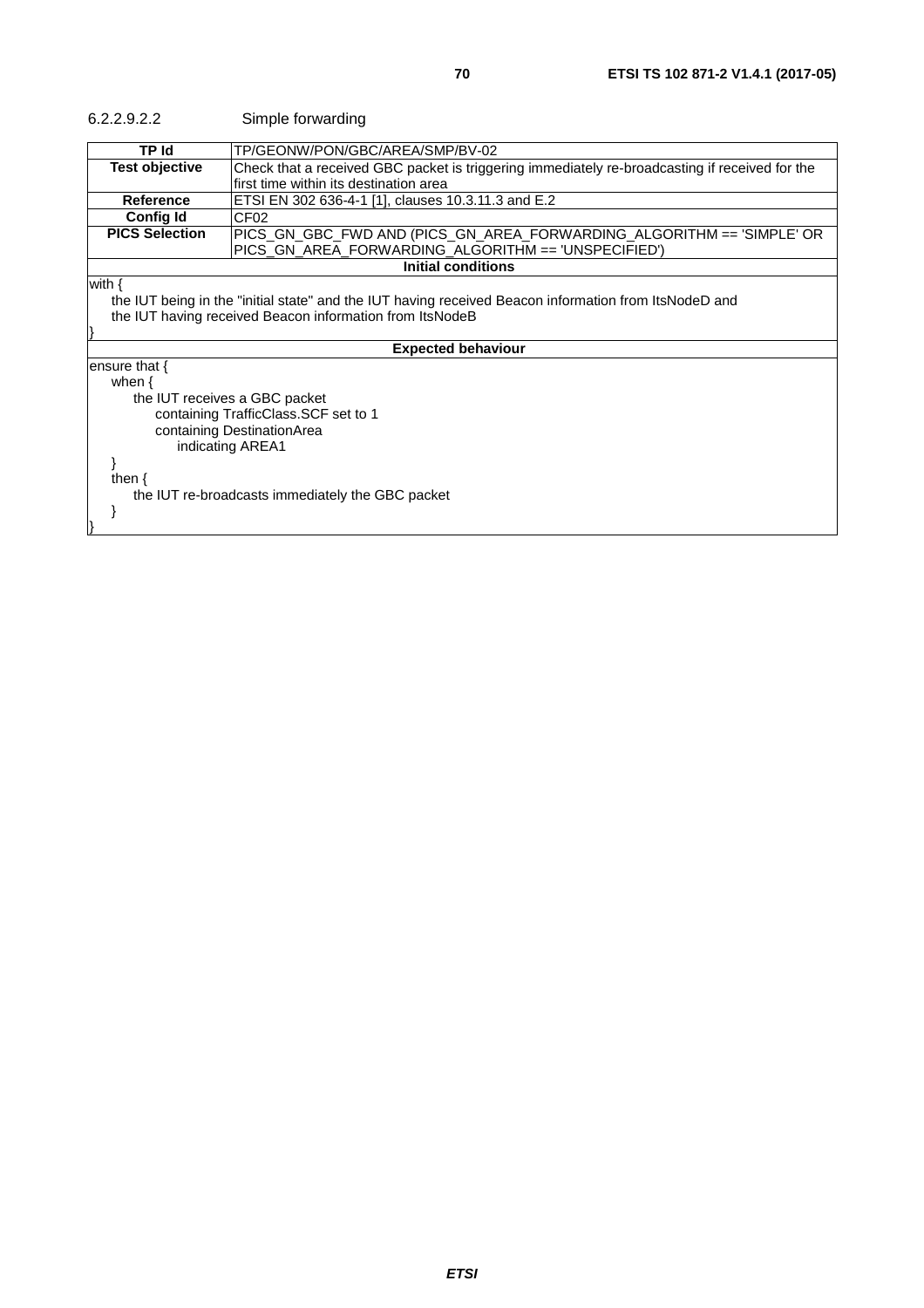| <b>TP Id</b>                                                 | TP/GEONW/PON/GBC/AREA/SMP/BO-07                                                              |  |
|--------------------------------------------------------------|----------------------------------------------------------------------------------------------|--|
| <b>Test objective</b>                                        | Check that a received GBC packet is not triggering re-broadcasting if received twice or more |  |
|                                                              | (duplicate packet detection)                                                                 |  |
| <b>Reference</b>                                             | ETSI EN 302 636-4-1 [1], clauses 10.3.11.3 and A.2                                           |  |
| <b>Config Id</b>                                             | CF <sub>02</sub>                                                                             |  |
| <b>PICS Selection</b>                                        | PICS_GN_GBC_FWD AND (PICS_GN_AREA_FORWARDING_ALGORITHM == 'SIMPLE' OR                        |  |
|                                                              | PICS_GN_AREA_FORWARDING_ALGORITHM == 'UNSPECIFIED')                                          |  |
|                                                              | <b>Initial conditions</b>                                                                    |  |
| with $\{$                                                    |                                                                                              |  |
| the IUT being in the "initial state" and                     |                                                                                              |  |
|                                                              | the IUT having received Beacon information from ItsNodeD and                                 |  |
| the IUT having received Beacon information from ItsNodeB and |                                                                                              |  |
|                                                              | the IUT having received a GBC packet from ItsNodeB                                           |  |
| containing TrafficClass.SCF set to 1                         |                                                                                              |  |
| containing Basic Header                                      |                                                                                              |  |
| containing RHL field                                         |                                                                                              |  |
|                                                              | indicating value HL1 higher than 1                                                           |  |
|                                                              | containing GBC Extended Header                                                               |  |
| containing SN field                                          |                                                                                              |  |
|                                                              | indicating value SN1                                                                         |  |
|                                                              | containing DestinationArea                                                                   |  |
|                                                              | indicating AREA1 and                                                                         |  |
|                                                              | the IUT having re-broadcast the GBC packet                                                   |  |
|                                                              |                                                                                              |  |
|                                                              | <b>Expected behaviour</b>                                                                    |  |
| ensure that {                                                |                                                                                              |  |
| when $\{$                                                    |                                                                                              |  |
|                                                              | the IUT receives the same GBC packet from ItsNodeD                                           |  |
|                                                              | containing Basic Header                                                                      |  |
|                                                              | containing RHL field                                                                         |  |
|                                                              | indicating value lower than HL1                                                              |  |
| containing GBC Extended Header                               |                                                                                              |  |
| containing SN field                                          |                                                                                              |  |
| indicating value SN1                                         |                                                                                              |  |
| ł                                                            |                                                                                              |  |
| then $\{$                                                    |                                                                                              |  |
| the IUT does not re-broadcast the GBC packet                 |                                                                                              |  |
| ł                                                            |                                                                                              |  |
|                                                              |                                                                                              |  |
|                                                              |                                                                                              |  |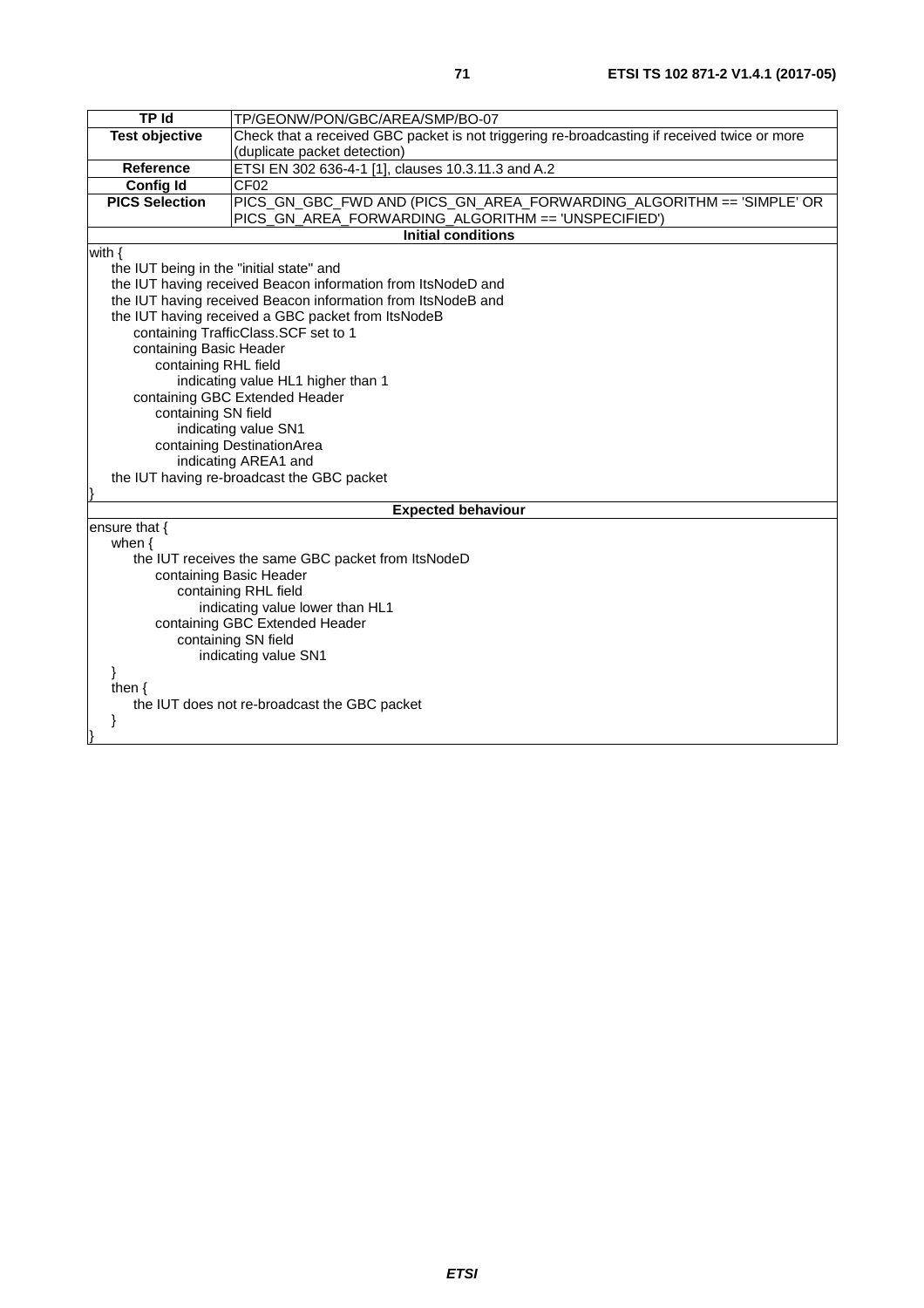| 6.2.2.9.2.3                                                  | Contention-based forwarding                                                                                                                         |  |
|--------------------------------------------------------------|-----------------------------------------------------------------------------------------------------------------------------------------------------|--|
| <b>TP Id</b>                                                 | TP/GEONW/PON/GBC/AREA/CBF/BV-02                                                                                                                     |  |
| <b>Test objective</b>                                        | Check that a received GBC packet is triggering contention if received for the first time from a<br>known sender when inside of the destination area |  |
| Reference                                                    | ETSI EN 302 636-4-1 [1], clause E.3                                                                                                                 |  |
| <b>Config Id</b>                                             | CF <sub>04</sub>                                                                                                                                    |  |
| <b>PICS Selection</b>                                        | PICS_GN_GBC_FWD AND PICS_GN_AREA_FORWARDING_ALGORITHM == 'CBF'                                                                                      |  |
|                                                              | <b>Initial conditions</b>                                                                                                                           |  |
| with $\{$                                                    |                                                                                                                                                     |  |
| the IUT being in the "initial state" and                     |                                                                                                                                                     |  |
| the IUT having received Beacon information from ItsNodeB and |                                                                                                                                                     |  |
|                                                              | the IUT having received Beacon information from ItsNodeD and                                                                                        |  |
|                                                              | the IUT having received Beacon information from ItsNodeC                                                                                            |  |
|                                                              |                                                                                                                                                     |  |
|                                                              | <b>Expected behaviour</b>                                                                                                                           |  |
| ensure that $\{$                                             |                                                                                                                                                     |  |
| when $\{$                                                    |                                                                                                                                                     |  |
|                                                              | the IUT receives a GBC packet from ItsNodeC                                                                                                         |  |
|                                                              | containing TrafficClass.SCF set to 1                                                                                                                |  |
|                                                              | containing GBC Extended Header                                                                                                                      |  |
|                                                              | containing DestinationArea                                                                                                                          |  |
|                                                              | indicating AREA1                                                                                                                                    |  |
| then $\{$                                                    |                                                                                                                                                     |  |
|                                                              | the IUT saves the GBC packet into the CBF buffer and                                                                                                |  |
|                                                              |                                                                                                                                                     |  |
| the IUT starts the contention timer and                      |                                                                                                                                                     |  |
|                                                              | the IUT re-broadcasts the received GBC packet<br>upon expiry of the contention timer                                                                |  |
|                                                              |                                                                                                                                                     |  |
|                                                              |                                                                                                                                                     |  |

| <b>TP Id</b>                                       | TP/GEONW/PON/GBC/AREA/CBF/BV-07                                         |  |
|----------------------------------------------------|-------------------------------------------------------------------------|--|
| <b>Test objective</b>                              | Check that a received GBC packet is discarded if received twice or more |  |
| <b>Reference</b>                                   | ETSI EN 302 636-4-1 [1], clause E.3                                     |  |
| <b>Config Id</b>                                   | CF <sub>04</sub>                                                        |  |
| <b>PICS Selection</b>                              | PICS_GN_GBC_FWD AND PICS_GN_AREA_FORWARDING_ALGORITHM == 'CBF'          |  |
|                                                    | <b>Initial conditions</b>                                               |  |
| with $\{$                                          |                                                                         |  |
|                                                    | the IUT being in the "initial state" and                                |  |
|                                                    | the IUT having received Beacon information from ItsNodeB and            |  |
|                                                    | the IUT having received Beacon information from ItsNodeD                |  |
|                                                    | the IUT having received a GBC packet from ItsNodeC                      |  |
|                                                    | containing TrafficClass.SCF set to 1                                    |  |
|                                                    | containing GBC Extended Header                                          |  |
|                                                    | containing DestinationArea                                              |  |
|                                                    | indicating AREA1                                                        |  |
|                                                    | the IUT having saved the packet into CBF buffer                         |  |
|                                                    |                                                                         |  |
|                                                    | <b>Expected behaviour</b>                                               |  |
| ensure that $\{$                                   |                                                                         |  |
| when $\{$                                          |                                                                         |  |
|                                                    | the IUT receives the same GBC packet from ItsNodeD                      |  |
|                                                    |                                                                         |  |
| then $\{$                                          |                                                                         |  |
| the IUT removes the GBC packet from the CBF buffer |                                                                         |  |
| the IUT discards the new received GBC packet       |                                                                         |  |
|                                                    |                                                                         |  |
|                                                    |                                                                         |  |
|                                                    |                                                                         |  |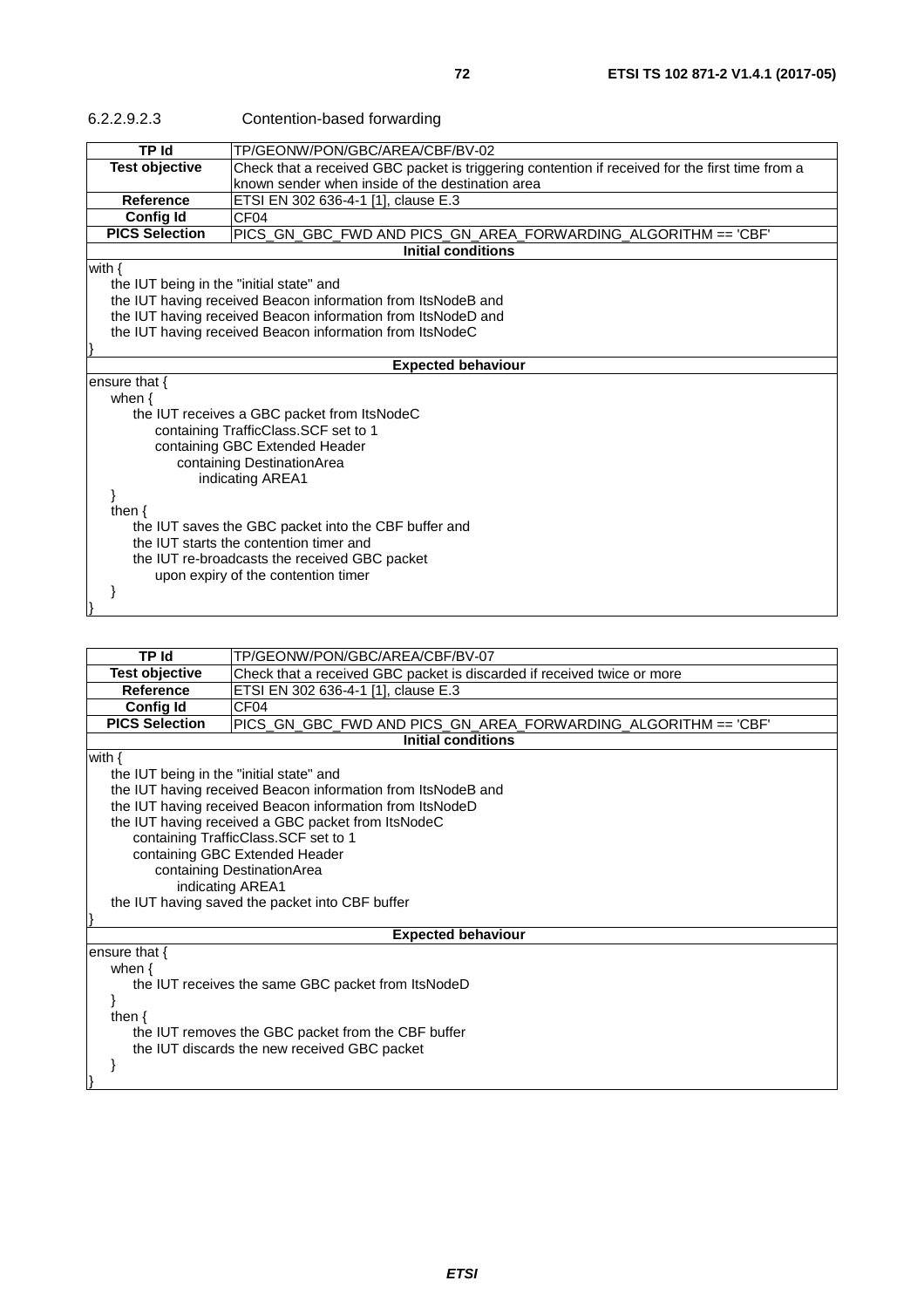| <b>TP Id</b>                                           | TP/GEONW/PON/GBC/AREA/CBF/BV-21                                                                   |  |
|--------------------------------------------------------|---------------------------------------------------------------------------------------------------|--|
| <b>Test objective</b>                                  | Check that a received GBC packet is triggering contention if received for the first time when IUT |  |
|                                                        | is inside of the destination area from an unknown sender                                          |  |
| <b>Reference</b>                                       | ETSI EN 302 636-4-1 [1], clause E.3                                                               |  |
| <b>Config Id</b>                                       | CF04                                                                                              |  |
| <b>PICS Selection</b>                                  | PICS_GN_GBC_FWD AND PICS_GN_AREA_FORWARDING_ALGORITHM == 'CBF'                                    |  |
|                                                        | <b>Initial conditions</b>                                                                         |  |
| with $\{$                                              |                                                                                                   |  |
| the IUT being in the "initial state" and               |                                                                                                   |  |
| the IUT is using the CBF algorithm                     |                                                                                                   |  |
|                                                        | the IUT having received Beacon information from ItsNodeB and                                      |  |
|                                                        | the IUT not having received any message from ItsNodeD                                             |  |
|                                                        |                                                                                                   |  |
|                                                        | <b>Expected behaviour</b>                                                                         |  |
| ensure that $\{$                                       |                                                                                                   |  |
| when $\{$                                              |                                                                                                   |  |
|                                                        | the IUT receives a GBC packet generated by ItsNodeC from ItsNodeD                                 |  |
|                                                        | containing TrafficClass.SCF set to 1                                                              |  |
|                                                        | containing GBC Extended Header                                                                    |  |
| containing DestinationArea                             |                                                                                                   |  |
|                                                        | indicating AREA1                                                                                  |  |
|                                                        |                                                                                                   |  |
| then $\{$                                              |                                                                                                   |  |
| the IUT saves the GBC packet into the CBF buffer and   |                                                                                                   |  |
| the IUT starts the contention timer set to CBF_MAX and |                                                                                                   |  |
| the IUT broadcasts the received GBC packet             |                                                                                                   |  |
| upon expiry of the contention timer                    |                                                                                                   |  |
|                                                        |                                                                                                   |  |
|                                                        |                                                                                                   |  |

| TP Id                                                  | TP/GEONW/PON/GBC/AREA/CBF/BV-22                                                                   |  |
|--------------------------------------------------------|---------------------------------------------------------------------------------------------------|--|
| <b>Test objective</b>                                  | Check that a received GBC packet is triggering contention if received for the first time when IUT |  |
|                                                        | is inside of the destination area from a known sender having an uncertain position $(PAI = 0)$    |  |
| <b>Reference</b>                                       | ETSI EN 302 636-4-1 [1], clause E.3                                                               |  |
| <b>Config Id</b>                                       | CF <sub>04</sub>                                                                                  |  |
| <b>PICS Selection</b>                                  | PICS_GN_GBC_FWD AND PICS_GN_AREA_FORWARDING_ALGORITHM == 'CBF'                                    |  |
|                                                        | <b>Initial conditions</b>                                                                         |  |
| with $\{$                                              |                                                                                                   |  |
| the IUT being in the "initial state" and               |                                                                                                   |  |
| the IUT is using the CBF algorithm                     |                                                                                                   |  |
|                                                        | the IUT having received Beacon information from ItsNodeB and                                      |  |
|                                                        | the IUT having received Beacon information from ItsNodeD                                          |  |
|                                                        | containing Beacon ExtendedHeader                                                                  |  |
| containing SOPV field                                  |                                                                                                   |  |
|                                                        | containing PAI                                                                                    |  |
| set to '0'                                             |                                                                                                   |  |
|                                                        | <b>Expected behaviour</b>                                                                         |  |
| ensure that $\{$                                       |                                                                                                   |  |
| when $\{$                                              |                                                                                                   |  |
|                                                        | the IUT receives a GBC packet generated by ItsNodeC from ItsNodeD                                 |  |
| containing TrafficClass.SCF set to 1                   |                                                                                                   |  |
| containing GBC Extended Header                         |                                                                                                   |  |
| containing DestinationArea                             |                                                                                                   |  |
| indicating AREA1                                       |                                                                                                   |  |
|                                                        |                                                                                                   |  |
| then $\{$                                              |                                                                                                   |  |
| the IUT saves the GBC packet into the CBF buffer and   |                                                                                                   |  |
| the IUT starts the contention timer set to CBF MAX and |                                                                                                   |  |
| the IUT re-broadcasts the received GBC packet          |                                                                                                   |  |
|                                                        | upon expiry of the contention timer                                                               |  |
|                                                        |                                                                                                   |  |
|                                                        |                                                                                                   |  |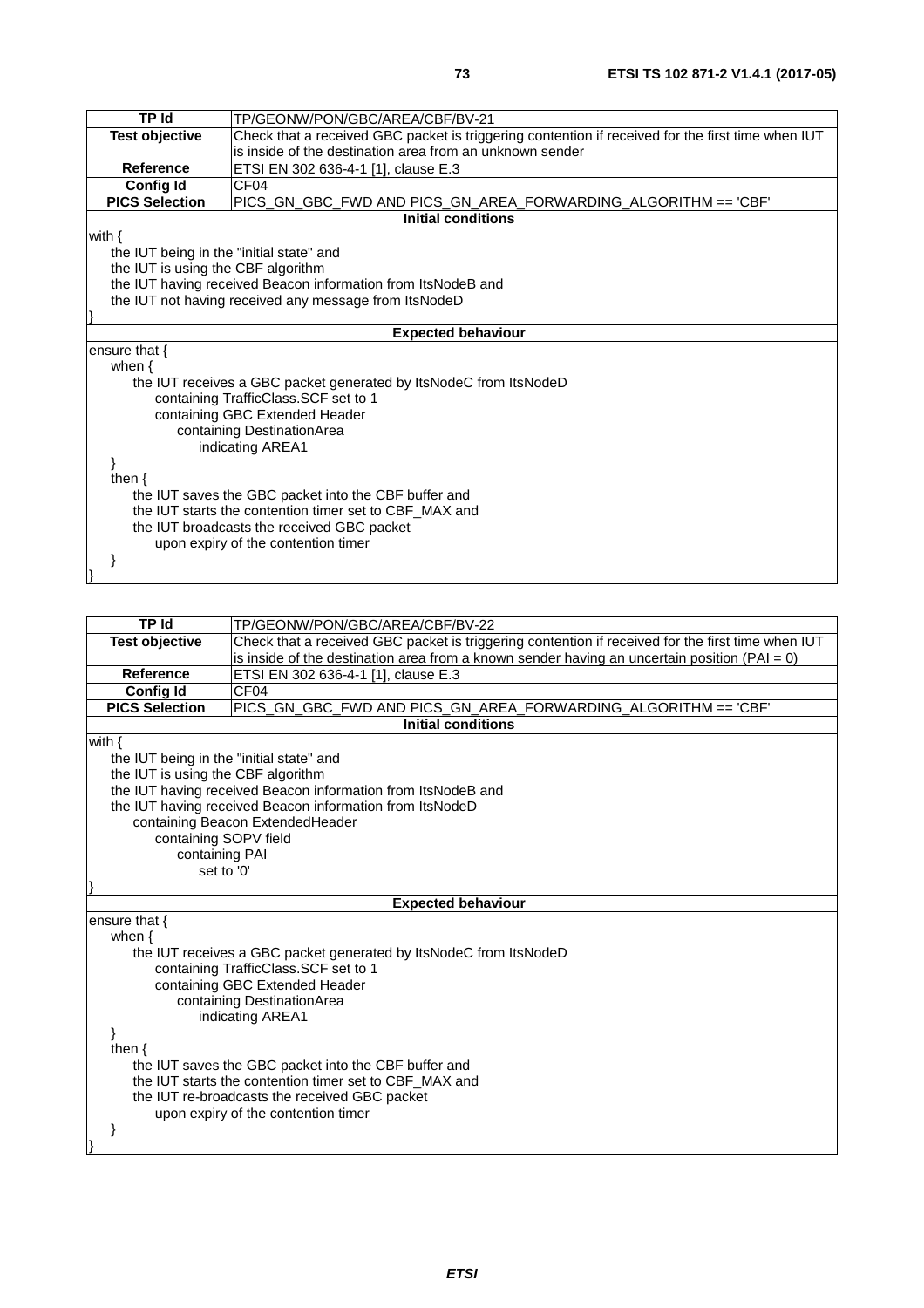| 6.2.2.9.2.4                                            | Advanced forwarding                                                                         |  |
|--------------------------------------------------------|---------------------------------------------------------------------------------------------|--|
| <b>TP Id</b>                                           | TP/GEONW/PON/GBC/AREA/ADV/BV-21                                                             |  |
| <b>Test objective</b>                                  | Check that a received GBC packet with Broadcast MAC destination is triggering contention if |  |
|                                                        | received for the first time from an unknown sender when IUT is inside the destination area  |  |
| <b>Reference</b>                                       | ETSI EN 302 636-4-1 [1], clause F.4                                                         |  |
| <b>Config Id</b>                                       | CF05                                                                                        |  |
| <b>PICS Selection</b>                                  | PICS_GN_GBC_FWD AND PICS_GN_AREA_FORWARDING_ALGORITHM == 'ADVANCED'                         |  |
|                                                        | <b>Initial conditions</b>                                                                   |  |
| with $\{$                                              |                                                                                             |  |
| the IUT being in the "initial state" and               |                                                                                             |  |
|                                                        | the IUT having received Beacon information from ItsNodeB and                                |  |
|                                                        | the IUT not having received any message from ItsNodeE                                       |  |
|                                                        |                                                                                             |  |
|                                                        | <b>Expected behaviour</b>                                                                   |  |
| ensure that $\{$                                       |                                                                                             |  |
| when $\{$                                              |                                                                                             |  |
|                                                        | the IUT receives a GBC packet from ItsNodeE                                                 |  |
|                                                        | addressed to link-layer broadcast address                                                   |  |
|                                                        | containing TrafficClass.SCF set to 1                                                        |  |
|                                                        | containing GBC Extended Header                                                              |  |
| containing DestinationArea                             |                                                                                             |  |
|                                                        | indicating AREA1                                                                            |  |
|                                                        |                                                                                             |  |
| then $\{$                                              |                                                                                             |  |
| the IUT saves the GBC packet into the CBF buffer and   |                                                                                             |  |
| the IUT starts the contention timer set to CBF MAX and |                                                                                             |  |
| the IUT re-broadcasts the received GBC packet          |                                                                                             |  |
| upon expiry of the contention timer                    |                                                                                             |  |
|                                                        |                                                                                             |  |
|                                                        |                                                                                             |  |

| TP Id                                        | TP/GEONW/PON/GBC/AREA/ADV/BV-23                                                       |  |  |
|----------------------------------------------|---------------------------------------------------------------------------------------|--|--|
| <b>Test objective</b>                        | Check that a received GBC packet is discarded if received more than MAX_COUNTER times |  |  |
|                                              | when IUT is inside the destination area                                               |  |  |
| <b>Reference</b>                             | ETSI EN 302 636-4-1 [1], clause F.4                                                   |  |  |
| <b>Config Id</b>                             | CF <sub>06</sub>                                                                      |  |  |
| <b>PICS Selection</b>                        | PICS_GN_GBC_FWD AND PICS_GN_AREA_FORWARDING_ALGORITHM == 'ADVANCED'                   |  |  |
|                                              | <b>Initial conditions</b>                                                             |  |  |
| with $\{$                                    |                                                                                       |  |  |
| the IUT being in the "initial state" and     |                                                                                       |  |  |
|                                              | the IUT having received Beacon information from ItsNodeB and                          |  |  |
|                                              | the IUT having received Beacon information from ItsNodeF and                          |  |  |
|                                              | the IUT having received a GBC packet GBC1 from ItsNodeF                               |  |  |
|                                              | containing TrafficClass.SCF set to 1                                                  |  |  |
|                                              | containing GBC Extended Header                                                        |  |  |
| containing DestinationArea                   |                                                                                       |  |  |
|                                              | indicating AREA1                                                                      |  |  |
|                                              | the IUT having saved the packet into CBF buffer                                       |  |  |
|                                              | the IUT having received MAX_COUNTER - 1 times the GBC1 packet                         |  |  |
|                                              |                                                                                       |  |  |
|                                              | <b>Expected behaviour</b>                                                             |  |  |
| ensure that {                                |                                                                                       |  |  |
| when $\{$                                    |                                                                                       |  |  |
|                                              | the IUT receives the same GBC packet GBC1                                             |  |  |
|                                              |                                                                                       |  |  |
| then $\{$                                    |                                                                                       |  |  |
|                                              | the IUT removes GBC1 from the CBF buffer                                              |  |  |
| the IUT discards the new received GBC packet |                                                                                       |  |  |
|                                              |                                                                                       |  |  |
|                                              |                                                                                       |  |  |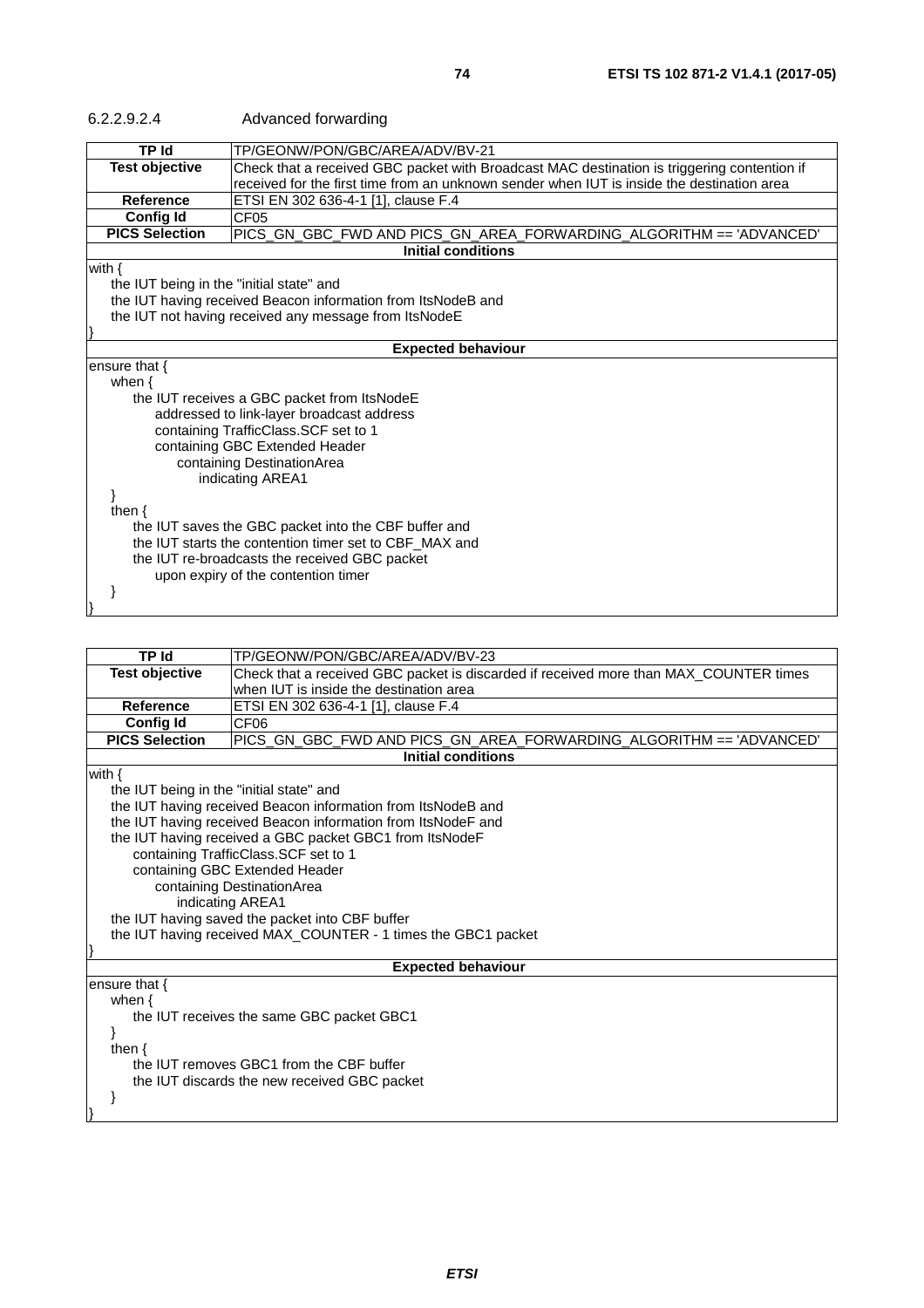| <b>TP Id</b>                                                                                                                                                                                                                                                                                                                                                                                                                    | TP/GEONW/PON/GBC/AREA/ADV/BV-24                                                             |  |
|---------------------------------------------------------------------------------------------------------------------------------------------------------------------------------------------------------------------------------------------------------------------------------------------------------------------------------------------------------------------------------------------------------------------------------|---------------------------------------------------------------------------------------------|--|
| <b>Test objective</b>                                                                                                                                                                                                                                                                                                                                                                                                           | Check that a received GBC packet is discarded if received more than once when IUT is inside |  |
|                                                                                                                                                                                                                                                                                                                                                                                                                                 | the destination area and inside the sectorial area of the GBC packet Sender                 |  |
| <b>Reference</b>                                                                                                                                                                                                                                                                                                                                                                                                                | ETSI EN 302 636-4-1 [1], clause F.4                                                         |  |
| <b>Config Id</b>                                                                                                                                                                                                                                                                                                                                                                                                                | CF05                                                                                        |  |
| <b>PICS Selection</b>                                                                                                                                                                                                                                                                                                                                                                                                           | PICS_GN_GBC_FWD AND PICS_GN_AREA_FORWARDING_ALGORITHM == 'ADVANCED'                         |  |
|                                                                                                                                                                                                                                                                                                                                                                                                                                 | <b>Initial conditions</b>                                                                   |  |
| with $\{$<br>the IUT being in the "initial state" and<br>the IUT having received Beacon information from ItsNodeB and<br>the IUT having received Beacon information from ItsNodeE and<br>the IUT having received a GBC packet GBC1 from ItsNodeB<br>containing TrafficClass.SCF set to 1<br>containing GBC Extended Header<br>containing DestinationArea<br>indicating AREA1<br>the IUT having saved the packet into CBF buffer |                                                                                             |  |
|                                                                                                                                                                                                                                                                                                                                                                                                                                 | <b>Expected behaviour</b>                                                                   |  |
| ensure that $\{$<br>when $\{$<br>the IUT receives the same GBC packet GBC1 from ItsNodeE<br>the IUT is inside the sectorial area of ItsNodeB<br>ł<br>then $\{$<br>the IUT removes GBC1 from the CBF buffer<br>the IUT discards the new received GBC packet                                                                                                                                                                      |                                                                                             |  |

| <b>Test objective</b><br>is inside the destination area and outside the sectorial area of the GBC packet Sender<br>(Angle_FSR > Angle_TH)<br>ETSI EN 302 636-4-1 [1], clause F.4<br><b>Reference</b><br><b>Config Id</b><br>CF <sub>06</sub><br><b>PICS Selection</b><br>PICS_GN_GBC_FWD AND PICS_GN_AREA_FORWARDING_ALGORITHM == 'ADVANCED'<br><b>Initial conditions</b><br>with $\{$<br>the IUT being in the "initial state" and<br>the IUT having received Beacon information from ItsNodeB and<br>the IUT having received Beacon information from ItsNodeF and<br>the IUT having received a GBC packet GBC1 from ItsNodeB<br>containing TrafficClass.SCF set to 1<br>containing GBC Extended Header<br>containing DestinationArea<br>indicating AREA1<br>the IUT having saved the packet into CBF buffer<br><b>Expected behaviour</b><br>ensure that {<br>when $\{$<br>the IUT receives the same GBC packet GBC1 from ItsNodeF<br>the IUT is outside the sectorial area of ItsNodeB<br>ł<br>then $\{$<br>the IUT saves the GBC packet into the CBF buffer and | <b>TP Id</b> | TP/GEONW/PON/GBC/AREA/ADV/BV-25                                                               |  |
|-------------------------------------------------------------------------------------------------------------------------------------------------------------------------------------------------------------------------------------------------------------------------------------------------------------------------------------------------------------------------------------------------------------------------------------------------------------------------------------------------------------------------------------------------------------------------------------------------------------------------------------------------------------------------------------------------------------------------------------------------------------------------------------------------------------------------------------------------------------------------------------------------------------------------------------------------------------------------------------------------------------------------------------------------------------------|--------------|-----------------------------------------------------------------------------------------------|--|
|                                                                                                                                                                                                                                                                                                                                                                                                                                                                                                                                                                                                                                                                                                                                                                                                                                                                                                                                                                                                                                                                   |              | Check that a received GBC packet is triggering contention if received more than once when IUT |  |
|                                                                                                                                                                                                                                                                                                                                                                                                                                                                                                                                                                                                                                                                                                                                                                                                                                                                                                                                                                                                                                                                   |              |                                                                                               |  |
|                                                                                                                                                                                                                                                                                                                                                                                                                                                                                                                                                                                                                                                                                                                                                                                                                                                                                                                                                                                                                                                                   |              |                                                                                               |  |
|                                                                                                                                                                                                                                                                                                                                                                                                                                                                                                                                                                                                                                                                                                                                                                                                                                                                                                                                                                                                                                                                   |              |                                                                                               |  |
|                                                                                                                                                                                                                                                                                                                                                                                                                                                                                                                                                                                                                                                                                                                                                                                                                                                                                                                                                                                                                                                                   |              |                                                                                               |  |
|                                                                                                                                                                                                                                                                                                                                                                                                                                                                                                                                                                                                                                                                                                                                                                                                                                                                                                                                                                                                                                                                   |              |                                                                                               |  |
|                                                                                                                                                                                                                                                                                                                                                                                                                                                                                                                                                                                                                                                                                                                                                                                                                                                                                                                                                                                                                                                                   |              |                                                                                               |  |
|                                                                                                                                                                                                                                                                                                                                                                                                                                                                                                                                                                                                                                                                                                                                                                                                                                                                                                                                                                                                                                                                   |              |                                                                                               |  |
|                                                                                                                                                                                                                                                                                                                                                                                                                                                                                                                                                                                                                                                                                                                                                                                                                                                                                                                                                                                                                                                                   |              |                                                                                               |  |
|                                                                                                                                                                                                                                                                                                                                                                                                                                                                                                                                                                                                                                                                                                                                                                                                                                                                                                                                                                                                                                                                   |              |                                                                                               |  |
|                                                                                                                                                                                                                                                                                                                                                                                                                                                                                                                                                                                                                                                                                                                                                                                                                                                                                                                                                                                                                                                                   |              |                                                                                               |  |
|                                                                                                                                                                                                                                                                                                                                                                                                                                                                                                                                                                                                                                                                                                                                                                                                                                                                                                                                                                                                                                                                   |              |                                                                                               |  |
|                                                                                                                                                                                                                                                                                                                                                                                                                                                                                                                                                                                                                                                                                                                                                                                                                                                                                                                                                                                                                                                                   |              |                                                                                               |  |
|                                                                                                                                                                                                                                                                                                                                                                                                                                                                                                                                                                                                                                                                                                                                                                                                                                                                                                                                                                                                                                                                   |              |                                                                                               |  |
|                                                                                                                                                                                                                                                                                                                                                                                                                                                                                                                                                                                                                                                                                                                                                                                                                                                                                                                                                                                                                                                                   |              |                                                                                               |  |
|                                                                                                                                                                                                                                                                                                                                                                                                                                                                                                                                                                                                                                                                                                                                                                                                                                                                                                                                                                                                                                                                   |              |                                                                                               |  |
|                                                                                                                                                                                                                                                                                                                                                                                                                                                                                                                                                                                                                                                                                                                                                                                                                                                                                                                                                                                                                                                                   |              |                                                                                               |  |
|                                                                                                                                                                                                                                                                                                                                                                                                                                                                                                                                                                                                                                                                                                                                                                                                                                                                                                                                                                                                                                                                   |              |                                                                                               |  |
|                                                                                                                                                                                                                                                                                                                                                                                                                                                                                                                                                                                                                                                                                                                                                                                                                                                                                                                                                                                                                                                                   |              |                                                                                               |  |
|                                                                                                                                                                                                                                                                                                                                                                                                                                                                                                                                                                                                                                                                                                                                                                                                                                                                                                                                                                                                                                                                   |              |                                                                                               |  |
|                                                                                                                                                                                                                                                                                                                                                                                                                                                                                                                                                                                                                                                                                                                                                                                                                                                                                                                                                                                                                                                                   |              |                                                                                               |  |
|                                                                                                                                                                                                                                                                                                                                                                                                                                                                                                                                                                                                                                                                                                                                                                                                                                                                                                                                                                                                                                                                   |              |                                                                                               |  |
|                                                                                                                                                                                                                                                                                                                                                                                                                                                                                                                                                                                                                                                                                                                                                                                                                                                                                                                                                                                                                                                                   |              |                                                                                               |  |
|                                                                                                                                                                                                                                                                                                                                                                                                                                                                                                                                                                                                                                                                                                                                                                                                                                                                                                                                                                                                                                                                   |              |                                                                                               |  |
|                                                                                                                                                                                                                                                                                                                                                                                                                                                                                                                                                                                                                                                                                                                                                                                                                                                                                                                                                                                                                                                                   |              |                                                                                               |  |
| the IUT starts the contention timer and                                                                                                                                                                                                                                                                                                                                                                                                                                                                                                                                                                                                                                                                                                                                                                                                                                                                                                                                                                                                                           |              |                                                                                               |  |
| the IUT re-broadcasts the received GBC packet                                                                                                                                                                                                                                                                                                                                                                                                                                                                                                                                                                                                                                                                                                                                                                                                                                                                                                                                                                                                                     |              |                                                                                               |  |
| upon expiry of the contention timer                                                                                                                                                                                                                                                                                                                                                                                                                                                                                                                                                                                                                                                                                                                                                                                                                                                                                                                                                                                                                               |              |                                                                                               |  |
|                                                                                                                                                                                                                                                                                                                                                                                                                                                                                                                                                                                                                                                                                                                                                                                                                                                                                                                                                                                                                                                                   |              |                                                                                               |  |
|                                                                                                                                                                                                                                                                                                                                                                                                                                                                                                                                                                                                                                                                                                                                                                                                                                                                                                                                                                                                                                                                   |              |                                                                                               |  |
| In this configuration IUT is outside sectorial area of ItsNodeB because of the Angle_FSR.<br>NOTE:                                                                                                                                                                                                                                                                                                                                                                                                                                                                                                                                                                                                                                                                                                                                                                                                                                                                                                                                                                |              |                                                                                               |  |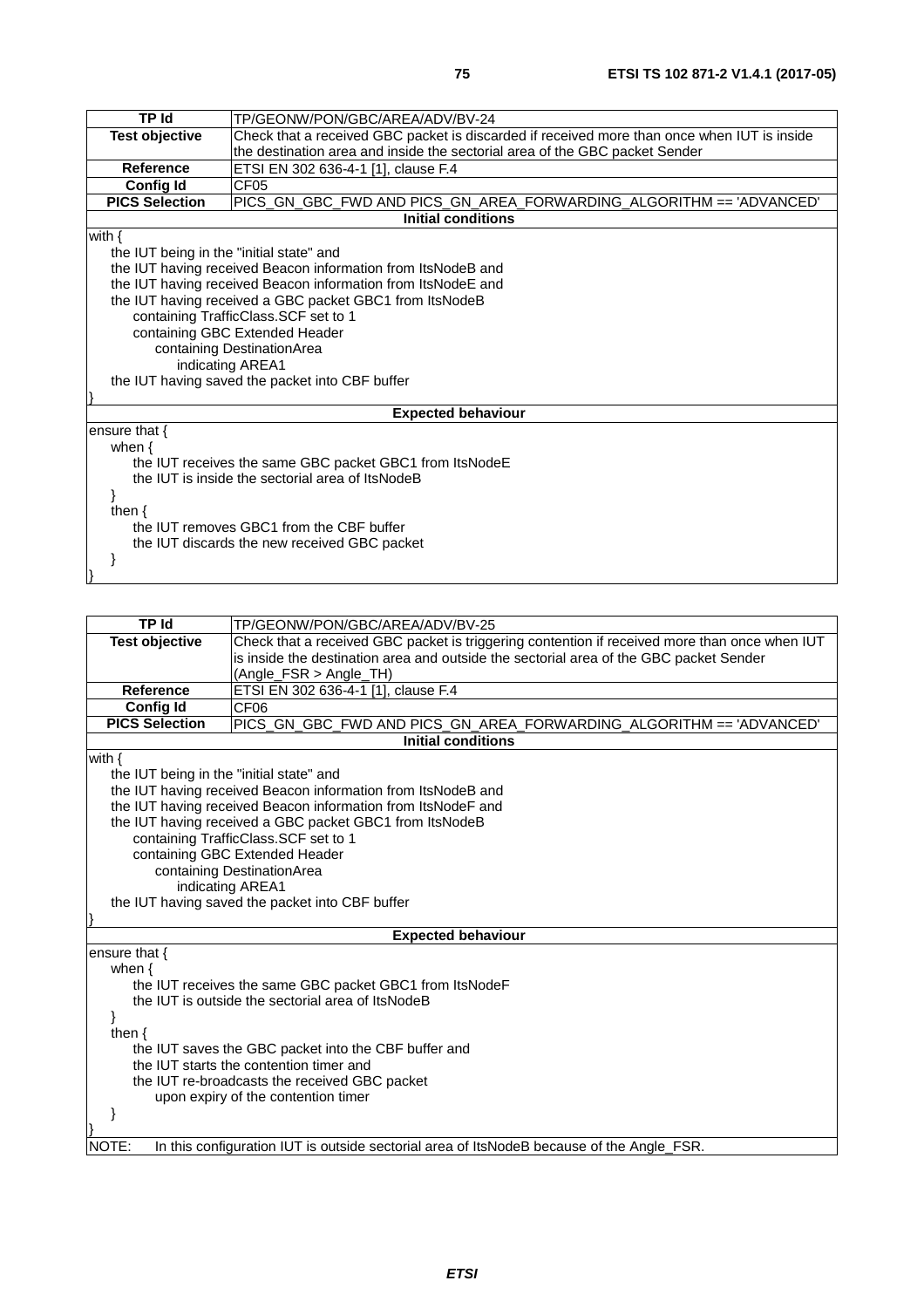| TP Id                                                | TP/GEONW/PON/GBC/AREA/ADV/BV-26                                                                  |  |
|------------------------------------------------------|--------------------------------------------------------------------------------------------------|--|
| <b>Test objective</b>                                | Check that a received GBC packet is triggering contention if received more than once when IUT    |  |
|                                                      | is inside the destination area and outside the sectorial area of the GBC packet Sender           |  |
|                                                      | (Dist $R > Dist F$ )                                                                             |  |
| <b>Reference</b>                                     | ETSI EN 302 636-4-1 [1], clause F.4                                                              |  |
| <b>Config Id</b>                                     | CF <sub>07</sub>                                                                                 |  |
| <b>PICS Selection</b>                                | PICS_GN_GBC_FWD AND PICS_GN_AREA_FORWARDING_ALGORITHM == 'ADVANCED'                              |  |
|                                                      | <b>Initial conditions</b>                                                                        |  |
| with $\{$                                            |                                                                                                  |  |
| the IUT being in the "initial state" and             |                                                                                                  |  |
|                                                      | the IUT having received Beacon information from ItsNodeB and                                     |  |
|                                                      | the IUT having received Beacon information from ItsNodeD and                                     |  |
|                                                      | the IUT having received a GBC packet GBC1 from ItsNodeB                                          |  |
|                                                      | containing TrafficClass.SCF set to 1                                                             |  |
| containing GBC Extended Header                       |                                                                                                  |  |
|                                                      | containing DestinationArea                                                                       |  |
|                                                      | indicating AREA1                                                                                 |  |
|                                                      | the IUT having saved the packet into CBF buffer                                                  |  |
|                                                      |                                                                                                  |  |
|                                                      | <b>Expected behaviour</b>                                                                        |  |
| ensure that $\{$                                     |                                                                                                  |  |
| when $\{$                                            |                                                                                                  |  |
|                                                      | the IUT receives the same GBC packet GBC1 from ItsNodeD                                          |  |
|                                                      | the IUT is outside the sectorial area of ItsNodeB                                                |  |
| ł                                                    |                                                                                                  |  |
| then $\{$                                            |                                                                                                  |  |
| the IUT saves the GBC packet into the CBF buffer and |                                                                                                  |  |
| the IUT starts the contention timer and              |                                                                                                  |  |
| the IUT re-broadcasts the received GBC packet        |                                                                                                  |  |
|                                                      | upon expiry of the contention timer                                                              |  |
|                                                      |                                                                                                  |  |
|                                                      |                                                                                                  |  |
| NOTE:                                                | In this configuration IUT is outside sectorial area of ItsNodeB because of dist $R >$ dist $F$ . |  |

| <b>TP Id</b>                                             | TP/GEONW/PON/GBC/AREA/ADV/BV-27                                                                |
|----------------------------------------------------------|------------------------------------------------------------------------------------------------|
| <b>Test objective</b>                                    | Check that a received GBC packet with Unicast MAC destination is triggering line forwarding if |
|                                                          | received for the first time when IUT is inside the destination area                            |
| <b>Reference</b>                                         | ETSI EN 302 636-4-1 [1], clause F.4                                                            |
| Config Id                                                | CF <sub>05</sub>                                                                               |
| <b>PICS Selection</b>                                    | PICS_GN_GBC_FWD AND PICS_GN_AREA_FORWARDING_ALGORITHM == 'ADVANCED'                            |
|                                                          | Initial conditions                                                                             |
| with $\{$                                                |                                                                                                |
| the IUT being in the "initial state" and                 |                                                                                                |
|                                                          | the IUT having received Beacon information from ItsNodeB and                                   |
| the IUT having received Beacon information from ItsNodeE |                                                                                                |
|                                                          |                                                                                                |
|                                                          | <b>Expected behaviour</b>                                                                      |
| ensure that $\{$                                         |                                                                                                |
| when $\{$                                                |                                                                                                |
|                                                          | the IUT receives a GBC packet from ItsNodeE addressed to IUT's link-layer address              |
|                                                          | containing TrafficClass.SCF set to 1                                                           |
| containing GBC Extended Header                           |                                                                                                |
|                                                          | containing DestinationArea                                                                     |
|                                                          | indicating AREA1                                                                               |
|                                                          |                                                                                                |
| then $\{$                                                |                                                                                                |
| the IUT selects ItsNodeB as the next hop ITS station and |                                                                                                |
|                                                          | the IUT forwards the GBC packet                                                                |
|                                                          |                                                                                                |
|                                                          |                                                                                                |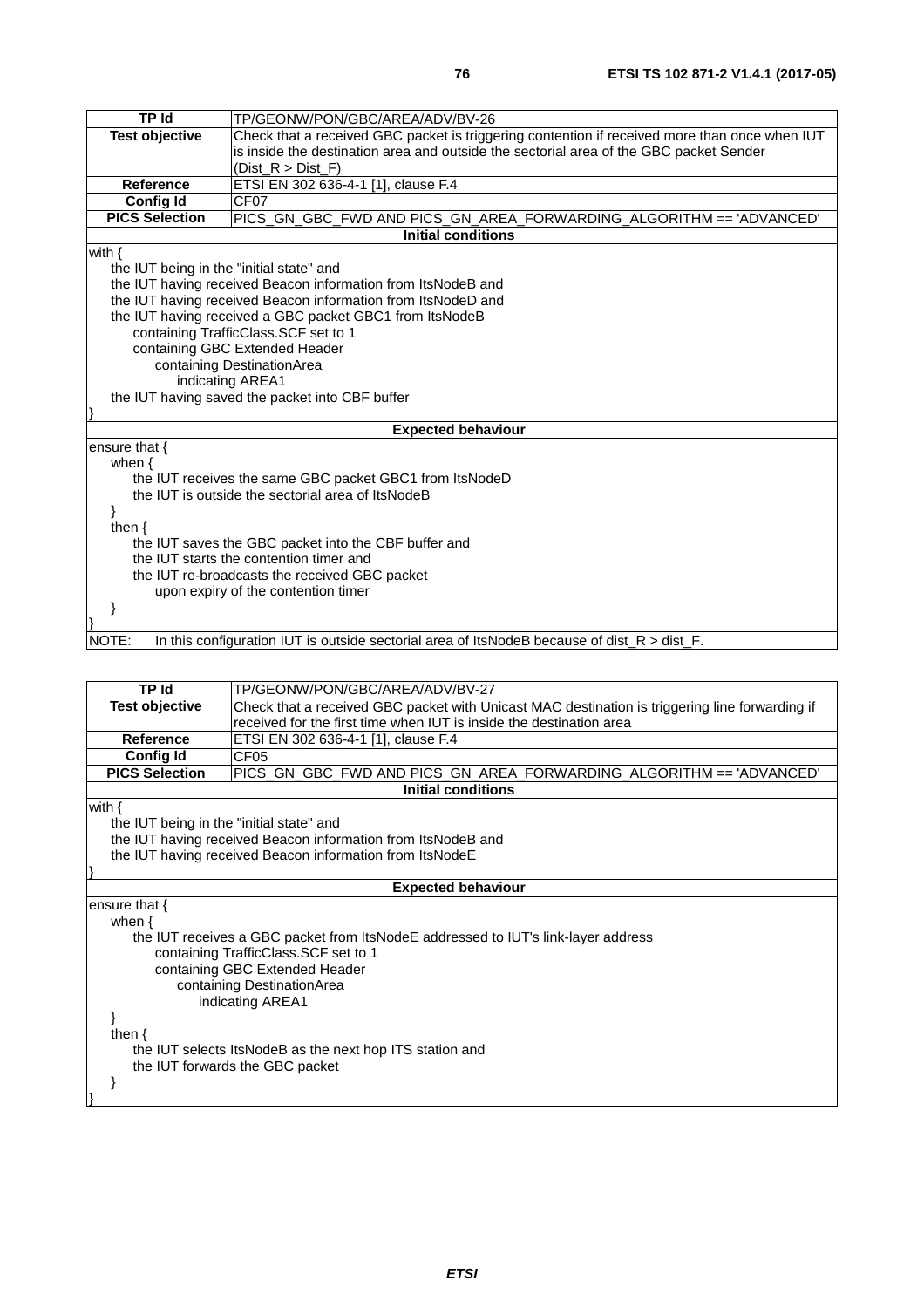| <b>TP Id</b>                                           | TP/GEONW/PON/GBC/AREA/ADV/BV-28                                                            |  |
|--------------------------------------------------------|--------------------------------------------------------------------------------------------|--|
| <b>Test objective</b>                                  | Check that a received GBC packet with Unicast MAC destination is triggering rebroadcast if |  |
|                                                        | received for the first time when IUT is inside the destination area                        |  |
| Reference                                              | ETSI EN 302 636-4-1 [1], clause F.4                                                        |  |
| <b>Config Id</b>                                       | CF <sub>05</sub>                                                                           |  |
| <b>PICS Selection</b>                                  | PICS_GN_GBC_FWD AND PICS_GN_AREA_FORWARDING_ALGORITHM == 'ADVANCED'                        |  |
|                                                        | <b>Initial conditions</b>                                                                  |  |
| with $\{$                                              |                                                                                            |  |
| the IUT being in the "initial state" and               |                                                                                            |  |
|                                                        | the IUT having received Beacon information from ItsNodeB and                               |  |
|                                                        | the IUT having received Beacon information from ItsNodeE                                   |  |
|                                                        |                                                                                            |  |
|                                                        | <b>Expected behaviour</b>                                                                  |  |
| ensure that {                                          |                                                                                            |  |
| when $\{$                                              |                                                                                            |  |
|                                                        | the IUT receives a GBC packet from ItsNodeE addressed to IUT's link-layer address          |  |
|                                                        | containing TrafficClass.SCF set to 1                                                       |  |
|                                                        | containing GBC Extended Header                                                             |  |
| containing DestinationArea                             |                                                                                            |  |
|                                                        | indicating AREA1                                                                           |  |
|                                                        |                                                                                            |  |
| then $\{$                                              |                                                                                            |  |
| the IUT saves the GBC packet into the CBF buffer and   |                                                                                            |  |
| the IUT starts the contention timer set to CBF_MAX and |                                                                                            |  |
| the IUT re-broadcasts the received GBC packet          |                                                                                            |  |
| upon expiry of the contention timer                    |                                                                                            |  |
|                                                        |                                                                                            |  |
|                                                        |                                                                                            |  |
|                                                        |                                                                                            |  |

| <b>TP</b> Id                                           | TP/GEONW/PON/GBC/AREA/ADV/BV-29                                                                  |  |
|--------------------------------------------------------|--------------------------------------------------------------------------------------------------|--|
| <b>Test objective</b>                                  | Check that a received GBC packet with Broadcast destination is triggering contention if received |  |
|                                                        | for the first time from known sender when IUT is inside the destination area                     |  |
| <b>Reference</b>                                       | ETSI EN 302 636-4-1 [1], clause F.4                                                              |  |
| <b>Config Id</b>                                       | CF <sub>05</sub>                                                                                 |  |
| <b>PICS Selection</b>                                  |                                                                                                  |  |
|                                                        | <b>Initial conditions</b>                                                                        |  |
| with $\{$                                              |                                                                                                  |  |
| the IUT being in the "initial state" and               |                                                                                                  |  |
|                                                        | the IUT having received Beacon information from ItsNodeB and                                     |  |
|                                                        | the IUT having received Beacon information from ItsNodeE                                         |  |
|                                                        |                                                                                                  |  |
|                                                        | <b>Expected behaviour</b>                                                                        |  |
| ensure that $\{$                                       |                                                                                                  |  |
| when $\{$                                              |                                                                                                  |  |
| the IUT receives a GBC packet from ItsNodeB            |                                                                                                  |  |
|                                                        | addressed to broadcast link-layer address                                                        |  |
| containing TrafficClass.SCF set to 1                   |                                                                                                  |  |
| containing GBC Extended Header                         |                                                                                                  |  |
| containing DestinationArea                             |                                                                                                  |  |
|                                                        | indicating AREA1                                                                                 |  |
|                                                        |                                                                                                  |  |
| then $\{$                                              |                                                                                                  |  |
| the IUT calculates and starts the contention timer and |                                                                                                  |  |
| the IUT re-broadcasts the received GBC packet          |                                                                                                  |  |
|                                                        | upon expiry of the contention timer                                                              |  |
|                                                        |                                                                                                  |  |
|                                                        |                                                                                                  |  |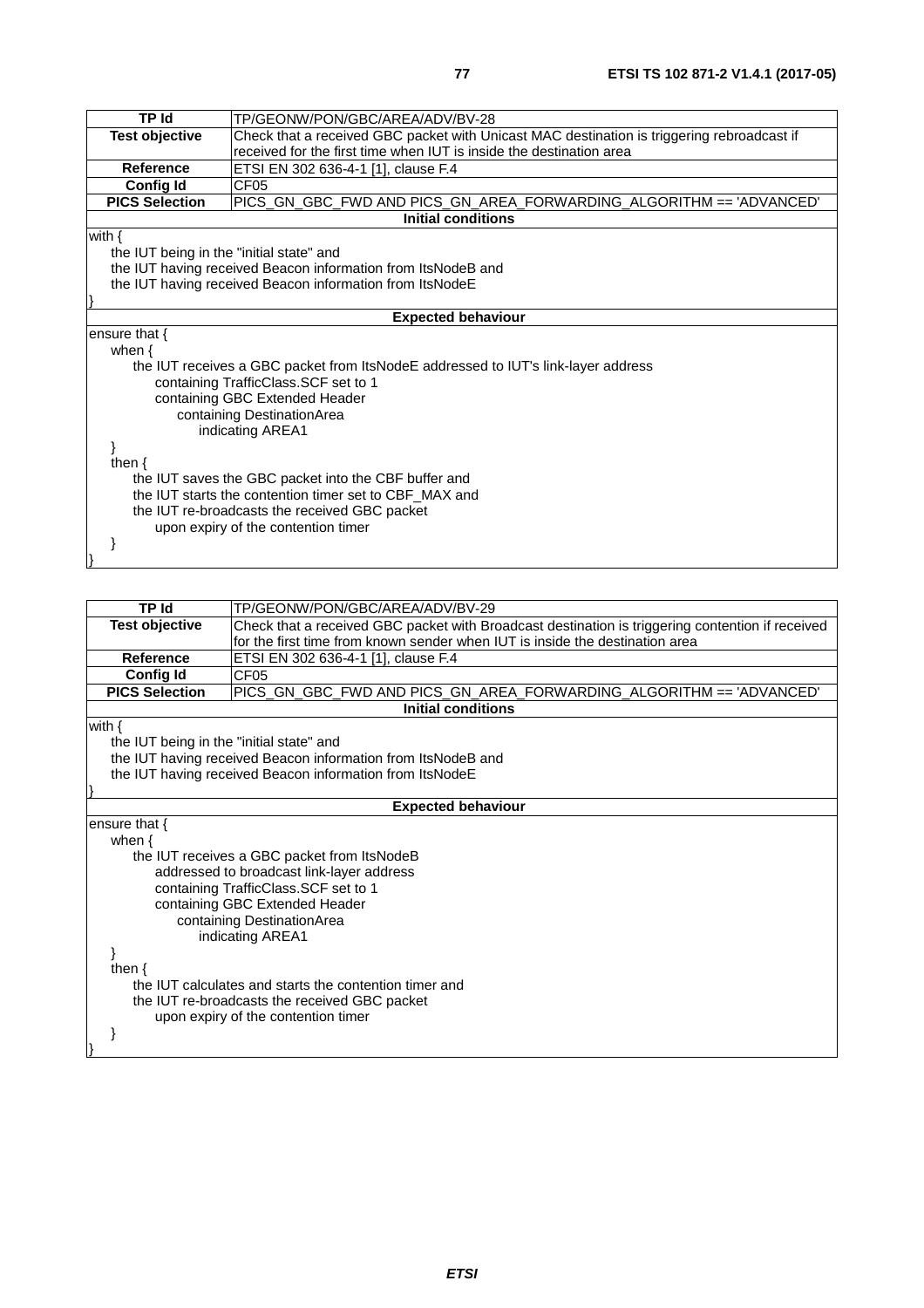## 6.2.2.10 Topologically Scoped Broadcast

| TP Id                                                    | TP/GEONW/PON/TSB/BV-01                                                              |  |
|----------------------------------------------------------|-------------------------------------------------------------------------------------|--|
| <b>Test objective</b>                                    | Check that a TSB request over upper Gn SAP triggers the origination of a TSB packet |  |
| Reference                                                | ETSI EN 302 636-4-1 [1], clause 10.3.9.2                                            |  |
| <b>Config Id</b>                                         | CF <sub>02</sub>                                                                    |  |
| <b>PICS Selection</b>                                    | PICS GN_TSB_SRC                                                                     |  |
|                                                          | Initial conditions                                                                  |  |
| with $\{$                                                |                                                                                     |  |
| the IUT being in the "initial state" and                 |                                                                                     |  |
|                                                          | the IUT having received Beacon information from ItsNodeB and                        |  |
| the IUT having received Beacon information from ItsNodeD |                                                                                     |  |
|                                                          |                                                                                     |  |
|                                                          | <b>Expected behaviour</b>                                                           |  |
| ensure that $\{$                                         |                                                                                     |  |
| when $\{$                                                |                                                                                     |  |
| the IUT is requested to send a TSB packet                |                                                                                     |  |
|                                                          |                                                                                     |  |
| then $\{$                                                |                                                                                     |  |
| the IUT broadcasts a TSB packet                          |                                                                                     |  |
|                                                          |                                                                                     |  |
|                                                          |                                                                                     |  |

| <b>TP Id</b>                                             | TP/GEONW/PON/TSB/BV-02                                                                        |  |  |
|----------------------------------------------------------|-----------------------------------------------------------------------------------------------|--|--|
| Test objective                                           | Check that a received TSB packet is triggering re-broadcasting if received for the first time |  |  |
| <b>Reference</b>                                         | ETSI EN 302 636-4-1 [1], clause 10.3.9.3                                                      |  |  |
| <b>Config Id</b>                                         | CF <sub>02</sub>                                                                              |  |  |
| <b>PICS Selection</b>                                    | PICS GN TSB FWD                                                                               |  |  |
|                                                          | <b>Initial conditions</b>                                                                     |  |  |
| with $\{$                                                |                                                                                               |  |  |
| the IUT being in the "initial state" and                 |                                                                                               |  |  |
|                                                          | the IUT having received Beacon information from ItsNodeD and                                  |  |  |
| the IUT having received Beacon information from ItsNodeB |                                                                                               |  |  |
|                                                          |                                                                                               |  |  |
|                                                          | <b>Expected behaviour</b>                                                                     |  |  |
| ensure that $\{$                                         |                                                                                               |  |  |
| when $\{$                                                |                                                                                               |  |  |
|                                                          | the IUT receives a TSB packet                                                                 |  |  |
|                                                          | containing Basic Header                                                                       |  |  |
| containing RHL field                                     |                                                                                               |  |  |
| indicating HL1 higher than 1                             |                                                                                               |  |  |
|                                                          |                                                                                               |  |  |
| then $\{$                                                |                                                                                               |  |  |
|                                                          | the IUT re-broadcasts the TSB packet                                                          |  |  |
|                                                          |                                                                                               |  |  |
|                                                          |                                                                                               |  |  |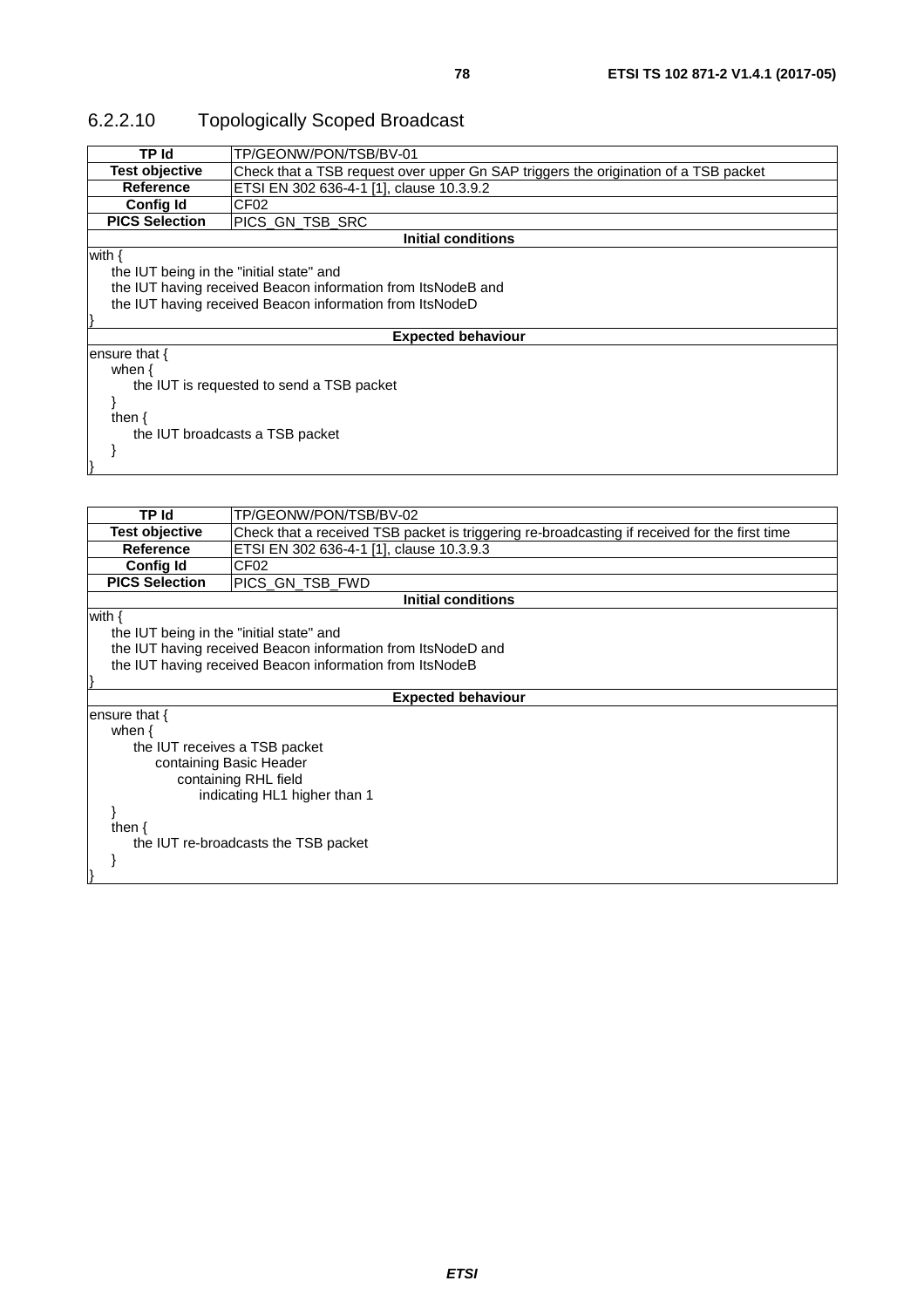| <b>TP Id</b>                             | TP/GEONW/PON/TSB/BV-03                                                                         |  |
|------------------------------------------|------------------------------------------------------------------------------------------------|--|
| <b>Test objective</b>                    | Check that the protocol header fields (RHL) are correctly updated during a TSB re-broadcasting |  |
|                                          | step                                                                                           |  |
| <b>Reference</b>                         | ETSI EN 302 636-4-1 [1], clause 10.3.9.3                                                       |  |
| <b>Config Id</b>                         | CF <sub>02</sub>                                                                               |  |
| <b>PICS Selection</b>                    | PICS_GN_TSB_FWD                                                                                |  |
|                                          | <b>Initial conditions</b>                                                                      |  |
| with $\{$                                |                                                                                                |  |
| the IUT being in the "initial state" and |                                                                                                |  |
|                                          | the IUT having received Beacon information from ItsNodeD and                                   |  |
|                                          | the IUT having received Beacon information from ItsNodeB                                       |  |
|                                          |                                                                                                |  |
|                                          | <b>Expected behaviour</b>                                                                      |  |
| ensure that {                            |                                                                                                |  |
| when $\{$                                |                                                                                                |  |
|                                          | the IUT receives a TSB packet                                                                  |  |
|                                          | containing Basic Header                                                                        |  |
|                                          | containing RHL field                                                                           |  |
|                                          | indicating HL1                                                                                 |  |
|                                          | containing Common Header                                                                       |  |
|                                          | containing MHL field                                                                           |  |
|                                          | indicating value MHL1                                                                          |  |
| ł                                        |                                                                                                |  |
| then $\{$                                |                                                                                                |  |
|                                          | the IUT re-broadcasts the TSB packet                                                           |  |
|                                          | containing Basic Header                                                                        |  |
|                                          | containing RHL field                                                                           |  |
| indicating value (HL1 -1)                |                                                                                                |  |
| containing Common Header                 |                                                                                                |  |
| containing MHL field                     |                                                                                                |  |
| indicating value MHL1                    |                                                                                                |  |
|                                          |                                                                                                |  |
|                                          |                                                                                                |  |
|                                          |                                                                                                |  |
|                                          |                                                                                                |  |
| TP Id                                    | TP/GEONW/PON/TSB/BO-04                                                                         |  |
| <b>Test objective</b>                    | Check that the RHL restriction is correctly handled at a TSB re-broadcasting step              |  |

|                                              | 11 / JL JI WI UN I JD/ DU-V <del>T</del>                                          |  |
|----------------------------------------------|-----------------------------------------------------------------------------------|--|
| <b>Test objective</b>                        | Check that the RHL restriction is correctly handled at a TSB re-broadcasting step |  |
| <b>Reference</b>                             | ETSI EN 302 636-4-1 [1], clause 10.3.9.3                                          |  |
| <b>Config Id</b>                             | CF <sub>02</sub>                                                                  |  |
| <b>PICS Selection</b>                        | PICS_GN_TSB_FWD                                                                   |  |
|                                              | <b>Initial conditions</b>                                                         |  |
| with $\{$                                    |                                                                                   |  |
| the IUT being in the "initial state"         |                                                                                   |  |
|                                              |                                                                                   |  |
|                                              | <b>Expected behaviour</b>                                                         |  |
| ensure that $\{$                             |                                                                                   |  |
| when $\{$                                    |                                                                                   |  |
| the IUT receives a TSB packet                |                                                                                   |  |
|                                              | containing Basic Header                                                           |  |
|                                              | containing RHL field                                                              |  |
| indicating 1                                 |                                                                                   |  |
|                                              |                                                                                   |  |
| then $\{$                                    |                                                                                   |  |
| the IUT does not re-broadcast the TSB packet |                                                                                   |  |
|                                              |                                                                                   |  |
|                                              |                                                                                   |  |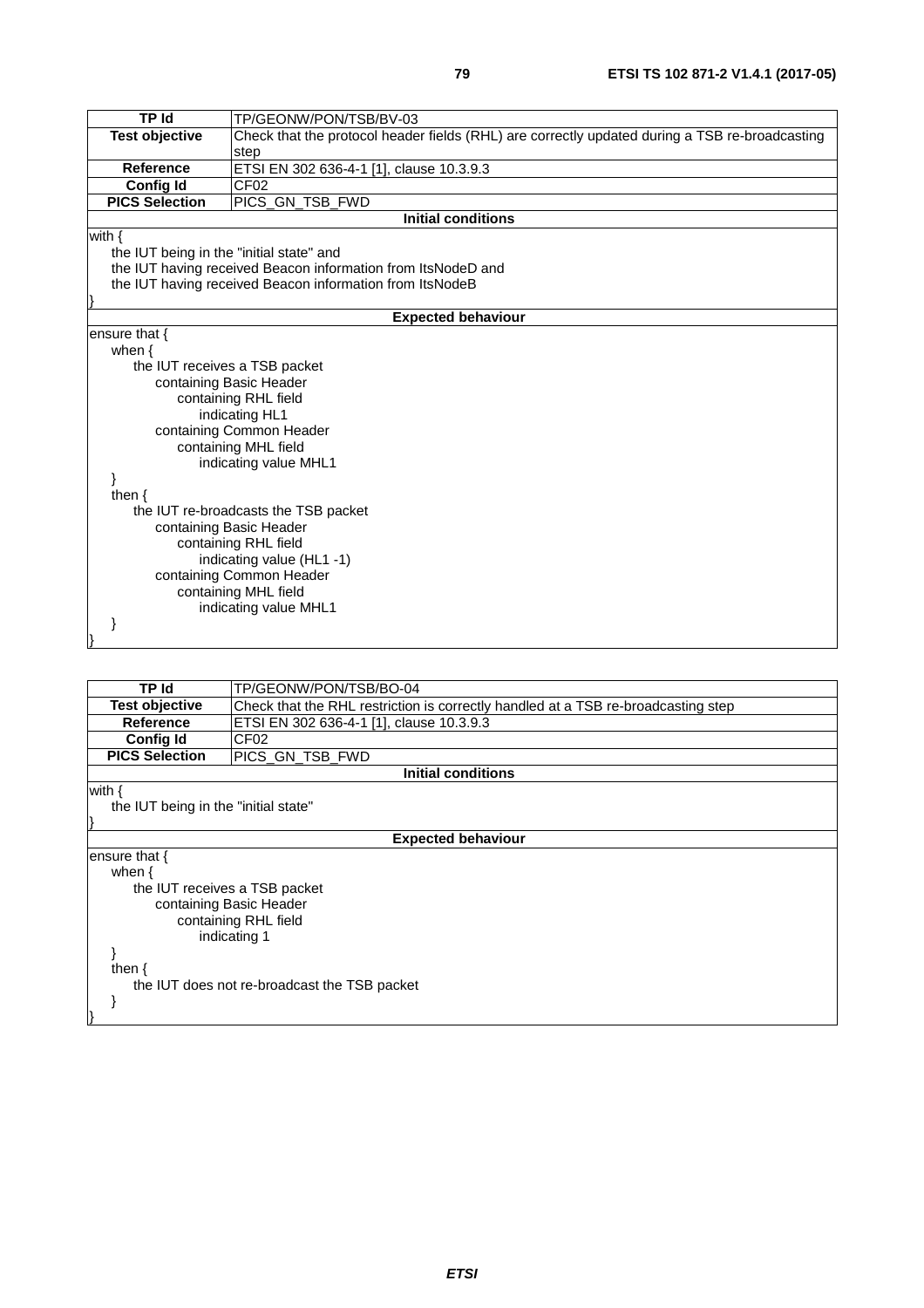| TP Id                                | TP/GEONW/PON/TSB/BV-05                                                                         |
|--------------------------------------|------------------------------------------------------------------------------------------------|
| <b>Test objective</b>                | Check that a received TSB packet is passed over the Gn SAP to the correct upper protocol if it |
|                                      | is received for the first time                                                                 |
| <b>Reference</b>                     | ETSI EN 302 636-4-1 [1], clause 10.3.9.3                                                       |
| <b>Config Id</b>                     | CF <sub>01</sub>                                                                               |
| <b>PICS Selection</b>                | IPICS GN TSB DST                                                                               |
|                                      | Initial conditions                                                                             |
| with {                               |                                                                                                |
| the IUT being in the "initial state" |                                                                                                |
|                                      |                                                                                                |
|                                      | <b>Expected behaviour</b>                                                                      |
| ensure that $\{$                     |                                                                                                |
| when $\{$                            |                                                                                                |
|                                      | the IUT receives a TSB packet                                                                  |
|                                      |                                                                                                |
| then $\{$                            |                                                                                                |
|                                      | the IUT passes the received TSB packet to the correct Upper Layer                              |
|                                      |                                                                                                |
|                                      |                                                                                                |

| <b>TPId</b>                              | TP/GEONW/PON/TSB/BO-07                                                                       |  |
|------------------------------------------|----------------------------------------------------------------------------------------------|--|
| <b>Test objective</b>                    | Check that a received TSB packet is not triggering re-broadcasting if received twice or more |  |
| <b>Reference</b>                         | ETSI EN 302 636-4-1 [1], clause 10.3.9.3                                                     |  |
| <b>Config Id</b>                         | CF <sub>02</sub>                                                                             |  |
| <b>PICS Selection</b>                    | PICS GN TSB FWD                                                                              |  |
|                                          | <b>Initial conditions</b>                                                                    |  |
| with $\{$                                |                                                                                              |  |
| the IUT being in the "initial state" and |                                                                                              |  |
|                                          | the IUT having received Beacon information from ItsNodeD and                                 |  |
|                                          | the IUT having received Beacon information from ItsNodeB and                                 |  |
|                                          | the IUT having received a TSB packet from ItsNodeB                                           |  |
| containing Basic Header                  |                                                                                              |  |
| containing RHL field                     |                                                                                              |  |
|                                          | indicating HL1 higher than 1                                                                 |  |
|                                          | containing TSB Extended Header                                                               |  |
|                                          | containing SN field                                                                          |  |
|                                          | indicating value SN1 and                                                                     |  |
|                                          | the IUT having re-broadcast the TSB packet                                                   |  |
|                                          |                                                                                              |  |
|                                          | <b>Expected behaviour</b>                                                                    |  |
| ensure that $\{$                         |                                                                                              |  |
| when $\{$                                |                                                                                              |  |
|                                          | the IUT receives the same TSB packet from ItsNodeD                                           |  |
|                                          | containing Basic Header                                                                      |  |
|                                          | containing RHL field                                                                         |  |
| indicating HL1 - 1                       |                                                                                              |  |
| containing TSB Extended Header           |                                                                                              |  |
| containing SN field                      |                                                                                              |  |
|                                          | indicating value SN1                                                                         |  |
| ł                                        |                                                                                              |  |
| then $\{$                                |                                                                                              |  |
|                                          | the IUT does not re-broadcast the TSB packet                                                 |  |
|                                          |                                                                                              |  |
|                                          |                                                                                              |  |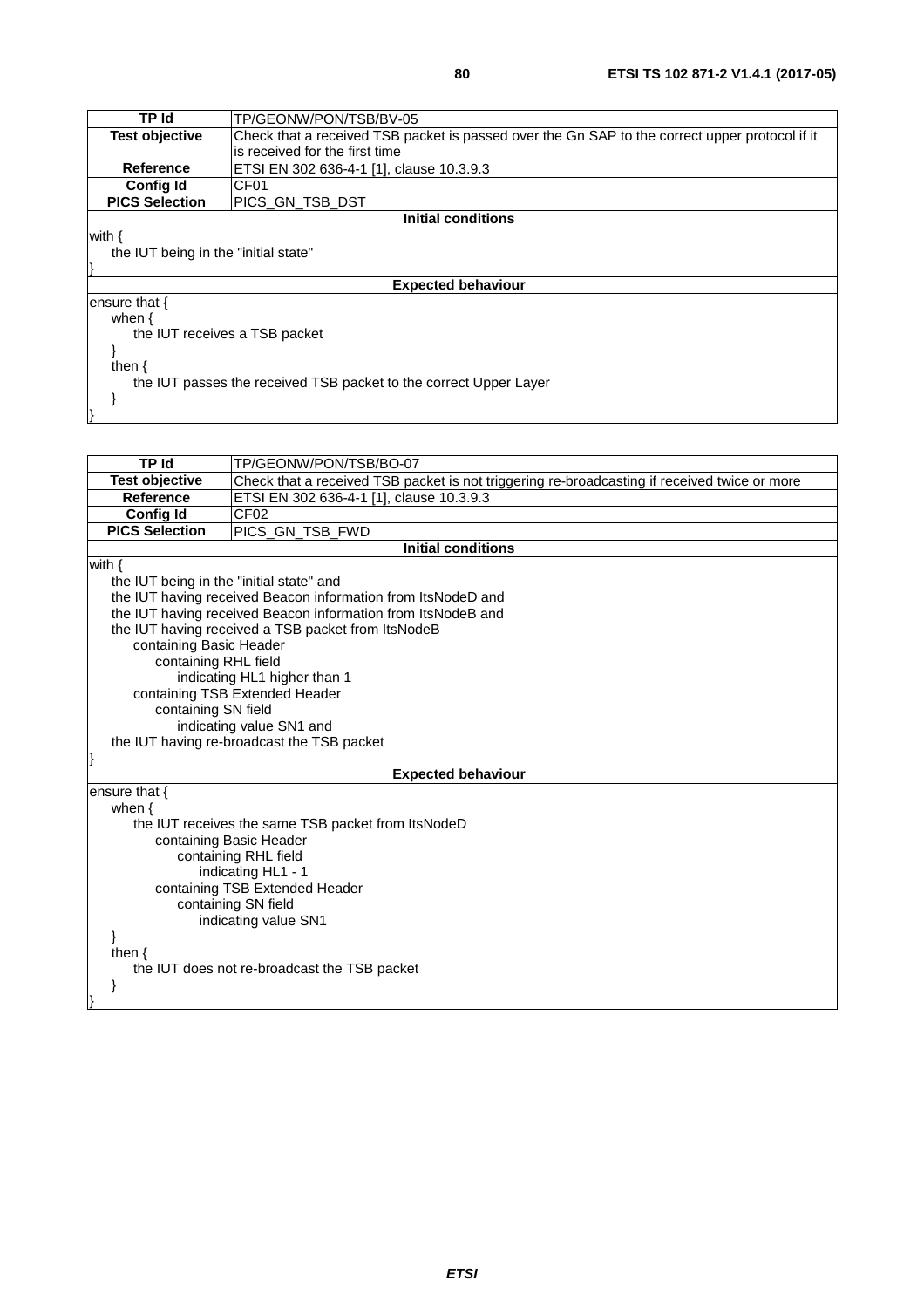| TP Id                                                                    | TP/GEONW/PON/TSB/BO-08                                                                         |  |
|--------------------------------------------------------------------------|------------------------------------------------------------------------------------------------|--|
| <b>Test objective</b>                                                    | Check that a received TSB packet is not passed over the Gn SAP if it is received twice or more |  |
| <b>Reference</b>                                                         | ETSI EN 302 636-4-1 [1], clause 10.3.9.3                                                       |  |
| <b>Config Id</b>                                                         | CF <sub>02</sub>                                                                               |  |
| <b>PICS Selection</b>                                                    | PICS_GN_TSB_DST                                                                                |  |
|                                                                          | <b>Initial conditions</b>                                                                      |  |
| with $\{$                                                                |                                                                                                |  |
| the IUT being in the "initial state" and                                 |                                                                                                |  |
|                                                                          | the IUT having received a TSB packet from ItsNodeB                                             |  |
| containing Basic Header                                                  |                                                                                                |  |
| containing RHL field                                                     |                                                                                                |  |
|                                                                          | indicating HL1 higher than 1                                                                   |  |
| containing TSB Extended Header                                           |                                                                                                |  |
|                                                                          | containing SN field                                                                            |  |
| indicating value SN1 and                                                 |                                                                                                |  |
| the IUT having passed the received TSB packet to the correct Upper Layer |                                                                                                |  |
|                                                                          | <b>Expected behaviour</b>                                                                      |  |
| ensure that {                                                            |                                                                                                |  |
| when $\{$                                                                |                                                                                                |  |
|                                                                          | the IUT receives the same TSB packet from ItsNodeD                                             |  |
|                                                                          | containing Basic Header                                                                        |  |
| containing RHL field                                                     |                                                                                                |  |
| indicating HL1 - 1                                                       |                                                                                                |  |
| containing TSB Extended Header                                           |                                                                                                |  |
| containing SN field                                                      |                                                                                                |  |
| indicating value SN1                                                     |                                                                                                |  |
|                                                                          |                                                                                                |  |
| then $\{$                                                                |                                                                                                |  |
|                                                                          | the IUT does not pass the received TSB packet to any Upper Layer                               |  |
|                                                                          |                                                                                                |  |
|                                                                          |                                                                                                |  |

## 6.2.2.11 Single-Hop Broadcast

| TP Id                                                        | TP/GEONW/PON/SHB/BV-01                                                              |  |  |
|--------------------------------------------------------------|-------------------------------------------------------------------------------------|--|--|
| <b>Test objective</b>                                        | Check that a SHB request over upper Gn SAP triggers the origination of a SHB packet |  |  |
| <b>Reference</b>                                             | ETSI EN 302 636-4-1 [1], clause 10.3.10.2                                           |  |  |
| <b>Config Id</b>                                             | CF <sub>02</sub>                                                                    |  |  |
| <b>PICS Selection</b>                                        | PICS GN SHB SRC                                                                     |  |  |
| Initial conditions                                           |                                                                                     |  |  |
| with $\{$                                                    |                                                                                     |  |  |
| the IUT being in the "initial state" and                     |                                                                                     |  |  |
| the IUT having received Beacon information from ItsNodeD and |                                                                                     |  |  |
| the IUT having received Beacon information from ItsNodeB     |                                                                                     |  |  |
|                                                              |                                                                                     |  |  |
|                                                              | <b>Expected behaviour</b>                                                           |  |  |
| ensure that {                                                |                                                                                     |  |  |
| when $\{$                                                    |                                                                                     |  |  |
| the IUT is requested to send a SHB packet                    |                                                                                     |  |  |
|                                                              |                                                                                     |  |  |
| then $\{$                                                    |                                                                                     |  |  |
| the IUT broadcasts the SHB packet                            |                                                                                     |  |  |
|                                                              |                                                                                     |  |  |
|                                                              |                                                                                     |  |  |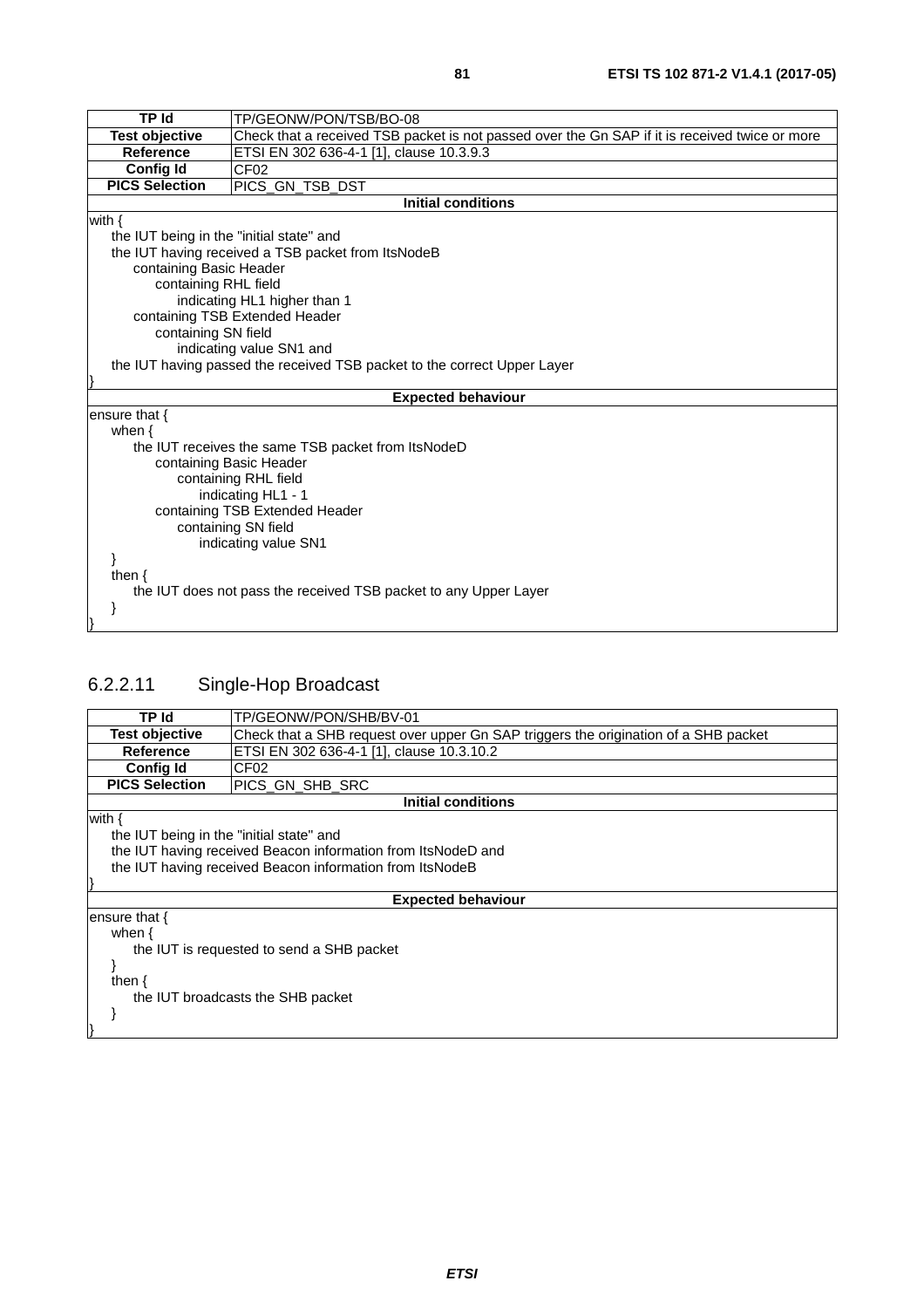| TP Id                                                     | TP/GEONW/PON/SHB/BV-05                                                                         |  |
|-----------------------------------------------------------|------------------------------------------------------------------------------------------------|--|
| <b>Test objective</b>                                     | Check that a received SHB packet is passed over the Gn SAP to the correct upper protocol if it |  |
|                                                           | is received for the first time                                                                 |  |
| <b>Reference</b>                                          | ETSI EN 302 636-4-1 [1], clause 10.3.10.3                                                      |  |
| <b>Config Id</b>                                          | CF <sub>01</sub>                                                                               |  |
| <b>PICS Selection</b>                                     | IPICS GN SHB DST                                                                               |  |
|                                                           | <b>Initial conditions</b>                                                                      |  |
| with {                                                    |                                                                                                |  |
| the IUT being in the "initial state"                      |                                                                                                |  |
|                                                           |                                                                                                |  |
| <b>Expected behaviour</b>                                 |                                                                                                |  |
| ensure that $\{$                                          |                                                                                                |  |
| when $\{$                                                 |                                                                                                |  |
|                                                           | the IUT receives a SHB packet                                                                  |  |
|                                                           |                                                                                                |  |
| then $\{$                                                 |                                                                                                |  |
| the IUT passes the received SHB packet to the Upper Layer |                                                                                                |  |
|                                                           |                                                                                                |  |
|                                                           |                                                                                                |  |

### 6.2.2.12 GeoAnycast

#### 6.2.2.12.1 Non-Area Forwarding

#### 6.2.2.12.1.1 All forwarding algorithms

| <b>TP Id</b>                                   | TP/GEONW/PON/GAC/NONAREA/ALL/BV-03                                                             |  |
|------------------------------------------------|------------------------------------------------------------------------------------------------|--|
| <b>Test objective</b>                          | Check that the protocol header fields (RHL) are correctly updated during a GAC forwarding step |  |
| Reference                                      | ETSI EN 302 636-4-1 [1], clauses 10.3.6.3 and 10.3.12.3                                        |  |
| <b>Config Id</b>                               | CF <sub>03</sub>                                                                               |  |
| <b>PICS Selection</b>                          | PICS_GN_GAC_FWD                                                                                |  |
|                                                | <b>Initial conditions</b>                                                                      |  |
| with $\{$                                      |                                                                                                |  |
|                                                | the IUT being in the "initial state" and                                                       |  |
|                                                | the IUT having received Beacon information from ItsNodeB                                       |  |
|                                                | the IUT having received Beacon information from ItsNodeC                                       |  |
|                                                | <b>Expected behaviour</b>                                                                      |  |
| ensure that $\{$                               |                                                                                                |  |
| when $\{$                                      |                                                                                                |  |
|                                                | the IUT receives a GAC packet from ItsNodeC                                                    |  |
|                                                | containing TrafficClass. SCF set to 1                                                          |  |
|                                                | containing Basic Header                                                                        |  |
|                                                | containing RHL field                                                                           |  |
| indicating value HL1 higher than 1             |                                                                                                |  |
| containing Common Header                       |                                                                                                |  |
| containing MHL field                           |                                                                                                |  |
| indicating value MHL1                          |                                                                                                |  |
|                                                | containing DestinationArea                                                                     |  |
| indicating AREA2                               |                                                                                                |  |
|                                                |                                                                                                |  |
| then $\{$                                      |                                                                                                |  |
|                                                | the IUT retransmits the GAC packet                                                             |  |
| containing Basic Header                        |                                                                                                |  |
| containing RHL field                           |                                                                                                |  |
| indicating value (HL1 - 1)                     |                                                                                                |  |
| containing Common Header                       |                                                                                                |  |
|                                                | containing MHL field                                                                           |  |
| indicating value MHL1                          |                                                                                                |  |
| containing DestinationArea<br>indicating AREA2 |                                                                                                |  |
|                                                |                                                                                                |  |
|                                                |                                                                                                |  |
|                                                |                                                                                                |  |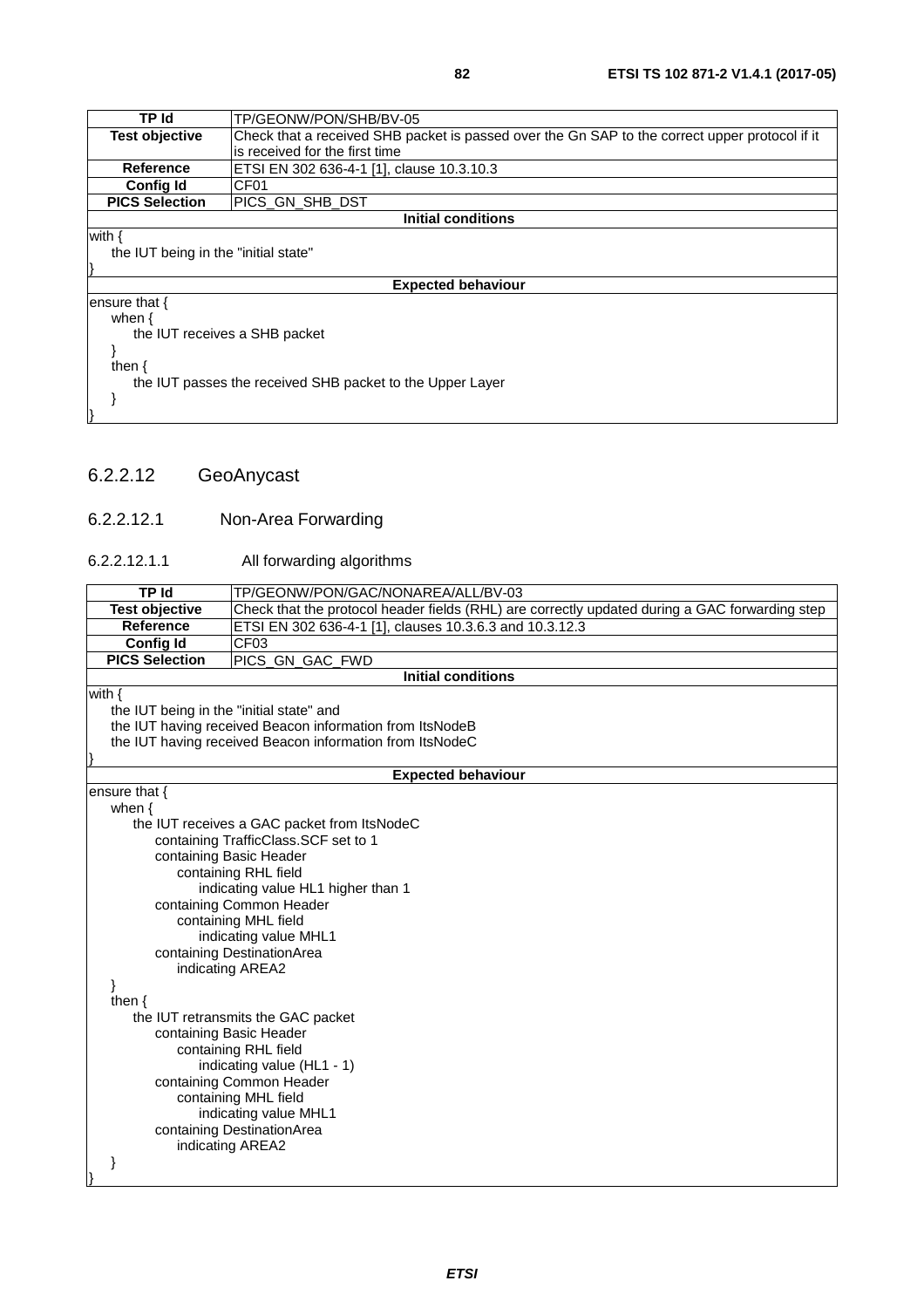| <b>TP Id</b>                                             | TP/GEONW/PON/GAC/NONAREA/ALL/BO-04                                           |
|----------------------------------------------------------|------------------------------------------------------------------------------|
| <b>Test objective</b>                                    | Check that the RHL restriction is correctly handled at a GAC forwarding step |
| <b>Reference</b>                                         | ETSI EN 302 636-4-1 [1], clause 10.3.12.3                                    |
| <b>Config Id</b>                                         | CF <sub>03</sub>                                                             |
| <b>PICS Selection</b>                                    | PICS_GN_GAC_FWD                                                              |
|                                                          | <b>Initial conditions</b>                                                    |
| with {                                                   |                                                                              |
| the IUT being in the "initial state" and                 |                                                                              |
|                                                          | the IUT having received Beacon information from ItsNodeB                     |
| the IUT having received Beacon information from ItsNodeC |                                                                              |
|                                                          |                                                                              |
|                                                          | <b>Expected behaviour</b>                                                    |
| ensure that {                                            |                                                                              |
| when $\{$                                                |                                                                              |
|                                                          | the IUT receives a GAC packet from ItsNodeC                                  |
|                                                          | containing TrafficClass.SCF set to 1                                         |
| containing Basic Header                                  |                                                                              |
|                                                          | containing RHL field                                                         |
|                                                          | indicating 1                                                                 |
|                                                          | containing GAC Extended Header                                               |
|                                                          | containing DestinationArea                                                   |
|                                                          | indicating AREA2                                                             |
|                                                          |                                                                              |
| then $\{$                                                |                                                                              |
|                                                          | the IUT does not retransmit the GAC packet                                   |
|                                                          |                                                                              |
|                                                          |                                                                              |

| TP Id                                                            | TP/GEONW/PON/GAC/NONAREA/ALL/BV-06                                                             |  |
|------------------------------------------------------------------|------------------------------------------------------------------------------------------------|--|
| Test objective                                                   | Check that a received GAC packet is not passed over the Gn SAP if it is received for the first |  |
|                                                                  | time outside the GAC destination area                                                          |  |
| Reference                                                        | ETSI EN 302 636-4-1 [1], clause 10.3.12.3                                                      |  |
| Config Id                                                        | CF <sub>01</sub>                                                                               |  |
| <b>PICS Selection</b>                                            | PICS GN GAC FWD                                                                                |  |
|                                                                  | <b>Initial conditions</b>                                                                      |  |
| with $\{$                                                        |                                                                                                |  |
| the IUT being in the "initial state"                             |                                                                                                |  |
|                                                                  |                                                                                                |  |
|                                                                  | <b>Expected behaviour</b>                                                                      |  |
| ensure that {                                                    |                                                                                                |  |
| when $\{$                                                        |                                                                                                |  |
|                                                                  | the IUT receives a GAC packet from ItsNodeB                                                    |  |
|                                                                  | containing TrafficClass. SCF set to 1                                                          |  |
|                                                                  | containing DestinationArea                                                                     |  |
| indicating AREA2                                                 |                                                                                                |  |
|                                                                  |                                                                                                |  |
| then $\{$                                                        |                                                                                                |  |
| the IUT does not pass the received GAC packet to any Upper Layer |                                                                                                |  |
|                                                                  |                                                                                                |  |
|                                                                  |                                                                                                |  |
|                                                                  |                                                                                                |  |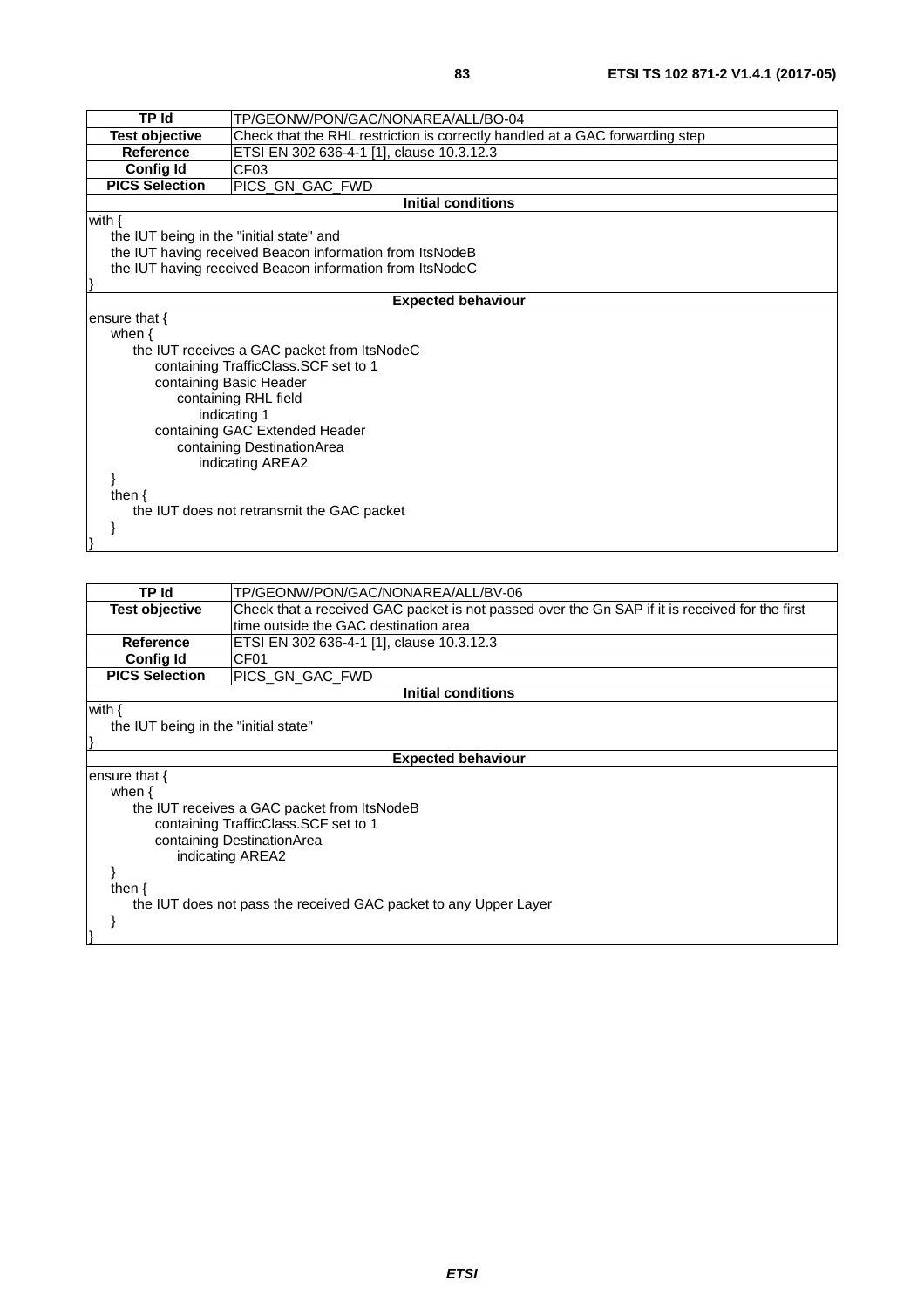| TP Id                                                | TP/GEONW/PON/GAC/NONAREA/ALL/BO-09                                              |  |
|------------------------------------------------------|---------------------------------------------------------------------------------|--|
| <b>Test objective</b>                                | Check that a received GAC packet is discarded when indicating a too big GeoArea |  |
| <b>Reference</b>                                     | ETSI EN 302 636-4-1 [1], clause B.3                                             |  |
| <b>Config Id</b>                                     | CF <sub>04</sub>                                                                |  |
| <b>PICS Selection</b>                                | IPICS GN GAC FWD                                                                |  |
|                                                      | Initial conditions                                                              |  |
| with $\{$                                            |                                                                                 |  |
| the IUT being in the "initial state" and             |                                                                                 |  |
|                                                      | the IUT having received Beacon information from ItsNodeB and                    |  |
|                                                      | the IUT having received Beacon information from ItsNodeD                        |  |
|                                                      |                                                                                 |  |
|                                                      | <b>Expected behaviour</b>                                                       |  |
| ensure that {                                        |                                                                                 |  |
| when $\{$                                            |                                                                                 |  |
|                                                      | the IUT receives a GAC packet from ItsNodeC                                     |  |
|                                                      | containing TrafficClass. SCF set to 1                                           |  |
| containing DestinationArea                           |                                                                                 |  |
| indicating a geoArea bigger than itsGnMaxGeoAreaSize |                                                                                 |  |
|                                                      |                                                                                 |  |
| then $\{$                                            |                                                                                 |  |
|                                                      | the IUT does not retransmit the received GAC packet                             |  |
|                                                      |                                                                                 |  |
|                                                      |                                                                                 |  |

| <b>TP</b> Id                             | TP/GEONW/PON/GAC/NONAREA/ALL/BV-10                                                             |  |
|------------------------------------------|------------------------------------------------------------------------------------------------|--|
| <b>Test objective</b>                    | Check that a received GAC packet from inside the destination area is discarded if received for |  |
|                                          | the first time from a known sender when IUT is outside the destination area                    |  |
| <b>Reference</b>                         | ETSI EN 302 636-4-1 [1], annex D                                                               |  |
| <b>Config Id</b>                         | CF <sub>04</sub>                                                                               |  |
| <b>PICS Selection</b>                    | PICS_GN_GBC_FWD                                                                                |  |
|                                          | <b>Initial conditions</b>                                                                      |  |
| with $\{$                                |                                                                                                |  |
| the IUT being in the "initial state" and |                                                                                                |  |
|                                          | the IUT having received Beacon information from ItsNodeB and                                   |  |
|                                          | the IUT having received Beacon information from ItsNodeC and                                   |  |
|                                          | the IUT having received Beacon information from ItsNodeD                                       |  |
|                                          |                                                                                                |  |
|                                          | <b>Expected behaviour</b>                                                                      |  |
| ensure that $\{$                         |                                                                                                |  |
| when $\{$                                |                                                                                                |  |
|                                          | the IUT receives a GAC packet from ItsNodeD                                                    |  |
| containing TrafficClass. SCF set to 1    |                                                                                                |  |
| containing GAC Extended Header           |                                                                                                |  |
| containing DestinationArea               |                                                                                                |  |
| indicating AREA2                         |                                                                                                |  |
|                                          |                                                                                                |  |
| then $\{$                                |                                                                                                |  |
| the IUT discards the received GAC packet |                                                                                                |  |
|                                          |                                                                                                |  |
|                                          |                                                                                                |  |
|                                          |                                                                                                |  |

*ETSI*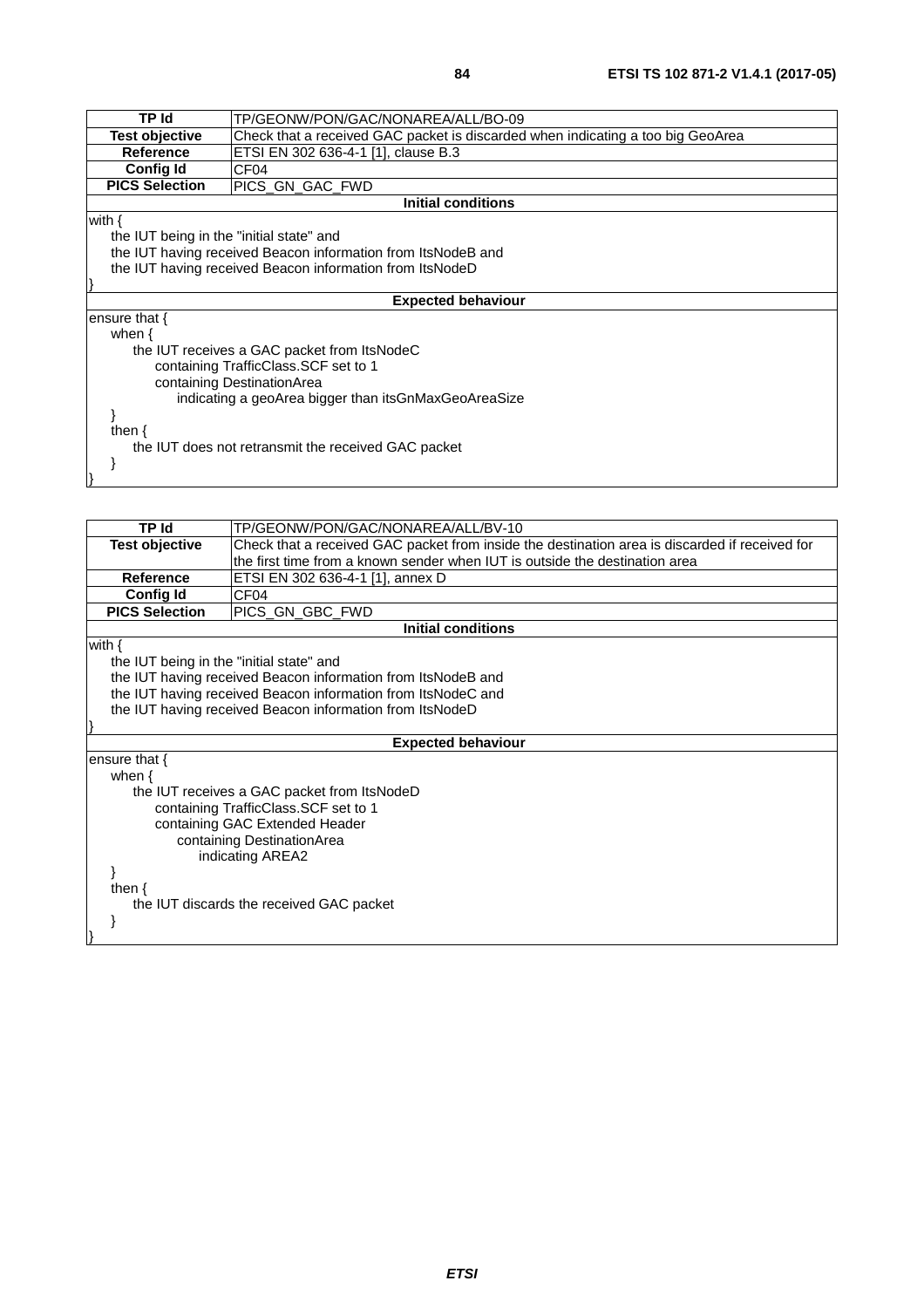| <b>TP Id</b><br>TP/GEONW/PON/GAC/NONAREA/GRD/BV-01<br><b>Test objective</b><br>Check that a GAC request over upper Gn SAP triggers line forwarding if the IUT is outside the<br><b>Destination Area</b><br>Reference<br>ETSI EN 302 636-4-1 [1], clauses 10.3.12.2 and E.2<br><b>Config Id</b><br>CF02<br><b>PICS Selection</b><br>PICS_GN_GAC_SRC AND (PICS_GN_NON_AREA_FORWARDING_ALGORITHM ==<br>'GREEDY' OR PICS_GN_NON_AREA_FORWARDING_ALGORITHM == 'UNSPECIFIED')<br><b>Initial conditions</b><br>with $\{$<br>the IUT being in the "initial state" and<br>the IUT having received Beacon information from ItsNodeD and<br>the IUT having received Beacon information from ItsNodeB<br><b>Expected behaviour</b><br>ensure that $\{$<br>when $\{$<br>the IUT is requested to send a GAC packet<br>containing TrafficClass.SCF set to 1<br>containing DestinationArea<br>indicating AREA2<br>then $\{$<br>the IUT selects ItsNodeB as the next hop and<br>the IUT sends the GAC packet (see note)<br>containing DestinationArea<br>indicating AREA2<br>NOTE:<br>Next hop ITS Station being identified by the MAC layer address of ItsNodeB. | 6.2.2.12.1.2 | Greedy forwarding |  |
|--------------------------------------------------------------------------------------------------------------------------------------------------------------------------------------------------------------------------------------------------------------------------------------------------------------------------------------------------------------------------------------------------------------------------------------------------------------------------------------------------------------------------------------------------------------------------------------------------------------------------------------------------------------------------------------------------------------------------------------------------------------------------------------------------------------------------------------------------------------------------------------------------------------------------------------------------------------------------------------------------------------------------------------------------------------------------------------------------------------------------------------------------|--------------|-------------------|--|
|                                                                                                                                                                                                                                                                                                                                                                                                                                                                                                                                                                                                                                                                                                                                                                                                                                                                                                                                                                                                                                                                                                                                                  |              |                   |  |
|                                                                                                                                                                                                                                                                                                                                                                                                                                                                                                                                                                                                                                                                                                                                                                                                                                                                                                                                                                                                                                                                                                                                                  |              |                   |  |
|                                                                                                                                                                                                                                                                                                                                                                                                                                                                                                                                                                                                                                                                                                                                                                                                                                                                                                                                                                                                                                                                                                                                                  |              |                   |  |
|                                                                                                                                                                                                                                                                                                                                                                                                                                                                                                                                                                                                                                                                                                                                                                                                                                                                                                                                                                                                                                                                                                                                                  |              |                   |  |
|                                                                                                                                                                                                                                                                                                                                                                                                                                                                                                                                                                                                                                                                                                                                                                                                                                                                                                                                                                                                                                                                                                                                                  |              |                   |  |
|                                                                                                                                                                                                                                                                                                                                                                                                                                                                                                                                                                                                                                                                                                                                                                                                                                                                                                                                                                                                                                                                                                                                                  |              |                   |  |
|                                                                                                                                                                                                                                                                                                                                                                                                                                                                                                                                                                                                                                                                                                                                                                                                                                                                                                                                                                                                                                                                                                                                                  |              |                   |  |
|                                                                                                                                                                                                                                                                                                                                                                                                                                                                                                                                                                                                                                                                                                                                                                                                                                                                                                                                                                                                                                                                                                                                                  |              |                   |  |
|                                                                                                                                                                                                                                                                                                                                                                                                                                                                                                                                                                                                                                                                                                                                                                                                                                                                                                                                                                                                                                                                                                                                                  |              |                   |  |
|                                                                                                                                                                                                                                                                                                                                                                                                                                                                                                                                                                                                                                                                                                                                                                                                                                                                                                                                                                                                                                                                                                                                                  |              |                   |  |

| <b>Test objective</b><br>Check that a received GAC packet is triggering line forwarding if received out of its destination<br>area for the first time<br><b>Reference</b><br>ETSI EN 302 636-4-1 [1], clauses 10.3.12.3 and E.2<br><b>Config Id</b><br>CF <sub>04</sub><br><b>PICS Selection</b><br>PICS_GN_GAC_FWD AND (PICS_GN_NON_AREA_FORWARDING_ALGORITHM ==<br>'GREEDY' OR PICS_GN_NON_AREA_FORWARDING_ALGORITHM == 'UNSPECIFIED')<br><b>Initial conditions</b><br>with $\{$<br>the IUT being in the "initial state" and<br>the IUT having received Beacon information from ItsNodeB<br>the IUT having received Beacon information from ItsNodeD<br><b>Expected behaviour</b> |  |
|-------------------------------------------------------------------------------------------------------------------------------------------------------------------------------------------------------------------------------------------------------------------------------------------------------------------------------------------------------------------------------------------------------------------------------------------------------------------------------------------------------------------------------------------------------------------------------------------------------------------------------------------------------------------------------------|--|
|                                                                                                                                                                                                                                                                                                                                                                                                                                                                                                                                                                                                                                                                                     |  |
|                                                                                                                                                                                                                                                                                                                                                                                                                                                                                                                                                                                                                                                                                     |  |
|                                                                                                                                                                                                                                                                                                                                                                                                                                                                                                                                                                                                                                                                                     |  |
|                                                                                                                                                                                                                                                                                                                                                                                                                                                                                                                                                                                                                                                                                     |  |
|                                                                                                                                                                                                                                                                                                                                                                                                                                                                                                                                                                                                                                                                                     |  |
|                                                                                                                                                                                                                                                                                                                                                                                                                                                                                                                                                                                                                                                                                     |  |
|                                                                                                                                                                                                                                                                                                                                                                                                                                                                                                                                                                                                                                                                                     |  |
|                                                                                                                                                                                                                                                                                                                                                                                                                                                                                                                                                                                                                                                                                     |  |
|                                                                                                                                                                                                                                                                                                                                                                                                                                                                                                                                                                                                                                                                                     |  |
|                                                                                                                                                                                                                                                                                                                                                                                                                                                                                                                                                                                                                                                                                     |  |
|                                                                                                                                                                                                                                                                                                                                                                                                                                                                                                                                                                                                                                                                                     |  |
|                                                                                                                                                                                                                                                                                                                                                                                                                                                                                                                                                                                                                                                                                     |  |
|                                                                                                                                                                                                                                                                                                                                                                                                                                                                                                                                                                                                                                                                                     |  |
| ensure that $\{$                                                                                                                                                                                                                                                                                                                                                                                                                                                                                                                                                                                                                                                                    |  |
| when $\{$                                                                                                                                                                                                                                                                                                                                                                                                                                                                                                                                                                                                                                                                           |  |
| the IUT receives a GAC packet from ItsNodeC                                                                                                                                                                                                                                                                                                                                                                                                                                                                                                                                                                                                                                         |  |
| containing TrafficClass.SCF set to 1                                                                                                                                                                                                                                                                                                                                                                                                                                                                                                                                                                                                                                                |  |
| containing DestinationArea                                                                                                                                                                                                                                                                                                                                                                                                                                                                                                                                                                                                                                                          |  |
| indicating AREA2                                                                                                                                                                                                                                                                                                                                                                                                                                                                                                                                                                                                                                                                    |  |
|                                                                                                                                                                                                                                                                                                                                                                                                                                                                                                                                                                                                                                                                                     |  |
| then $\{$                                                                                                                                                                                                                                                                                                                                                                                                                                                                                                                                                                                                                                                                           |  |
| the IUT selects ItsNodeB as the next hop and                                                                                                                                                                                                                                                                                                                                                                                                                                                                                                                                                                                                                                        |  |
| the IUT forwards the GAC packet (see note)                                                                                                                                                                                                                                                                                                                                                                                                                                                                                                                                                                                                                                          |  |
|                                                                                                                                                                                                                                                                                                                                                                                                                                                                                                                                                                                                                                                                                     |  |
|                                                                                                                                                                                                                                                                                                                                                                                                                                                                                                                                                                                                                                                                                     |  |
| Next hop ITS Station being identified by the MAC layer address of ItsNodeB.<br>NOTE:                                                                                                                                                                                                                                                                                                                                                                                                                                                                                                                                                                                                |  |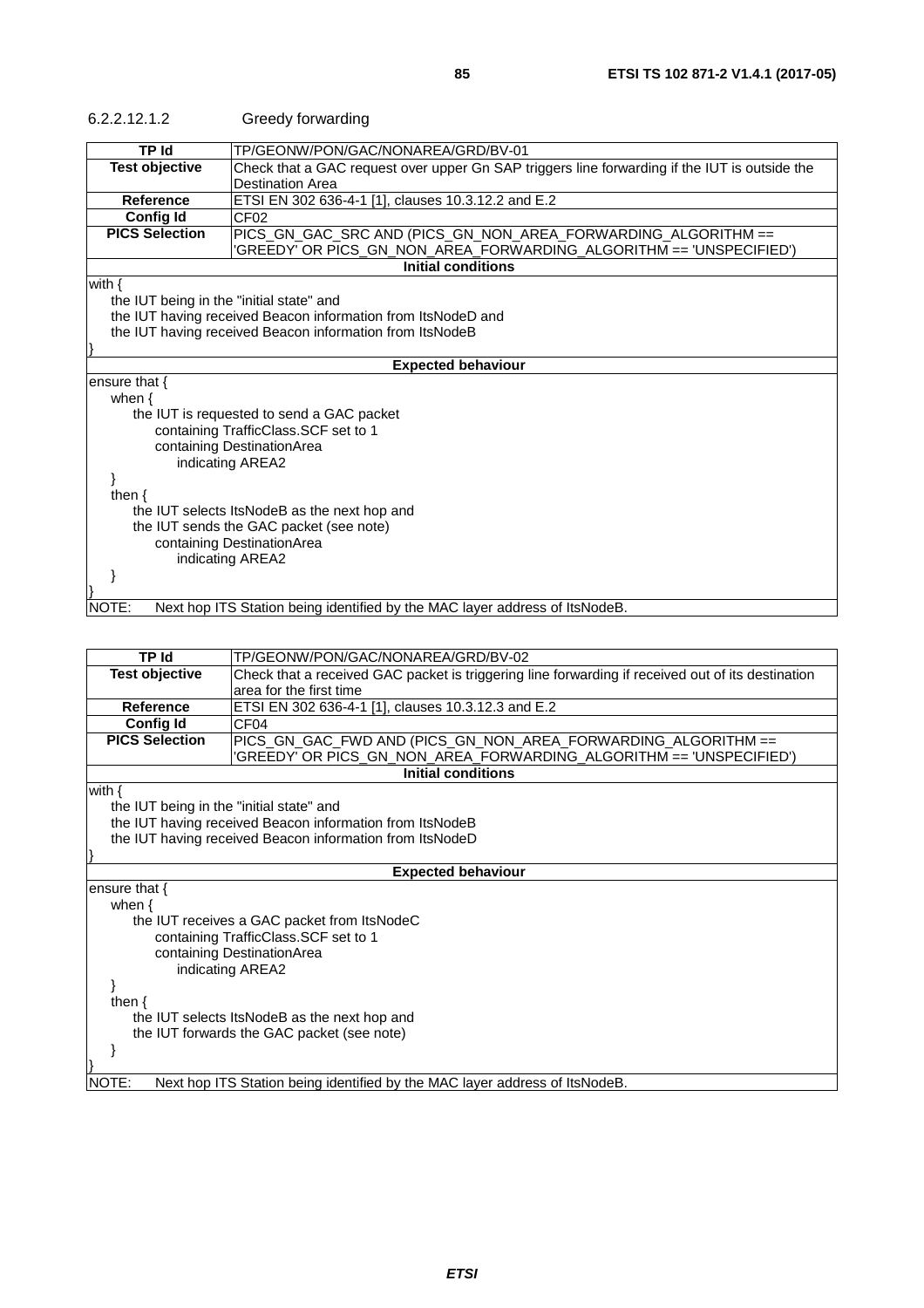| <b>TP Id</b>                                     | TP/GEONW/PON/GAC/NONAREA/GRD/BO-07                                                        |  |
|--------------------------------------------------|-------------------------------------------------------------------------------------------|--|
| <b>Test objective</b>                            | Check that a received GAC packet is not triggering line forwarding if received out of its |  |
|                                                  | destination area twice or more                                                            |  |
| <b>Reference</b>                                 | ETSI EN 302 636-4-1 [1], clauses 10.3.12.3 and E.2                                        |  |
| <b>Config Id</b>                                 | CF04                                                                                      |  |
| <b>PICS Selection</b>                            | PICS_GN_GAC_FWD AND (PICS_GN_NON_AREA_FORWARDING_ALGORITHM ==                             |  |
|                                                  | 'GREEDY' OR PICS_GN_NON_AREA_FORWARDING_ALGORITHM == 'UNSPECIFIED')                       |  |
|                                                  | <b>Initial conditions</b>                                                                 |  |
| with $\{$                                        |                                                                                           |  |
| the IUT being in the "initial state" and         |                                                                                           |  |
|                                                  | the IUT having received Beacon information from ItsNodeB                                  |  |
|                                                  | the IUT having received Beacon information from ItsNodeD                                  |  |
|                                                  | the IUT having received a GAC packet from ItsNodeC                                        |  |
|                                                  | containing TrafficClass.SCF set to 1                                                      |  |
| containing Basic Header                          |                                                                                           |  |
| containing RHL field                             |                                                                                           |  |
|                                                  | indicating value HL1 higher than 1                                                        |  |
|                                                  | containing GAC Extended Header                                                            |  |
| containing SN field                              |                                                                                           |  |
|                                                  | indicating value SN1 and                                                                  |  |
|                                                  | containing DestinationArea                                                                |  |
|                                                  | indicating AREA2                                                                          |  |
|                                                  | the IUT having forwarded the GAC packet                                                   |  |
|                                                  | <b>Expected behaviour</b>                                                                 |  |
| ensure that {                                    |                                                                                           |  |
| when $\{$                                        |                                                                                           |  |
|                                                  | the IUT receives the same GAC packet from other neighbour                                 |  |
|                                                  | containing Basic Header                                                                   |  |
| containing RHL field                             |                                                                                           |  |
| indicating value lower than HL1                  |                                                                                           |  |
| containing GAC Extended Header                   |                                                                                           |  |
| containing SN field                              |                                                                                           |  |
| indicating value SN1                             |                                                                                           |  |
| }                                                |                                                                                           |  |
| then $\{$                                        |                                                                                           |  |
| the IUT does not forward the received GAC packet |                                                                                           |  |
| }                                                |                                                                                           |  |
|                                                  |                                                                                           |  |
|                                                  |                                                                                           |  |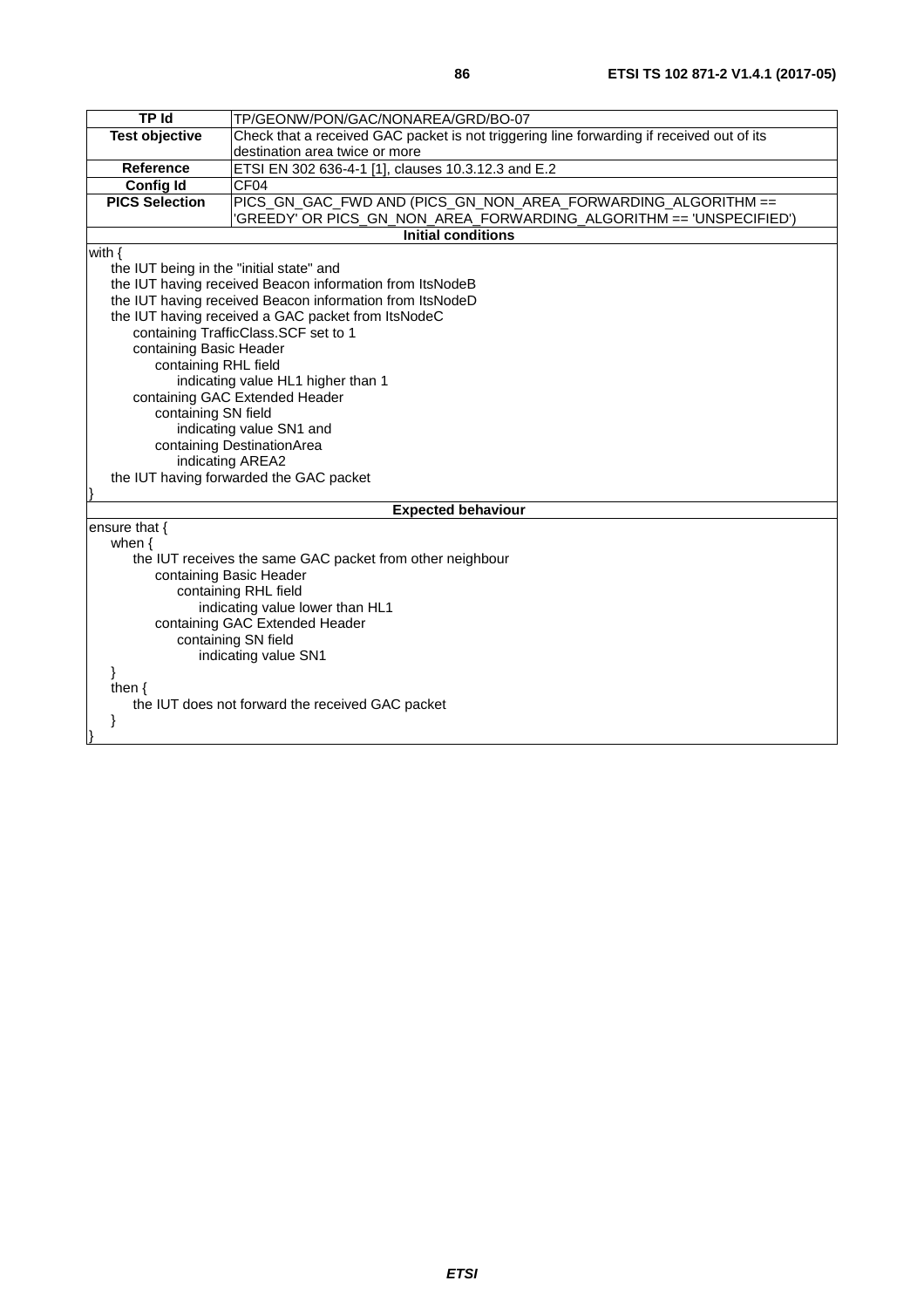| 6.2.2.12.1.3          | Contention-based forwarding                                                                                                              |
|-----------------------|------------------------------------------------------------------------------------------------------------------------------------------|
| TP Id                 | TP/GEONW/PON/GAC/NONAREA/CBF/BV-01                                                                                                       |
| <b>Test objective</b> | Check that a GAC request over upper Gn SAP triggers immediate broadcasting of a GAC<br>packet if the IUT is outside the Destination Area |
| <b>Reference</b>      | ETSI EN 302 636-4-1 [1], clause 10.3.12.2                                                                                                |
| <b>Config Id</b>      | CF <sub>02</sub>                                                                                                                         |
| <b>PICS Selection</b> |                                                                                                                                          |
| Initial conditions    |                                                                                                                                          |
| with {                |                                                                                                                                          |
|                       | the IUT being in the "initial state" and                                                                                                 |

the IUT being in the "initial state" and

the IUT having received Beacon information from ItsNodeD and

the IUT having received Beacon information from ItsNodeB

#### **Expected behaviour**

ensure that { when {

}

 the IUT is requested to send a GAC packet containing TrafficClass.SCF set to 1 containing DestinationArea indicating AREA2

then {

the IUT broadcasts immediately the GAC packet

}

}

| <b>TP Id</b>                                   | TP/GEONW/PON/GAC/NONAREA/CBF/BV-02                                                                   |  |
|------------------------------------------------|------------------------------------------------------------------------------------------------------|--|
| <b>Test objective</b>                          | Check that a received GAC packet is forwarded at the correct time according to the contention        |  |
|                                                | based forwarding rules                                                                               |  |
| <b>Reference</b>                               | ETSI EN 302 636-4-1 [1], clauses 10.3.12.3 and E.3                                                   |  |
| <b>Config Id</b>                               | CF <sub>03</sub>                                                                                     |  |
| <b>PICS Selection</b>                          | PICS_GN_GAC_FWD AND PICS_GN_NON_AREA_FORWARDING_ALGORITHM == 'CBF'                                   |  |
|                                                | <b>Initial conditions</b>                                                                            |  |
| with $\{$                                      |                                                                                                      |  |
| the IUT being in the "initial state" and       |                                                                                                      |  |
|                                                | the IUT having received Beacon information from ItsNodeB and                                         |  |
|                                                | the IUT having received Beacon information from ItsNodeC and                                         |  |
|                                                | the distance between IUT and ItsNodeA being                                                          |  |
|                                                | less than itsGnDefaultMaxCommunicationRange MIB attribute                                            |  |
|                                                |                                                                                                      |  |
|                                                | <b>Expected behaviour</b>                                                                            |  |
| ensure that {                                  |                                                                                                      |  |
| when $\{$                                      |                                                                                                      |  |
|                                                | the IUT receives a GAC packet addressed to ItsNodeA from ItsNodeC                                    |  |
|                                                | containing TrafficClass.SCF set to 1                                                                 |  |
|                                                | containing Basic Header                                                                              |  |
|                                                | containing RHL field                                                                                 |  |
|                                                | indicating value greater than 1                                                                      |  |
|                                                |                                                                                                      |  |
| then $\{$                                      |                                                                                                      |  |
|                                                | the IUT re-broadcasts the received GAC packet                                                        |  |
| upon expiry of calculated CBF delay (see note) |                                                                                                      |  |
| }                                              |                                                                                                      |  |
|                                                |                                                                                                      |  |
| NOTE:                                          | The CBF delay timer value is calculated from the itsGnDefaultMaxCommunicationRange, itsGnCbfMinTime, |  |
|                                                | and itsGnCbfMaxTime MIB attributes, and the distance value between IUT and ItsNodeC.                 |  |
|                                                |                                                                                                      |  |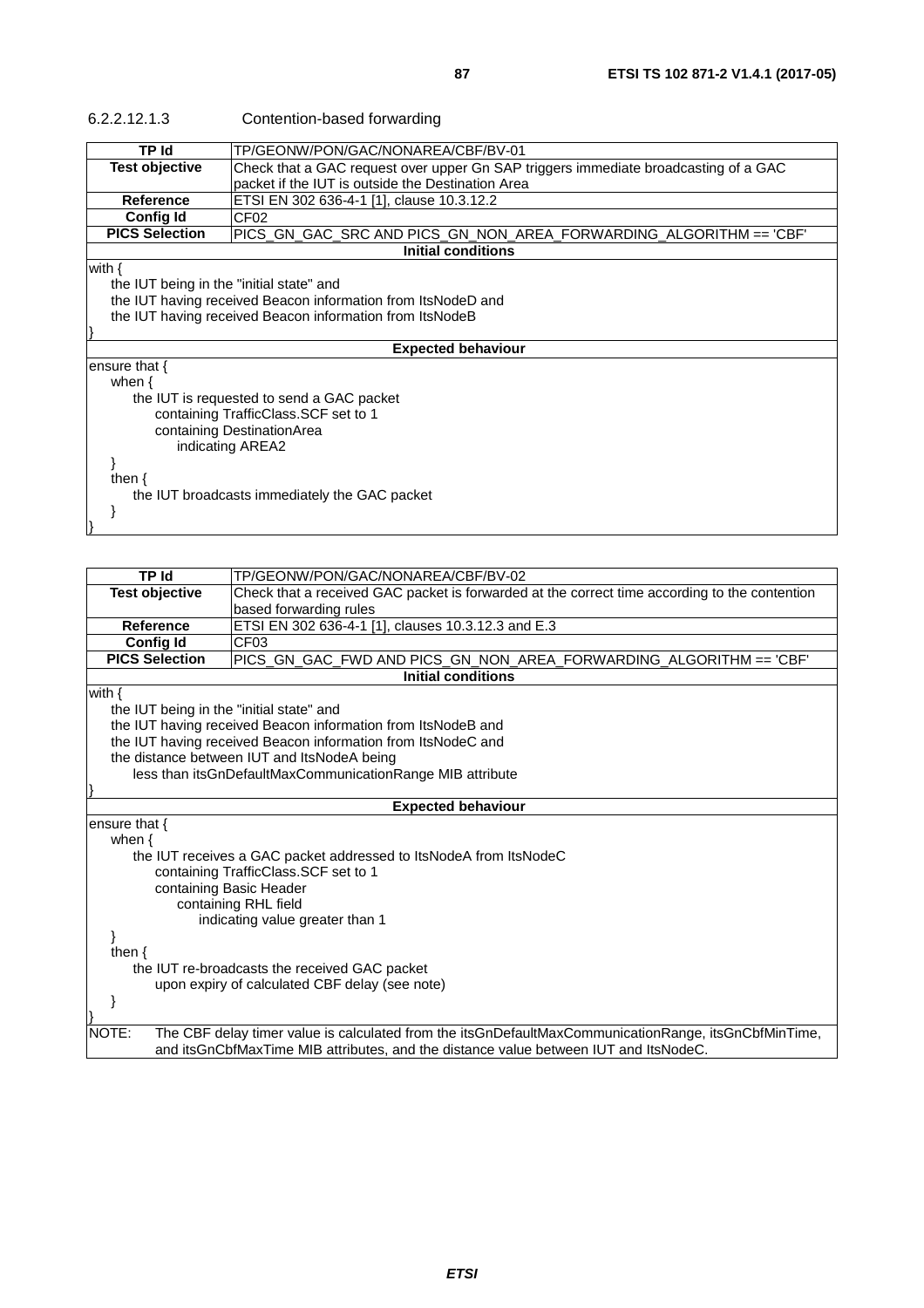| <b>TP Id</b>                                                             | TP/GEONW/PON/GAC/NONAREA/CBF/BV-07                                                                   |  |
|--------------------------------------------------------------------------|------------------------------------------------------------------------------------------------------|--|
| <b>Test objective</b>                                                    | Check that GAC packet forwarding correctly avoids packet duplication according to the                |  |
|                                                                          | contention based forwarding rules                                                                    |  |
| <b>Reference</b>                                                         | ETSI EN 302 636-4-1 [1], clauses 10.3.12.3 and E.3                                                   |  |
| <b>Config Id</b>                                                         | CF <sub>03</sub>                                                                                     |  |
| <b>PICS Selection</b>                                                    | PICS_GN_GAC_FWD AND PICS_GN_NON_AREA_FORWARDING_ALGORITHM == 'CBF'                                   |  |
|                                                                          | <b>Initial conditions</b>                                                                            |  |
| with $\{$                                                                |                                                                                                      |  |
| the IUT being in the "initial state" and                                 |                                                                                                      |  |
|                                                                          | the IUT having received Beacon information from ItsNodeB and                                         |  |
|                                                                          | the IUT having received Beacon information from ItsNodeC and                                         |  |
|                                                                          | the distance between IUT and ItsNodeA being                                                          |  |
| less than the itsGnDefaultMaxCommunicationRange MIB attribute and        |                                                                                                      |  |
| the IUT having received a GAC packet addressed to ItsNodeA from ItsNodeC |                                                                                                      |  |
|                                                                          | containing TrafficClass. SCF set to 1                                                                |  |
|                                                                          | containing Basic Header                                                                              |  |
|                                                                          | containing RHL field                                                                                 |  |
| indicating value greater than 1 and                                      |                                                                                                      |  |
|                                                                          | the IUT having started a CBF timer for this packet (see note)                                        |  |
|                                                                          |                                                                                                      |  |
|                                                                          | <b>Expected behaviour</b>                                                                            |  |
| ensure that $\{$                                                         |                                                                                                      |  |
| when $\{$                                                                |                                                                                                      |  |
|                                                                          | the IUT receives the same GAC packet from ItsNodeB                                                   |  |
|                                                                          | before expiration of the CBF timer                                                                   |  |
|                                                                          |                                                                                                      |  |
| then $\{$                                                                |                                                                                                      |  |
| the IUT does not re-broadcast the GAC packet                             |                                                                                                      |  |
|                                                                          |                                                                                                      |  |
|                                                                          |                                                                                                      |  |
| NOTE:                                                                    | The CBF delay timer value is calculated from the itsGnDefaultMaxCommunicationRange, itsGnCbfMinTime, |  |
|                                                                          | and itsGnCbfMaxTime MIB attributes, and the distance value between IUT and ItsNodeC.                 |  |

| <b>TP Id</b>                                                    | TP/GEONW/PON/GAC/NONAREA/CBF/BV-20                                                        |
|-----------------------------------------------------------------|-------------------------------------------------------------------------------------------|
| <b>Test objective</b>                                           | Check that a received GAC packet forwarding is correctly handling the minimum delay value |
|                                                                 | according to the contention based forwarding rules                                        |
| <b>Reference</b>                                                | ETSI EN 302 636-4-1 [1], clauses 10.3.12.3 and E.3                                        |
| <b>Config Id</b>                                                | CF <sub>03</sub>                                                                          |
| <b>PICS Selection</b>                                           | PICS_GN_GAC_FWD AND PICS_GN_NON_AREA_FORWARDING_ALGORITHM == 'CBF'                        |
|                                                                 | Initial conditions                                                                        |
| with $\{$                                                       |                                                                                           |
| the IUT being in the "initial state" and                        |                                                                                           |
|                                                                 | the IUT having received Beacon information from ItsNodeB and                              |
|                                                                 | the IUT having received Beacon information from ItsNodeC and                              |
|                                                                 | the distance between IUT and ItsNodeC being                                               |
| larger than the itsGnDefaultMaxCommunicationRange MIB attribute |                                                                                           |
|                                                                 |                                                                                           |
|                                                                 | <b>Expected behaviour</b>                                                                 |
| ensure that $\{$                                                |                                                                                           |
| when $\{$                                                       |                                                                                           |
|                                                                 | the IUT receives a GAC packet addressed to ItsNodeA from ItsNodeC                         |
| containing TrafficClass.SCF set to 1                            |                                                                                           |
| containing Basic Header                                         |                                                                                           |
| containing RHL field                                            |                                                                                           |
|                                                                 | indicating value greater than 1                                                           |
|                                                                 |                                                                                           |
| then $\{$                                                       |                                                                                           |
| the IUT re-broadcasts the received GAC packet                   |                                                                                           |
|                                                                 | upon expiry of itsGnCbfMinTime delay                                                      |
|                                                                 |                                                                                           |
|                                                                 |                                                                                           |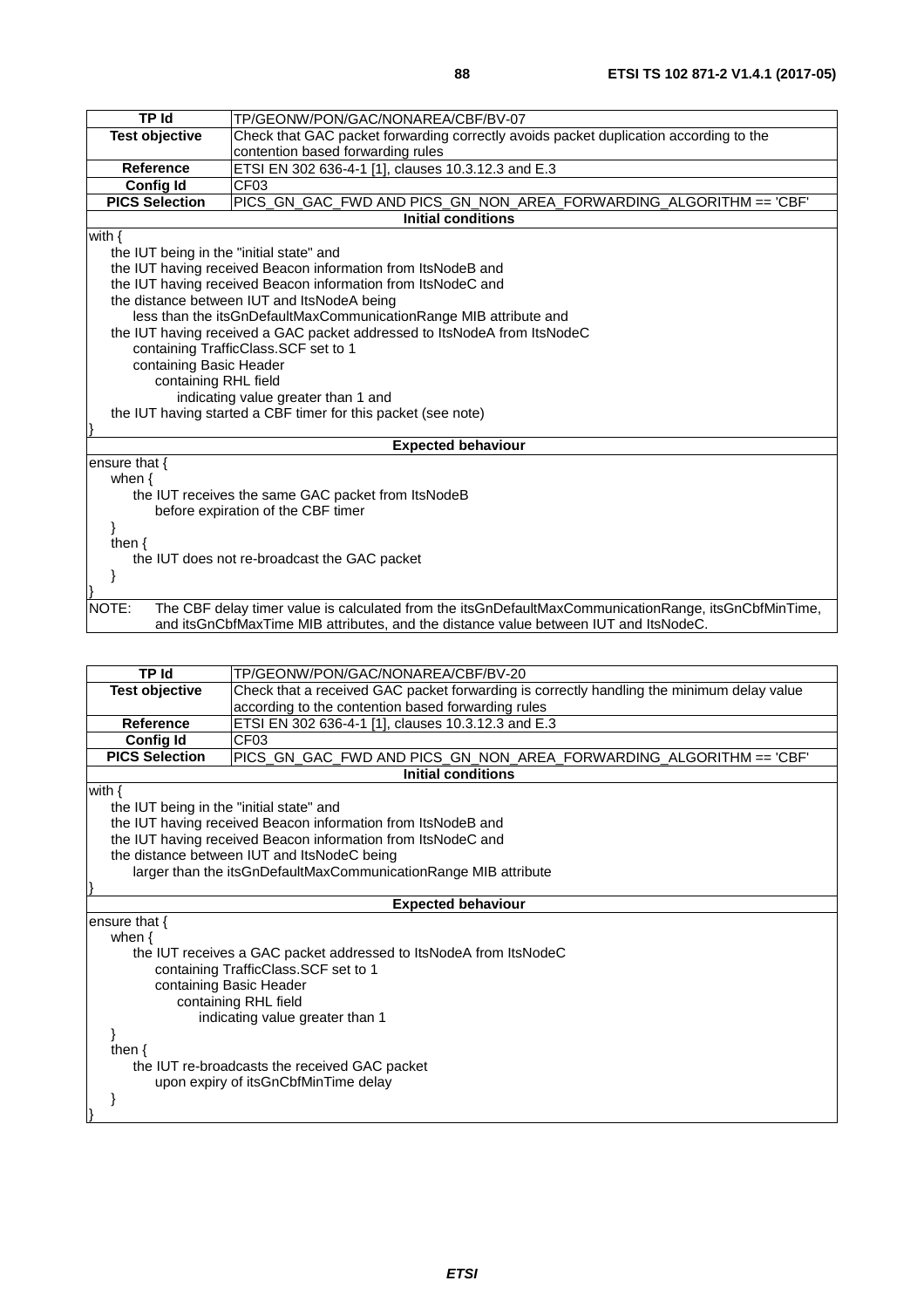| <b>TP Id</b>                             | TP/GEONW/PON/GAC/NONAREA/CBF/BV-21                                                                |  |
|------------------------------------------|---------------------------------------------------------------------------------------------------|--|
| <b>Test objective</b>                    | Check that a received GAC packet is forwarded at the correct time according to the contention     |  |
|                                          | based forwarding rules if received for the first time when IUT is outside of the destination area |  |
|                                          | from an unknown sender                                                                            |  |
| <b>Reference</b>                         | ETSI EN 302 636-4-1 [1], clause E.3                                                               |  |
| <b>Config Id</b>                         | CF <sub>04</sub>                                                                                  |  |
| <b>PICS Selection</b>                    | PICS_GN_GAC_FWD AND PICS_GN_NON_AREA_FORWARDING_ALGORITHM == 'CBF'                                |  |
|                                          | Initial conditions                                                                                |  |
| with $\{$                                |                                                                                                   |  |
| the IUT being in the "initial state" and |                                                                                                   |  |
|                                          | the IUT having received Beacon information from ItsNodeB and                                      |  |
|                                          | the IUT not having received any message from ItsNodeD                                             |  |
|                                          |                                                                                                   |  |
|                                          | <b>Expected behaviour</b>                                                                         |  |
| ensure that $\{$                         |                                                                                                   |  |
| when $\{$                                |                                                                                                   |  |
|                                          | the IUT receives a GAC packet generated by ItsNodeC from ItsNodeD                                 |  |
| containing TrafficClass.SCF set to 1     |                                                                                                   |  |
| containing GAC Extended Header           |                                                                                                   |  |
| containing DestinationArea               |                                                                                                   |  |
| indicating AREA2                         |                                                                                                   |  |
|                                          |                                                                                                   |  |
| then $\{$                                |                                                                                                   |  |
| the IUT re-broadcasts the GAC packet     |                                                                                                   |  |
|                                          | upon expiry of CBF_MAX                                                                            |  |
|                                          |                                                                                                   |  |
|                                          |                                                                                                   |  |

| <b>TP</b> Id                             | TP/GEONW/PON/GAC/NONAREA/CBF/BV-22                                                                |
|------------------------------------------|---------------------------------------------------------------------------------------------------|
| <b>Test objective</b>                    | Check that a received GAC packet is forwarded at the correct time according to the contention     |
|                                          | based forwarding rules if received for the first time when IUT is outside of the destination area |
|                                          | from a known sender having an uncertain position ( $PAI = 0$ )                                    |
| Reference                                | ETSI EN 302 636-4-1 [1], clause E.3                                                               |
| <b>Config Id</b>                         | CF <sub>04</sub>                                                                                  |
| <b>PICS Selection</b>                    | PICS_GN_GAC_FWD AND PICS_GN_NON_AREA_FORWARDING_ALGORITHM == 'CBF'                                |
|                                          | <b>Initial conditions</b>                                                                         |
| with $\{$                                |                                                                                                   |
| the IUT being in the "initial state" and |                                                                                                   |
|                                          | the IUT having received Beacon information from ItsNodeB and                                      |
|                                          | the IUT having received Beacon information from ItsNodeD                                          |
|                                          | containing Beacon ExtendedHeader                                                                  |
| containing SOPV field                    |                                                                                                   |
| containing PAI                           |                                                                                                   |
| set to '0'                               |                                                                                                   |
|                                          |                                                                                                   |
|                                          | <b>Expected behaviour</b>                                                                         |
| ensure that {                            |                                                                                                   |
| when $\{$                                |                                                                                                   |
|                                          | the IUT receives a GAC packet generated by ItsNodeC from ItsNodeD                                 |
| containing TrafficClass.SCF set to 1     |                                                                                                   |
| containing GAC Extended Header           |                                                                                                   |
| containing DestinationArea               |                                                                                                   |
|                                          | indicating AREA2                                                                                  |
|                                          |                                                                                                   |
| then $\{$                                |                                                                                                   |
| the IUT re-broadcasts the GAC packet     |                                                                                                   |
|                                          | upon expiry of CBF MAX                                                                            |
|                                          |                                                                                                   |
|                                          |                                                                                                   |
|                                          |                                                                                                   |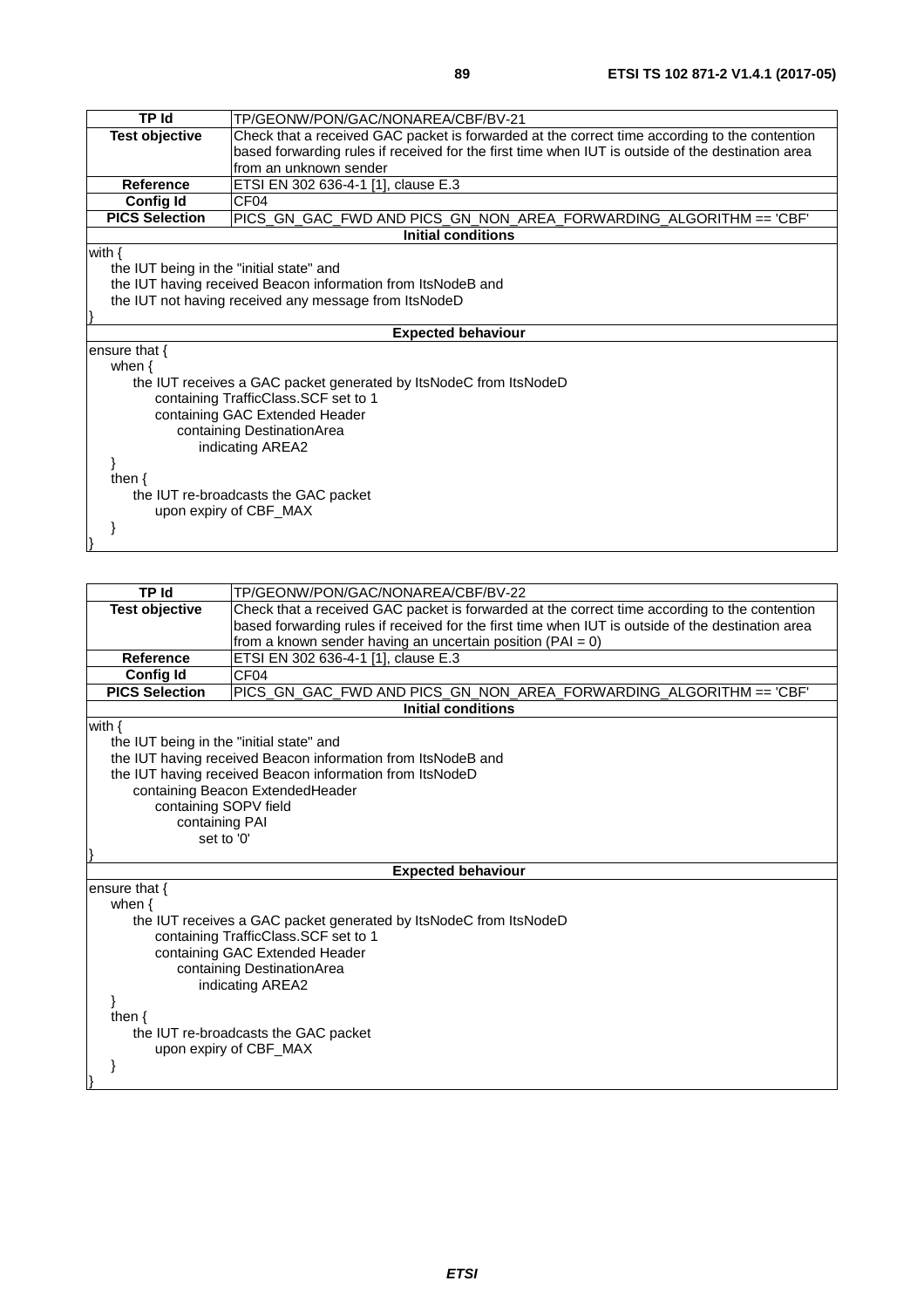| TP/GEONW/PON/GAC/AREA/ALL/BV-01                                                              |
|----------------------------------------------------------------------------------------------|
|                                                                                              |
| Check that indication GAC request over upper Gn SAP triggers broadcasting of a GAC packet if |
| the IUT is within the Destination Area                                                       |
| ETSI EN 302 636-4-1 [1], clause 10.3.12.2                                                    |
|                                                                                              |
|                                                                                              |
| <b>Initial conditions</b>                                                                    |
|                                                                                              |
|                                                                                              |
| the IUT having received Beacon information from ItsNodeD and                                 |
| the IUT having received Beacon information from ItsNodeB                                     |
|                                                                                              |
| <b>Expected behaviour</b>                                                                    |
|                                                                                              |
|                                                                                              |
|                                                                                              |
|                                                                                              |
|                                                                                              |
|                                                                                              |
|                                                                                              |
|                                                                                              |
|                                                                                              |
|                                                                                              |
|                                                                                              |
|                                                                                              |
|                                                                                              |

#### 6.2.2.12.2 Area Forwarding

| <b>TP Id</b>                             | TP/GEONW/PON/GAC/AREA/ALL/BV-02                                                                |  |
|------------------------------------------|------------------------------------------------------------------------------------------------|--|
| <b>Test objective</b>                    | Check that a received GAC packet is not triggering forwarding or re-broadcasting if the IUT is |  |
|                                          | within the Destination Area                                                                    |  |
| <b>Reference</b>                         | ETSI EN 302 636-4-1 [1], clause 10.3.12.3                                                      |  |
| <b>Config Id</b>                         | CF <sub>02</sub>                                                                               |  |
| <b>PICS Selection</b>                    | PICS GN GAC FWD                                                                                |  |
|                                          | Initial conditions                                                                             |  |
| with $\{$                                |                                                                                                |  |
| the IUT being in the "initial state" and |                                                                                                |  |
|                                          | the IUT having received Beacon information from ItsNodeD and                                   |  |
|                                          | the IUT having received Beacon information from ItsNodeB                                       |  |
|                                          |                                                                                                |  |
|                                          | <b>Expected behaviour</b>                                                                      |  |
| ensure that $\{$                         |                                                                                                |  |
| when $\{$                                |                                                                                                |  |
|                                          | the IUT receives a GAC packet                                                                  |  |
|                                          | containing TrafficClass.SCF set to 1                                                           |  |
| containing DestinationArea               |                                                                                                |  |
|                                          | indicating AREA1                                                                               |  |
|                                          |                                                                                                |  |
| then $\{$                                |                                                                                                |  |
|                                          | the IUT does not retransmit the received GAC packet                                            |  |
|                                          |                                                                                                |  |
|                                          |                                                                                                |  |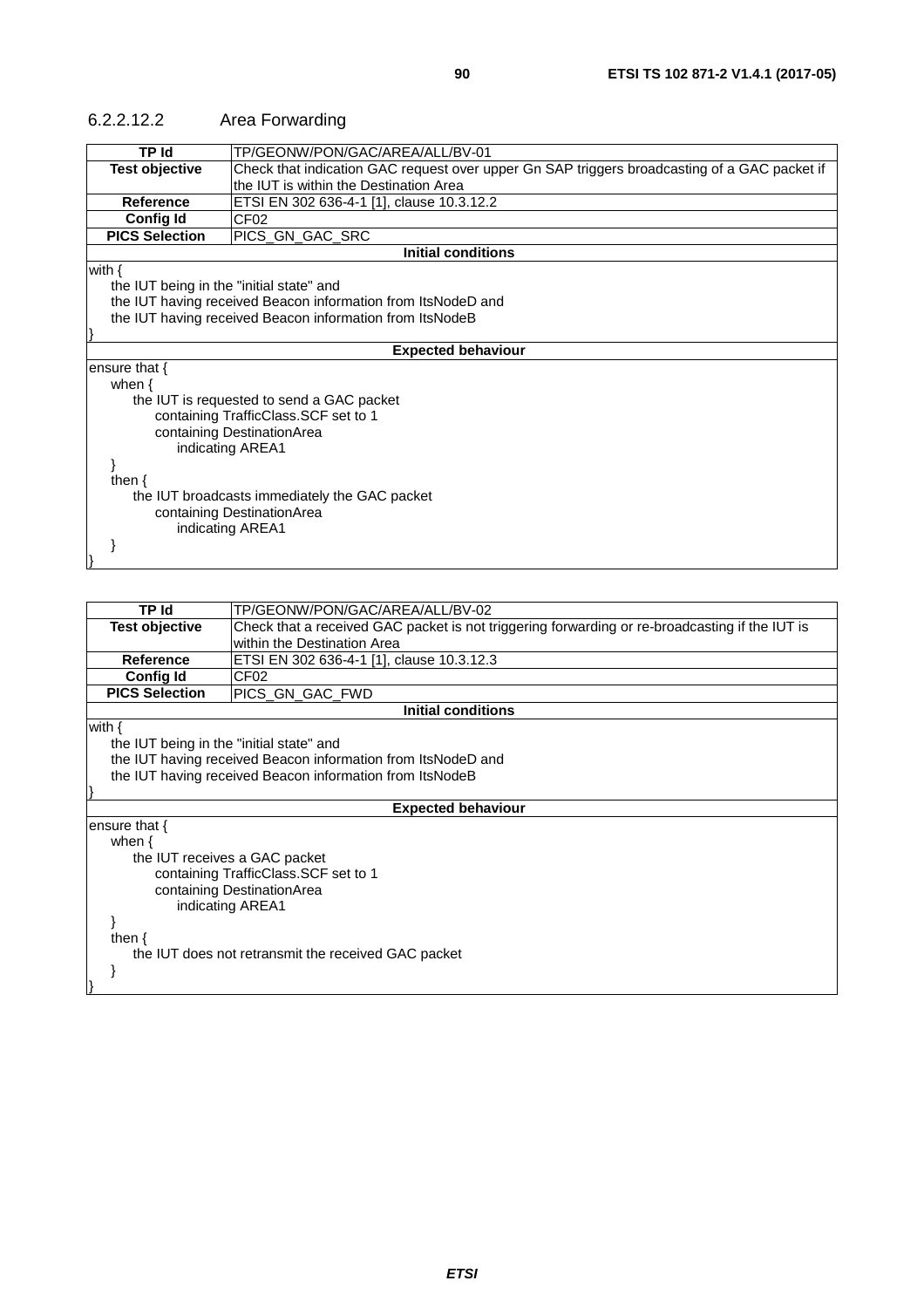| TP Id                                                             | TP/GEONW/PON/GAC/AREA/ALL/BV-05                                                                |  |  |  |
|-------------------------------------------------------------------|------------------------------------------------------------------------------------------------|--|--|--|
| Test objective                                                    | Check that a received GAC packet is passed over the Gn SAP to the correct upper protocol if it |  |  |  |
|                                                                   | is received for the first time within the GAC destination area                                 |  |  |  |
| <b>Reference</b>                                                  | ETSI EN 302 636-4-1 [1], clause 10.3.12.3                                                      |  |  |  |
| <b>Config Id</b>                                                  | CF <sub>01</sub>                                                                               |  |  |  |
| <b>PICS Selection</b>                                             | PICS GN GAC DST                                                                                |  |  |  |
|                                                                   | Initial conditions                                                                             |  |  |  |
| with {                                                            |                                                                                                |  |  |  |
| the IUT being in the "initial state"                              |                                                                                                |  |  |  |
|                                                                   |                                                                                                |  |  |  |
| <b>Expected behaviour</b>                                         |                                                                                                |  |  |  |
| ensure that {                                                     |                                                                                                |  |  |  |
| when $\{$                                                         |                                                                                                |  |  |  |
|                                                                   | the IUT receives a GAC packet from ItsNodeB                                                    |  |  |  |
|                                                                   | containing TrafficClass. SCF set to 1                                                          |  |  |  |
| containing DestinationArea                                        |                                                                                                |  |  |  |
| indicating AREA1                                                  |                                                                                                |  |  |  |
|                                                                   |                                                                                                |  |  |  |
| then $\{$                                                         |                                                                                                |  |  |  |
| the IUT passes the received GAC packet to the correct Upper Layer |                                                                                                |  |  |  |
|                                                                   |                                                                                                |  |  |  |
|                                                                   |                                                                                                |  |  |  |

| <b>TP Id</b>            | TP/GEONW/PON/GAC/AREA/ALL/BO-08                                                                |  |  |  |
|-------------------------|------------------------------------------------------------------------------------------------|--|--|--|
| <b>Test objective</b>   | Check that a received GAC packet is not passed over the Gn SAP if it is received twice or more |  |  |  |
| <b>Reference</b>        | ETSI EN 302 636-4-1 [1], clause 10.3.12.3                                                      |  |  |  |
| Config Id               | CF <sub>02</sub>                                                                               |  |  |  |
| <b>PICS Selection</b>   | PICS_GN_GAC_DST                                                                                |  |  |  |
|                         | <b>Initial conditions</b>                                                                      |  |  |  |
| with $\{$               |                                                                                                |  |  |  |
|                         | the IUT being in the "initial state" and                                                       |  |  |  |
|                         | the IUT having received a GAC packet from ItsNodeD                                             |  |  |  |
|                         | containing TrafficClass.SCF set to 1                                                           |  |  |  |
| containing Basic Header |                                                                                                |  |  |  |
| containing RHL field    |                                                                                                |  |  |  |
| indicating HL1          |                                                                                                |  |  |  |
|                         | containing GAC Extended Header                                                                 |  |  |  |
| containing SN field     |                                                                                                |  |  |  |
|                         | indicating value SN1 and                                                                       |  |  |  |
|                         | containing DestinationArea                                                                     |  |  |  |
|                         | indicating AREA1 and                                                                           |  |  |  |
|                         | the IUT having passed the received GAC packet to the correct Upper Layer                       |  |  |  |
|                         | <b>Expected behaviour</b>                                                                      |  |  |  |
| ensure that {           |                                                                                                |  |  |  |
| when $\{$               |                                                                                                |  |  |  |
|                         | the IUT receives the same GAC packet from ItsNodeB                                             |  |  |  |
|                         | containing Basic Header                                                                        |  |  |  |
|                         | containing RHL field                                                                           |  |  |  |
|                         | indicating value lower than HL1                                                                |  |  |  |
|                         | containing GAC Extended Header                                                                 |  |  |  |
|                         | containing SN field                                                                            |  |  |  |
|                         | indicating value SN1                                                                           |  |  |  |
| ł                       |                                                                                                |  |  |  |
| then $\{$               |                                                                                                |  |  |  |
|                         | the IUT does not pass the received GAC packet to any Upper Layer                               |  |  |  |
|                         |                                                                                                |  |  |  |
|                         |                                                                                                |  |  |  |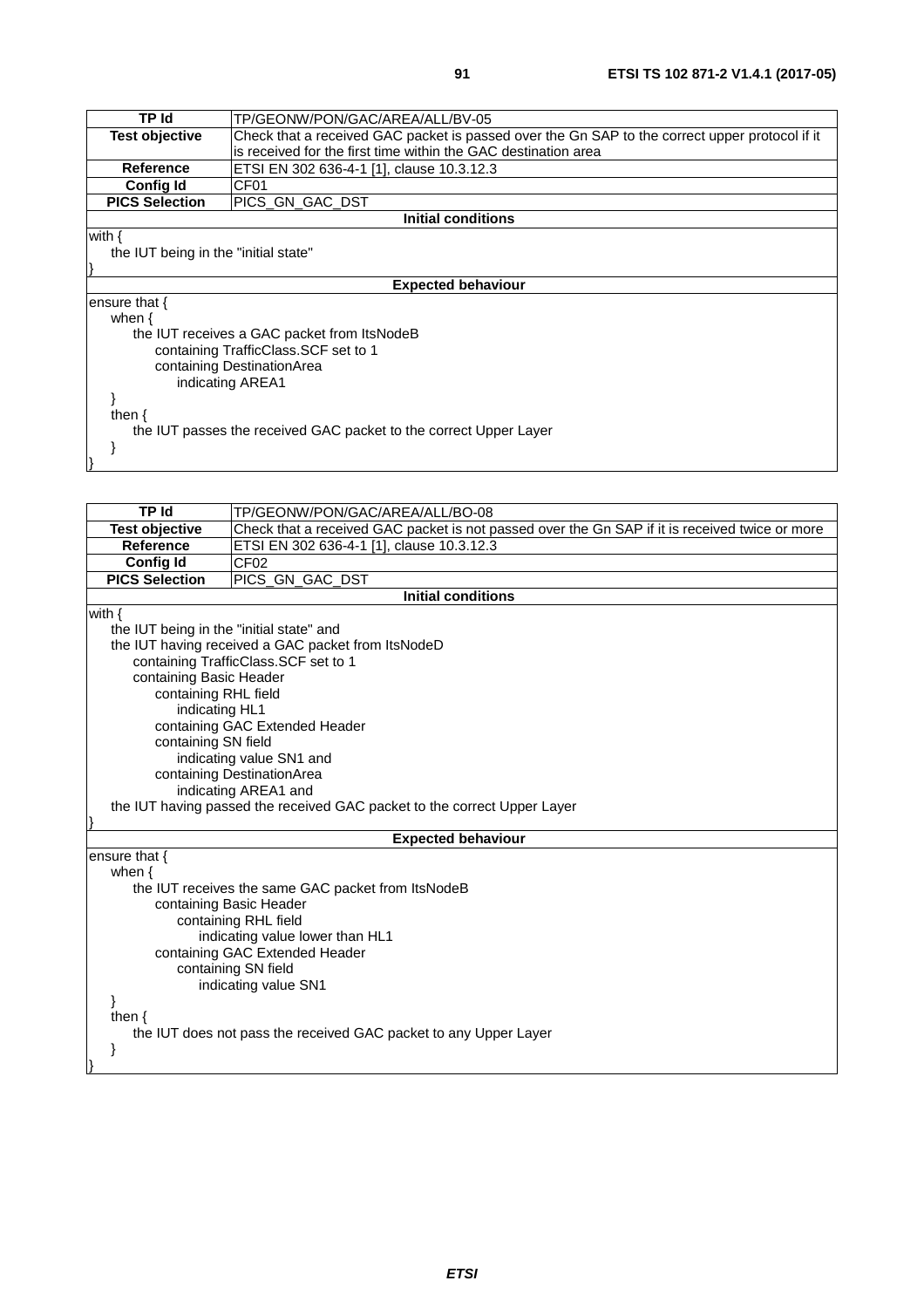## 6.2.3 Buffer Capacities

### 6.2.3.1 Location Service

| <b>TP Id</b>                             | TP/GEONW/CAP/LOS/BV-01                                                                                                                   |  |  |  |
|------------------------------------------|------------------------------------------------------------------------------------------------------------------------------------------|--|--|--|
| <b>Test objective</b>                    | Check of LS buffer capacity according to itsGnLocationServicePacketBufferSize parameter and                                              |  |  |  |
|                                          | the overflow handling procedure                                                                                                          |  |  |  |
| <b>Reference</b>                         | ETSI EN 302 636-4-1 [1], clause 8.4.3                                                                                                    |  |  |  |
| <b>Config Id</b>                         | CF <sub>01</sub>                                                                                                                         |  |  |  |
| <b>PICS Selection</b>                    | PICS_GN_LS_REQ_SRC                                                                                                                       |  |  |  |
|                                          | <b>Initial conditions</b>                                                                                                                |  |  |  |
| with $\{$                                |                                                                                                                                          |  |  |  |
| the IUT being in the "initial state" and |                                                                                                                                          |  |  |  |
|                                          | the IUT having no Location Table Entry for ItsNodeA and                                                                                  |  |  |  |
|                                          | the IUT having received Beacon information from ItsNodeB and                                                                             |  |  |  |
|                                          | the IUT having been requested to send multiple GUC packets to ItsNodeA                                                                   |  |  |  |
|                                          | containing TrafficClass.SCF set to 1 and                                                                                                 |  |  |  |
|                                          | the IUT having sent a LS_REQUEST packet and                                                                                              |  |  |  |
|                                          | the IUT not having received a LS_REPLY packet                                                                                            |  |  |  |
|                                          |                                                                                                                                          |  |  |  |
|                                          | <b>Expected behaviour</b>                                                                                                                |  |  |  |
| ensure that {                            |                                                                                                                                          |  |  |  |
| when $\{$                                |                                                                                                                                          |  |  |  |
|                                          | the IUT is requested to send a GUC packet to ItsNodeA                                                                                    |  |  |  |
|                                          | containing TrafficClass.SCF set to 1 and                                                                                                 |  |  |  |
|                                          | the location service buffer capacity exceeded (see note 1)                                                                               |  |  |  |
| }                                        |                                                                                                                                          |  |  |  |
| then $\{$                                |                                                                                                                                          |  |  |  |
|                                          | the IUT removes the older packet(s) in the location service buffer and,                                                                  |  |  |  |
|                                          | the IUT inserts the new received packet at the end of the location service buffer (see note 2)                                           |  |  |  |
|                                          |                                                                                                                                          |  |  |  |
|                                          |                                                                                                                                          |  |  |  |
| INOTE 1:                                 | The amount of stored data exceeds Location Service buffer capacity defined by the<br>itsGnLocationServicePacketBufferSize MIB parameter. |  |  |  |
|                                          |                                                                                                                                          |  |  |  |
|                                          | NOTE 2: Buffered packets will be delivered upon reception of LS_REPLY message.                                                           |  |  |  |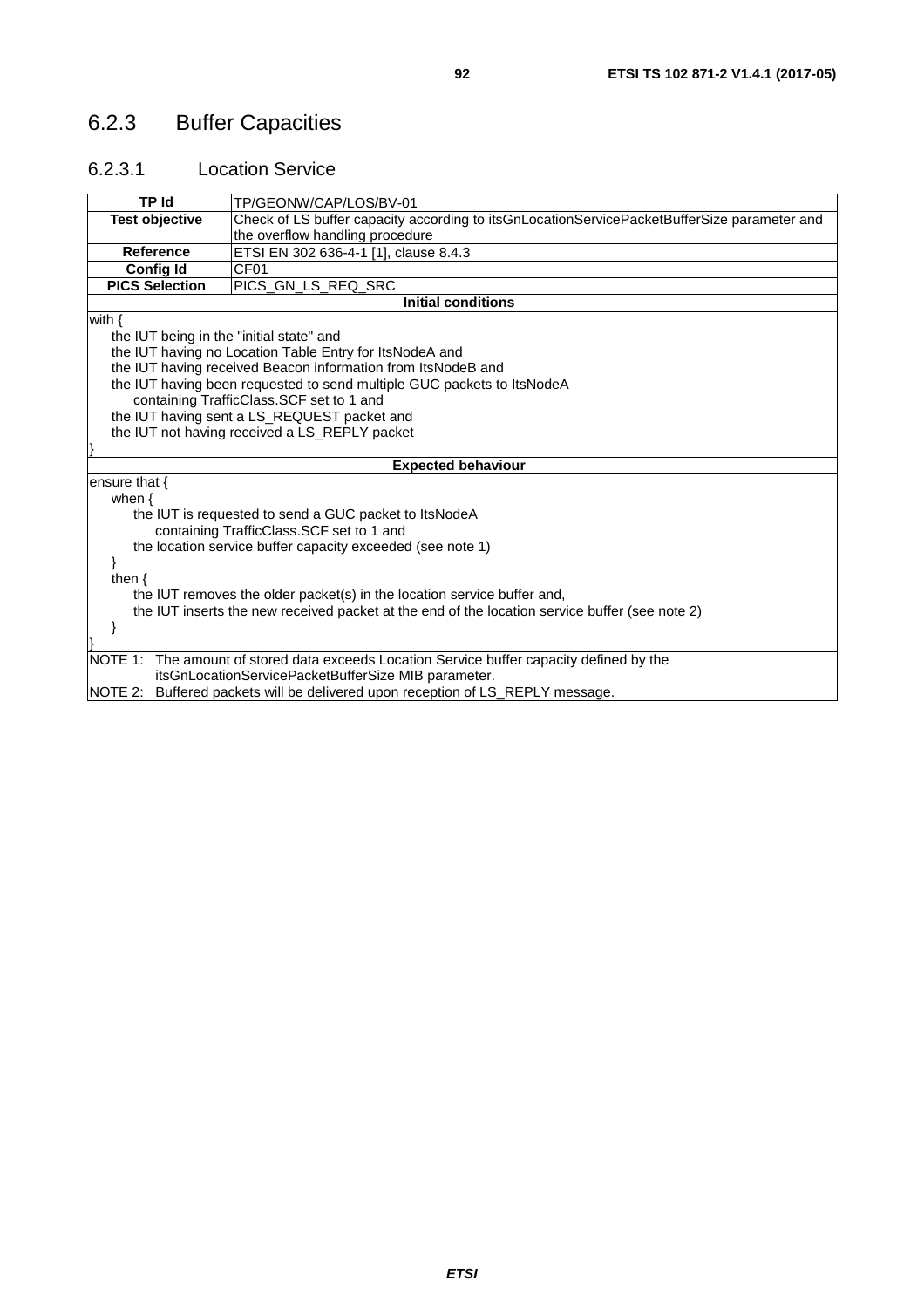| TP Id                                                                            | TP/GEONW/CAP/FPB/BV-01                                                                                 |  |  |  |
|----------------------------------------------------------------------------------|--------------------------------------------------------------------------------------------------------|--|--|--|
| <b>Test objective</b>                                                            | Check of UC forwarding buffer capacity according to itsGnUcForwardingPacketBufferSize                  |  |  |  |
|                                                                                  | parameter and the overflow handling procedure                                                          |  |  |  |
| Reference                                                                        | ETSI EN 302 636-4-1 [1], clause 8.5.3                                                                  |  |  |  |
| <b>Config Id</b>                                                                 | CF <sub>03</sub>                                                                                       |  |  |  |
| <b>PICS Selection</b>                                                            | PICS_GN_GUC_FWD                                                                                        |  |  |  |
|                                                                                  | <b>Initial conditions</b>                                                                              |  |  |  |
| with $\{$                                                                        |                                                                                                        |  |  |  |
| the IUT being in the "initial state" and                                         |                                                                                                        |  |  |  |
| the IUT having no Location Table Entry for ItsNodeB and                          |                                                                                                        |  |  |  |
| the IUT having received multiple GUC packets addressed to ItsNodeA from ItsNodeC |                                                                                                        |  |  |  |
| containing TrafficClass.SCF set to 1                                             |                                                                                                        |  |  |  |
|                                                                                  |                                                                                                        |  |  |  |
| <b>Expected behaviour</b>                                                        |                                                                                                        |  |  |  |
| ensure that {                                                                    |                                                                                                        |  |  |  |
| when $\{$                                                                        |                                                                                                        |  |  |  |
|                                                                                  | the IUT receives a GUC packet addressed to ItsNodeA from ItsNodeC                                      |  |  |  |
|                                                                                  | containing TrafficClass.SCF set to 1                                                                   |  |  |  |
|                                                                                  | containing Basic Header                                                                                |  |  |  |
| containing RHL field                                                             |                                                                                                        |  |  |  |
|                                                                                  | indicating HL1 higher than 1                                                                           |  |  |  |
|                                                                                  | the UC forwarding packet buffer capacity exceeded (see note 1)                                         |  |  |  |
|                                                                                  |                                                                                                        |  |  |  |
| then $\{$                                                                        |                                                                                                        |  |  |  |
|                                                                                  | the IUT removes the older packet(s) in the UC forwarding packet buffer and,                            |  |  |  |
|                                                                                  | the IUT inserts the new received GUC packet at the end of the UC forwarding packet buffer (see note 2) |  |  |  |
|                                                                                  |                                                                                                        |  |  |  |
|                                                                                  |                                                                                                        |  |  |  |
|                                                                                  | NOTE 1: The amount of stored data exceeds UC forwarding packet capacity defined by the                 |  |  |  |
|                                                                                  | itsGnUcForwardingPacketBufferSize MIB parameter.                                                       |  |  |  |
|                                                                                  | NOTE 2: Buffered packets will be delivered upon reception of Beacon message from ItsNodeB.             |  |  |  |

## 6.2.3.2 Forwarding Packet Buffer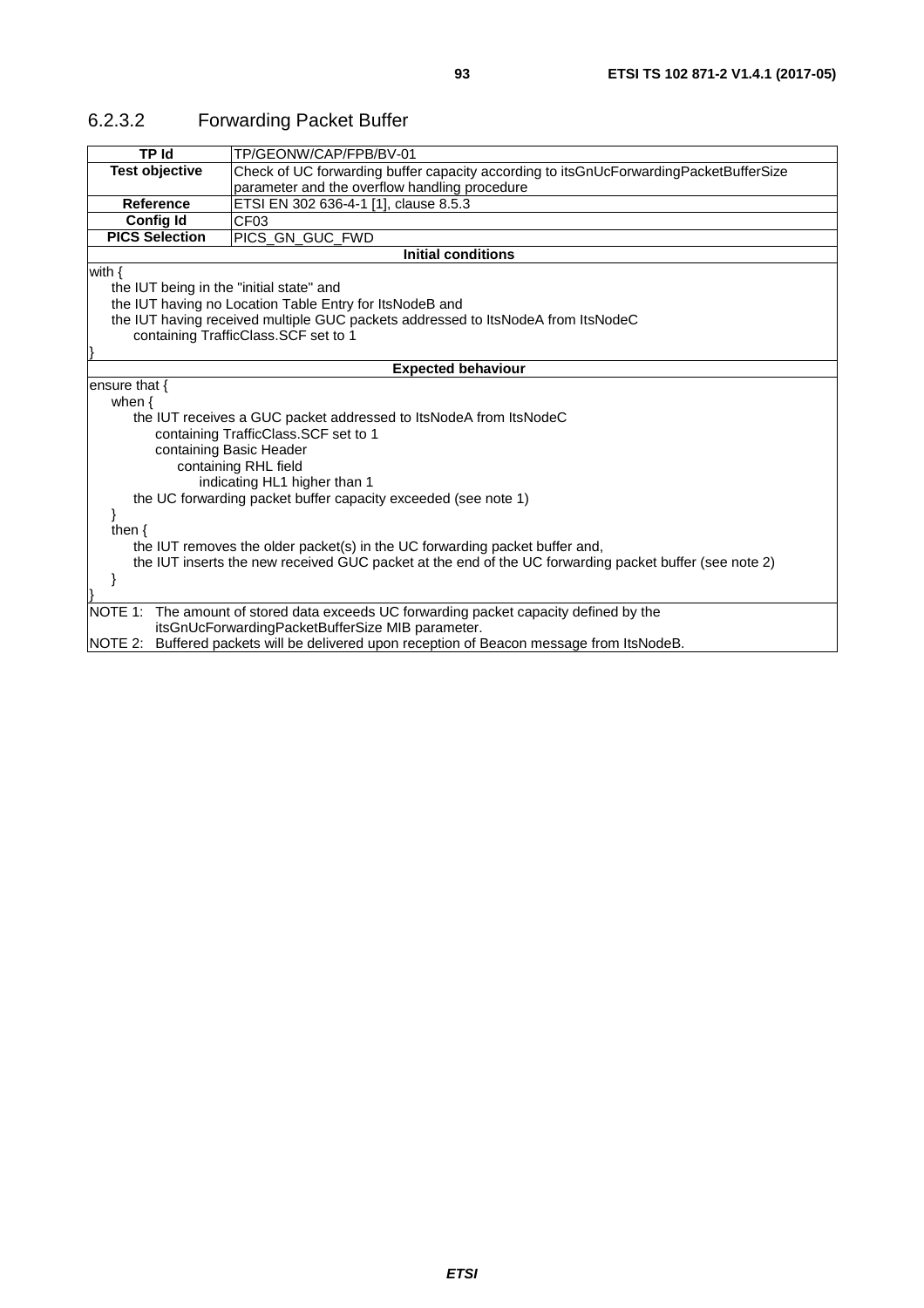| <b>TP Id</b>                                                                                                                               | TP/GEONW/CAP/FPB/BV-02                                                                     |  |  |  |
|--------------------------------------------------------------------------------------------------------------------------------------------|--------------------------------------------------------------------------------------------|--|--|--|
| <b>Test objective</b>                                                                                                                      | Check of BC forwarding buffer capacity according to itsGnBcForwardingPacketBufferSize      |  |  |  |
|                                                                                                                                            | parameter and the overflow handling procedure                                              |  |  |  |
| <b>Reference</b>                                                                                                                           | ETSI EN 302 636-4-1 [1], clause 8.5.3                                                      |  |  |  |
| <b>Config Id</b>                                                                                                                           | CF03                                                                                       |  |  |  |
| <b>PICS Selection</b>                                                                                                                      | PICS GN GBC FWD                                                                            |  |  |  |
|                                                                                                                                            | <b>Initial conditions</b>                                                                  |  |  |  |
| with $\{$                                                                                                                                  |                                                                                            |  |  |  |
| the IUT being in the "initial state" and                                                                                                   |                                                                                            |  |  |  |
|                                                                                                                                            | the IUT having no Location Table Entry for ItsNodeB                                        |  |  |  |
| the IUT having received multiple GBC packets                                                                                               |                                                                                            |  |  |  |
| containing TrafficClass.SCF set to 1                                                                                                       |                                                                                            |  |  |  |
| containing GBC Extended Header                                                                                                             |                                                                                            |  |  |  |
|                                                                                                                                            | containing GBC Destination Area                                                            |  |  |  |
|                                                                                                                                            | indicating AREA2                                                                           |  |  |  |
|                                                                                                                                            |                                                                                            |  |  |  |
|                                                                                                                                            | <b>Expected behaviour</b>                                                                  |  |  |  |
| ensure that $\{$                                                                                                                           |                                                                                            |  |  |  |
| when $\{$                                                                                                                                  |                                                                                            |  |  |  |
| the IUT receives a GBC packet                                                                                                              |                                                                                            |  |  |  |
|                                                                                                                                            | containing TrafficClass.SCF set to 1                                                       |  |  |  |
|                                                                                                                                            | containing GBC Extended Header                                                             |  |  |  |
|                                                                                                                                            | containing GBC Destination Area                                                            |  |  |  |
|                                                                                                                                            | indicating AREA2 and                                                                       |  |  |  |
|                                                                                                                                            | the BC forwarding packet buffer capacity exceeded (see note 1)                             |  |  |  |
|                                                                                                                                            |                                                                                            |  |  |  |
|                                                                                                                                            | then $\{$                                                                                  |  |  |  |
| the IUT removes the older packet(s) in the BC forwarding packet buffer and,                                                                |                                                                                            |  |  |  |
| the IUT inserts the new received GBC packet at the end of the BC forwarding packet buffer (see note 2)                                     |                                                                                            |  |  |  |
|                                                                                                                                            |                                                                                            |  |  |  |
|                                                                                                                                            |                                                                                            |  |  |  |
| NOTE 1: The amount of stored data exceeds BC forwarding buffer capacity defined by the<br>itsGnBcForwardingPacketBufferSize MIB parameter. |                                                                                            |  |  |  |
|                                                                                                                                            | NOTE 2: Buffered packets will be delivered upon reception of Beacon message from ItsNodeB. |  |  |  |
|                                                                                                                                            |                                                                                            |  |  |  |